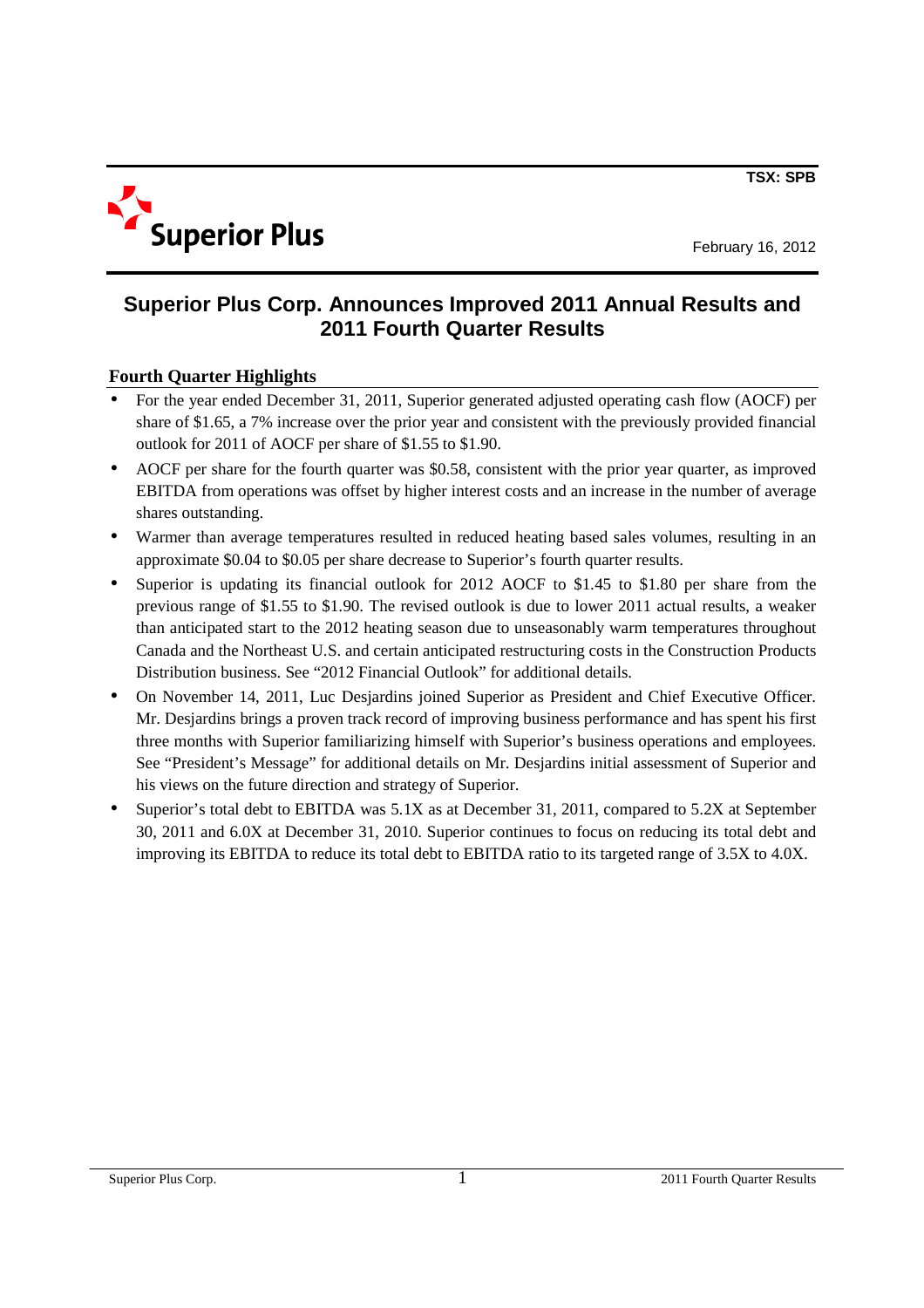## **Fourth Quarter Financial Summary** (1)

|                                                                     | Three months ended | December 31, | Year ended<br>December 31, |         |
|---------------------------------------------------------------------|--------------------|--------------|----------------------------|---------|
| (millions of dollars except per share amounts)                      | 2011               | 2010         | 2011                       | 2010    |
| Revenue                                                             | 1,043.4            | 1,011.2      | 3,925.6                    | 3,537.4 |
| Gross profit                                                        | 234.6              | 224.7        | 827.5                      | 780.6   |
| EBITDA from operations $(2)$                                        | 87.9               | 81.6         | 273.0                      | 243.0   |
| Interest                                                            | (19.4)             | (16.9)       | (79.2)                     | (68.9)  |
| Cash income tax recovery (expense)                                  | (1.4)              | 0.1          | (1.5)                      | (0.8)   |
| Corporate costs                                                     | (3.3)              | (2.3)        | (11.9)                     | (10.4)  |
| Adjusted operating cash flow $(2)$                                  | 63.8               | 62.5         | 180.4                      | 162.9   |
|                                                                     |                    |              |                            |         |
| Adjusted operating cash flow per share, basic and diluted (2)(3)(4) | \$0.58             | \$0.58       | \$1.65                     | \$1.54  |
| Dividends paid per share                                            | \$0.20             | \$0.405      | \$1.17                     | \$1.62  |

 $\overline{p}$  Superior's 2010 financial results have been restated in accordance with International Financial Reporting Standards (IFRS). See Superior's Fourth Quarter Financial Discussion and Analysis for additional details.

<sup>(2)</sup> EBITDA from operations and adjusted operating cash flow are key performance measures used by management to evaluate the performance of Superior. These measures are defined under "Non-IFRS Financial Measures" in Superior's 2011 Fourth Quarter Financial Discussion and Analysis.

(3) The weighted average number of shares outstanding for the three months ended December 31, 2011 is 110.4 million (2010 – 107.4 million) and for the year ended December 31, 2011 is 109.2 million (2010 – 105.6 million).

(4) For the three and twelve months ended December 31, 2011 and 2010, there were no dilutive instruments.

#### **Segmented Information**

|                                           | Three months ended December 31, |      | Year ended December 31, |       |
|-------------------------------------------|---------------------------------|------|-------------------------|-------|
| (millions of dollars)                     | 2011                            | 2010 | 2011                    | 2010  |
| <b>EBITDA</b> from operations:            |                                 |      |                         |       |
| <b>Energy Services</b>                    | 46.5                            | 45.1 | 133.6                   | 114.7 |
| <b>Specialty Chemicals</b>                | 34.5                            | 28.6 | 115.2                   | 101.5 |
| <b>Construction Products Distribution</b> | 6.9                             | 7.9  | 24.2                    | 26.8  |
|                                           | 87.9                            | 81.6 | 273.0                   | 243.0 |

#### **Energy Services**

- Energy Services EBITDA from operations for the fourth quarter was \$46.5 million compared to \$45.1 million in the prior year quarter, as improved results at the fixed-price energy services business were partially offset by reduced contributions from the Canadian propane and U.S. refined fuels business.
- The Canadian propane business generated gross profit of \$62.3 million in the fourth quarter compared to \$63.7 million in the prior year quarter. Canadian propane distribution sales volumes were 4 million litres or 1% lower than the prior year quarter, as an increase in industrial volumes was partially offset by volume reductions in all other lines of business. The increase in industrial volumes is due to strong oil field and mining volumes which has been a consistent trend throughout 2011.
- Heating related volumes, particularly residential and commercial volumes within the Canadian propane business, were negatively impacted by unseasonably warm weather throughout Canada in the fourth quarter. Average weather, as measured by degree days, for the fourth quarter was 5% warmer than the prior year and 6% warmer than the 5-year average. There were no significant regional weather variations, as average weather in Eastern and Western Canada was consistent with the overall average weather statistics.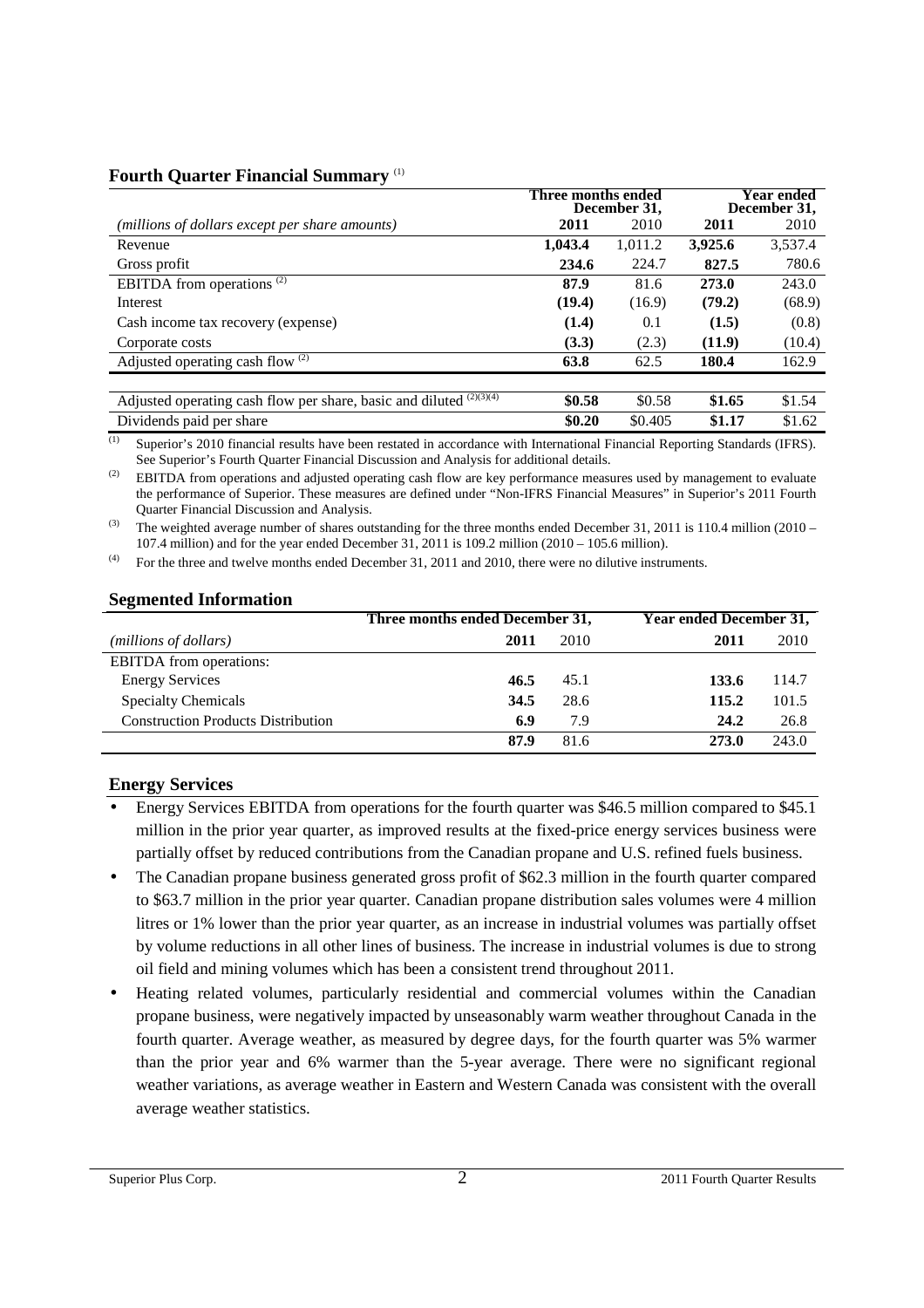- Canadian propane average sales margins were 16.9 cents per litre in the fourth quarter compared to 17.1 cents per litre in the prior year quarter. The decrease in average sales margins was due to sales mix, as volumes in the current quarter consisted of a higher proportion of lower margin industrial volumes.
- The U.S. refined fuels business generated gross profits of \$37.9 million in the fourth quarter compared to \$41.1 million in the prior year quarter. The reduction in gross profits is due principally to a 12% or 59 million litre reduction in sales volumes.
- Sales volumes in the U.S. refined fuels business were significantly impacted by unseasonably warm weather. Average weather, as measured by degree days, was 19% warmer than the prior year quarter and 13% warmer than the 5-year average, which negatively impacted residential and commercial heating volumes.
- U.S. refined fuels average sales margins were 8.6 cents per litre in the quarter, compared to 8.2 cents per litre in the prior year quarter. Average sales margins benefitted from margin management initiatives and a lower proportion of low margin commercial sales volumes.
- The fixed-price energy services business generated gross profits of \$10.3 million compared to \$7.9 million in the prior year quarter. Higher natural gas gross profits came from improved margins on contract renewals, increased transportation revenues and lower load balancing costs.
- The supply portfolio management business generated gross profits of \$6.4 million in the fourth quarter compared to \$7.4 million in the comparative period, the reduction in gross profit is due to reduced market trading opportunities throughout the quarter, due principally to the warmer than average weather as noted previously.
- Operating expenses were \$83.3 million in the quarter compared to \$86.9 million in the prior year quarter. The decrease in operating expenses is due to reduced risk reserve funding requirements within the fixed-price energy services business and reduced operating costs within the U.S. refined fuels business. Operating costs within the Canadian propane business were consistent with the prior year quarter.
- Superior expects business conditions in 2012 for its Energy Services business will be similar to 2011. with the exception of a reduced contribution from its fixed-price energy services business. The fixedprice energy services business profitability will moderate as it is expected that there will be fewer renewals of residential customers at favourable margins. Additionally, weather, is anticipated to be consistent with the 5-year average with the exception of the unseasonably warm weather experienced in January 2012.

# **Specialty Chemicals**

- EBITDA from operations for the fourth quarter was \$34.5 million compared to \$28.6 million in the prior year quarter due to improved chemical sales volumes and higher average realized selling prices. The fourth quarter also included a \$3.7 million insurance settlement related to downtime and repair costs at the Buckingham, Quebec facility which experienced temporary production line issues earlier in the year.
- Chloralkali sales volumes benefited from the incremental contribution of the Port Edwards chloralkali facility which was operating at higher operating rates throughout the current year quarter compared to the prior year quarter due to ongoing strong demand. The facility expansion was completed in the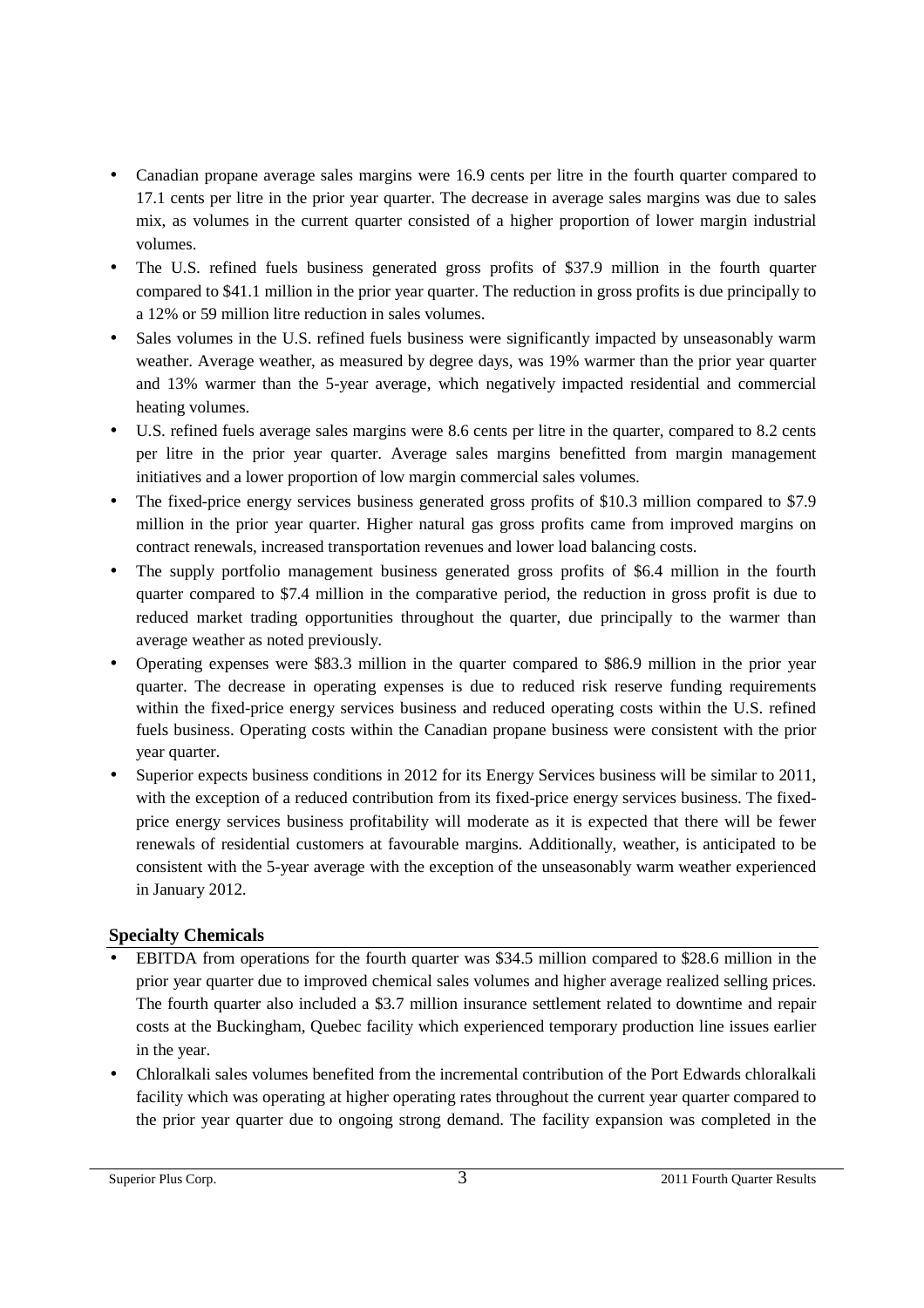fourth quarter of 2009 and continued process debottlenecking has supported operating levels modestly above the original design capacity. Additionally, average realized selling prices were higher than the prior year quarter due to improved sales mix and strong supply demand fundamentals.

- Sodium chlorate gross profits were higher than the prior year quarter due to higher average realized selling prices and the insurance settlement benefit, which more than offset a 6% or 7,000 tonne reduction in sales volumes.
- Sodium chlorate sales volumes were lower than the prior year quarter due to customer plant shutdowns for maintenance and customer production curtailments, principally in North America, in response to a softening in the price for pulp. These reductions were partially offset by improved offshore sales volumes.
- Operating expenses were higher than the prior year due to general inflationary increases and the impact of foreign currency on U.S.-denominated expenses and working capital revaluation.
- Superior expects business conditions in 2012 for its Specialty Chemicals business will be similar to 2011. Superior continues to see a stable market for sodium chlorate as a result of the current market for pulp. Superior also expects continued strength in chloralkali sales volumes and pricing due to strong North American supply demand fundamentals.

## **Construction Products Distribution**

- EBITDA from operations for the fourth quarter was \$6.9 million compared to \$7.9 million in the prior year quarter.
- Construction Products Distribution's results were \$1.0 million lower than the prior year quarter as higher operating costs more than offset improved gross profit.
- Gross profits were \$3.8 million higher than the prior year quarter as a result of improved sales volumes and improved gross margins. Volumes benefited from the introduction of the full interiors product line into select U.S. markets that were previously acoustical ceiling focused. Gross margins as a percentage of sales were higher than the prior year due to ongoing focus on margin management through supplier negotiations and a modestly improved overall operating environment relative to the prior year quarter.
- Operating expenses were \$4.8 million higher than the prior year. The increase in operating expenses is due to higher sales volumes, inflationary increases on wages and other operating costs and higher Canadian equivalent on U.S.-denominated costs as a result of a weaker Canadian dollar. Additionally, the current year quarter includes restructuring costs associated with the closure of two operating branches.
- The Construction Products Distribution business continues to review all aspects of operations to optimize its cost structure and improve margins where possible.
- Superior expects business conditions in 2012 for its Construction Products Distribution business to be similar to 2011. EBITDA from operations is anticipated to be lower than in 2011 due to anticipated costs associated with further restructuring activities and ongoing adverse market conditions in both the residential and commercial segments in both Canada and the U.S. Superior does not anticipate significant improvements in the end-use markets in the near term.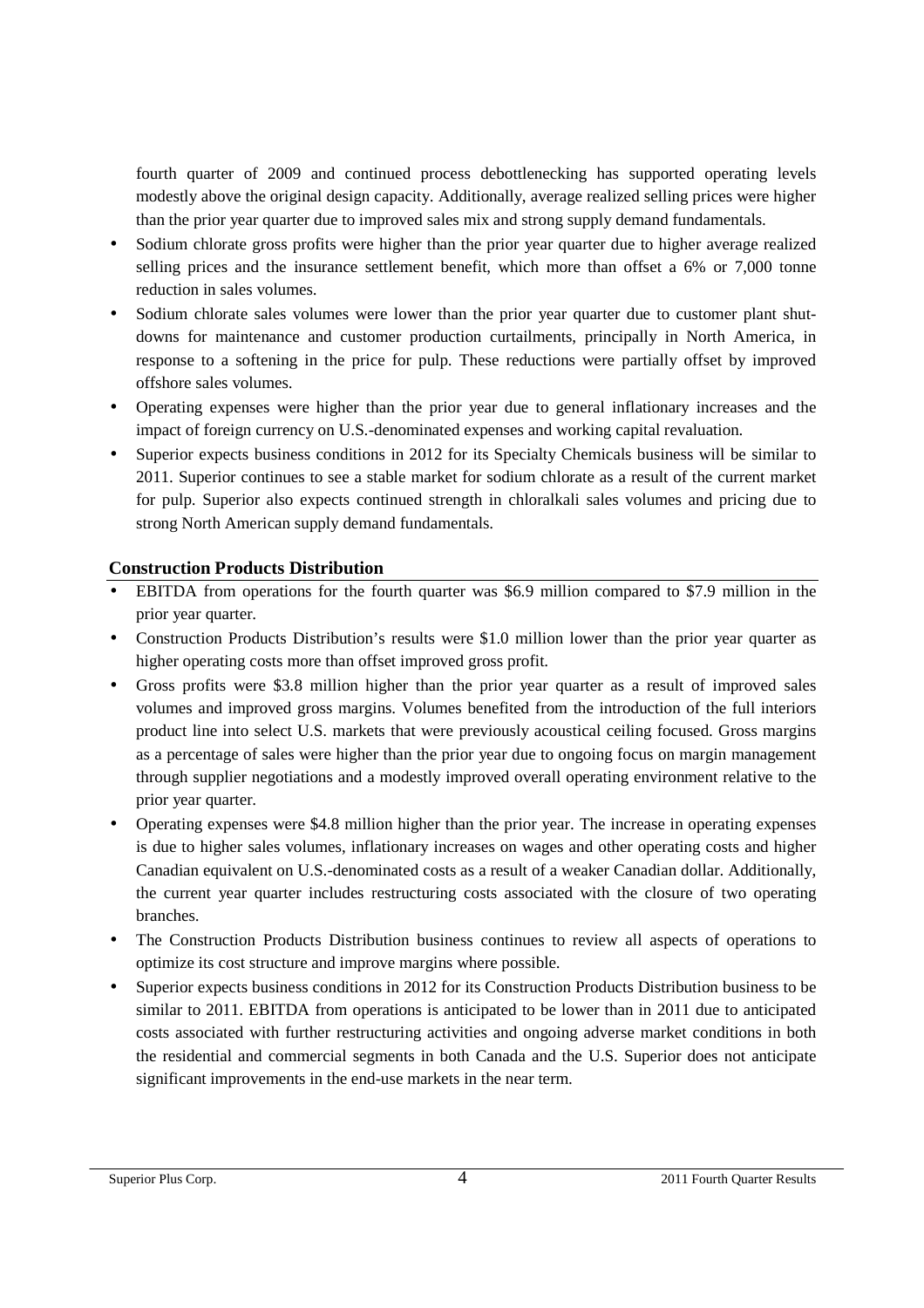# **Corporate Related**

- Total interest expense for the fourth quarter was \$19.4 million compared to \$16.9 million in the prior year quarter. Interest expense was higher in the current year quarter due to higher average debt levels and higher average effective interest rates.
- Corporate costs were \$3.3 million in the current quarter, a \$1.0 million increase over the prior year quarter due to costs associated with the recruitment of Superior's new President and CEO and the retirement of Superior's prior CEO.
- Superior's dividend re-investment program (DRIP) generated proceeds of \$5.5 million during the fourth quarter (\$28.9 million year-to-date). Proceeds from the DRIP will be used to reduce existing debt levels. The DRIP provides Superior's shareholders with the opportunity to reinvest their cash dividends in the future growth of the business at a 5% discount to the market price of Superior's common shares.
- Superior's total debt (including convertible debentures) to Compliance EBITDA was 5.1X as at December 31, 2011, compared to 5.2X as at September 30, 2011 and 6.0X as at December 31, 2010. Superior continues to make progress on reducing its total leverage through a combination of improved EBITDA and debt reduction.
- On October 4, 2011, Superior completed the issue of \$75.0 million, 7.50% convertible debentures which mature on October 31, 2016.
- On November 7, 2011 and December 15, 2011, Superior redeemed in total, \$125.0 million of its then existing \$175.0 million convertible debenture issue which is due on December 31, 2012, leaving \$49.95 million of the remaining 2012 debenture to be repaid in 2012. Superior maintains the flexibility from a liquidity and financial covenant perspective to repay the remaining balance during 2012 with its existing syndicated credit facility.
- To ensure the fair treatment of all Superior shareholders in connection with any take-over bid for the outstanding common shares, Superior has adopted a shareholder rights plan. See "Adoption of Shareholder Rights Plan" for additional details.

# **President's Message**

Since commencing the role of President and Chief Executive Officer on November 14, 2011, I have been intently focused on obtaining a ground floor or grass roots understanding of Superior's businesses and its people. Based on my past experiences, it is vitally important to understand a business and its people in order to effectively manage and direct that business. Based on the limited time I have spent interacting with Superior's businesses and people, I am extremely encouraged by what I have experienced to date. Superior's businesses are well positioned in their respective markets, have excellent opportunities looking forward and a dedicated and talented group of employees who are committed to ensuring the long-term success of Superior. All of which, in my view, are necessary to create long-term success for all of Superior's stakeholders.

Although my time with Superior in 2011 was brief, 2011 proved to be a difficult year for many companies, Superior included. Ongoing uncertainty in the global economy, the European sovereign debt crisis and concerns regarding the U.S. economy and U.S. sovereign debt have created continued volatility in world and North American capital markets, making the management of any business more difficult then ever. In 2011, due to a combination of business performance and volatility in capital markets,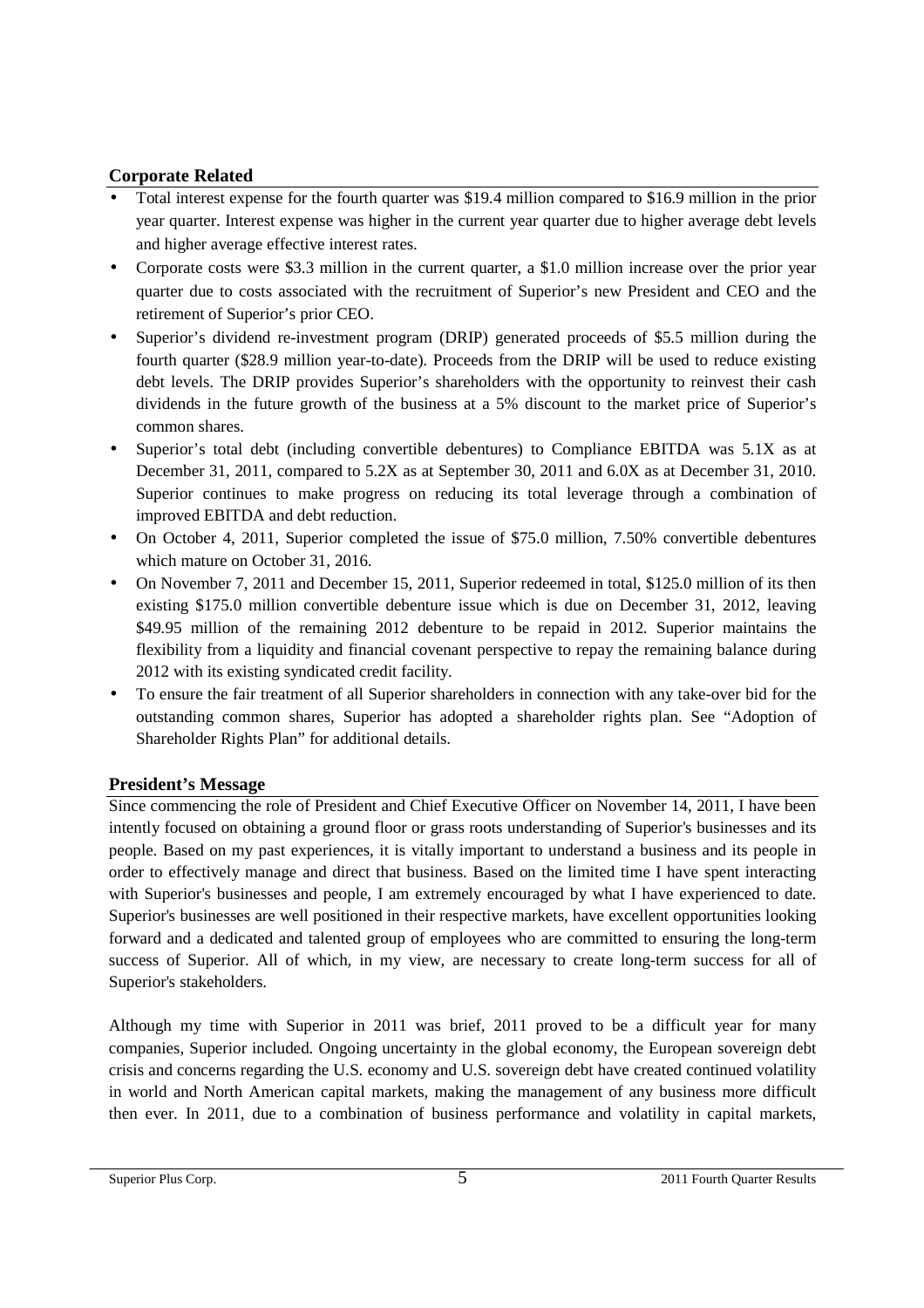Superior made the difficult decision to reduce its monthly dividend from \$0.135 per share to \$0.05 per share. These decisions were not made lightly and not without careful consideration of the impact on Superior's shareholders and other stakeholders, but ultimately were viewed as a necessary step to ensure the long-term success of Superior. Superior understands the impact this had on our shareholders, and while it was a difficult decision, it was necessary to ensure Superior maintained the financial flexibility to execute its long-term strategy. Superior will continue to work hard with the goal that all of our stakeholders are rewarded for their commitment to Superior.

My primary goal and vision for Superior is to build best in class businesses throughout the entire organization. As a result of the current economic environment, it is extremely important we continue to improve and review all aspects of our business for improvements on an ongoing basis. I am a strong believer in continuous improvement, as it is the corner stone to build and maintain a best in class organization. Building a best in class organization and realizing the full benefits of, is a long-term objective, but one that we have already begun. As part of transforming Superior into a best in class organization, the President of each business and their respective teams have identified a number of significant business and process improvement opportunities which are currently being assessed in detail. Although I am confident that these process improvement opportunities will result in significant improvements in the medium and long-term, it is not yet possible to provide an estimate of the impact and the timing of completion for these opportunities. The transformation to a best in class organization will be a difficult and challenging process but I want to assure our shareholders that it is an undertaking Superior is committed to seeing to completion, the potential benefits are too great to ignore. Superior must and will remain committed to becoming a best in class organization across all of its businesses.

signed "Luc Desjardins" President and Chief Executive Officer

# **2012 Financial Outlook**

Superior's expects 2012 AOCF per share of \$1.45 to \$1.80, compared to the 2012 financial outlook provided in the third quarter of 2011 of \$1.55 to \$1.90 AOCF per share.

Luc Desjardins, Superior's President and Chief Executive Officer stated "Superior expects the business environment for its markets and customers to be similar to 2011, which should translate to consolidated results for 2012 that are consistent with 2011. The reduction in the 2012 outlook from the outlook provided in the third quarter is due to the impact of results experienced in the fourth quarter of 2011 and the impact of warmer than average temperatures experienced in Canada and the Northeastern U.S. at the beginning of the 2012 heating season. As highlighted in my President's message, I am deeply committed to the continuous improvement project which began in early 2012 for the entire Superior organization with the goal of building best in class practices throughout the entire organization. The potential benefit and implementation costs of these projects are not reflected in Superior's current 2012 financial outlook. While I remain confident that these projects will provide benefits in 2013 and beyond to Superior, it is still too early to provide estimates of the benefits and costs associated with them."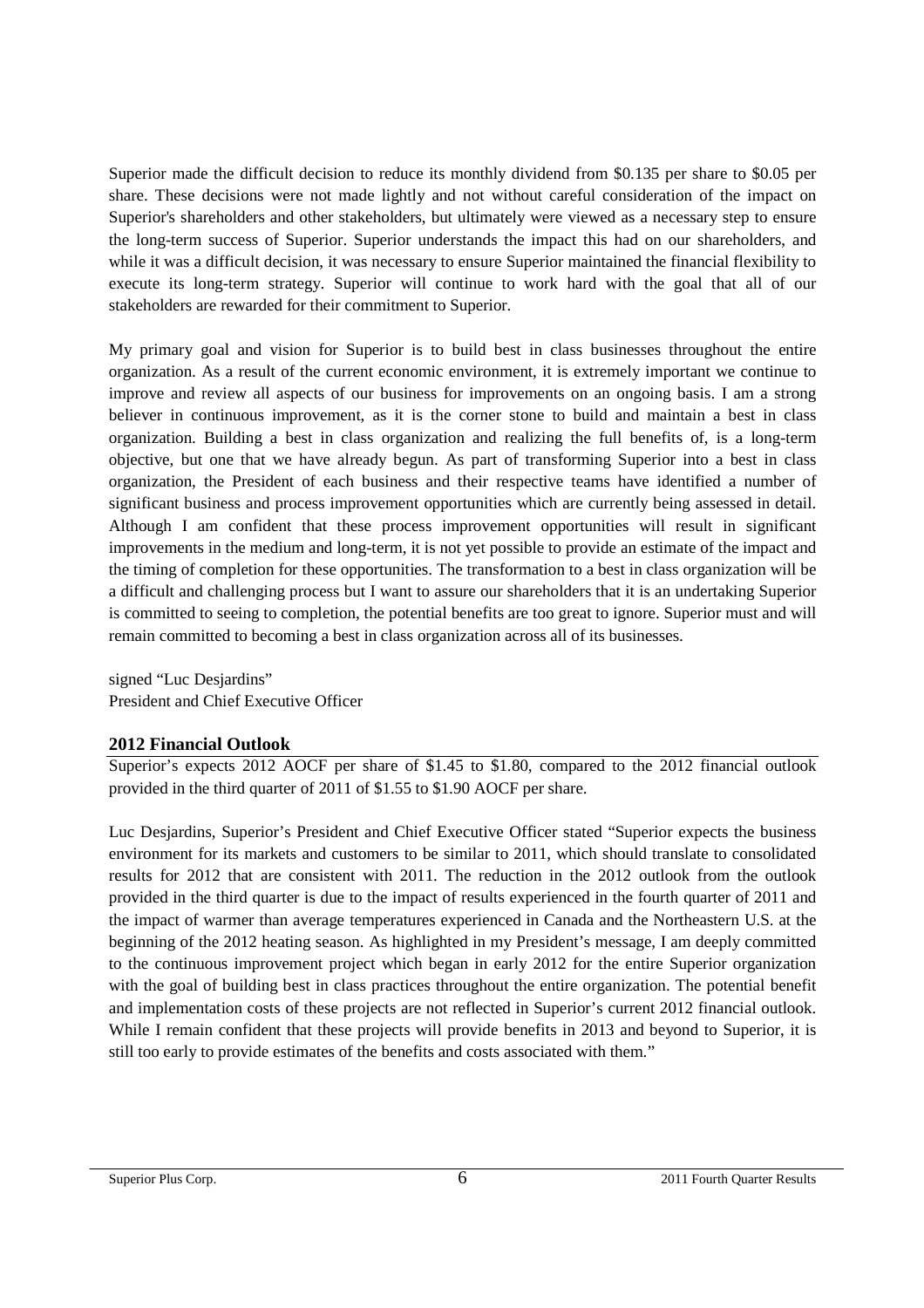## **Debt Management Update** (1)

Superior remains committed to reducing its total debt and its total debt leverage ratios. An update to the anticipated total debt and total debt leverage ratios as at December 31, 2012, based on the updated 2012 financial outlook is detailed in the chart below.

|                                                             |                    | (Millions of  |
|-------------------------------------------------------------|--------------------|---------------|
|                                                             | (Dollar Per Share) | Dollars)      |
| 2012 financial outlook AOCF per share – mid-point $(2)$     | 1.62               | 181.4         |
| Maintenance capital expenditures                            | (0.21)             | 23.5          |
| Capital lease obligation repayments                         | (0.16)             | 17.9          |
| Cash flow available for dividends and debt repayment before |                    |               |
| growth capital                                              | 1.25               | 140.0         |
| One-time environmental expenditures at Port Edward's        | (0.10)             | 11.2          |
| Other growth capital expenditures                           | (0.09)             | 10.1          |
| Proceeds from dividend reinvestment program                 | 0.12               | 13.4          |
| Estimated 2012 free cash flow available for dividend and    |                    |               |
| debt repayment                                              | 1.18               | 132.1         |
| Dividends (annualized)                                      | (0.60)             | (67.2)        |
| Cash flow available for debt repayment                      | 0.58               | 64.9          |
| Estimated total debt to EBTIDA as at December 31, 2012      | $4.6X - 4.8X$      | $4.6X - 4.8X$ |
| Dividends (annualized)                                      | 0.60               | 67.2          |
| Calculated payout ratio after all capital expenditures      | 52%                | 52%           |
|                                                             |                    |               |

(1) All amounts per share unless otherwise indicated.<br>(2) See "2012 Einensial Outlook" in Superior's 201

See "2012 Financial Outlook" in Superior's 2011 fourth quarter Financial Discussion and Analysis for additional details including assumptions, definitions and risk factors.

For additional details on the assumptions underlying the 2012 financial outlook, see Superior's 2011 Fourth Quarter Financial Discussion and Analysis.

## **2011 Detailed Fourth Quarter Results**

Superior's 2011 Fourth Quarter Financial Discussion and Analysis is attached and is also available on Superior's website at: www.superiorplus.com under the Investor Relations section.

## **Conference Call**

Superior will be conducting a conference call and webcast for investors, analysts, brokers and media representatives to discuss the 2011 Fourth Quarter Results at 8:30 a.m. MDT on Friday, February 17, 2012. To participate in the call, dial: 1-866-226-1792. An archived recording of the call will be available for replay until midnight, Saturday, March 17, 2012. To access the recording, dial: 1-800-408-3053 and enter pass code 2588135 followed by the # key. Internet users can listen to the call live, or as an archived call, on Superior's website at: www.superiorplus.com.

## **Adoption of Shareholder Rights Plan**

The Board of Directors of Superior has adopted a shareholder rights plan (the "Rights Plan") effective February 16, 2012. The Rights Plan was adopted in an effort to ensure the fair treatment of all Superior shareholders in connection with any take-over bid for the outstanding common shares of Superior. The Rights Plan will provide shareholders and the Board with adequate time to properly evaluate and assess a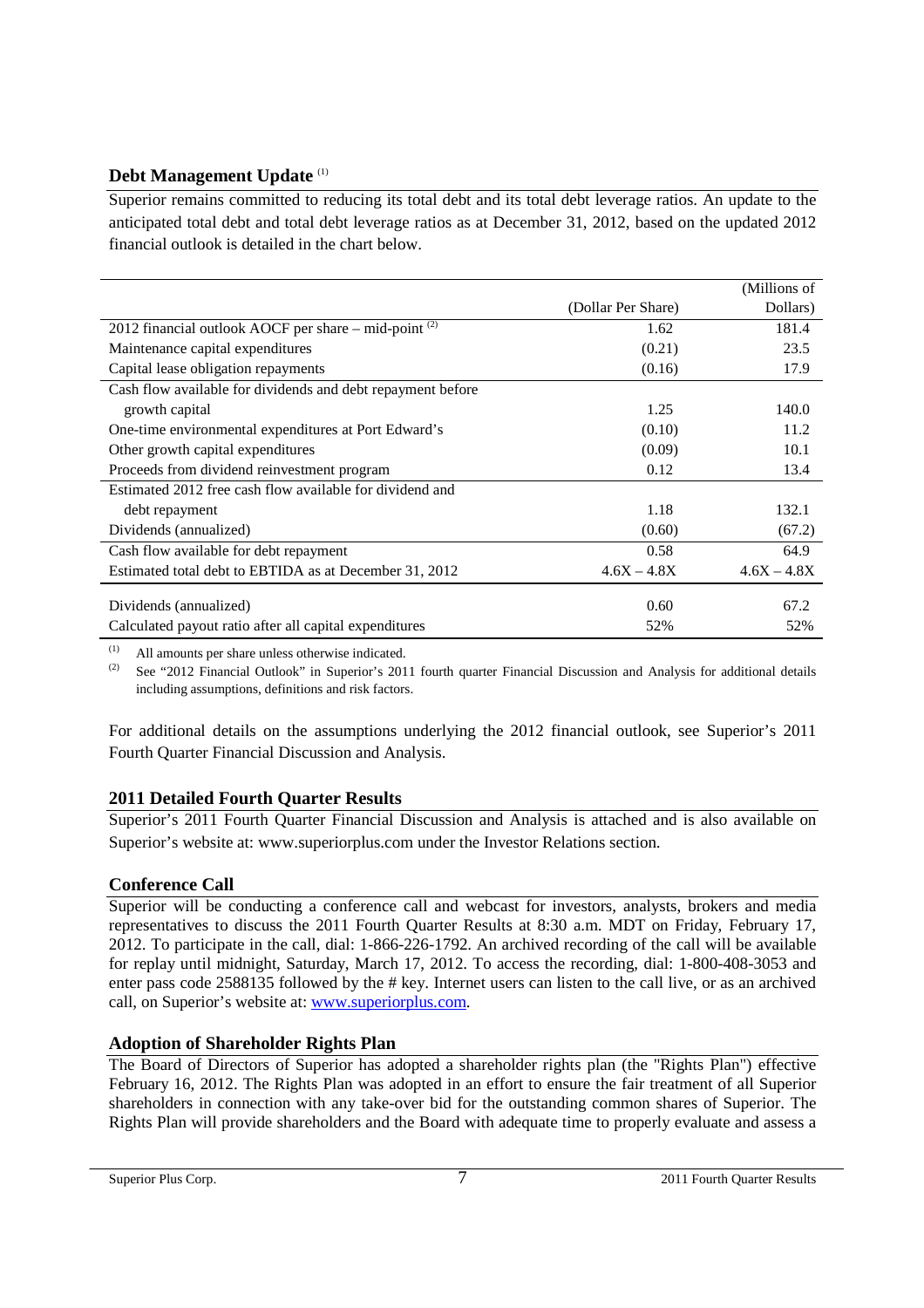take-over bid or corporate transaction if, as and when such circumstances arise without facing undue pressure or coercion. The Rights Plan also provides the Board with additional time to, if appropriate, explore alternative transactions in order to maximize shareholder value.

The Rights Plan is similar to the type of rights plans adopted by other Canadian corporations and Superior believes it is consistent with certain published institutional investor guidelines. The Rights Plan is not being adopted in response to any proposed takeover bid for Superior and the Corporation is not aware of any transaction by any party that would trigger the provisions of the Rights Plan at this time. The Rights Plan is not intended to prevent take-over bids. Under the Rights Plan, a bid that, among other things, is made to all shareholders on identical terms and conditions and that is open for at least 60 days may constitute a "Permitted Bid".

Under the Rights Plan, the Corporation has issued one right (a "Right") for no consideration in respect of each outstanding common share of the Corporation to all holders of record at the close of business on February 16, 2012 and will issue one Right (which will be represented by the common share certificates until the rights become exercisable) in respect of all common shares issued by Superior during the term of the Rights Plan. Subject to the terms of the Rights Plan and to certain exceptions provided therein, the Rights will become exercisable (other than by any acquiring person and its joint actors) to acquire common shares at a substantial discount to market value in the event any person, together with joint actors, acquires or announces its intention to acquire 20% or more of Superior's outstanding common shares without complying with the "Permitted Bid" provisions of the Rights Plan or without the Rights Plan be waived in accordance with its terms.

The Rights Plan has been conditionally approved by the Toronto Stock Exchange. Superior expects to seek shareholder approval and ratification of the Plan at its upcoming annual and special meeting of the shareholders to be held on May 2, 2012. A complete copy of the Rights Plan is available on SEDAR at *www.sedar.com*.

# **Forward Looking Information**

Certain information included herein is forward-looking, within the meaning of applicable Canadian securities laws. Forward-looking information includes, without limitation, statements regarding the future financial position and debt repayment, business strategy, market conditions, budgets, litigation, projected costs, capital expenditures, financial results, adjusted operating cash flow, EBITDA from operations, taxes and plans and objectives of or involving Superior and Superior Plus LP. Forward-looking information is often, but not always, identified by the use of words such as "anticipate", "believe", "expect", "plan", "intend", "forecast", "target", "project", "guidance", "may", "will", "should", "could", "estimate", "predict" or similar words suggesting future outcomes or language suggesting an outlook. Forward-looking information in this press release, including the attached 2011 Fourth Quarter Financial Discussion and Analysis, includes but is not limited to, consolidated and business segment outlooks, product production, expected EBITDA from operations, expected AOCF, expected AOCF per share, expected leverage ratios and debt repayment, debt management summary, future capital expenditures, future economic conditions, tax horizon, future income taxes, exchange rates, dividend strategy, commodity prices and costs, development plans and programs, effects of operational and technological improvements, impact of accounts receivable collection delays, demand for chemicals including sodium chlorate, business strategy and objectives, payout ratio, future dividend payments, future cash flows, anticipated taxes, benefits and synergies resulting from corporate and asset acquisitions, expected life of facilities and statements regarding the future financial position of Superior and Superior Plus LP. Superior believes the expectations reflected in such forward-looking information are reasonable but no assurance can be given that these expectations will prove to be correct and such forward-looking statements should not be unduly relied upon.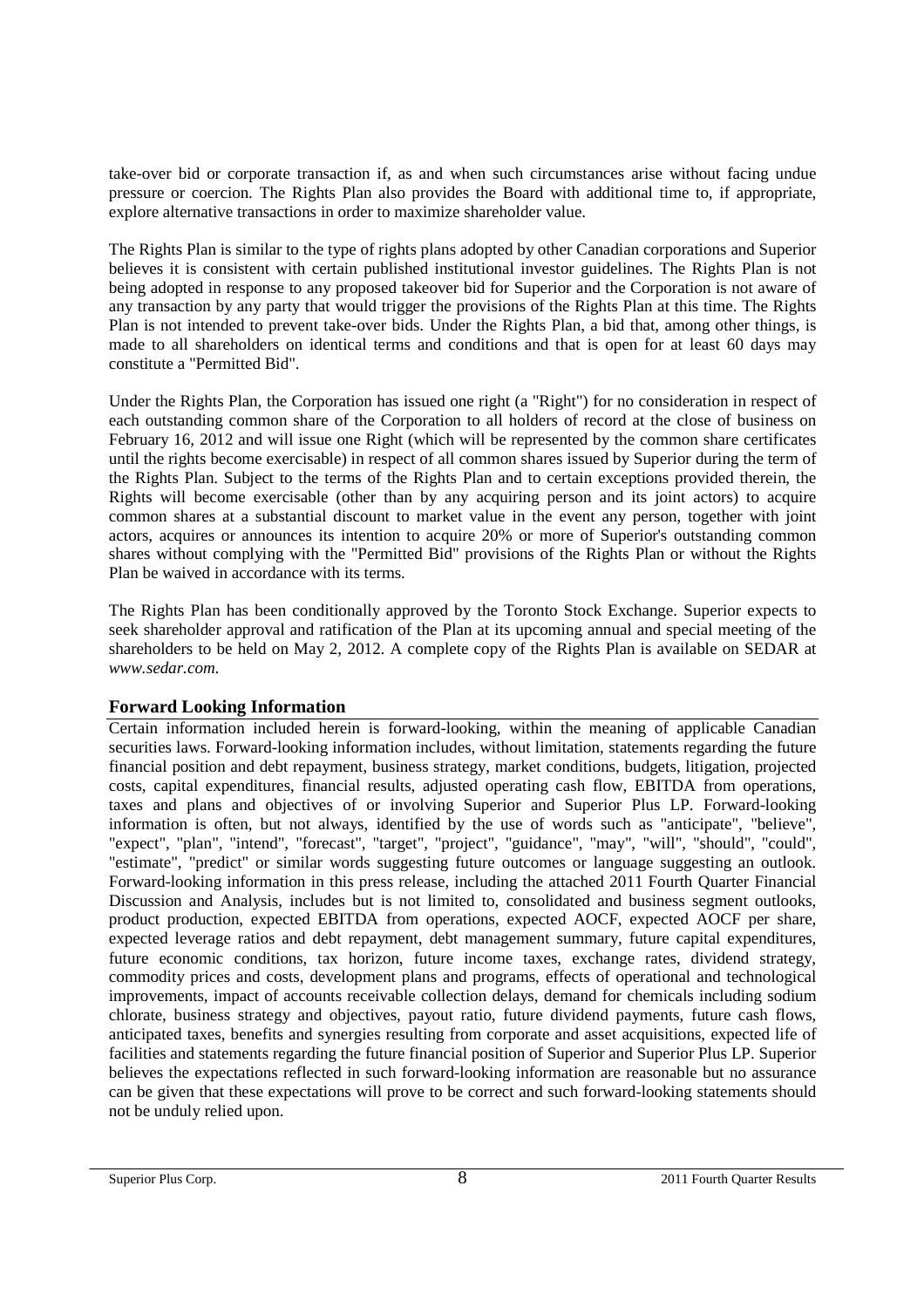Forward-looking information is based on various assumptions. Those assumptions are based on information currently available to Superior, including information obtained from third party industry analysts and other third party sources, the historic performance of Superior's businesses, and such assumptions include anticipated financial performance, current business and economic trends, the amount of future dividends paid by Superior, business prospects, availability and utilization of tax basis, regulatory developments, currency, exchange and interest rates, trading data, cost estimates, our ability to obtain financing on acceptable terms, and the other assumptions set forth under the "Outlook" sections contained in the attached 2011 Fourth Quarter Financial Discussion and Analysis. Readers are cautioned that the preceding list of assumptions is not exhaustive.

Forward-looking information is not a guarantee of future performance. By its very nature, forwardlooking information involves inherent risks and uncertainties, both general and specific, and risks that predictions, forecasts, projections and other forward-looking information will not be achieved, some of which are described herein and in the attached 2011 Fourth Quarter Financial Discussion and Analysis. Such risks and uncertainties may cause Superior's or Superior Plus LP's actual performance and financial results in future periods to differ materially from any projections of future performance or results expressed or implied by such forward-looking information. We caution readers not to place undue reliance on this information as a number of important factors could cause the actual results to differ materially from the beliefs, plans, objectives, expectations and anticipations, estimates and intentions expressed in such forward-looking information. These risks and uncertainties include but are not limited to the risks referred to under the section entitled "Risk Factors to Superior", in the attached 2011 Fourth Quarter Financial Discussion and Analysis, the risks associated with the availability and amount of the tax basis and the risks identified in Superior's 2010 Annual Information Form under the heading "Risk Factors". Superior's 2010 Annual Information Form is available at www.sedar.com and from Superior's website at www.superiorplus.com.

Readers are cautioned that the foregoing list of factors that may affect future results is not exhaustive. When relying on our forward-looking information to make decisions with respect to Superior, investors and others should carefully consider the foregoing factors and other uncertainties and potential events. Forward-looking information is provided for the purpose of providing information about management's expectations and plans about the future. Reliance on such information may not be appropriate for other purposes, such as making investment decisions. Any forward-looking information is made as of the date hereof and, except as required by law, Superior does not undertake any obligation to publicly update or revise such information to reflect new information, subsequent or otherwise. For more information about Superior, visit our website at www.superiorplus.com or contact:

| <b>Wayne Bingham</b> | <b>Executive Vice-President and Chief Financial Officer</b> |
|----------------------|-------------------------------------------------------------|
|                      | E-mail: wbingham@superiorplus.com                           |
|                      | Phone: (403) 218-2951 / Fax: (403) 218-2973                 |
| <b>Jay Bachman</b>   | Vice-President, Investor Relations and Treasurer            |
|                      | E-mail: jbachman@superiorplus.com                           |
|                      | Phone: (403) 218-2957 / Fax: (403) 218-2973                 |
|                      | Toll Free: 1-866-490-PLUS (7587)                            |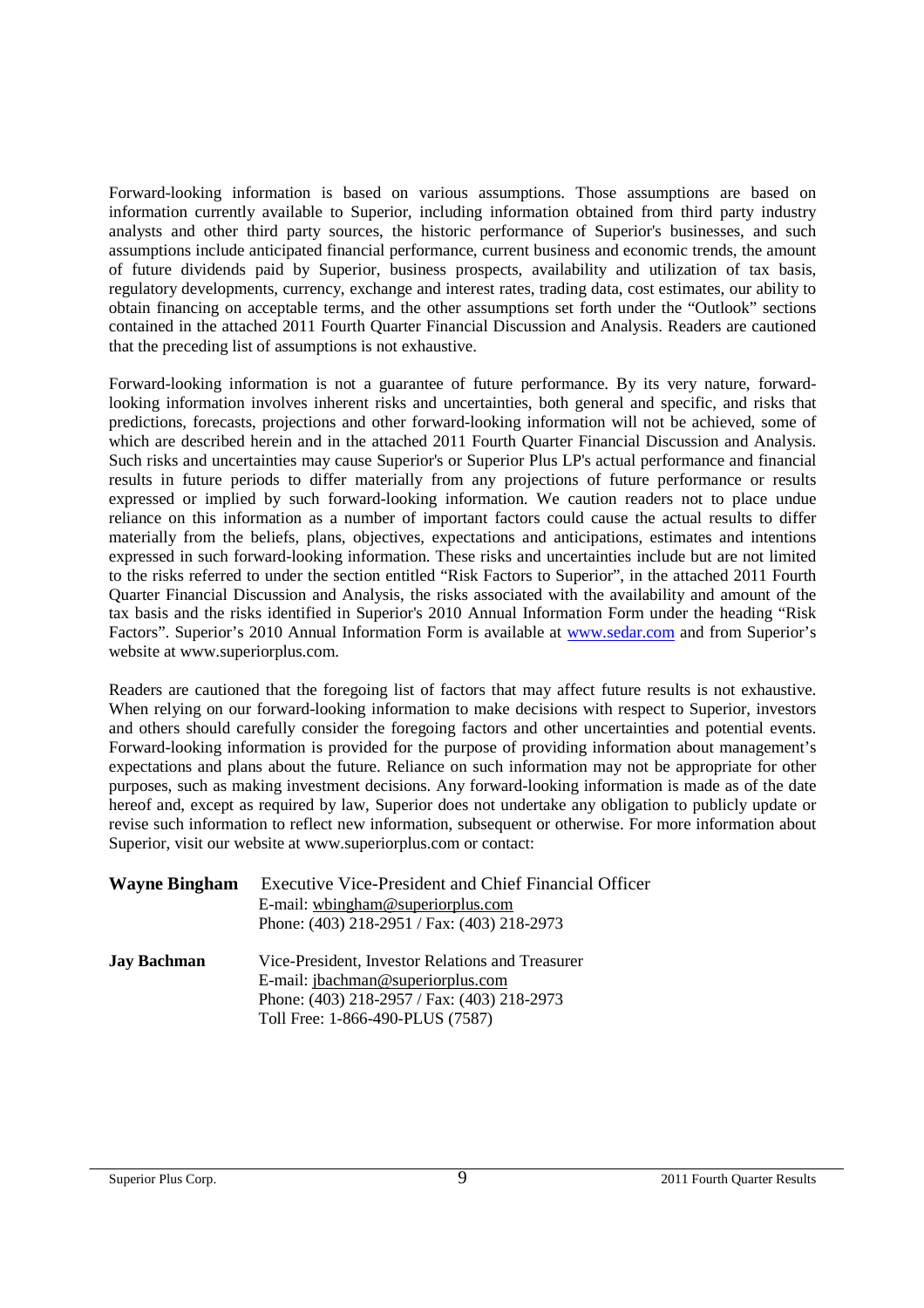## **Financial Discussion of 2011 Fourth Quarter and 2011 Year End Results February 16, 2012**

The following Financial Discussion is a review of the financial performance and position of Superior Plus Corp. (Superior) as at December 31, 2011 and for the three and twelve months ended December 31, 2011 and 2010. The information in this Financial Discussion is current to February 16, 2012. This Financial Discussion should be read in conjunction with Superior's audited consolidated financial statements and notes to those statements as at December 31, 2011, its December 31, 2011 Financial Discussion and its unaudited condensed consolidated financial statements as at and for the three and twelve months ended December 31, 2011.

On January 1, 2011, Superior adopted International Financial Reporting Standards (IFRS) for Canadian publicly accountable enterprises. Prior to the adoption of IFRS, Superior followed Canadian Generally Accepted Accounting Principles (GAAP). While IFRS has many similarities to GAAP, some of our accounting policies have changed as a result of our transition to IFRS. The most significant accounting policy changes that have had an impact on the results of our operations are discussed within the applicable sections of this Financial Discussion, and in more detail in the Adoption of IFRS section of this Financial Discussion. Superior unaudited condensed consolidated financial statements as at December 31, 2011 and the three and twelve months ended December 31, 2011 and 2010 were prepared in accordance with IFRS.

The accompanying unaudited condensed consolidated financial statements of Superior have been prepared by and are the responsibility of Superior's management. Superior's unaudited condensed consolidated financial statements have been prepared in accordance with *International Accounting Standard 34 Interim Financial Reporting* as issued by the International Accounting Standards Board (IASB). Dollar amounts in this Financial Discussion are expressed in Canadian dollars and millions except where otherwise noted.

## **Overview of Superior**

Superior is a diversified business corporation. Superior holds 99.9% of Superior Plus LP (Superior LP), a limited partnership formed between Superior General Partner Inc. (Superior GP) as general partner and Superior as limited partner. Superior owns 100% of the shares of Superior GP and Superior GP hold 0.1% of Superior LP. The cash flow of Superior is solely dependent on the results of Superior LP and is derived from the allocation of Superior LP's income to Superior by means of partnership allocations. Superior, through its ownership of Superior LP and Superior GP, has three operating segments: the Energy Services segment which includes a Canadian propane distribution business, a U.S. refined fuels distribution business, a fixed-price energy services business and a supply portfolio management business; the Specialty Chemicals segment; and the Construction Products Distribution segment.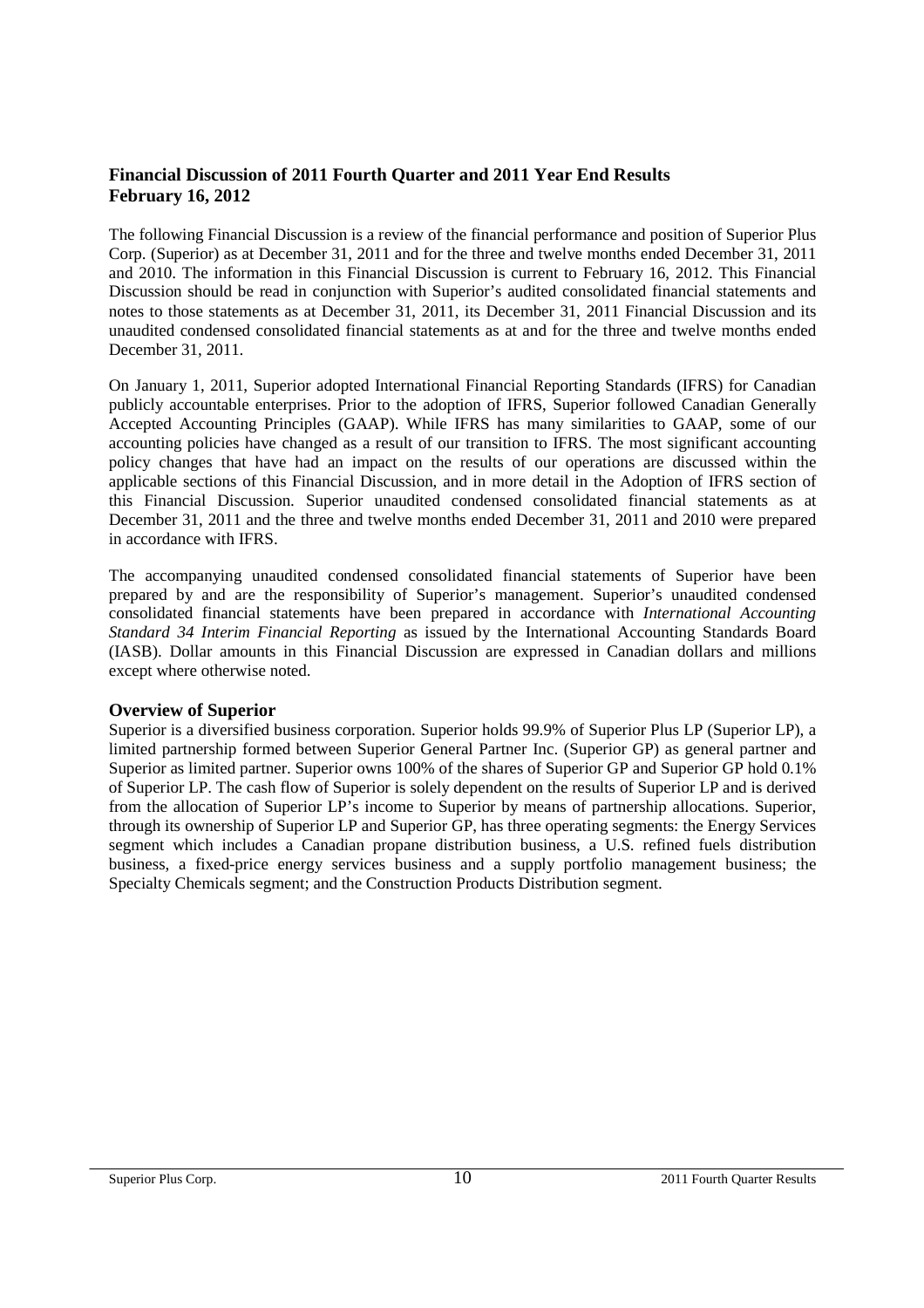# **Fourth Quarter Results**

#### **Summary of Adjusted Operating Cash Flow (1)**

| .<br>$\overline{ }$                            | Three months ended<br>December 31, | <b>Twelve months ended</b><br>December 31, |        |        |
|------------------------------------------------|------------------------------------|--------------------------------------------|--------|--------|
| (millions of dollars except per share amounts) | 2011                               | 2010                                       | 2011   | 2010   |
| EBITDA from operations: $(2)$                  |                                    |                                            |        |        |
| <b>Energy Services</b>                         | 46.5                               | 45.1                                       | 133.6  | 114.7  |
| <b>Specialty Chemicals</b>                     | 34.5                               | 28.6                                       | 115.2  | 101.5  |
| <b>Construction Products Distribution</b>      | 6.9                                | 7.9                                        | 24.2   | 26.8   |
|                                                | 87.9                               | 81.6                                       | 273.0  | 243.0  |
| Interest                                       | (19.4)                             | (16.9)                                     | (79.2) | (68.9) |
| Cash income tax (expense) recovery             | (1.4)                              | 0.1                                        | (1.5)  | (0.8)  |
| Corporate costs                                | (3.3)                              | (2.3)                                      | (11.9) | (10.4) |
| Adjusted operating cash flow $^{(2)}$          | 63.8                               | 62.5                                       | 180.4  | 162.9  |
|                                                |                                    |                                            |        |        |

Adjusted operating cash flow per share <sup>(2)</sup>, basic <sup>(3)</sup> and diluted (4) **\$0.58** \$0.58 \$1.65 \$1.54 (1) Superior has restated its 2010 results in accordance with IFRS, see "Adoption of IFRS" for the impact of IFRS on Superior's

2010 results. (2) Earnings before interest, taxes, depreciation and amortization (EBITDA) and adjusted operating cash flow are not IFRS measures. See "Non-IFRS Financial Measures".

(3) The weighted average number of shares outstanding for the three months ended December 31, 2011, is 110.4 million (2010)  $-107.4$  million) and for the twelve months ended December 31, 2011, is 109.2 million (2010 – 105.6 million).

(4) For the three and twelve months ended December 31, 2011 and 2010, there were no dilutive instruments.

#### **Adjusted Operating Cash Flow Reconciled to Cash Flow from Operating Activities** (1)

|      |                                                   |        | Three months ended | <b>Twelve months ended</b> |              |  |
|------|---------------------------------------------------|--------|--------------------|----------------------------|--------------|--|
|      |                                                   |        | December 31,       |                            | December 31, |  |
|      | (millions of dollars)                             | 2011   | 2010               | 2011                       | 2010         |  |
|      | Net cash flow from (used in) operating activities | 14.8   | (42.8)             | 291.2                      | 82.4         |  |
| Add: | Increase (decrease) in non-cash working capital   | 69.8   | 118.5              | (30.1)                     | 143.3        |  |
|      | Other expenses                                    |        | 3.3                |                            | 6.6          |  |
|      | Non cash interest expense                         | 3.0    | 1.6                | 8.0                        | 6.6          |  |
|      | Less: Income taxes (expense) recovery             | (1.4)  | 0.1                | (1.5)                      | (0.8)        |  |
|      | Finance costs recognized in net earnings          | (20.7) | (18.2)             | (85.5)                     | (75.2)       |  |
|      | Gain on debenture redemption                      | (1.7)  |                    | (1.7)                      |              |  |
|      | <b>Adjusted operating cash flow</b>               | 63.8   | 62.5               | 180.4                      | 162.9        |  |

(1) See the Unaudited Condensed Consolidated Financial Statements for net cash flows from operating activities and changes in non-cash working capital.

Fourth quarter adjusted operating cash flow was \$63.8 million, an increase of \$1.3 million or 2% from the prior year quarter. The increase in adjusted operating cash flow was due to higher operating results at Energy Services and Specialty Chemicals offset in part by higher interest and corporate costs. Adjusted operating cash flow of \$0.58 per share was consistent with the prior year quarter due to a 2% increase in adjusted operating cash flow offset in part by a 3% increase in the weighted average number of shares outstanding. The average number of shares outstanding increased in 2011 as a result of shares issued from Superior's Dividend Reinvestment Program and Optional Share Purchase Plan (DRIP).

Adjusted operating cash flow for the twelve months ended December 31, 2011 was \$180.4 million, an increase of \$17.5 million or 11% compared to the prior year period. The increase in adjusted operating cash flow was due to increased EBITDA from operations of Energy Services and Specialty Chemicals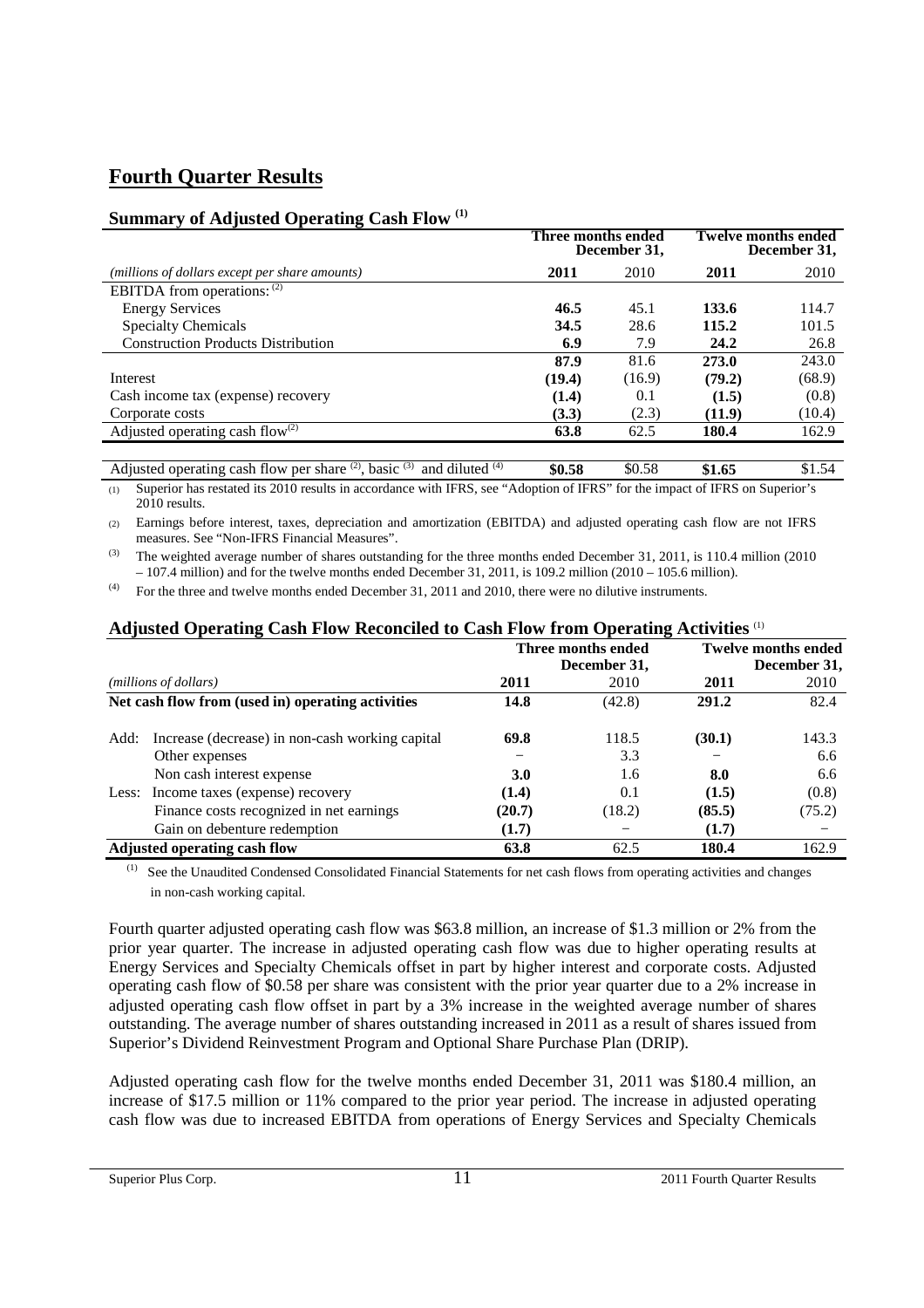offset in part by higher interest and corporate costs. Adjusted operating cash flow per share was \$1.65 per share for the year ended December 31, 2011, an increase of \$0.11 per share or 7% due to the increase in adjusted operating cash flow as noted above offset in part by a 3% increase in the weighted average number of shares outstanding. The average number of shares outstanding increased in 2011 as a result of shares issued from the DRIP.

The net loss for the fourth quarter was \$231.4 million, compared to net losses of \$56.0 million in the prior year quarter. Net losses were impacted by higher operating costs, interest costs, impairment of intangible assets and goodwill, and lower unrealized gains on financial instruments in the current quarter. The change in the unrealized gains on financial instruments was due principally to lower gains in the current quarter on Superior's foreign currency financial derivatives compared to the prior year quarter as a result of fluctuations in the spot and forward price for U.S. dollars. The net loss for the quarter was impacted by a \$300.6 million intangible assets and goodwill impairment charge to the Energy Services' segment and an asset write off of \$3.4 million at U.S refined fuels due to flooding damage and an explosion at one of its branches. Revenues of \$1,043.4 million were \$32.2 million higher than the prior year quarter due principally to higher Energy Services revenue as a result of higher commodity prices along with higher Specialty Chemicals revenue due to increased pricing. Gross profit of \$234.6 million was \$9.9 million higher than the prior year quarter due principally to increased Specialty Chemicals gross profits on higher gross margins. Operating expenses of \$188.7 million in the fourth quarter were \$11.1 million higher than in the prior year, due to the full year contribution of Griffith Holdings Inc. (Griffith), increased depreciation expense and corporate costs. Total income tax for the fourth quarter was a recovery of \$43.7 million compared to income tax expenses of \$21.1 million in the prior year quarter. The income tax recovery in 2011 was primarily due to the impairment charges recorded to intangible assets and goodwill.

The net loss for the twelve months ended December 31, 2011 was \$302.6 million, compared to a net loss of \$75.8 million in the prior year period. The net loss was impacted by higher operating costs, impairment of intangible assets and goodwill, higher unrealized losses on financial instruments and higher interest costs offset in part by higher gross profits. The net loss was primarily impacted by a \$78.0 million in intangible assets and goodwill impairment charges due to continued weakness in Superior's Construction Products Distribution segment (see Note 8 to the Consolidated Financial Statements), a \$300.6 million impairment change to U.S. Refined fuels and Canadian propane distribution's intangible assets and goodwill (see Note 8 to the Consolidated Financial Statements) and an asset write off of \$3.4 million at U.S refined fuels due to flooding damage and a fire at one of its branches. The net loss was also impacted by \$9.7 million in unrealized losses on financial instruments in the current period, compared to unrealized losses of \$2.2 million in the prior year period. Consolidated revenues of \$3,925.6 million in 2011 were \$398.2 million higher than the prior year due principally to higher Energy Services revenue as a result of the full period contribution of the acquisition of Griffith, higher commodity prices and increased sales volumes and higher Specialty Chemicals revenue due to increased sales volumes and pricing. Gross profit of \$827.5 million was \$46.9 million higher than the prior year due to improved gross profit at Energy Services due to higher sales volumes and the contribution from the acquisition Griffith along with higher Specialty Chemicals gross profits. Operating expenses of \$706.7 million in 2011 were \$30.3 million higher than in the prior year, due to the full year contribution of Griffith, increased depreciation expense and corporate costs. The increase in depreciation expense was primarily due to increased amortization expense at Energy Services as a result of acquisitions completed during 2010 and 2011. Total interest expense of \$85.5 million was \$10.3 million higher than in the prior year due principally to higher average interest rates on convertible debentures and average debt levels throughout the year due to higher working capital requirements. Total income tax recovery was \$50.4 million for 2011 compared to an expense of \$6.5 million for 2010. Income taxes were impacted by a future income tax recovery associated with the impairment charges recorded to intangible assets and goodwill during 2011.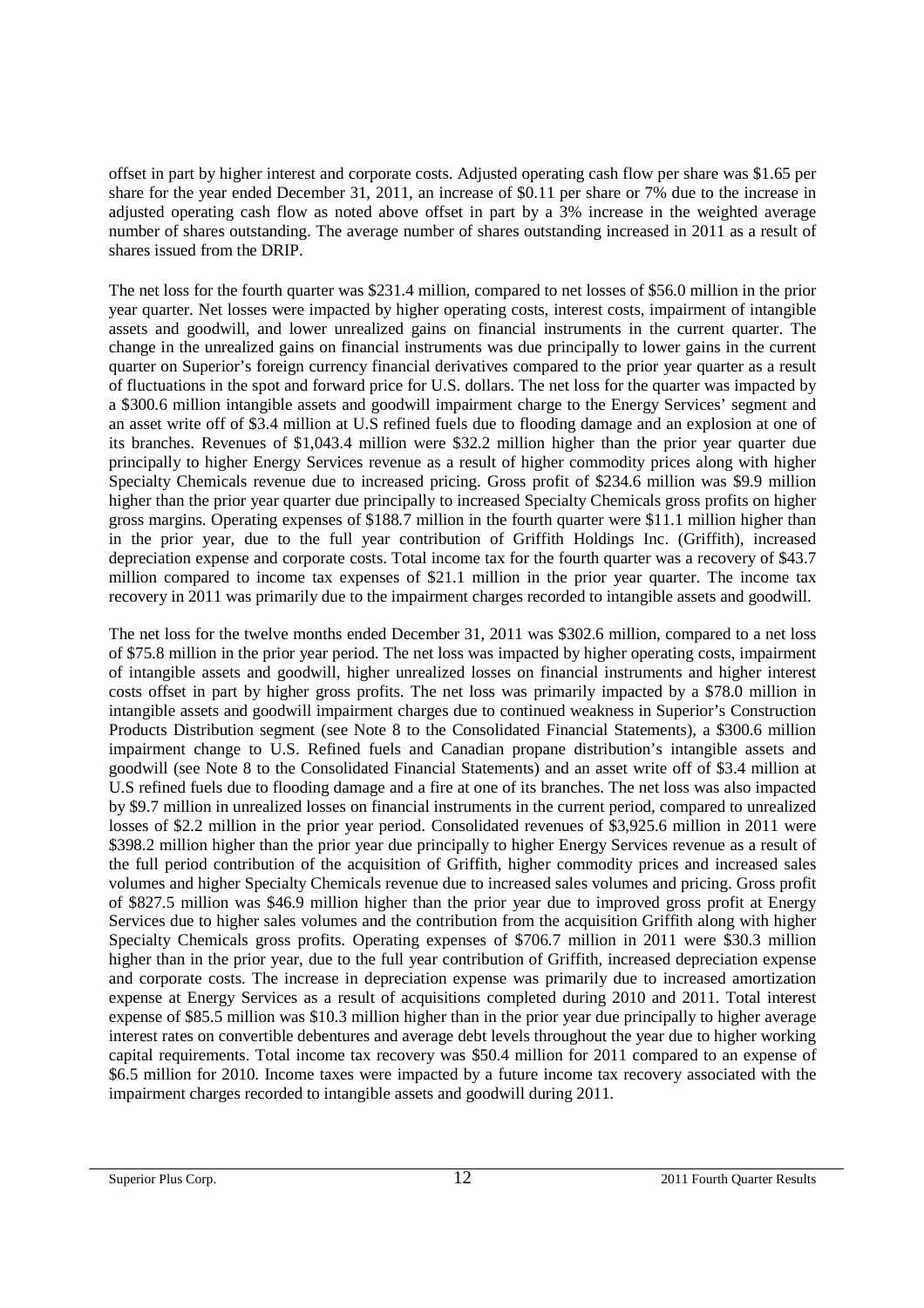# **Energy Services**

| Effect of the condensed operating results for 2011 and 2010 are provided in the following table. |                              |                    |                            |              |  |  |  |
|--------------------------------------------------------------------------------------------------|------------------------------|--------------------|----------------------------|--------------|--|--|--|
|                                                                                                  |                              | Three months ended | <b>Twelve months ended</b> |              |  |  |  |
|                                                                                                  | December 31,<br>December 31, |                    |                            |              |  |  |  |
| (millions of dollars)                                                                            | 2011                         | $2010^{(2)}$       | 2011                       | $2010^{(2)}$ |  |  |  |
| $Revenue$ <sup>(1)</sup>                                                                         | 727.6                        | 702.3              | 2,686.1                    | 2.339.1      |  |  |  |
| Cost of sales <sup><math>(1)</math></sup>                                                        | (597.8)                      | (571.1)            | (2,230.9)                  | (1,904.2)    |  |  |  |
| Gross profit                                                                                     | 129.8                        | 132.0              | 455.2                      | 434.9        |  |  |  |
| Less: Cash operating and administration $costs^{(1)}$                                            | (83.3)                       | (86.9)             | (321.6)                    | (320.2)      |  |  |  |
| <b>EBITDA</b> from operations                                                                    | 46.5                         | 45.1               | 133.6                      | 114.7        |  |  |  |

Energy Services' condensed operating results for 2011 and 2010 are provided in the following table.

(1)In order to better reflect the results of its operations, Superior has reclassified certain amounts for purposes of this Financial Discussion to present its results as if it had accounted for various transactions as accounting hedges. See "Reconciliation of Divisional Segmented Revenue and Cost of Sales to EBITDA" for detailed amounts.

(2) Superior has restated its 2010 results in accordance with IFRS. See "Adoption of IFRS" for the impact of IFRS on Superior's 2010 results.

Revenues for the fourth quarter of 2011 were \$727.6 million, an increase of \$25.3 million from revenues of \$702.3 million in 2010. The increase in revenues is primarily due to higher commodity prices. Total gross profit for the fourth quarter of 2011 was \$129.8 million, a decrease of \$2.2 million or 2% over the prior year quarter. The decrease in gross profit is due to lower gross margins and lower sale volumes within the Canadian propane, U.S. Refined Fuels and Supply portfolio management businesses. A summary and detailed review of gross profit is provided below.

#### **Gross Profit Detail**

|                                 | Three months ended<br>December 31, |       |       | <b>Twelve months ended</b><br>December 31, |
|---------------------------------|------------------------------------|-------|-------|--------------------------------------------|
| (millions of dollars)           | 2011                               | 2010  | 2011  | 2010                                       |
| Canadian propane distribution   | 62.3                               | 63.7  | 223.0 | 216.7                                      |
| U.S. refined fuels distribution | 37.9                               | 41.1  | 137.7 | 130.1                                      |
| Other services                  | 12.9                               | 11.9  | 42.3  | 43.1                                       |
| Supply portfolio management     | 6.4                                | 7.4   | 15.1  | 15.9                                       |
| Fixed-price energy services     | 10.3                               | 7.9   | 37.1  | 29.1                                       |
| Total gross profit              | 129.8                              | 132.0 | 455.2 | 434.9                                      |

## *Canadian Propane Distribution*

Canadian propane distribution gross profit for the fourth quarter was \$62.3 million, a decrease of \$1.4 million or 2% from 2010, due to lower sales volumes and gross margins. Residential and commercial sales volumes decreased by 18 million litres or 14%, due to warmer weather, high commodity prices and customer conservation efforts. Average weather across Canada for the quarter, as measured by degree days, was 5% warmer than the prior year and 6% warmer than the five-year average. Industrial volumes increased by 19 million litres or 10%, due to an increased oilfield services demand and favourable contribution from sales initiatives. Automotive propane volumes declined by 3 million litres or 16%, due to the continued structural decline in this end-use market.

Average propane sales margins for the fourth quarter decreased slightly to 16.9 cents per litre from 17.1 cents per litre in the prior year quarter. The decrease in average margins compared to the prior year quarter is principally due to sales mix as the current quarter included a higher proportion of lower margins sales volumes due to the warm weather.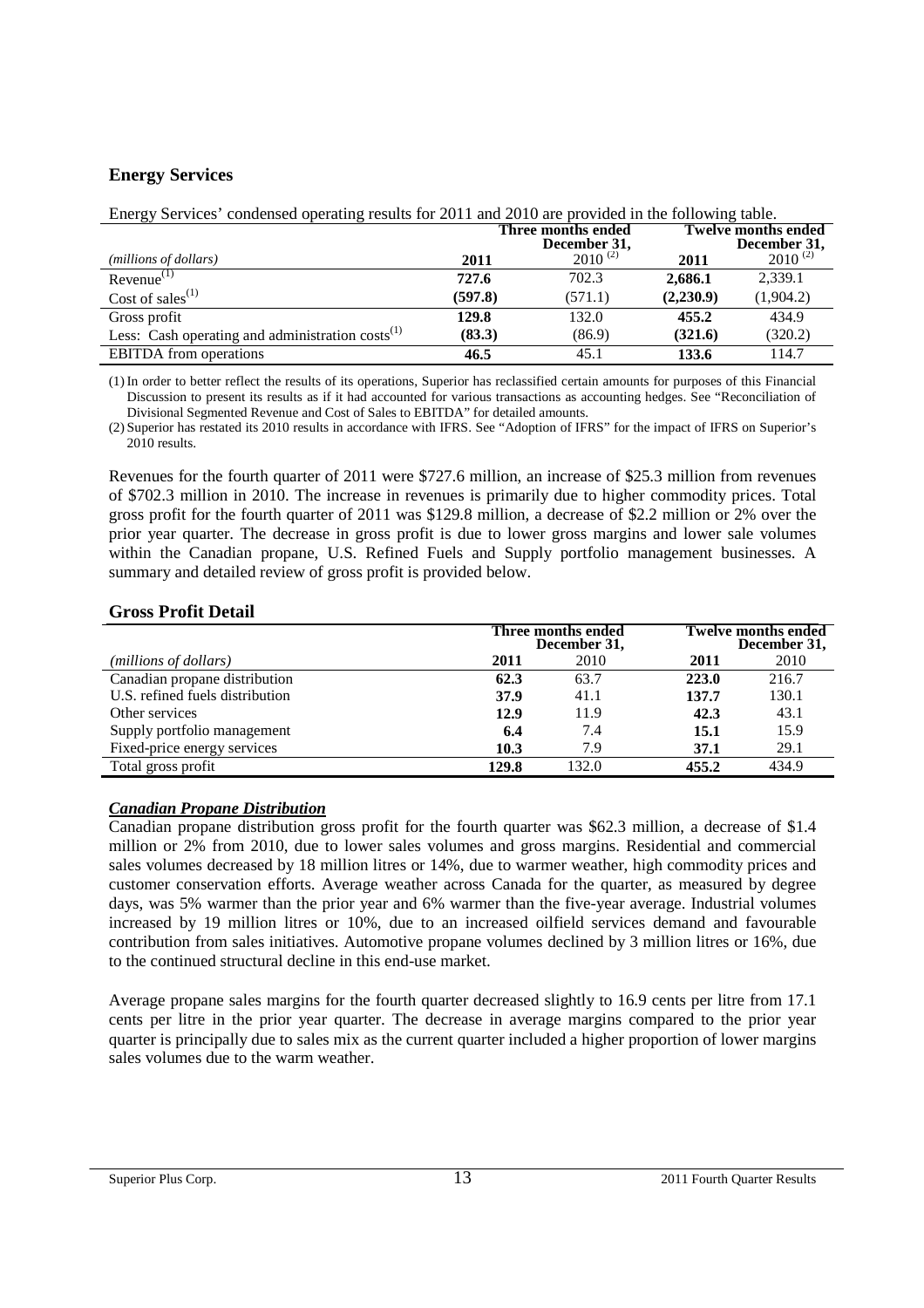| Volumes by End-Use Application <sup>(1)</sup> |                                  |      | Volumes by Region <sup>(2)</sup> |                                  |      |  |
|-----------------------------------------------|----------------------------------|------|----------------------------------|----------------------------------|------|--|
|                                               | Three months ended December 31,  |      | Three months ended December 31,  |                                  |      |  |
| (millions of litres)                          | 2011                             | 2010 | (millions of litres)             | 2011                             | 2010 |  |
| Residential                                   | 40                               | 49   | Western Canada                   | 218                              | 200  |  |
| Commercial                                    | 72                               | 81   | Eastern Canada                   | 123                              | 144  |  |
| Agricultural                                  | 31                               | 33   | Atlantic Canada                  | 27                               | 28   |  |
| Industrial                                    | 209                              | 190  |                                  |                                  |      |  |
| Automotive                                    | 16                               | 19   |                                  |                                  |      |  |
|                                               | 368                              | 372  |                                  | 368                              | 372  |  |
|                                               |                                  |      |                                  |                                  |      |  |
| Volumes by End-Use Application <sup>(1)</sup> |                                  |      |                                  |                                  |      |  |
|                                               | Twelve months ended December 31, |      | Volumes by Region <sup>(2)</sup> | Twelve months ended December 31, |      |  |
| (millions of litres)                          | 2011                             | 2010 | (millions of litres)             | 2011                             | 2010 |  |
| Residential                                   | 128                              | 135  | Western Canada                   | 738                              | 670  |  |
| Commercial                                    | 262                              | 258  | Eastern Canada                   | 460                              | 467  |  |
| Agricultural                                  | 67                               | 71   | Atlantic Canada                  | 107                              | 98   |  |
| Industrial                                    | 769                              | 678  |                                  |                                  |      |  |
| Automotive                                    | 79                               | 93   |                                  |                                  |      |  |

#### **Canadian Propane Distribution Sales Volumes**

(1) **Regions**: Western Canada region consists of British Columbia, Alberta, Saskatchewan, Manitoba, Northwest Ontario, Yukon and Northwest Territories; Eastern Canada region consists of Ontario (except for Northwest Ontario) and Quebec; and Atlantic Canada consists of New Brunswick, Newfoundland & Labrador, Nova Scotia and Prince Edward Island.

#### *U.S. Refined Fuels Distribution*

U.S. refined fuels gross profit for the fourth quarter was \$37.9 million, a decrease of \$3.2 million from the prior year quarter. The decrease in gross profit is due to lower sales volumes offset in part by higher gross margins. Sales volumes of 440 million litres, decreased by 59 million litres or 12% as compared to the prior year quarter. The decrease in sales volumes was primarily due to lower residential and commercial volumes as a result of significantly warmer weather, competitive pressures and the impact of high commodity prices on customer conservation. Weather as measured by heating degree days for the fourth quarter was 19% warmer than the prior year. Average U.S. refined fuels sales margins of 8.6 cents per litre increased from the 8.2 cents per litre in the prior year quarter. The increase in sales margins is due to margin management efforts and reduced lower margin sales volumes.

| <b>U.S. Refined Fuels Distribution Sales Volumes</b> |                                         |                                 |                                         |       |       |  |
|------------------------------------------------------|-----------------------------------------|---------------------------------|-----------------------------------------|-------|-------|--|
| Volumes by End-Use Application $(1)$                 |                                         |                                 | Volumes by Region $(2)$                 |       |       |  |
| Three months ended December 31,                      |                                         | Three months ended December 31, |                                         |       |       |  |
| ( <i>millions of litres</i> )                        | 2011                                    | 2010                            | ( <i>millions of litres</i> )           | 2011  | 2010  |  |
| Residential                                          | 90                                      | 115                             | Northeast United States                 | 440   | 499   |  |
| Commercial                                           | 218                                     | 256                             |                                         |       |       |  |
| Automotive                                           | 131                                     | 128                             |                                         |       |       |  |
|                                                      | 440                                     | 499                             |                                         | 440   | 499   |  |
| Volumes by End-Use Application <sup>(1)</sup>        |                                         |                                 | Volumes by Region <sup>(2)</sup>        |       |       |  |
|                                                      | <b>Twelve months ended December 31,</b> |                                 | <b>Twelve months ended December 31,</b> |       |       |  |
| ( <i>millions of litres</i> )                        | 2011                                    | 2010                            | (millions of litres)                    | 2011  | 2010  |  |
| Residential                                          | 336                                     | 340                             | Northeast United States                 | 1.741 | 1.702 |  |
| Commercial                                           | 892                                     | 907                             |                                         |       |       |  |
| Automotive                                           | 513                                     | 455                             |                                         |       |       |  |
| (1)                                                  | 1.741                                   | 1.702                           |                                         | 1.741 | 1.702 |  |

(1) **Volume**: Volume of heating oil, propane, diesel and gasoline sold (millions of litres).

(2) **Regions**: Northeast United States region consists of Pennsylvania, Connecticut, New York, and Rhode Island.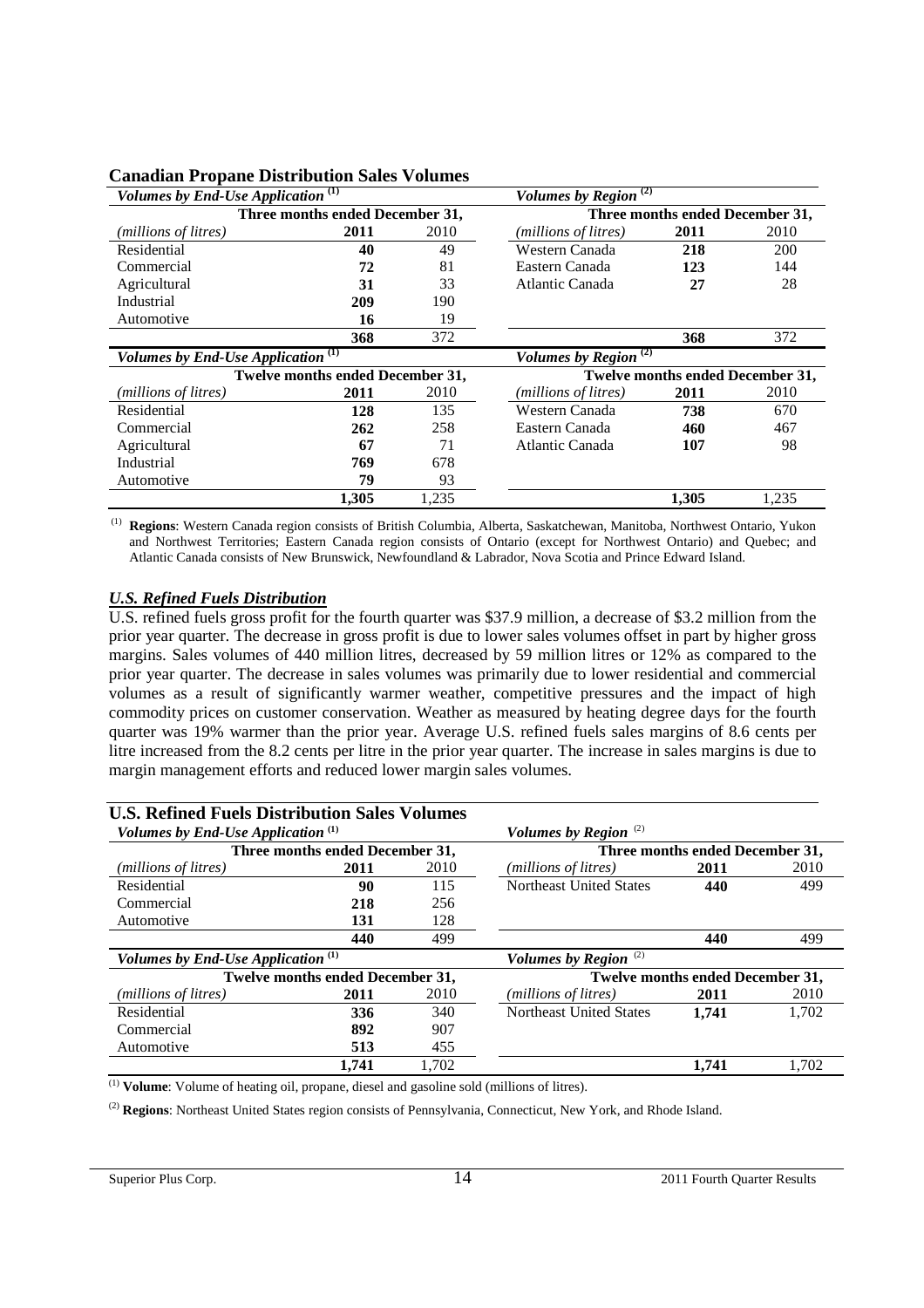#### *Other Services*

Other services gross profit was \$12.9 million in the fourth quarter, an increase of \$1.0 million or 8% from the prior year quarter. The increase in other services gross profit is due to higher customer demand.

#### *Supply Portfolio Management*

Supply portfolio management gross profits were \$6.4 million in the fourth quarter, a decrease of \$1.0 million from the prior year quarter due to reduced market related opportunities, high commodity prices and lower sales volume.

## *Fixed-Price Energy Services*

|                                         | Three months ended December 31, 2011 |                  |                        |        | Three months ended December 31, 2010 |                               |
|-----------------------------------------|--------------------------------------|------------------|------------------------|--------|--------------------------------------|-------------------------------|
| (millions of dollars except volume and  | Gross                                |                  |                        | Gross  |                                      |                               |
| <i>per unit amounts</i> )               | Profit                               | Volume           | Per Unit               | Profit | Volume                               | Per Unit                      |
| Natural Gas <sup>(1)</sup>              | 8.5                                  | 5.0 G.I          | 170.0 $\mathcal{C}/GJ$ | 6.5    | 6.3 GJ                               | 103.2 $\mathcal{C}/\text{GJ}$ |
| Electricity <sup><math>(2)</math></sup> | 1.8                                  | <b>166.6 KWh</b> | 1.08 $\mathcal{C}/KWh$ | 1.4    | 133.3 KWh                            | $1.05 \ \text{\eKWh}$         |
| Total                                   | 10.3                                 |                  |                        | 7.9    |                                      |                               |

#### **Fixed-Price Energy Services Gross Profit**

|                                        | Twelve months ended December 31, 2011 |           |                        |        | Twelve months ended December 31, |                              |
|----------------------------------------|---------------------------------------|-----------|------------------------|--------|----------------------------------|------------------------------|
|                                        |                                       |           |                        | 2010   |                                  |                              |
| (millions of dollars except volume and | Gross                                 |           |                        | Gross  |                                  |                              |
| per unit amounts)                      | <b>Profit</b>                         | Volume    | Per Unit               | Profit | Volume                           | Per Unit                     |
| Natural Gas <sup>(1)</sup>             | <b>31.0</b>                           | 21.1 GJ   | 146.9 $\mathcal{C}/GJ$ | 25.0   | 27.4 GJ                          | 91.2 $\mathcal{C}/\text{GJ}$ |
| Electricity <sup>(2)</sup>             | 6.1                                   | 606.3 KWh | 1.01 $\epsilon$ /KWh   | 4.1    | 366.6 KWh                        | 1.12 $\mathcal{C}/KWh$       |
| Total                                  | 37.1                                  |           |                        | 29.1   |                                  |                              |

(1) Natural gas volumes and per unit amounts are expressed in millions of gigajoules (GJ).

<sup>(2)</sup> Electricity volumes and per unit amounts are expressed in millions of kilowatt hours (KWh).

Fixed-price energy services gross profit was \$10.3 million in the fourth quarter, an increase of \$2.4 million (30%) from \$7.9 million in the prior year quarter. Natural gas gross profit was \$8.5 million, an increase of \$2.0 million from the prior year quarter due to higher margins offset in part by lower volumes. Gross profit per unit was 170.0 cents per gigajoule (GJ), an increase of 66.8 cents per GJ (65%) from the prior year quarter. The increase in natural gas gross margin was due to increased residential renewal margins, higher transportation revenue and lower charges associated with load balancing. Sales volumes of natural gas were 5.0 million GJ, 1.3 million GJ (21%) lower than the prior year quarter due a continued decline in residential volumes as a result of focusing marketing efforts towards the commercial segment, warm weather and continued low system price for natural gas. Electricity gross profit in the fourth quarter of 2011 was \$1.8 million, an increase of \$0.4 million or 29% from the prior year quarter due to the aggregation of additional commercial customers in the Ontario market and increased customer electricity usage. Fixed-price energy services continues to grow in the newly entered Pennsylvania electricity market due to launch of a residential electricity offering that is being sold to existing heating oil and propane customers.

## *Operating costs*

Cash operating and administrative costs were \$83.3 million in fourth quarter of 2011, a decrease of \$3.6 million or 6% from the prior year quarter. The decrease in expenses was primarily due to a \$2.2 million reduction in Fixed-price energy services risk reserve allowance and lower sales and marketing expenses within the Fixed-price energy services business due to challenging market conditions offset in part by an inventory write down of \$1.5 million within the Supply portfolio management business due to low year end propane prices. Operating costs for the other businesses were consistent with the prior year quarter.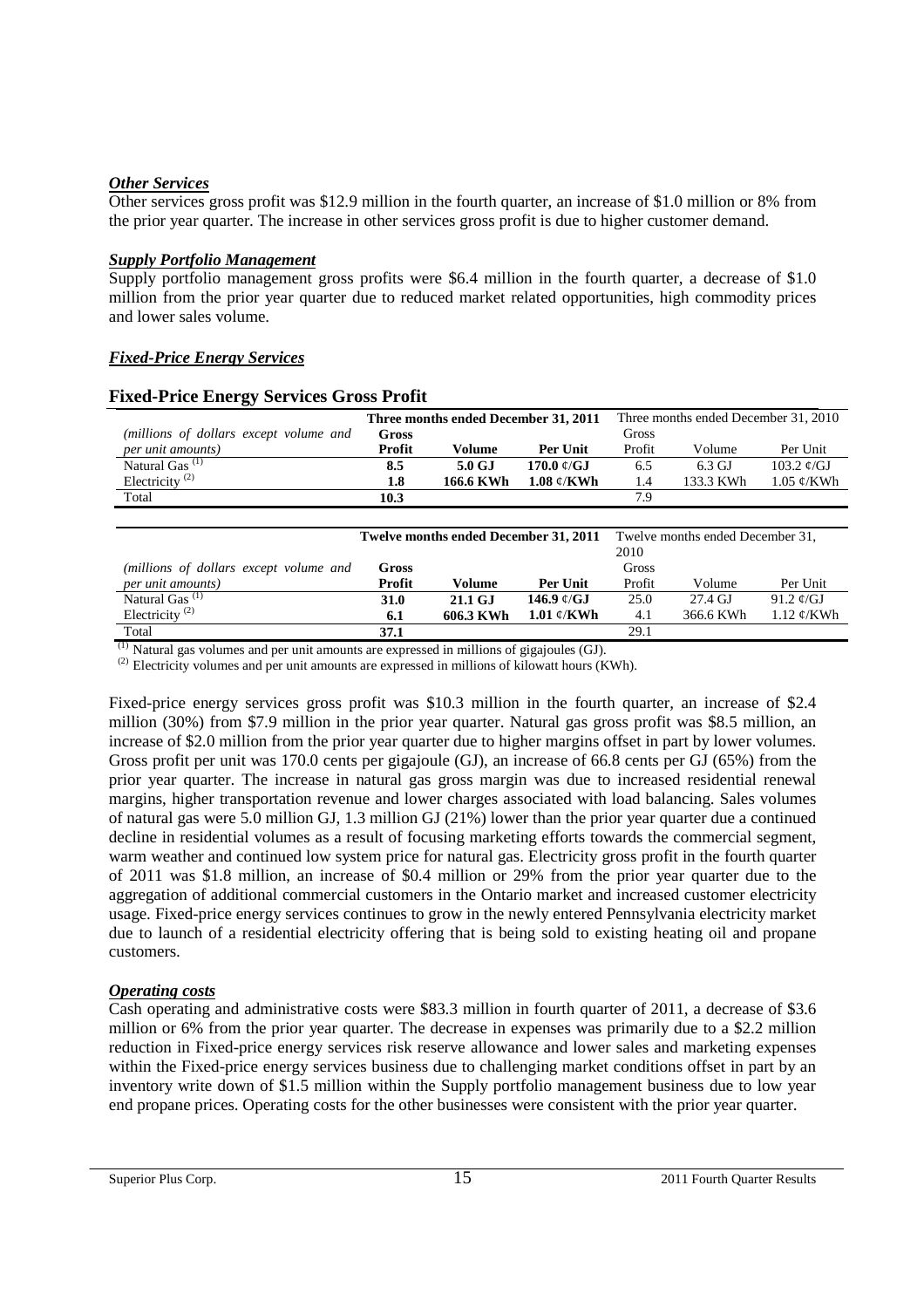## *System Upgrade*

During the second quarter of 2010, Superior's Canadian propane distribution business upgraded their JD Edwards enterprise system to the most recent version in order to enhance efficiencies and core business functions. As a result of the system upgrade, Superior experienced complications with processing certain sales transactions and producing accurate invoices which delayed customer collections. The delay in customer collections has resulted in increased past due receivables which Superior has provided for through an increase to the allowance for doubtful accounts during the fourth quarter of 2011 of \$1.8 million (Twelve months ended December 31, 2011 - \$6.5 million). Early in the second quarter of 2011, Superior resolved the remaining technical issues associated with the system upgrade and the system is now fully operational. Superior will continue to focus on collecting the remaining past due receivable balances associated with the system upgrade.

#### *Impairments*

During the fourth quarter, Energy Services performed a detailed impairment review of its intangible assets and goodwill. This calculation was performed as part of the annual impairment test and resulted in indications of impairment with the Canadian propane distribution and U.S. Refined Fuels segments within Energy Services. As a result of a detailed cash flow evaluation, Energy Services recorded an impairment charge of \$100.6 million to the intangible assets and goodwill of U.S. Refined Fuels and \$200.0 million to the goodwill of Canadian propane distribution. Also during the third quarter, U.S. refined fuels incurred asset impairments of \$3.4 million due to flooding in Montoursville, Pennsylvania which caused damage to building, tanks and equipment and due to a fire at one of its locations in Mumford, New York which also damaged buildings, tanks and equipment. These interruptions will not impact U.S. refined fuels operations and management is working with our insurance providers in order to get the facilities repaired.

## **Outlook**

Superior's expects business conditions in 2012 for its Energy Services segment to be similar to 2011, with the exception of a reduced contribution from its fixed-price energy services business. The fixed-price energy services business profitability will moderate as it is expected that there will be fewer renewals of residential customers at favourable margins. Additionally, weather, is anticipated to be consistent with the 5-year average with the exception of the unseasonably warm weather experienced in January 2012.

In addition to the significant assumptions detailed above, refer to "Risk Factors to Superior" for a detailed review of significant business risks affecting the Energy Services' businesses.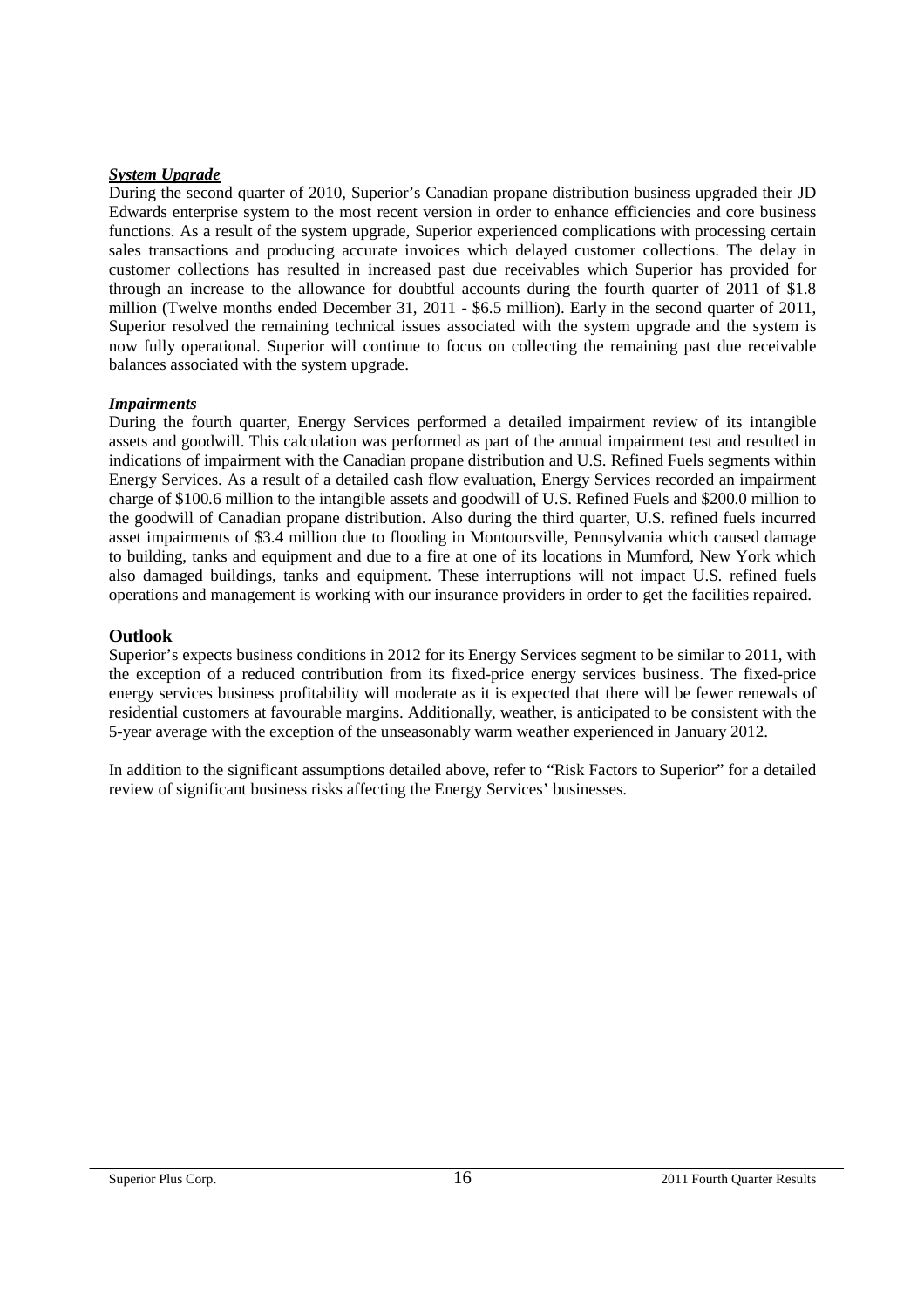## **Specialty Chemicals**

Specialty Chemicals' condensed operating results for 2011 and 2010 are provided in the following table.

| (millions of dollars except per metric tonne<br>$(MT)$ amounts) |        |           | Three months ended<br>December 31, |       | <b>Twelve months ended</b><br>December 31, |       |              |       |
|-----------------------------------------------------------------|--------|-----------|------------------------------------|-------|--------------------------------------------|-------|--------------|-------|
|                                                                 | 2011   |           | $2010^{(2)}$                       |       | 2011                                       |       | $2010^{(2)}$ |       |
|                                                                 |        | \$ per MT | \$ per MT                          |       | \$ per MT                                  |       | \$ per MT    |       |
| Chemical Revenue $(1)$                                          | 138.4  | 740       | 128.0                              | 663   | 529.1                                      | 685   | 481.1        | 655   |
| Chemical Cost of Sales <sup>(1)</sup>                           | (71.4) | (382)     | (68.9)                             | (357) | (290.4)                                    | (376) | (260.9)      | (355) |
| <b>Chemical Gross Profit</b>                                    | 67.0   | 358       | 59.1                               | 306   | 238.7                                      | 309   | 220.2        | 300   |
| Less: Cash operating and administrative                         |        |           |                                    |       |                                            |       |              |       |
| $costs^{(1)}$                                                   | (32.5) | (174)     | (30.5)                             | (158) | (123.5)                                    | (160) | (118.7)      | (162) |
| <b>EBITDA</b> from operations                                   | 34.5   | 184       | 28.6                               | 148   | 115.2                                      | 149   | 101.5        | 138   |
| Chemical volumes sold (thousands of MTs)                        | 187    |           | 193                                |       | 772                                        |       | 735          |       |

(1) In order to better reflect the results of its operations, Superior has reclassified certain amounts for purposes of this Financial Discussion related to derivative financial instruments, non-cash amortization and foreign currency translation losses/gains related to U.S.-denominated working capital. See "Reconciliation of Divisional Segmented Revenue and Cost of Sales to EBITDA" for detailed amounts.

(2) Superior has restated its 2010 results in accordance with IFRS, see "Adoption of IFRS" for the impact of IFRS on Superior's 2010 results.

Chemical revenue for the fourth quarter of \$138.4 million was \$10.4 million or 8% higher than the prior year quarter primarily due to increased chloralkali/potassium sales volumes and higher sodium chlorate and chloralkali/potassium pricing. Fourth quarter gross profit of \$67.0 million was \$7.9 million higher than the prior year quarter due to increased sodium chlorate and chloralkali/potassium gross profits.. Sodium chlorate gross profits were higher than the prior year quarter due to increased realized pricing on contract renewals and higher realized gains on U.S. dollar foreign currency forward contracts. Sodium chlorate gross profits also increased due to the recognition of a \$3.2 million gain from the receipt of a \$3.7 million insurance settlement in connection with the Buckingham, Quebec insurance claim (See Note 7 to the Unaudited Condensed Consolidated Financial Statements for further details), the remaining \$0.5 million was allocated to operating costs. Sodium chlorate sales volumes decreased by 7,000 tonnes or 6% compared to the prior year quarter due to customer shut downs for maintenance and production curtailments in both North America and Chile offset in part by increased demand from offshore customers. Chloralkali/potassium gross profits were higher than the prior year quarter as a result of increased sales volumes and higher gross margins. Chloralkali/potassium sales volumes increased by 3,500 tonnes or 5% compared to the prior year quarter due to continued strong demand and increased production at the Port Edwards, Wisconsin production facility. Gross margins were higher than the prior year quarter due to higher realized pricing primarily for caustic and hydrochloric acid throughout North America.

Cash operating and administrative costs of \$32.5 million were \$2.0 million or 7% higher than the prior year quarter due to higher plant maintenance and employee compensation costs.

## **Outlook**

Superior expects business conditions in 2012 for its Specialty Chemicals segment will be similar to 2011. Superior continues to see a stable market for sodium chlorate as a result of the current market for pulp. Superior also expects continued strength in chloralkali sales volumes and pricing due to strong North American supply demand fundamentals.

In addition to the significant assumptions detailed above, refer to "Risk Factors to Superior" for a detailed review of the significant business risks affecting Superior's Specialty Chemicals' segment.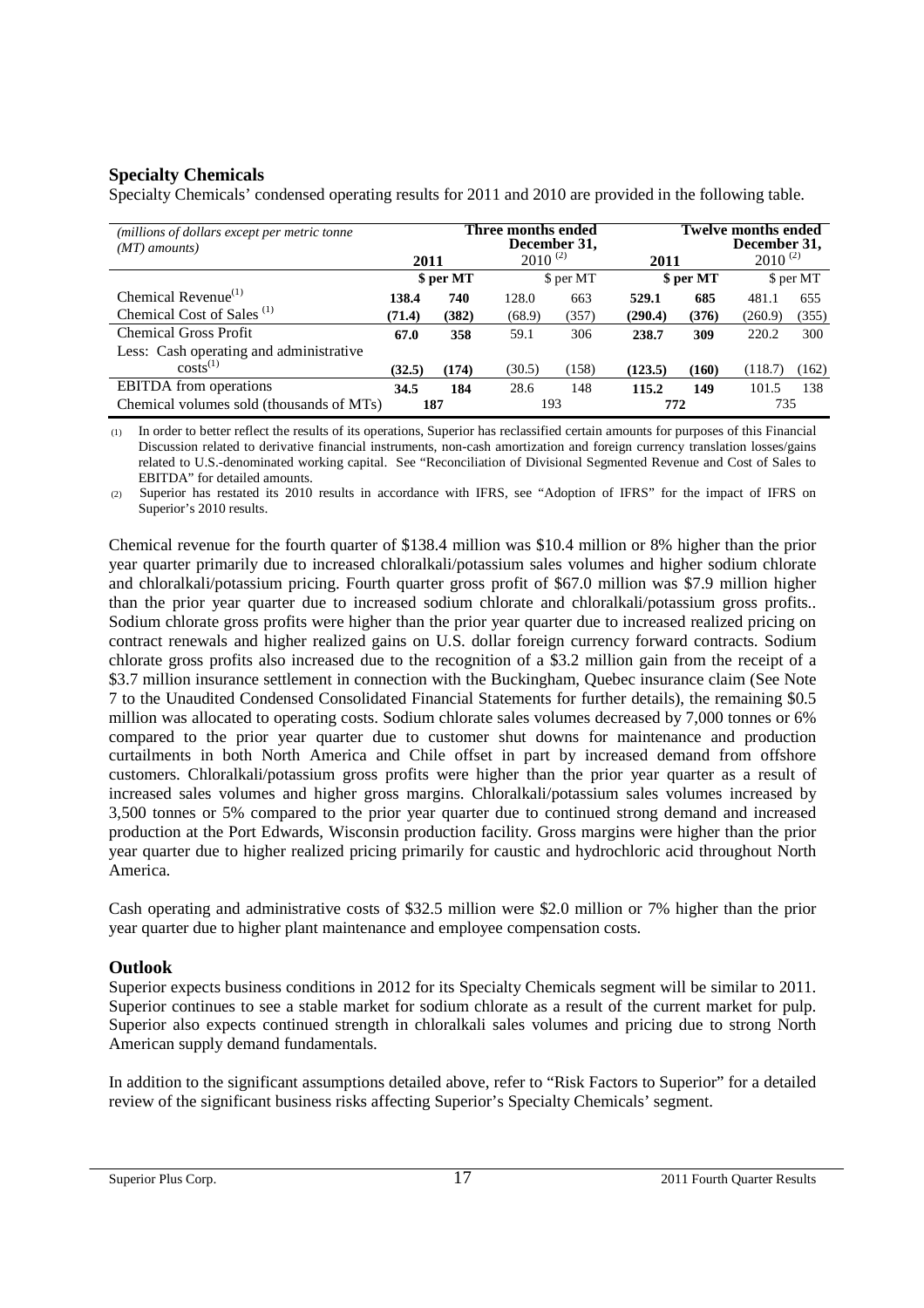## **Construction Products Distribution**

Construction Products Distribution's condensed operating results for 2011 and 2010 are provided in the following table.

|                                                          | Three months ended |              | <b>Twelve months ended</b><br>December 31, |              |  |
|----------------------------------------------------------|--------------------|--------------|--------------------------------------------|--------------|--|
|                                                          |                    | December 31, |                                            |              |  |
| (millions of dollars)                                    | 2011               | $2010^{(3)}$ | 2011                                       | $2010^{(3)}$ |  |
| Revenue                                                  |                    |              |                                            |              |  |
| Gypsum Specialty Distribution (GSD) revenue $(1)(2)$     | 115.6              | 119.1        | 479.9                                      | 485.3        |  |
| Commercial and Industrial Insulation (C&I) revenue $(2)$ | 62.5               | 61.7         | 231.9                                      | 232.3        |  |
| Cost of sales                                            |                    |              |                                            |              |  |
| GSD cost of sales <sup><math>(2)</math></sup>            | (85.2)             | (91.6)       | (367.7)                                    | (374.9)      |  |
| C&I cost of sales <sup>(2)</sup>                         | (45.2)             | (45.3)       | (169.4)                                    | (170.4)      |  |
| Gross profit                                             | 47.7               | 43.9         | 174.7                                      | 172.3        |  |
| Less: Cash operating and administrative costs            | (40.8)             | (36.0)       | (150.5)                                    | (145.5)      |  |
| <b>EBITDA</b> from operations                            | 6.9                | 7.9          | 24.2                                       | 26.8         |  |

(1) In order to better reflect the results of its operations, Superior has reclassified certain amounts for purposes of this Financial Discussion to present its results as if it had accounted for various transactions as accounting hedges. See "Reconciliation of Divisional Segmented Revenue and Cost of Sales to EBITDA" for detailed amounts.

(2) Certain reclassifications of 2010 amounts have been made to conform to current presentation. Specifically, for the three and twelve months ended December 31, 2010, \$119.1 million and \$485.3 million have been reclassified to GSD revenue from distribution and direct sales revenue to provide comparative presentation of Construction Products Distribution's revenue, respectively. For the three and twelve months ended December 31, 2010, \$61.7 million and \$232.3 million have been reclassified to C&I revenue from distribution and direct sales revenue to provide comparative presentation of Construction Products Distribution revenue, respectively. For the three and twelve months ended December 31, 2010, \$91.6 million and \$374.9 million have been reclassified to GSD cost of sales from distribution and direct cost of sales to provide comparative presentation of Construction Products Distribution's cost of sales, respectively. For the three and twelve months ended December 31, 2010, \$45.3 million and \$170.4 million have been reclassified to C&I cost of sales from distribution and direct cost of sales to provide comparative presentation of Construction Products Distribution's cost of sales, respectively.

(3) Superior has restated its 2010 results in accordance with IFRS, see "Adoption of IFRS" for the impact of IFRS on Superior's 2010 results.

GSD and C&I revenues of \$178.1 million for the fourth quarter of 2011 were \$2.7 million (1%) lower than the prior year quarter. The slight decrease in revenue was due to lower GSD revenue from some Canadian based regions offset in part by higher revenue from the expansion of the GSD product line into existing U.S. based branches and improved C&I revenues.

Gross profits of \$47.7 million in the fourth quarter were \$3.8 million higher than the prior year quarter, due principally to the impact of higher margins in both GSD and C&I due to contribution from the U.S. GSD expansion and ongoing impact of the implementation of a strategic procurement strategy. Sales margins and average selling prices continue to be challenged as a result of ongoing competitive pressures, supplier price increases and slow economic activity.

Cash operating and administration costs were \$40.8 million in the fourth quarter, an increase of \$4.8 million or 13% from the prior year quarter. The increase in expenses was primarily due to higher employee compensation costs, higher bad debt provisions and losses on the translation of U.S. denominated net working capital offset in part by lower restructuring costs. During the fourth quarter, restructuring charges were incurred in order to close two branches in Canada which were no longer economically viable. Construction Products Distribution will continue to assess the profitability of its branches going forward given the current operating environment.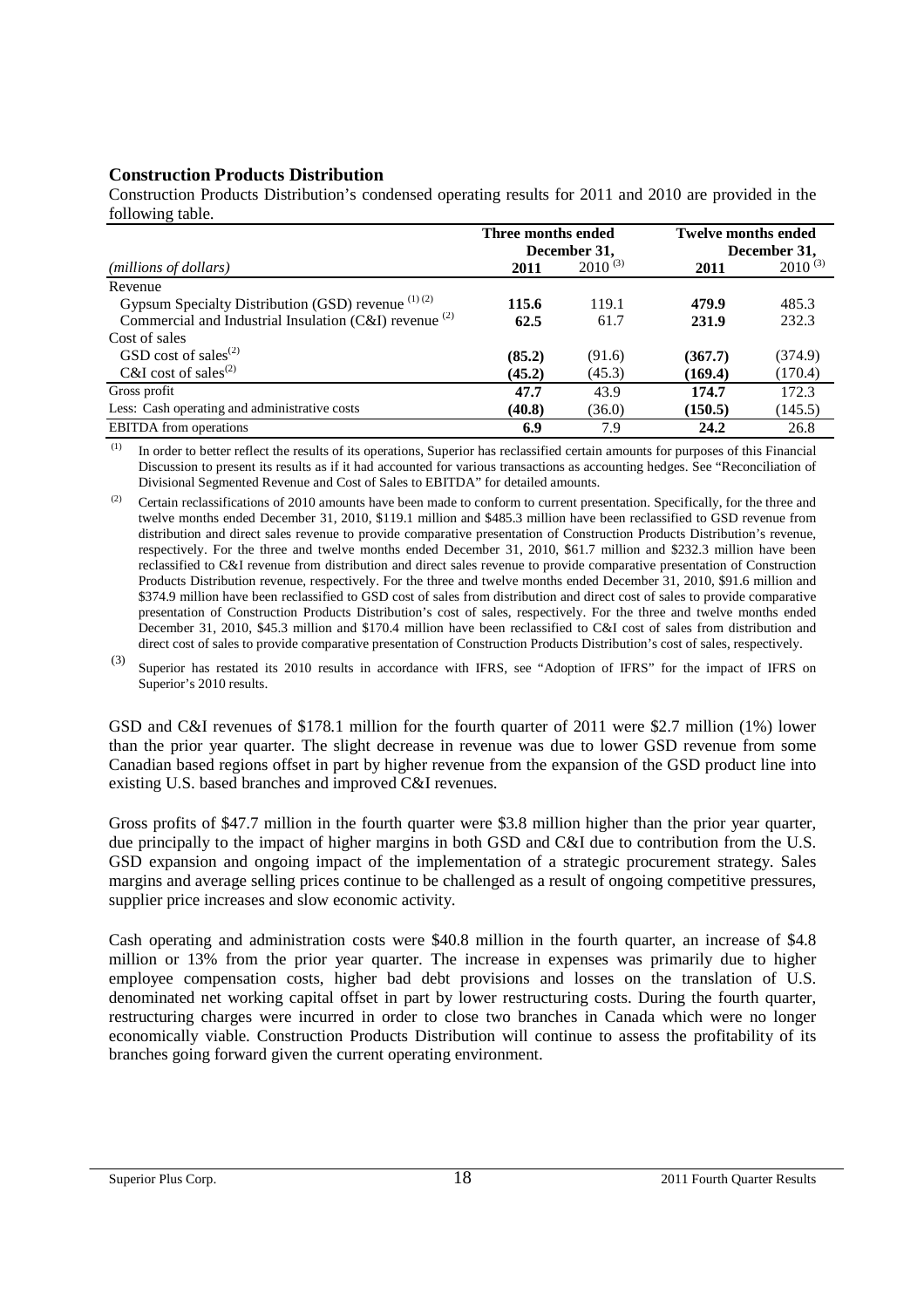## **Outlook**

Superior's expects business conditions in 2012 for its Construction Products Distribution business to be similar to 2011. EBITDA from operations is anticipated to be lower than in 2011 due to anticipated costs associated with further restructuring activities and ongoing tough market conditions in both the residential and commercial segments in both Canada and the U.S. Superior does not anticipate significant improvements in the end-use markets for some time.

In addition to the Construction Products Distribution segment's significant assumptions detailed above, refer to "Risk Factors to Superior" for a detailed review of the significant business risks affecting Superior's Construction Products Distribution segment.

|                                                    | Three months ended |              | <b>Twelve months ended</b> |       |  |
|----------------------------------------------------|--------------------|--------------|----------------------------|-------|--|
|                                                    |                    | December 31, | December 31,               |       |  |
| ( <i>millions of dollars</i> )                     | 2011               | 2010         | 2011                       | 2010  |  |
| Efficiency, process improvement and growth related | 5.4                | 10.7         | 16.3                       | 23.9  |  |
| Other capital                                      | 9.2                | 5.6          | 21.9                       | 16.9  |  |
|                                                    | 14.6               | 16.3         | 38.2                       | 40.8  |  |
| <b>Acquisition of Griffith</b>                     |                    | (0.3)        |                            | 142.4 |  |
| Acquisition of Burnaby Assets (Burnaby)            |                    | (0.1)        |                            | 17.7  |  |
| Other acquisitions                                 | 1.4                | 5.8          | 15.1                       | 6.1   |  |
| Investment in finance leases                       |                    | 10.3         |                            | 10.3  |  |
| Proceeds on disposition of capital                 | (1.0)              | (0.3)        | (3.2)                      | (2.8) |  |
| Total net capital expenditures                     | 15.0               | 31.7         | 50.1                       | 214.5 |  |
| Investment in finance leases                       | 7.6                | 3.8          | 15.7                       | 13.9  |  |
| Total expenditures                                 | 22.6               | 35.5         | 65.8                       | 228.4 |  |

## **Consolidated Capital Expenditure Summary**

Efficiency, process improvement and growth related expenditures were \$5.4 million in the fourth quarter compared to \$10.7 million in the prior year quarter. These were incurred primarily in relation to Energy Services' purchases of rental assets and truck related expenditures and were lower than the prior year due to the completion of the Canadian Propane distribution system conversion in 2010. Other capital expenditures were \$9.2 million in the fourth quarter compared to \$5.6 million in the prior year quarter, consisting primarily of required maintenance and general capital across all of Superior's segments and increased due a significant project activity at Specialty Chemicals. During the fourth quarter U.S. refined fuels completed the acquisition of four small heating oil and propane distributors for \$1.4 million. Proceeds on the disposal of capital were \$1.0 million in the fourth quarter and consisted of Superior's disposition of surplus tanks, cylinders and other assets. During the fourth quarter Superior entered into new leases with capital equivalent value of \$7.6 million primarily related to delivery vehicles for the Energy Services and Construction Products Distribution segments.

# **Corporate and Interest Costs**

Corporate costs for the fourth quarter were \$3.3 million, compared to \$2.3 million in the prior year quarter. The increase in corporate costs was primarily due to \$2.8 million in gains from the one-time unwind of some of Superior's foreign currency forward contracts in the prior year quarter. Corporate costs excluding the currency forward contract unwind were \$1.8 million lower than the prior year quarter due to a \$1.6 million decrease in employee long term incentive compensation costs and lower short term employee incentive costs offset in part by chief executive officer transition costs.

Interest expense on borrowings for the fourth quarter was \$10.6 million, a decrease of \$0.6 million from the prior year quarter of \$11.2 million due to lower average debt levels during the fourth quarter. See "Liquidity and Capital Resources" discussion for further details on the change in average debt levels.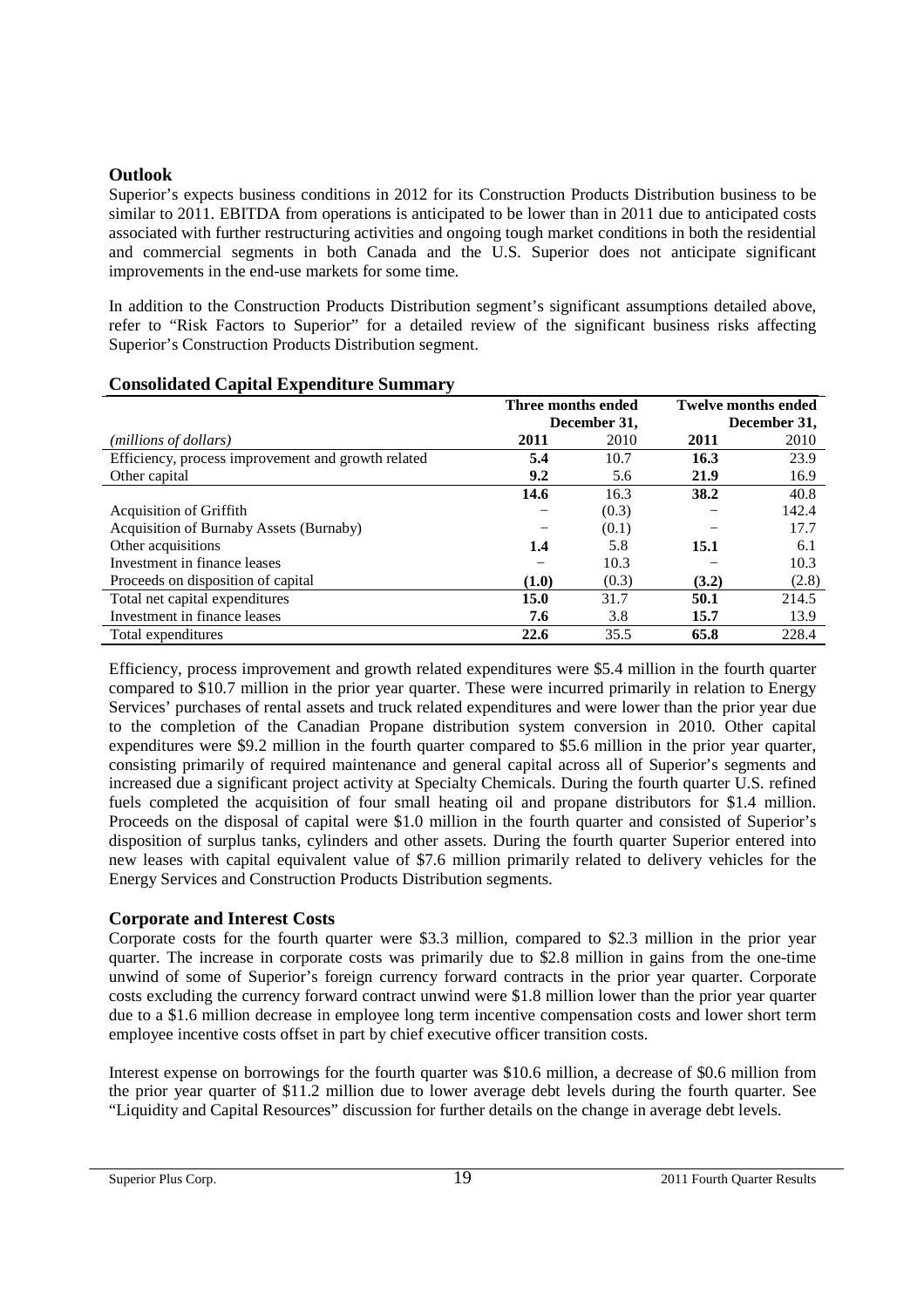Interest on Superior's convertible unsecured subordinated debentures ("Debentures" which includes all series of convertible unsecured subordinated debentures) was \$8.9 million for the fourth quarter of 2011, \$3.0 million higher than the prior year quarter of \$5.9 million. The increase in debenture interest is primarily due to the issuance of \$75.0 million of 7.50% convertible debentures on October 4, 2011, and the full year impact of the \$150.0 million, 6.00% convertible debentures on December 23, 2010 for general corporate purposes offset in part by the redemption of \$125 million in 5.75% debentures due in December 2012 on November 7, 2011 and December 12, 2011.

## **Taxation**

Total income tax recovery for the fourth quarter was \$43.7 million, and consists of \$1.4 million in cash income tax recovery and \$45.1 million in deferred income tax recovery, compared to a total income tax expense of \$21.1 million in the prior year quarter, which consisted of \$0.1 million in cash income tax recovery and a \$21.2 million deferred income tax expense.

Cash income tax expense for the fourth quarter was \$1.4 million and consisted of income tax expense in the U.S. of \$1.4 million (2010 Q4 - \$0.1 million of U.S. cash tax recovery). Deferred income tax recovery for the fourth quarter was \$45.1 million (2010 Q4 - \$21.2 million deferred income tax expense), resulting in a corresponding net deferred income tax asset of \$309.6 million as at December 31, 2011. Deferred income taxes for the fourth quarter were impacted by the impairment charges recorded to intangible assets and goodwill.

## **2012 Financial Outlook**

Superior outlook for cash flow from operations for 2012 has been reduced to between \$1.45 and \$1.80 per share, a slight decrease from Superior's previous financial outlook as provided in the 2011 third quarter Management's Discussion and Analysis of \$1.55 to \$1.90. The decrease in Superior's outlook is due to lower 2011 actual results and a weaker than anticipated start to the 2012 heating season due to unseasonably warm temperatures throughout Canada and the Northeast U.S. Superior's consolidated adjusted operating cash flow outlook is dependent on the operating results of its three operating segments.

In addition to the operating results of Superior's three operating segments, significant assumptions underlying Superior's current 2012 outlook are:

- Economic growth in Canada and the U.S. is expected to be similar or modestly lower than 2011;
- Superior is expected to continue to attract capital and obtain financing on acceptable terms;
- The foreign currency exchange rate between the Canadian and U.S. dollar is expected to average par in 2012 on all unhedged foreign currency transactions;
- Financial and physical counterparties are expected to continue fulfilling their obligations to Superior;
- Regulatory authorities are not expected to impose any new regulations impacting Superior;
- Superior's average interest rate on floating-rate debt is expected to remain consistent with 2011 levels; and
- Canadian and U.S. based cash taxes are expected to be minimal in 2012 and have been based on existing statutory income tax rates.

## *Energy Services*

- Average temperatures across Canada and the Northeast U.S. are expected to be consistent with the recent five-year average except for January 2012;
- Total propane and U.S. refined fuels-related sales volumes in 2012 compared to 2011 are anticipated to increase due to economic improvement and sales and marketing initiatives;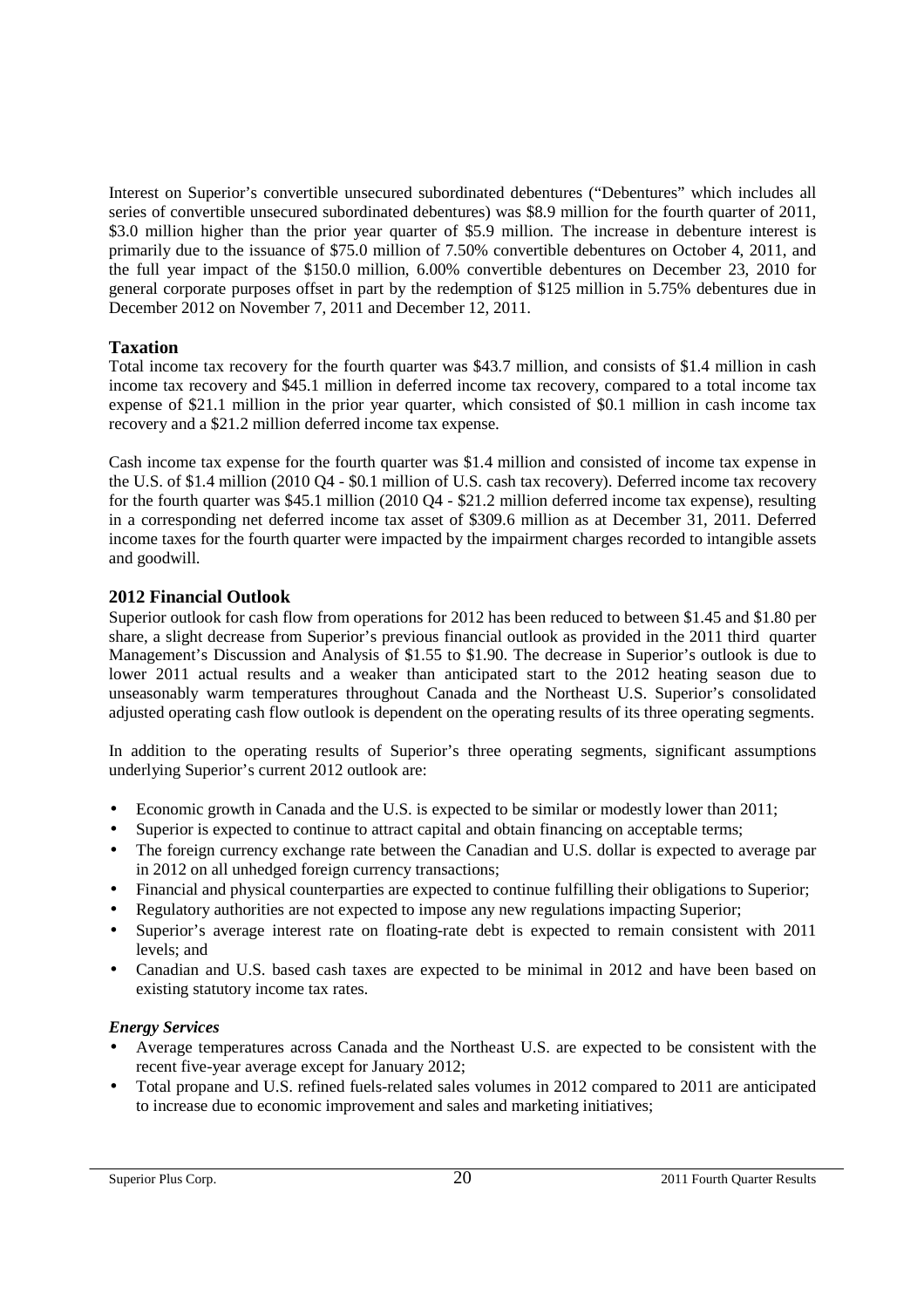- Wholesale propane, and U.S. refined fuels-related prices are not anticipated to significantly impact demand for propane, refined fuels and related services;
- Supply portfolio management market opportunities are expected to improve as compared to 2011 although growth is expected to be moderate; and
- Fixed price energy services is expected to be able to access sales channel agents on acceptable contract terms and expects gross profit to decrease as compared to 2011. The decrease in gross profit is primarily related to lower natural gas gross margins as transportation related gross profits and contribution from customer renewals begins to decrease. Total customer aggregation estimates are expected to be consistent with 2011.

## *Specialty Chemicals*

- Supply and demand fundamentals for sodium chlorate are expected to remain strong in 2012, resulting in increased sales volumes as compared to 2011. Pricing is expected to remain consistent or slightly improved as compared to 2011 levels;
- Chloralkali revenues and gross profits are expected to increase in 2012 due to higher sales volumes for caustic and hydrochloric acid product lines combined with improved pricing; and
- Average plant utilization will approximate 95% in 2012.

#### *Construction Products Distribution*

- GSD sales revenue from Canada is expected to increase slightly from 2011 levels due to the full year contribution from greenfield operations in the Maritimes. GSD sales revenue from the United States is expected to increase from 2011 due to continued expansion of existing product lines into U.S. branches. C&I sales revenue is expected to increase from 2011 due to a focus on increasing the fabrication and export business;
- Sales margins for both GSD and C&I as compared to 2011 are expected to decrease slightly due to competitive pressures; and
- Construction Products Distribution has performed a detailed review of its existing operations and has announced the closure of two branches in early 2012 as part of its restructuring efforts.

## **Debt Management Update**

Superior remains committed to reducing its total debt and its total debt leverage ratios. An update to the anticipated total debt and total debt leverage ratios as at December 31, 2011 based on the updated 2012 Outlook, is detailed in the chart below. The mid-point of Superior's 2012 Outlook has been reduced since the third quarter Management Discussion & Analysis, as detailed above, and the impact has been adjusted in the table below.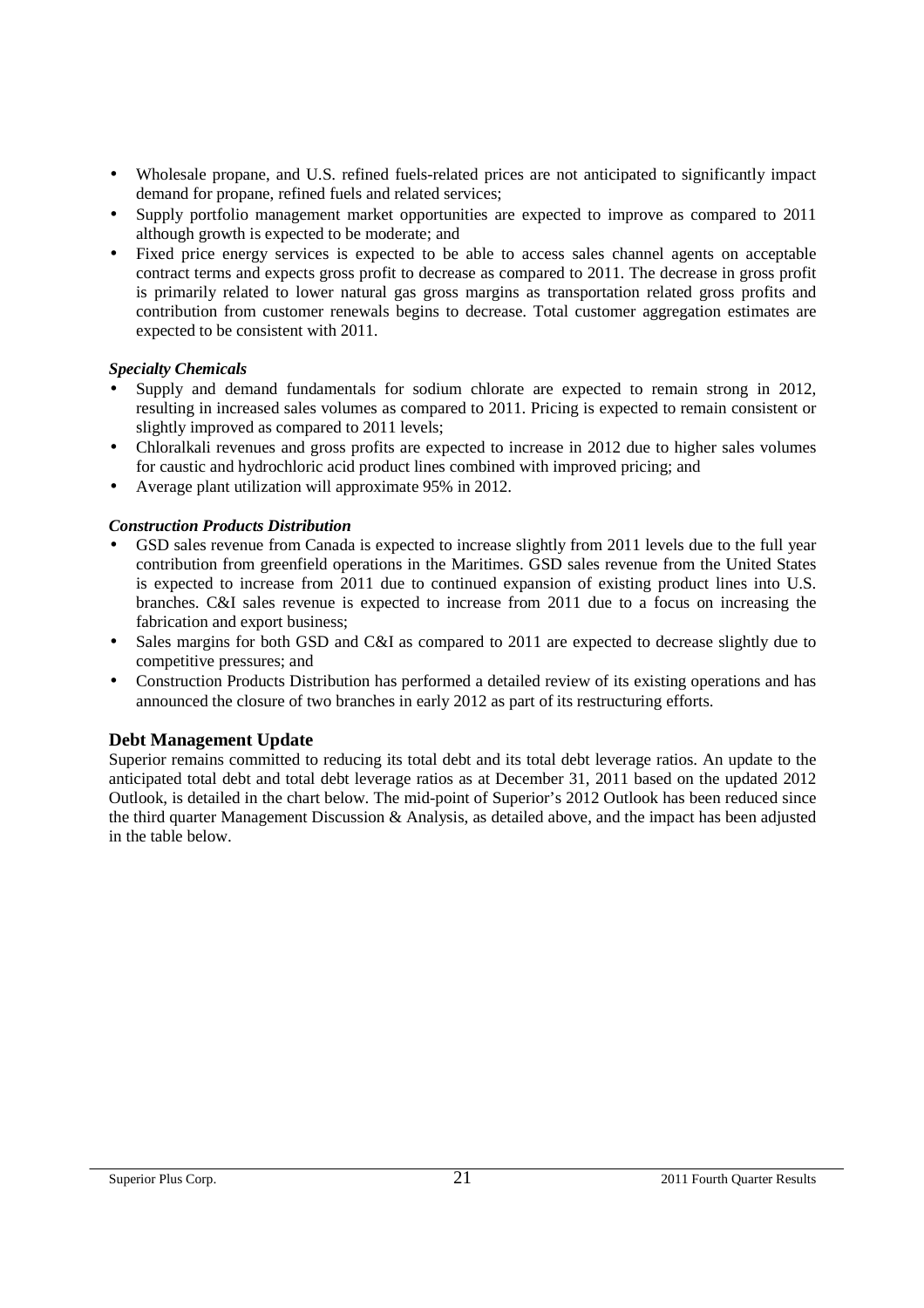## **Debt Management Summary** (1)

|                                                             |                    | (Millions of  |
|-------------------------------------------------------------|--------------------|---------------|
|                                                             | (Dollar Per Share) | dollars)      |
| 2012 financial outlook AOCF per share – mid-point $(2)$     | 1.62               | 181.4         |
| Maintenance capital expenditures                            | (0.21)             | 23.5          |
| Capital lease obligation repayments                         | (0.16)             | 17.9          |
| Cash flow available for dividends and debt repayment before |                    |               |
| growth capital                                              | 1.25               | 140.0         |
| One-time environmental expenditures at Port Edward's        | (0.10)             | 11.2          |
| Other growth capital expenditures                           | (0.09)             | 10.1          |
| Proceeds from dividend reinvestment program                 | 0.12               | 13.4          |
| Estimated 2012 free cash flow available for dividend and    |                    |               |
| debt repayment                                              | 1.18               | 132.1         |
| Dividends (annualized)                                      | (0.60)             | (67.2)        |
| Cash flow available for debt repayment                      | 0.58               | 64.9          |
| Estimated total debt to EBTIDA as at December 31, 2012      | $4.6X - 4.8X$      | $4.6X - 4.8X$ |
|                                                             |                    |               |
| Dividend (annualized)                                       | 0.60               | 67.2          |
| Calculated payout ratio after all capital expenditures      | 52%                | 52%           |

(1) All amounts per share unless otherwise indicated.

<sup>(2)</sup> See "2012 Financial Outlook" for additional details including assumptions, definitions and risk factors.

In addition to Superior's significant assumptions detailed above, refer to the section "Risk Factors to Superior" for a detailed review of Superior's significant business risks.

## **Liquidity and Capital Resources**

Superior's revolving syndicated bank facility (Credit Facility), term loans and finance lease obligations (collectively "Borrowings") before deferred financing fees totaled \$762.1 million as at December 31, 2011, an increase of \$22.1 million from December 31, 2010. Overall Borrowings increased as compared to the prior year due to funding requirements in order to finance the \$125.0 million in Debenture redemption completed in 2011, finance lease repayments, dividends payments and net capital expenditures offset in part by higher cash flows and the issuance of \$75.0 million in Debentures.

On June 20, 2011, Superior completed an extension of its Credit Facility with ten lenders and increased the size of the facility from \$450 million to \$615 million. The Credit Facility matures on June 27, 2014 and can be expanded up to \$750 million. Financial covenant ratios were unchanged with Consolidated Secured Debt to Consolidated EBITDA ratio and Consolidated Debt to Consolidated EBITDA ratio of 3.0x and 5.0x, respectively. Additionally, in conjunction with the extension of the Credit Facility, Superior has terminated its accounts receivable securitization program which provided up to \$130 million of additional credit on a seasonally adjusted basis. See "Summary of Cash Flows" for details on Superior's sources and uses of cash.

As at December 31, 2011, Debentures (before deferred issue costs) issued by Superior totaled \$591.4 million, \$50.0 million lower than the balance of \$641.4 million outstanding as at December 31, 2010. The decrease in Debentures was due to the redemption of \$75.0 million on November 7, 2011 and \$50 million on December 12, 2011 of Superior's previously issued 5.75% debentures due December 31, 2012 offset in part by the issuance of \$75.0 million, 7.50% convertible debentures on October 4, 2011. See Note 15 to the Unaudited Condensed Consolidated Financial Statements for additional details on Superior's Debentures.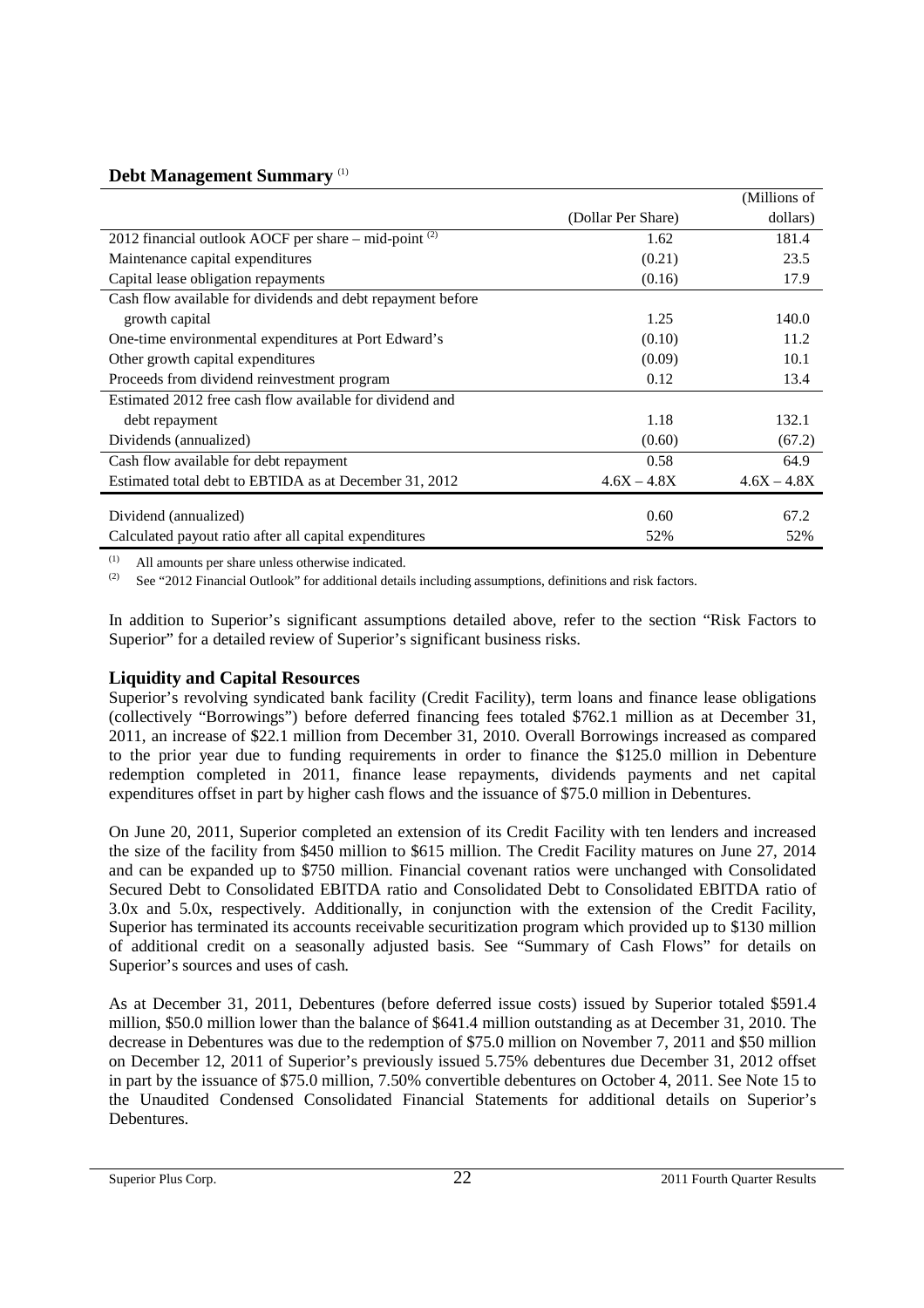As at December 31, 2011, approximately \$169.7 million was available under the Credit Facility which Superior considers sufficient to meet its net working capital funding requirements, expected capital expenditures and refinancing requirements.

Consolidated net working capital was \$377.3 million as at December 31, 2011, a decrease of \$23.6 million from net working capital of \$400.9 million as at December 31, 2010. The decrease in net working capital was primarily due to significant collections of past due accounts receivable related to the System Upgrade (refer to "System Upgrade" for additional details) at Canadian propane distribution offset in part by higher commodity prices. Lower net working capital levels at Specialty Chemicals were due to a prepayment of approximately \$10.8 million from a large customer. The above decreases were offset in part by increased working capital levels at Supply portfolio management due to high inventory levels associated with warmer than anticipated weather and lower net working capital levels at corporate due to reduced dividends and interest payable. Superior's net working capital requirements are financed from revolving term bank credit facilities.

In May 2010, Superior reestablished its DRIP, commencing with the payment of the May 2010 dividend. The DRIP provides Shareholders with the opportunity to reinvest their cash dividends at a 5% discount to the market price of Superior's shares. Proceeds received from the DRIP were \$5.5 million (Three months ended December 31, 2010 - \$8.8 million) and \$28.9 million (Twelve months ended December 31, 2010 - \$17.2 million) for the three and twelve months ended December 31, 2011, respectively.

As at December 31, 2011, when calculated in accordance with the Credit Facility, the Consolidated Secured Debt to Compliance EBITDA ratio was 2.3 to 1.0 (December 31, 2010 – 2.6 to 1.0) and the Consolidated Debt to Compliance EBITDA ratio was 2.9 to 1.0 (December 31, 2010 – 3.2 to 1.0). For both of these covenants all outstanding Debentures are not considered. These ratios are within the requirements contained in Superior's debt covenants. In accordance with the Credit Facility, Superior must maintain a Consolidated Secured Debt to Compliance EBITDA ratio of not more than 3.0 to 1.0 and not more than 3.5 to 1.0 as a result of acquisitions. In addition, Superior must maintain a Consolidated Debt to Compliance EBITDA ratio of not more than 5.0 to 1.0, excluding Debentures. Distributions (including payments to Debenture holders) cannot exceed Compliance EBITDA less cash income taxes, plus \$35.0 million on a trailing twelve month rolling basis.

As at December 31, 2011 proceeds of \$nil million (December 31, 2010 – \$90.1 million) had been raised under the accounts receivable securitization program. During the month of June of 2011, Superior terminated the accounts receivable securitization program. (See Note 13 to the Unaudited Condensed Consolidated Financial Statements).

On March 8, 2011, Standard and Poor's lowered both Superior and Superior LP's long-term corporate credit rating to BB- from BB and reduced the secured debt rating to BB+ from BBB-. The outlook rating for both Superior and Superior LP remains stable and the credit rating on Superior's unsecured debt is unchanged at BB-. On September 12, 2011, DBRS lowered Superior LP's senior secured rating to BB (high) from BBB(low) and lowered Superior LP's senior unsecured rating to BB (low) from BB (high). The trend for both ratings has been changed to stable from negative.

As at December 31, 2011, Superior had an estimated defined benefit pension solvency deficiency of approximately \$36.3 million (December 31, 2010 - \$23.7 million) and a going concern solvency deficiency of approximately \$16.6 million (December 31, 2010 - \$17.7 million). Funding requirements required by applicable pension legislation are based upon going concern and solvency actuarial assumptions. These assumptions differ from the going concern actuarial assumptions used in Superior's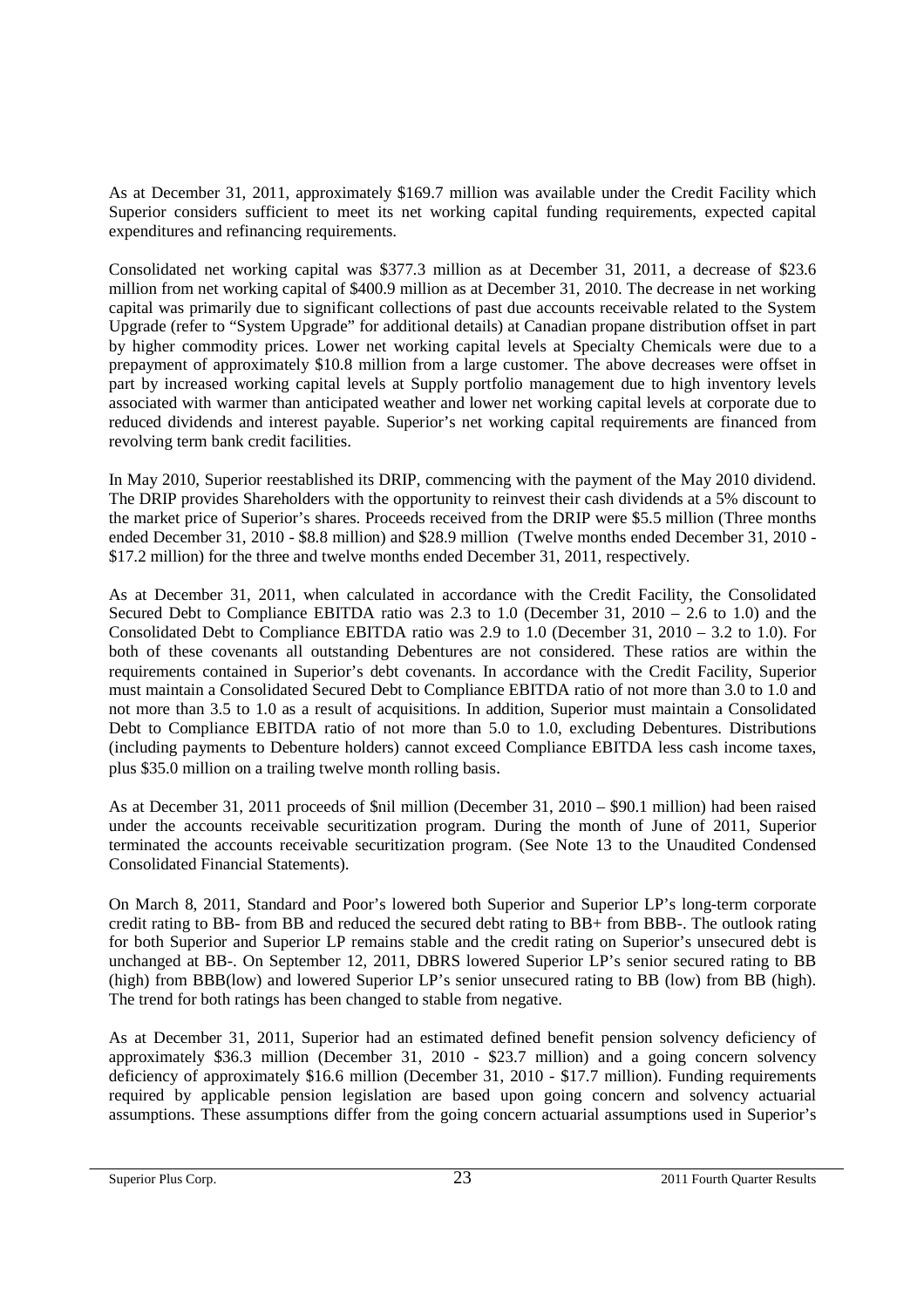financial statements. Superior has sufficient liquidity through existing revolving term bank credits and anticipated future operating cash flow to fund this deficiency over the prescribed funding period.

In the normal course of business, Superior is subject to lawsuits and claims. Superior believes the resolution of these matters will not have a material adverse effect, individually or in the aggregate, on Superior's liquidity, consolidated financial position or results of operations. Superior records costs as they are incurred or when they become determinable.

#### **Shareholders' Capital**

The weighted average number of shares outstanding during the fourth quarter was 110.4 million shares, an increase of 3.0 million shares compared to the prior year quarter due to the issuance of 3,109,694 common shares over the past twelve months and the resulting impact on weighted average number of shares outstanding. The following table provides a detailed breakdown of the common shares issued over the last twelve months:

|                                                 |                  | Average      | Issued               |
|-------------------------------------------------|------------------|--------------|----------------------|
|                                                 |                  | Issuance     | Number of            |
|                                                 | Closing          | Price per    | <b>Common Shares</b> |
|                                                 | Date             | <b>Share</b> | (Millions)           |
| As at December 31, 2010                         |                  |              | 107.7                |
| Issuance of common shares under Superior's DRIP | January 15, 2011 |              |                      |
|                                                 | through December |              |                      |
|                                                 | 15.2011          | \$9.40       | 3.1                  |
| As at December 31, 2011                         |                  |              | 110.8                |

As at February 16, 2012, December 31, 2011 and December 31, 2010, the following common shares and securities convertible into common shares were outstanding:

|                                                 | <b>February 16, 2012</b><br>Convertible |               | December 31, 2011<br>Convertible |               | December 31, 2010<br>Convertible |               |
|-------------------------------------------------|-----------------------------------------|---------------|----------------------------------|---------------|----------------------------------|---------------|
| (millions)                                      | <b>Securities</b>                       | <b>Shares</b> | <b>Securities</b>                | <b>Shares</b> | <b>Securities</b>                | <b>Shares</b> |
| Common shares outstanding $(1)$                 |                                         | 111.0         |                                  | 110.8         |                                  | 107.7         |
| 5.75% Debentures $(2)$                          | \$49.9                                  | 1.4           | \$49.9                           | 1.4           | \$174.9                          | 4.9           |
| 5.85% Debentures $(3)$                          | \$75.0                                  | 2.4           | \$75.0                           | 2.4           | \$75.0                           | 2.4           |
| 7.50% Debentures $(4)$                          | \$69.0                                  | 5.3           | \$69.0\$                         | 5.3           | \$69.0                           | 5.3           |
| 5.75% Debentures <sup>(5)</sup>                 | \$172.5                                 | 9.1           | \$172.5                          | 9.1           | \$172.5                          | 9.1           |
| $6.00\%$ Debentures <sup><math>(6)</math></sup> | \$150.0                                 | 9.9           | \$150.0                          | 9.9           | \$150.0                          | 9.9           |
| 7.50% Debentures $(7)$                          | \$75.0                                  | 6.6           | \$75.0                           | 6.6           |                                  |               |
| Shares outstanding and issuable                 |                                         |               |                                  |               |                                  |               |
| upon conversion of Debentures                   |                                         | 145.7         |                                  | 145.5         |                                  | 139.3         |

(1) Common shares outstanding as at February 16, 2012, includes 207,402 common shares issued under Superior's DRIP program during the month of January.

(2) Convertible at \$36.00 per share.

 $^{(3)}$  Convertible at \$31.25 per share.

 $^{(4)}$  Convertible at \$13.10 per share.

 $(5)$  Convertible at \$19.00 per share.

 $^{(6)}$  Convertible at \$15.10 per share.

 $(7)$  Convertible at \$11.35 per share.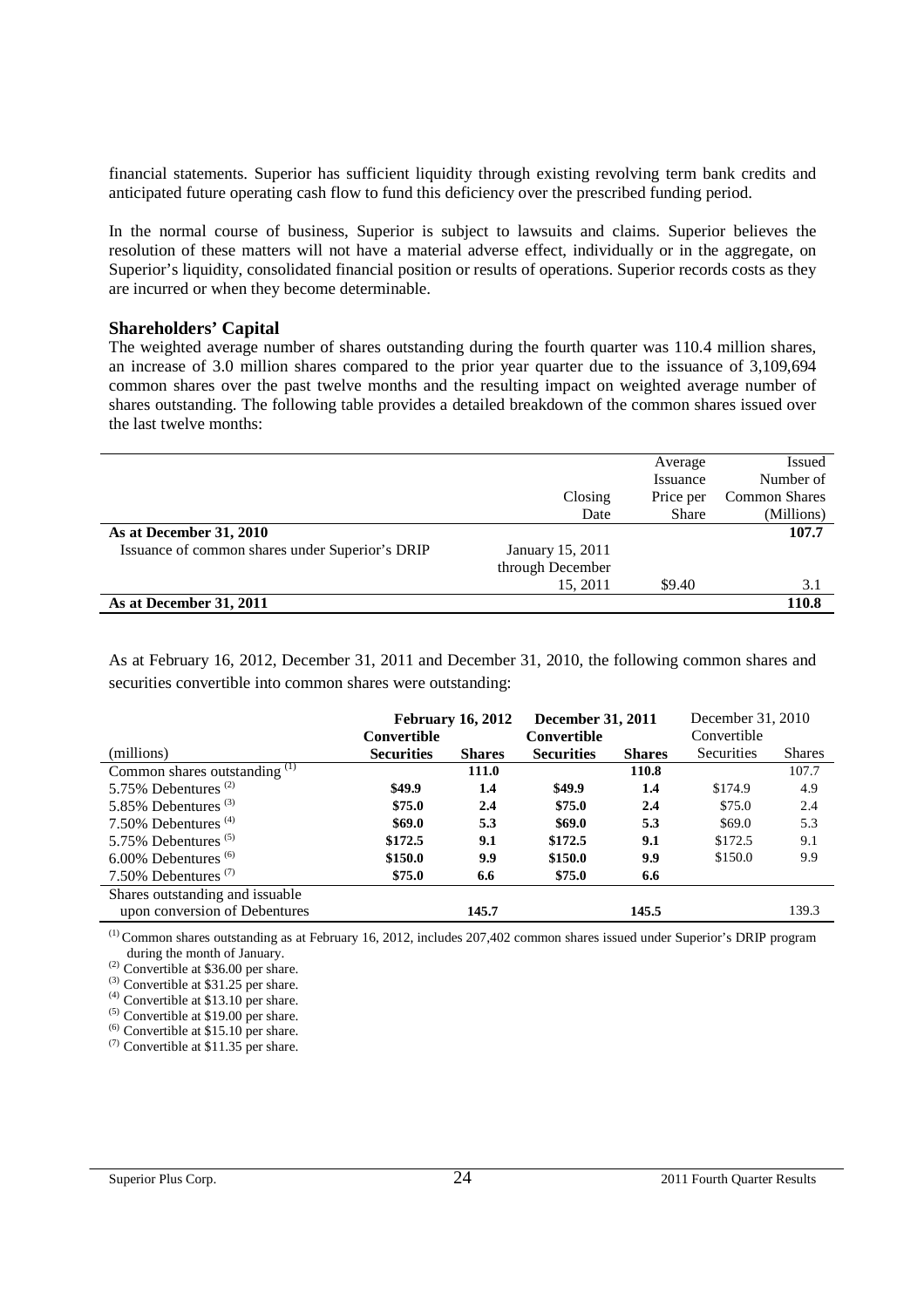## **Dividends Paid to Shareholders**

Dividends paid to Superior's shareholders are dependent on its cash flow from operating activities with consideration for changes in working capital requirements, investing activities and financing activities of Superior. See "Summary of Adjusted Operating Cash Flow" and "Summary of Cash Flows" for additional details on the sources and uses of Superior's cash flow.

Dividends paid to shareholders in the fourth quarter were \$27.6 million (before DRIP proceeds of \$5.5 million) or \$0.25 per share, a decrease of \$10.0 million as compared to the fourth quarter of 2010 due to the revision of Superior's dividend rate to \$0.05 per share per month effective with the November 2011 dividend and the revision to \$0.10 per share per month effective with the March 2011 dividend payment. On November 2, 2011, Superior announced that the monthly dividend has been reduced to \$0.05 per share or \$0.60 per share on an annualized basis which decreased from the prior level of \$0.10 per share per month or \$1.20 per share on an annualized basis effective with Superior's March 2011 dividend. Superior has made the determination that it is prudent to accelerate its debt reduction plan by reducing its monthly dividend. See Superior's "Debt Management and Dividend Payout Ratio" section for further details. Dividends to shareholders are declared at the discretion of the board of directors of Superior.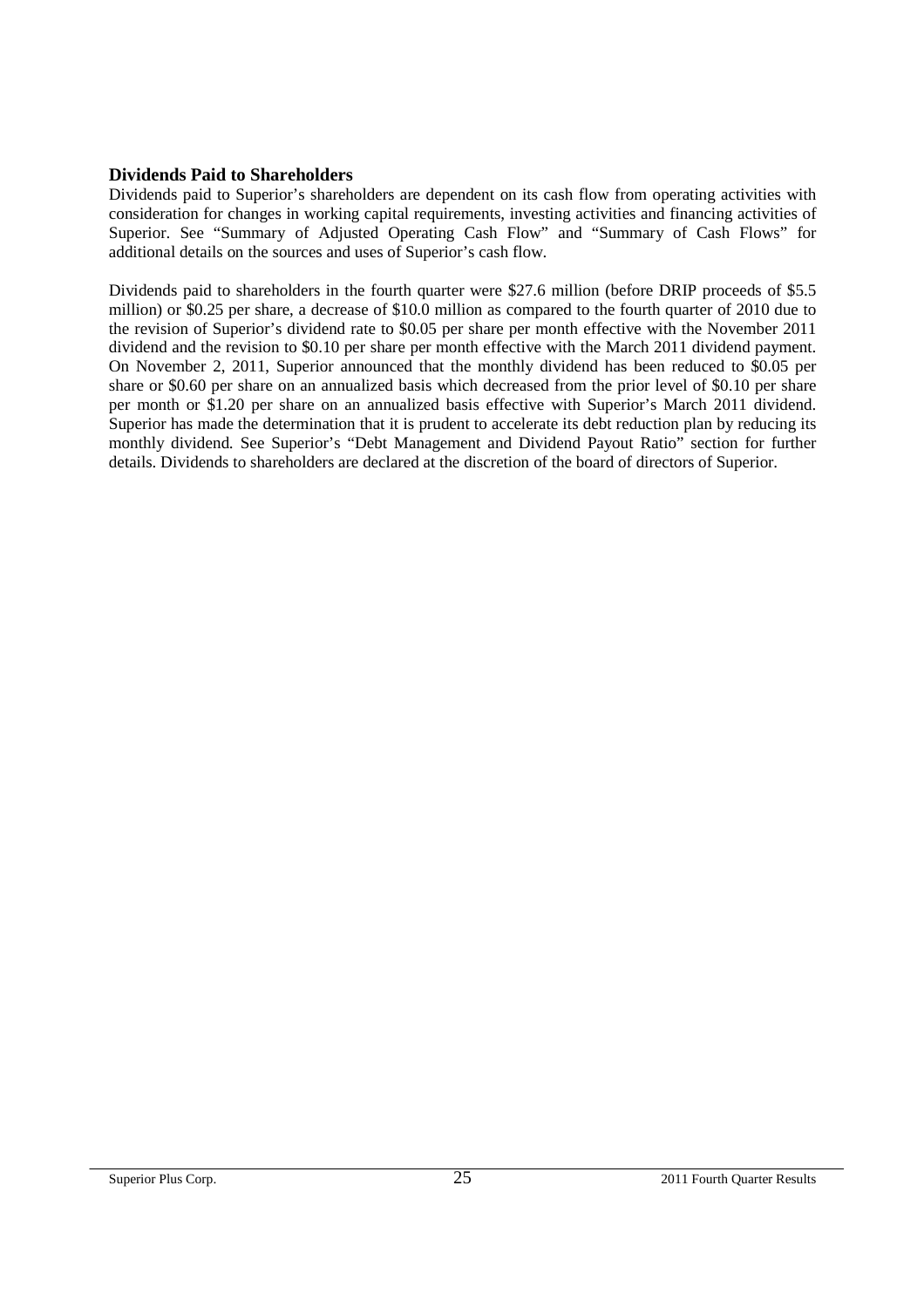Superior's primary sources and uses of cash are detailed below: **Summary of Cash Flows** (1)

|                                                            |                  | Three months ended<br>December 31, |                          | <b>Twelve months ended</b><br>December 31, |
|------------------------------------------------------------|------------------|------------------------------------|--------------------------|--------------------------------------------|
| (millions of dollars)                                      | 2011             | 2010                               | 2011                     | 2010                                       |
| Cash flows from (used in) operating activities             | (20.0)           | (74.7)                             | 212.0                    | 9.9                                        |
| Investing activities:                                      |                  |                                    |                          |                                            |
| Purchase of property, plant and equipment <sup>(2)</sup>   | (14.6)           | (16.3)                             | (38.2)                   | (40.8)                                     |
| Proceeds on disposal of property, plant and equipment      | 1.0              | 0.3                                | 3.2                      | 2.8                                        |
| Investment in finance lease                                |                  | (10.3)                             | $\overline{\phantom{0}}$ | (10.3)                                     |
| <b>Acquisition of Griffith</b>                             |                  | 0.2                                |                          | (142.4)                                    |
| Other acquisitions                                         | (1.1)            | (5.7)                              | (14.8)                   | (23.8)                                     |
| Cash flows used in investing activities                    | (14.7)           | (31.8)                             | (49.8)                   | (214.5)                                    |
| Financing activities:                                      |                  |                                    |                          |                                            |
| Net proceeds (repayment) of borrowings                     | 125.4            | (6.4)                              | 132.3                    | (47.0)                                     |
| Repayment of senior secured notes                          | (32.5)           | (2.0)                              | (32.5)                   | (2.0)                                      |
| Repayment of finance lease obligation                      | (3.4)            | (3.4)                              | (14.2)                   | (12.8)                                     |
| Net proceeds (repayment) of accounts receivable            |                  |                                    |                          |                                            |
| securitization program                                     |                  | 7.5                                | (90.1)                   | (2.6)                                      |
| Redemption of convertible debentures                       | (125.0)          |                                    | (125.0)                  |                                            |
| Proceeds from the issuance of 5.75% convertible            |                  |                                    |                          |                                            |
| debentures                                                 |                  |                                    |                          | 172.5                                      |
| Costs incurred for the issuance of 5.75% convertible       |                  |                                    |                          |                                            |
| debentures                                                 |                  |                                    |                          | (6.9)                                      |
| Proceeds from the issuance of 6.00% convertible            |                  |                                    |                          |                                            |
| Debentures                                                 |                  | 150.0                              |                          | 150.0                                      |
| Costs incurred for the issuance of 6.00% convertible       |                  |                                    |                          |                                            |
| debentures                                                 |                  | (5.6)                              |                          | (5.6)                                      |
| Proceeds from the issuance of 7.50 % convertible           |                  |                                    |                          |                                            |
| <b>Debentures</b>                                          | 75.0             |                                    | 75.0                     |                                            |
| Costs incurred for the issuance of 7.50% convertible       |                  |                                    |                          |                                            |
| debentures                                                 | (3.4)            |                                    | (3.4)                    |                                            |
| Issuance of common shares                                  |                  |                                    |                          | 82.2                                       |
| Proceeds from the dividend reinvestment plan               | 5.5              | 8.8                                | 28.9                     | 17.2                                       |
| Dividends paid to shareholders                             | (27.6)           | (37.6)                             | (136.7)                  | (157.2)                                    |
| Cash flows from (used in) financing activities             | 14.0             | 111.3                              | (165.7)                  | 188.2                                      |
| Net increase (decrease) in cash and cash equivalents       | (20.7)           | 4.8                                | (3.5)                    | (16.4)                                     |
| Cash and cash equivalents, beginning of period             | 26.0             | 3.2                                | 7.8                      | 24.3                                       |
| Effect of translation of foreign denominated cash and cash |                  |                                    |                          |                                            |
| equivalents                                                | (0.1)            | (0.2)                              | 0.9                      | (0.1)                                      |
| Cash and cash equivalents, end of period                   | $\overline{5.2}$ | 7.8                                | $\overline{5.2}$         | 7.8                                        |

 $\left(1\right)$ (1) See the Consolidated Statements of Cash Flows for additional details.

 $(2)$  See "Consolidated Capital Expenditure Summary" for additional details.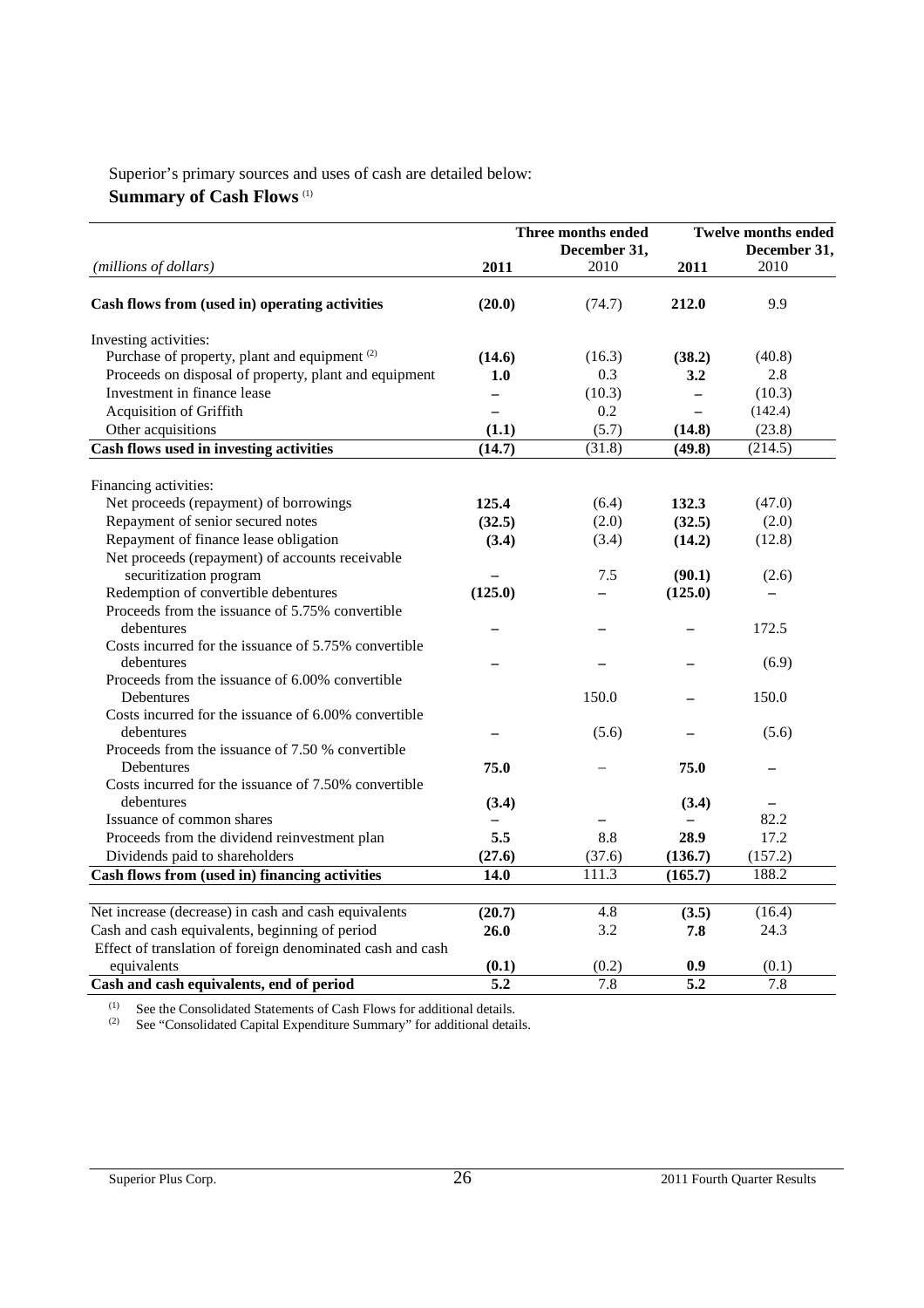#### **Financial Instruments – Risk Management**

Derivative and non-financial derivatives are used by Superior to manage its exposure to fluctuations in foreign currency exchange rates, interest rates and commodity prices. Superior assesses the inherent risks of these instruments by grouping derivative and non-financial derivatives related to the exposures these instruments mitigate. Superior's policy is not to use derivative or non-financial derivative instruments for speculative purposes. Superior does not formally designate its derivatives as hedges and, as a result, Superior does not apply hedge accounting and is required to designate its derivatives and non-financial derivatives as held for trading.

Energy Services enters into natural gas financial swaps primarily with Macquarie Cook Energy Canada Ltd. for distributor billed natural gas business in Canada to manage its economic exposure of providing fixed-price natural gas to its customers. Additionally, Energy Services maintains its natural gas swap positions with six additional counterparties. Energy Services monitors its fixed-price natural gas positions on a daily basis to evaluate compliance with established risk management policies. Superior maintains a substantially balanced fixed-price natural gas position in relation to its customer supply commitments.

Energy Services entered into electricity financial swaps with four counterparties to manage the economic exposure of providing fixed-price electricity to its customers. Energy Services monitors its fixed-price electricity positions on a daily basis to evaluate compliance with established risk management policies. Energy Services maintains a substantially balanced fixed-price electricity position in relation to its customer supply commitments.

Energy Services entered into various propane forward purchase and sale agreements with more than 20 counterparties to manage the economic exposure of its wholesale customer supply contracts. Energy Services monitors its fixed-price propane positions on a daily basis to monitor compliance with established risk management policies. Energy Services maintains a substantially balanced fixed-price propane gas position in relation to its wholesale customer supply commitments.

Superior, on behalf of its operating divisions, entered into foreign currency forward contracts with twelve counterparties to manage the economic exposure of Superior's operations to movements in foreign currency exchange rates. Energy Services contracts a portion of its fixed-price natural gas, propane and heating oil purchases and sales in US dollars and enters into forward US dollar purchase contracts to create an effective Canadian dollar fixed-price purchase cost. Specialty Chemicals enters into US dollar forward sales contracts on an ongoing basis to mitigate the impact of foreign exchange fluctuations on sales margins on production from its Canadian plants that is sold in US dollars. Interest expense on Superior's US dollar debt is also used to mitigate the impact of foreign exchange fluctuations.

As at December 31, 2011, Energy Services had hedged approximately 100% of its US dollar natural gas and propane purchase (sales) obligations for 2012. Overall Superior has hedged approximately 95% of its estimated US dollar exposure for 2012 and approximately 89% for 2013. The estimated sensitivity on adjusted operating cash flow for Superior, including divisional US exposures and the impact on USdenominated debt with respect to a \$0.01 change in the Canadian to United States exchange rate for 2011 is \$0.1 million, respectively after giving effect to United States forward contracts for 2012, as shown in the table below. Superior's sensitivities and guidance are based on an anticipated average Canadian to US dollar foreign currency exchange rate for 2012 at par with the US dollar.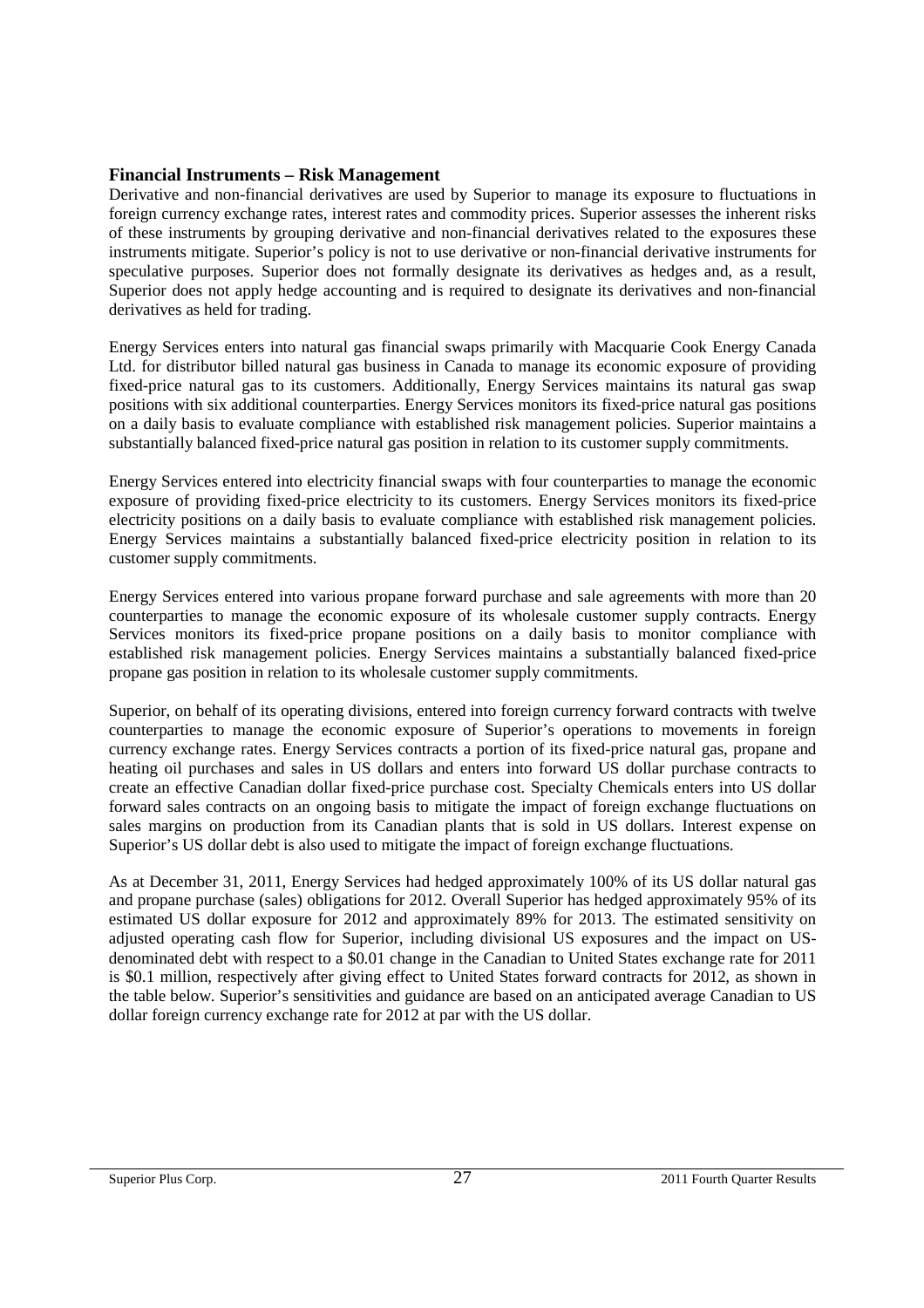|                                                         |       |       |       |       |      | 2017 and                 |              |
|---------------------------------------------------------|-------|-------|-------|-------|------|--------------------------|--------------|
| (US\$ millions except exchange rates)                   | 2012  | 2013  | 2014  | 2015  | 2016 | <b>Thereafter</b>        | <b>Total</b> |
| Energy Services – US\$ forward sales                    | 48.4  | 44.0  | 26.0  | 26.0  | -    | $\overline{\phantom{0}}$ | 144.4        |
| Construction Products Distribution – US\$ forward sales | 24.0  | 24.0  | 12.0  |       |      | -                        | 72.0         |
| Specialty Chemicals – US\$ forward sales                | 134.5 | 132.0 | 118.0 | 106.0 |      | $\overline{\phantom{m}}$ | 490.5        |
| Net US \$ forward sales                                 | 206.9 | 200.0 | 156.0 | 144.0 |      | -                        | 706.9        |
|                                                         |       |       |       |       |      |                          |              |
| Energy Services – Average US\$ forward sales rate       | 1.05  | 1.06  | 1.01  | 1.01  |      |                          | 1.04         |
| Construction Products Distribution – Average US\$       |       |       |       |       |      |                          |              |
| forward sales rate                                      | 1.06  | 1.07  | 1.00  | 1.00  |      |                          | 1.04         |
| Specialty Chemicals – US\$ forward sales rate           | 1.04  | 1.04  | 1.03  | 1.00  | -    | -                        | 1.03         |
| Net average external US\$/Cdn\$ exchange rate           | 1.05  | 1.05  | 1.03  | 1.00  |      |                          | 1.03         |

Superior has interest rate swaps with four counterparties to manage the interest rate mix of its total debt portfolio and related overall cost of borrowing. Superior manages its overall liquidity risk in relation to its general funding requirements by utilizing a mix of short-term and longer-term maturity debt instruments. Superior reviews its mix of short-term and longer-term debt instruments on an on-going basis to ensure it is able to meet its liquidity requirements.

Superior utilizes a variety of counterparties in relation to its derivative and non-financial derivative instruments in order to mitigate its counterparty risk. Superior assesses the credit worthiness of its significant counterparties at the inception and throughout the term of a contract. Superior is also exposed to customer credit risk. Energy Services and Construction Products Distribution deal with a large number of small customers, thereby reducing this risk. Specialty Chemicals, due to the nature of its operations, sells its products to a relatively small number of customers. Specialty Chemicals mitigates its customer credit risk by actively monitoring the overall credit worthiness of its customers. Energy Services fixedprice energy services business has minimal exposure to customer credit risk as local natural gas and electricity distribution utilities have been mandated, for a nominal fee, to provide invoicing, collection and the assumption of bad debts risk for residential and small commercial customers. Fixed-price energy services actively monitor the credit worthiness of its direct bill industrial customers. All of Superior's business segments have credit risk policies in place in order to minimize credit exposures.

For additional details on Superior's financial instruments, including the amount and classification of gains and losses recorded in Superior's third quarter Consolidated Financial Statements, summary of fair values, notional balances, effective rates and terms, and significant assumptions used in the calculation of the fair value of Superior's financial instruments, see Note 17 to the Unaudited Condensed Consolidated Financial Statements.

## **Disclosure Controls and Procedures and Internal Controls Over Financial Reporting**

No changes have been made in Superior's internal control over financial reporting that have materially affected, or are reasonably likely to materially affect, Superior's internal control over financial reporting in the quarter ended December 31, 2011.

## **Critical Accounting Policies and Estimates**

Superior's Unaudited Condensed Consolidated Financial Statements have been prepared in accordance with IFRS. The significant accounting policies are described in the unaudited Condensed Consolidated Financial Statements for the period ended December 31, 2011. Certain of these accounting policies, as well as estimates made by management in applying such policies, are recognized as critical because they require management to make subjective or complex judgments about matters that are inherently uncertain. Our critical accounting estimates relate to the allowance for doubtful accounts, employee future benefits,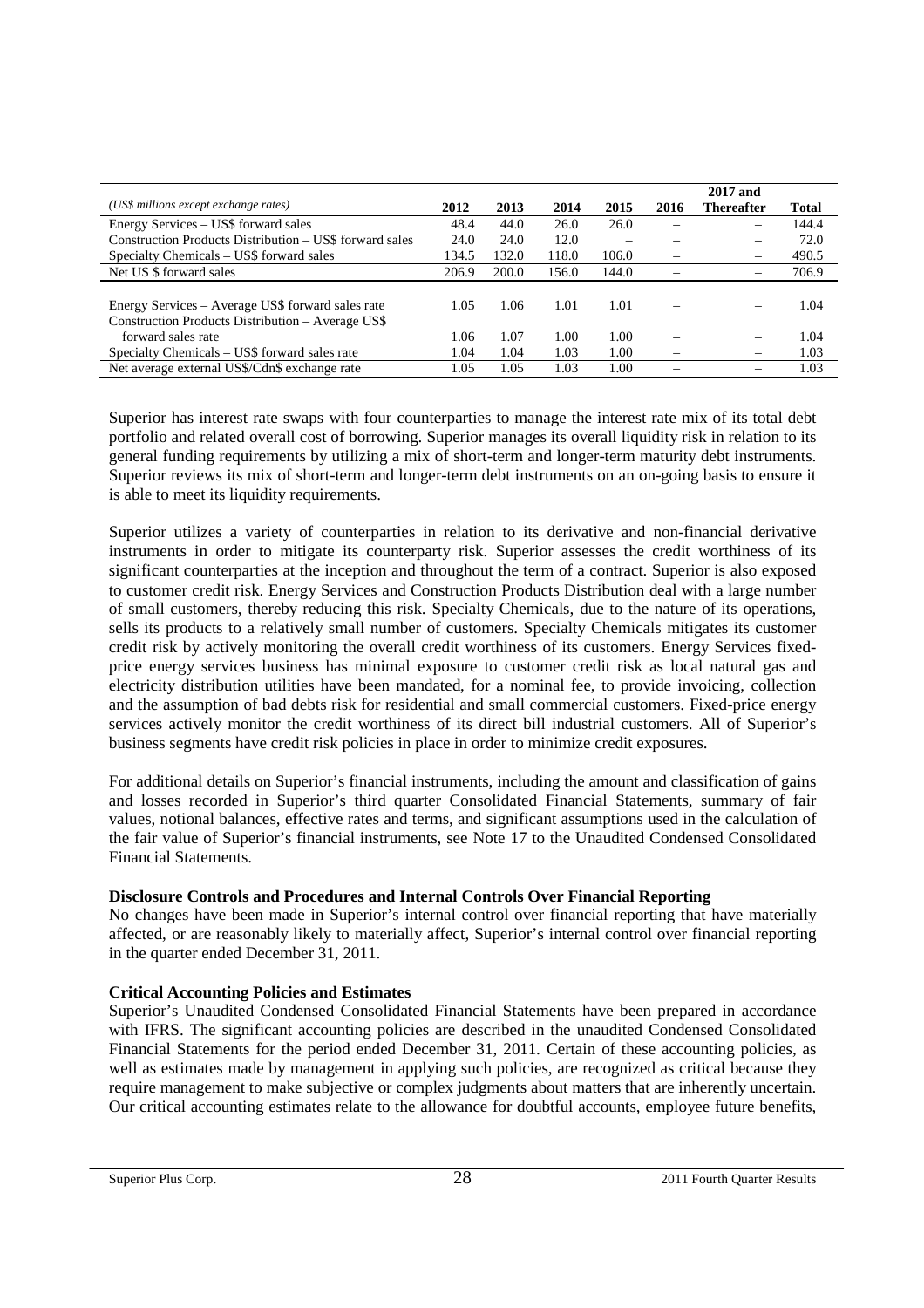future income tax assets and liabilities, the valuation of derivatives and non-financial derivatives and asset impairments and the assessment of potential asset retirement obligations.

#### **Adoption of IFRS**

The Accounting Standards Board of Canada (AcSB) announced plans in 2008 which require the convergence of GAAP with IFRS for publicly accountable enterprises, including Superior. The changeover date from GAAP to IFRS is for annual and quarterly financial statements relating to fiscal years beginning on or after January 1, 2011. Superior adopted IFRS effective January 1, 2011 and has prepared its financial statement in accordance with IFRS.

The initial adoption of IFRS has required Superior to review each of its accounting policies and determine whether or not a change is required or permitted under IFRS and whether any amended policy is required to be applied on a retrospective or prospective basis. This review was performed in accordance with IFRS 1 *First-time Adoption of International Financial Reporting Standards* which provides guidance for initial adoption, policy choice option and exemptions available.

IFRS accounting standards are similar to the conceptual framework of GAAP, although significant differences exist in certain matters of recognition, measurement and disclosure. The adoption of IFRS has had a material impact on Superior's consolidated balance sheets and statement of comprehensive income.

#### **Transition to IFRS**

Superior has restated previously reported unaudited financial figures for 2010 under GAAP to reflect the impact of adopting IFRS. Superior's financial information has been compiled from the underlying IFRS basis of financial information included in the accompanying financial statements as at December 31, 2011 and for the three and twelve months periods ended December 31, 2011 and 2010. See Note 29 to Superior's Unaudited Condensed Consolidated Financial Statements for the details on Superior's transition to IFRS.

The actual adjustments recorded in Superior's opening balance sheet as at January 1, 2010 for the year ending December 31, 2011, may differ from those presented in the Unaudited Condensed Consolidated Financial Statements as a September 30, 2011 pending changes to IFRS accounting standards.

#### **Reconciliation from GAAP to IFRS**

The following table reconciles Superior's audited financial information for the three and twelve months ended December 31, 2010 under GAAP to that under IFRS. Superior has also provided additional analysis describing the reconciling items affecting AOCF for the period.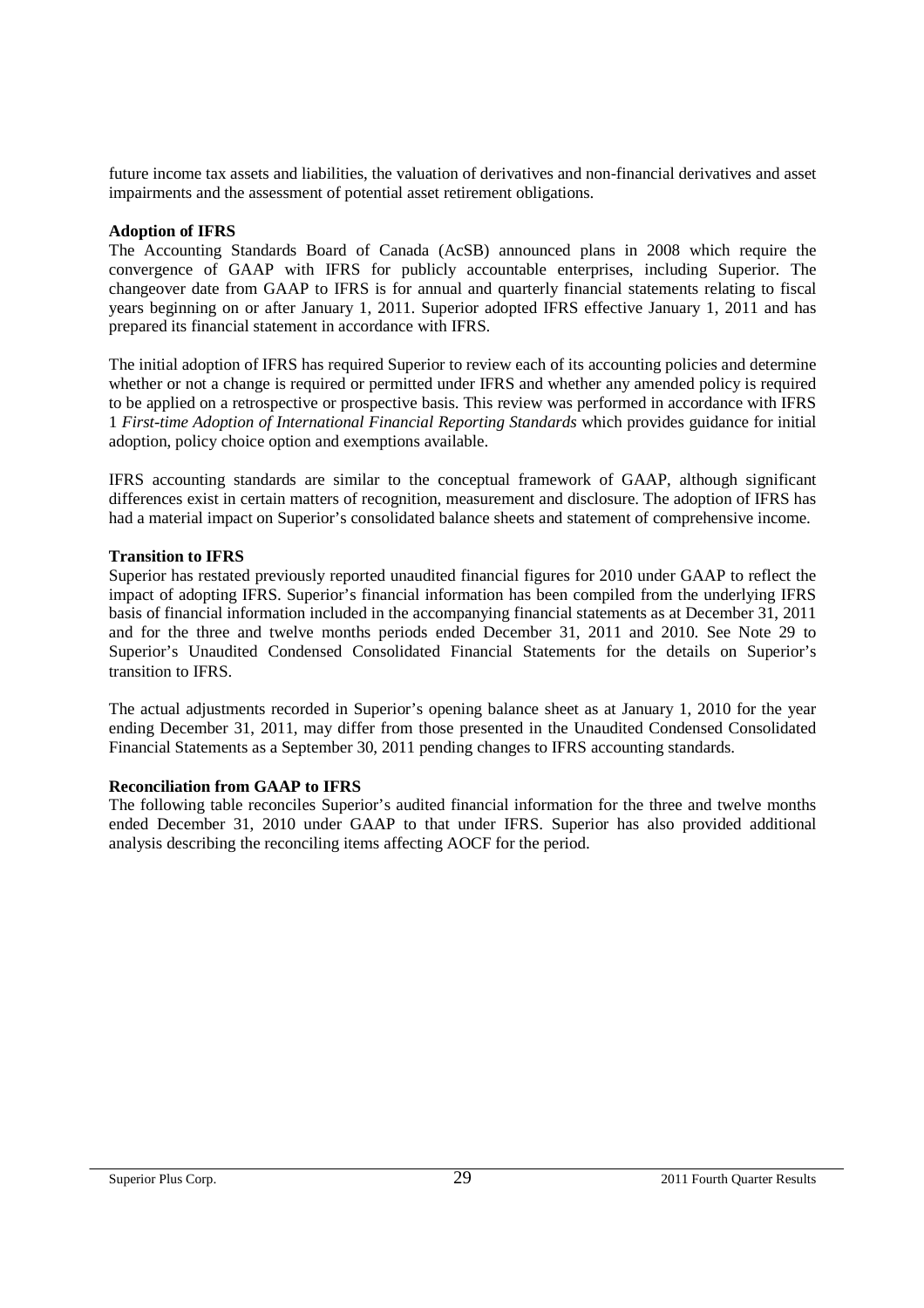| Three months ended December 31,                                  |             |        |                               |             |                                                                     |
|------------------------------------------------------------------|-------------|--------|-------------------------------|-------------|---------------------------------------------------------------------|
| 2010                                                             | <b>GAAP</b> |        | Adjustments Reclassifications | <b>IFRS</b> | <b>IFRS</b> Accounts                                                |
| (millions of dollars)                                            |             |        |                               |             |                                                                     |
| Revenues                                                         | 1,009.2     | 0.1    | 1.9                           | 1,011.2     | Revenues                                                            |
| Cost of products sold                                            | (761.9)     | 0.6    | (25.2)                        |             | $(786.5)$ Cost of sales                                             |
| Realized gains (losses) on derivative                            |             |        |                               |             |                                                                     |
| financial instruments                                            | (21.8)      |        | 21.8                          |             |                                                                     |
| Gross profit                                                     | 225.5       | 0.7    | (1.5)                         | 224.7       |                                                                     |
| Operating and administrative costs                               | 162.3       | (6.5)  | 21.8                          | 177.6       | Selling, distribution<br>and administrative<br>costs                |
|                                                                  |             | 2.1    | 1.2                           | 3.3         | Other expenses                                                      |
| Deprecation of property, plant and                               |             |        |                               |             |                                                                     |
| equipment                                                        | 9.2         | 3.6    | (12.8)                        |             |                                                                     |
| Amortization of intangible assets                                | 8.7         | 1.4    | (10.1)                        |             |                                                                     |
| Interest on revolving term bank credits                          |             |        |                               |             |                                                                     |
| and term loan                                                    | 9.8         | 0.9    | 7.5                           | 18.2        | Finance expense                                                     |
| Interest on convertible unsecured                                |             |        |                               |             |                                                                     |
| subordinated debt                                                | 7.4         |        | (7.4)                         |             |                                                                     |
| Accretion of convertible debenture and                           |             |        |                               |             |                                                                     |
| borrowings issue costs                                           | 1.8         | (0.4)  | (1.4)                         |             |                                                                     |
| Impairment of intangible assets and                              |             |        |                               |             |                                                                     |
| goodwill                                                         | 89.5        |        |                               | 89.5        |                                                                     |
| Unrealized losses (gains) on derivative<br>financial instruments | (29.0)      |        |                               | (29.0)      | Unrealized losses<br>(gains) on derivative<br>financial instruments |
|                                                                  | 259.7       | 1.1    | (1.2)                         | 259.6       |                                                                     |
|                                                                  |             |        |                               |             |                                                                     |
| Net earnings (loss) before income taxes                          | (34.2)      | (0.4)  | (0.3)                         | (34.9)      | Net earnings (loss)<br>before income taxes<br>Income tax recovery   |
| Income tax recovery (expense)                                    | 0.6         | (24.8) | 3.1                           | (21.1)      | (expense)                                                           |
| <b>Net Earnings (Loss)</b>                                       | (33.6)      | (25.2) | 2.8                           |             | (56.0) Net Earnings (Loss)                                          |

# **Reconciliation of Net Earnings (Loss) for the Three and Twelve Months Ended December 31, 2010**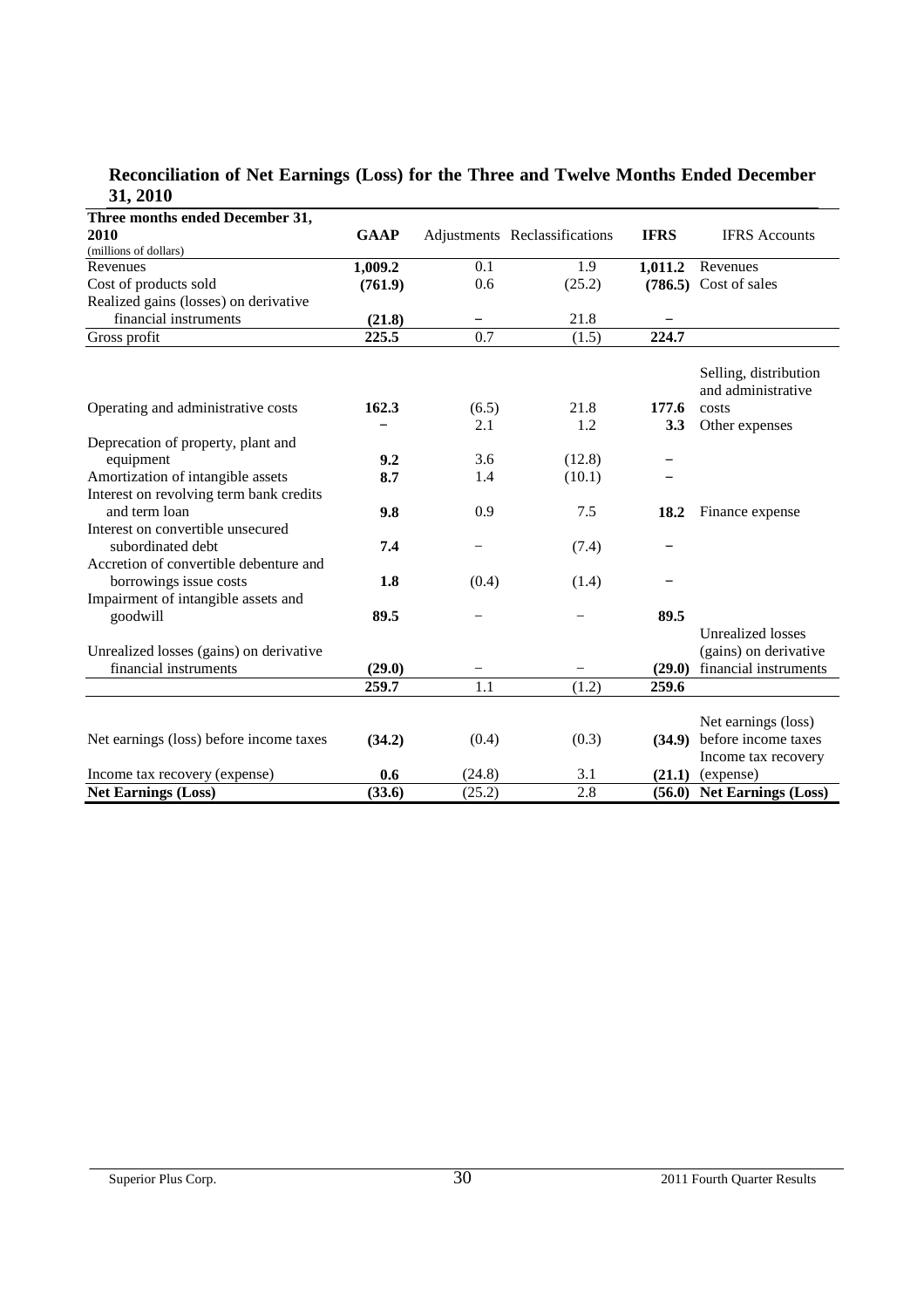| Twelve months ended December 31,                                                                        |             |        |                               |             |                                                                                |
|---------------------------------------------------------------------------------------------------------|-------------|--------|-------------------------------|-------------|--------------------------------------------------------------------------------|
| 2010                                                                                                    | <b>GAAP</b> |        | Adjustments Reclassifications | <b>IFRS</b> | <b>IFRS</b> Accounts                                                           |
| (millions of dollars)                                                                                   |             |        |                               |             |                                                                                |
| Revenues                                                                                                | 3,529.2     |        | 8.2                           | 3,537.4     | Revenues                                                                       |
| Cost of products sold                                                                                   | (2,661.3)   | (1.3)  | (94.2)                        |             | $(2,756.8)$ Cost of sales                                                      |
| Realized gains (losses) on derivative                                                                   |             |        |                               |             |                                                                                |
| financial instruments                                                                                   | (80.3)      |        | 80.3                          |             |                                                                                |
| Gross profit                                                                                            | 787.6       | (1.3)  | (5.7)                         | 780.6       |                                                                                |
|                                                                                                         |             |        | 75.4                          |             | Selling, distribution<br>and administrative                                    |
| Operating and administrative costs                                                                      | 624.4       | (23.4) | 1.2                           | 676.4       | costs                                                                          |
| Deprecation of property, plant and                                                                      |             | 5.4    |                               | 6.6         | Other expenses                                                                 |
| equipment                                                                                               | 37.7        | 13.7   | (51.4)                        |             |                                                                                |
| Amortization of intangible assets                                                                       | 25.0        | 3.0    | (28.0)                        |             |                                                                                |
| Interest on revolving term bank credits<br>and term loan                                                | 39.6        | 4.4    | 31.2                          | 75.2        | Finance expense                                                                |
| Interest on convertible unsecured<br>subordinated debt                                                  | 27.6        |        | (27.6)                        |             |                                                                                |
| Accretion of convertible debenture and<br>borrowings issue costs<br>Impairment of intangible assets and | 6.7         | (0.4)  | (6.3)                         |             | Impairment of                                                                  |
| goodwill                                                                                                | 89.5        |        |                               | 89.5        | intangible assets and<br>goodwill<br><b>Unrealized</b> losses                  |
| Unrealized losses (gains) on derivative                                                                 |             |        |                               |             | (gains) on derivative                                                          |
| financial instruments                                                                                   | 2.2         |        |                               | 2.2         | financial instruments                                                          |
|                                                                                                         | 852.7       | 2.7    | (5.5)                         | 849.9       |                                                                                |
| Net earnings (loss) before income taxes                                                                 | (65.1)      | (4.0)  | (0.2)                         | (69.3)      | Net earnings (loss)<br>before income taxes<br>Income tax recovery<br>(expense) |
| Income tax recovery (expense)                                                                           | 18.1        | (24.8) | 0.2                           | (6.5)       |                                                                                |
| <b>Net Earnings (Loss)</b>                                                                              | (47.0)      | (28.8) | $\equiv$                      |             | (75.8) Net Earnings (Loss)                                                     |

In the above table, any amounts under IFRS adjustments represents changes made to GAAP information due to the adoption of IFRS. See Note 29 to Superior's Unaudited Condensed Consolidated Financial Statements as at and for the three and twelve months ended December 31, 2011 for details of these changes.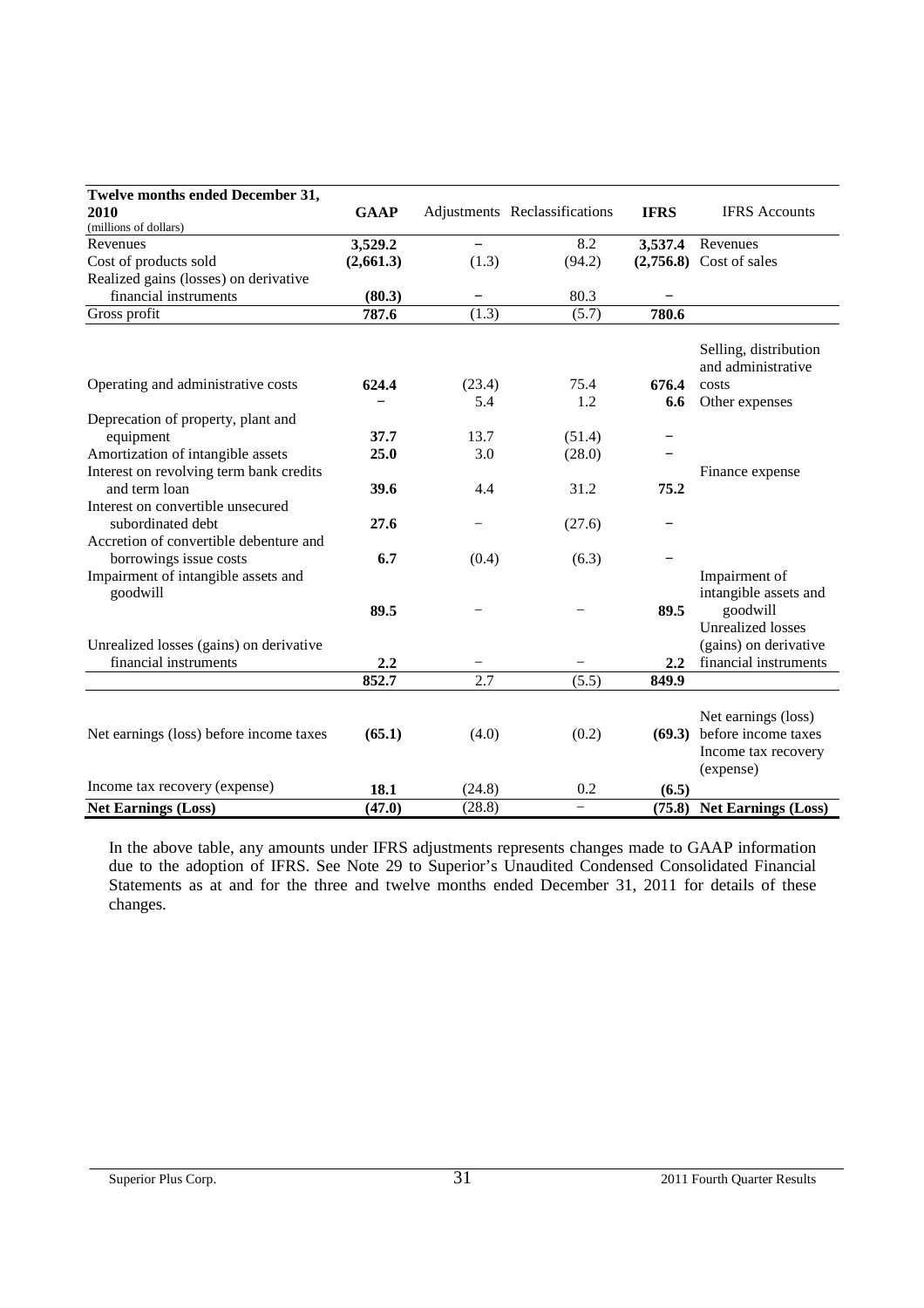|                                                   | Three months ended | <b>Year ended</b>      |
|---------------------------------------------------|--------------------|------------------------|
|                                                   | December 31,       | December 31,           |
| (millions of dollars)                             | <b>2010</b>        | 2010                   |
| <b>AOCF</b> as reported under GAAP                | $57.2^{(1)}$       | $143.4$ <sup>(I)</sup> |
| <b>IFRS</b> Adjustments:                          |                    |                        |
| Finance leases                                    | 3.4                | 12.8                   |
| Employee future benefits                          | (0.4)              | 1.1                    |
| Capitalization of major inspections and overhauls | 1.5                | 4.0                    |
| Add back of non-recurring other expenses          | 1.2                | 1.2                    |
| Non-IFRS Adjustments:                             |                    |                        |
| Revenue recognition adjustment                    | (0.4)              | 0.4                    |
| <b>AOCF</b> as revised under IFRS                 | 62.5               | 162.9                  |

## **Reconciliation from AOCF under GAAP to AOCF under IFRS**

**(1)** In order to better reflect the results of its operations, Superior has revised the treatment of customer contract related costs and non-cash interest expenses in the prior year AOCF.

#### **Adjustments:**

**Finance leases**: Under IFRS, Superior is required to capitalize leases which qualify as finance leases based on the criteria set out in IAS 17 *Leases.* AOCF has increased by an amount equal to the principal repayment of leases treated as finance under IFRS. Also Superior has increased borrowings by \$69.7 million as at December 31, 2010 due to the recognition of finance leases under IFRS.

**Employee Future Benefits**: Under IFRS, Superior was required to revalue its employee benefit obligation as at January 1, 2010, which reduced the period expense for employee future benefits during 2010.

**Capitalization of major inspections and overhauls**: Under IFRS, Superior has capitalized various expenditures for major inspections and overhauls which did not qualify for capitalization under GAAP. As such AOCF has increased due to the capitalization of those types of costs.

**Revenue Recognition Adjustment**: Superior has adjusted the amount of previously recorded revenue and cost of goods sold for the three and twelve months ended December 31, 2010.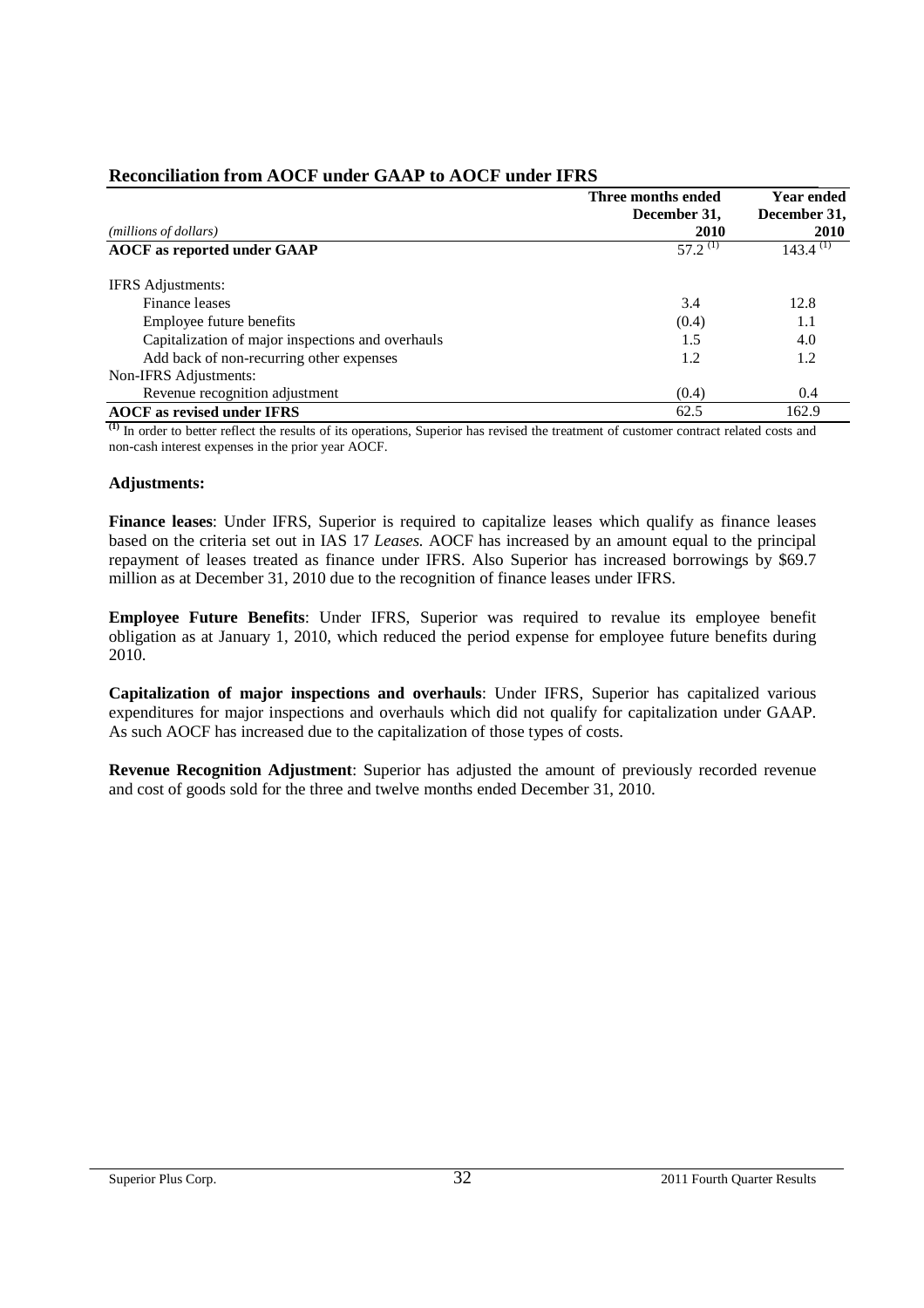# **Quarterly Financial and Operating Information**

| (millions of dollars except per share)                   | 2011 Quarters |          |        |         | 2010 Quarters <sup><math>(2)</math></sup> |            |         |          |
|----------------------------------------------------------|---------------|----------|--------|---------|-------------------------------------------|------------|---------|----------|
| amounts)                                                 | Fourth        | Third    | Second | First   | Fourth                                    | Third      | Second  | First    |
| Canadian propane sales volumes<br>(millions of litres)   | 368           | 239      | 260    | 439     | 372                                       | 234        | 249     | 380      |
| U.S. refined fuels sales volumes<br>(millions of litres) | 440           | 344      | 405    | 552     | 499                                       | 363        | 371     | 469      |
| Natural gas sales volumes<br>(millions of GJs)           | 5             | 5        | 6      | 6       | 6                                         | 7          | 7       | $\tau$   |
| Electricity sales volumes<br>(millions of KwH)           | 167           | 176      | 146    | 117     | 133                                       | 86         | 73      | 74       |
| Chemical sales volumes                                   |               |          |        |         |                                           |            |         |          |
| (thousands of metric tonnes)                             | 187           | 197      | 192    | 196     | 193                                       | 189        | 183     | 170      |
| Revenues (millions of dollars)                           | 1,043.4       | 845.0    | 898.4  | 1,138.8 | 1,011.2                                   | 769.1      | 791.2   | 965.9    |
| Gross profit                                             | 234.6         | 178.5    | 176.0  | 238.4   | 224.7                                     | 172.4      | 165.9   | 217.6    |
| Net earnings (loss)                                      | (231.4)       | (113.4)  | 1.1    | 41.1    | (56.0)                                    | (13.8)     | (5.5)   | (0.5)    |
| Per share, basic and diluted                             | $(\$2.10)$    | \$(1.04) | \$0.01 | \$0.38  | $(\$0.53)$                                | $(\$0.13)$ | (S0.05) | \$(0.00) |
| Adjusted operating cash flow                             |               |          |        |         |                                           |            |         |          |
| (millions of dollars)                                    | 63.8          | 23.5     | 19.8   | 73.3    | 62.5                                      | 26.5       | 12.9    | 61.0     |
| Per share, basic and diluted                             | \$0.58        | \$0.21   | \$0.18 | \$0.68  | \$0.58                                    | \$0.25     | \$0.12  | \$0.59   |
| Net working capital $(1)$                                |               |          |        |         |                                           |            |         |          |
| (millions of dollars)                                    | 377.3         | 295.0    | 365.3  | 416.1   | 400.9                                     | 280.9      | 268.3   | 228.8    |

(1) Net working capital reflects amounts as at the quarter-end and is comprised of accounts receivable and inventories, less trade and other payables and deferred revenue.

(2) All 2010 figures have been restated for the adoption of IFRS.

## **Non-IFRS Financial Measures**

#### *Adjusted Operating Cash Flow*

Adjusted operating cash flow is equal to cash flow from operating activities as defined by IFRS, adjusted for changes in non-cash working capital, other expenses, non-cash interest expense, current income taxes and finance costs. Superior may deduct or include additional items to its calculation of adjusted operating cash flow; these items would generally, but not necessarily, be items of a non-recurring nature. Adjusted operating cash flow is the main performance measure used by management and investors to evaluate the performance of Superior. Readers are cautioned that adjusted operating cash flow is not a defined performance measure under IFRS and that adjusted operating cash flow cannot be assured. Superior's calculation of adjusted operating cash flow may differ from similar calculations used by comparable entities. Adjusted operating cash flow represents cash flow generated by Superior that is available for, but not necessarily limited to, changes in working capital requirements, investing activities and financing activities of Superior.

The seasonality of Superior's individual quarterly results must be assessed in the context of annualized adjusted operating cash flow. Adjustments recorded by Superior as part of its calculation of adjusted operating cash flow include, but are not limited to, the impact of the seasonality of Superior's businesses, principally the Energy Services segment, by adjusting for non-cash working capital items, thereby eliminating the impact of the timing between the recognition and collection/payment of Superior's revenues and expense, which can differ significantly from quarter to quarter. Adjustments are also made to reclassify the cash flows related to natural gas and electricity customer contract related costs in a manner consistent with the income statement recognition of these costs. Adjusted operating cash flow is reconciled to cash flow from operating activities on page 11.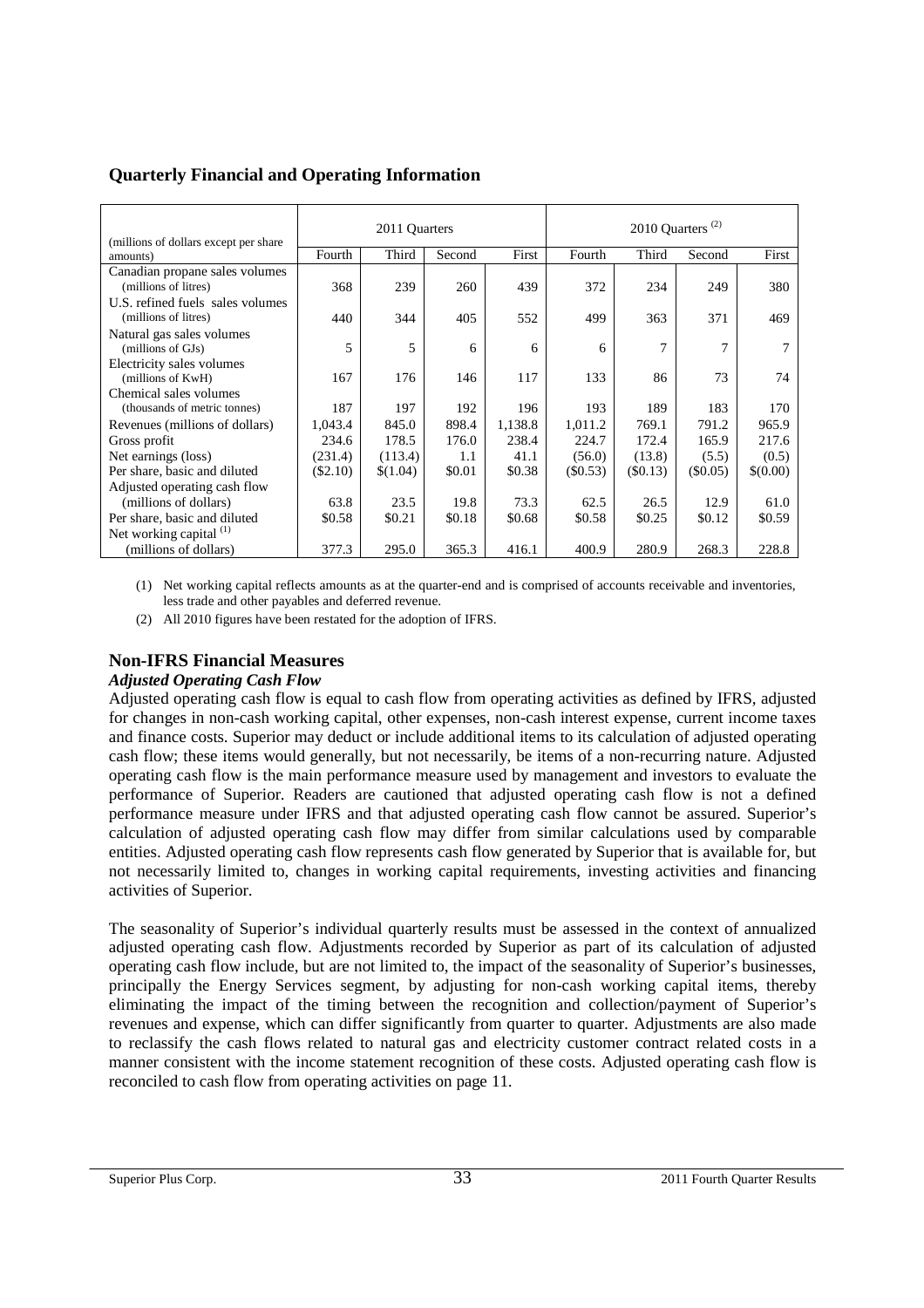## **EBITDA**

EBITDA represents earnings before taxes, depreciation, amortization, finance expense and other non-cash expenses, and is used by Superior to assess its consolidated results and the results of its operating segments. EBITDA is not a defined performance measure under IFRS. Superior's calculation of EBITDA may differ from similar calculations used by comparable entities. EBITDA of Superior's operating segments may be referred to as EBITDA from operations. Net earnings are reconciled to EBITDA from operations on page 35.

#### *Compliance EBITDA*

Compliance EBITDA represents earnings before interest, taxes, depreciation, amortization and other noncash expenses calculated on a 12 month trailing basis giving pro forma effect to acquisitions and divestitures and is used by Superior to calculate its debt covenants and other credit information. Compliance EBITDA is not a defined performance measure under IFRS. Superior's calculation of Compliance EBITDA may differ from similar calculations used by comparable entities. See Note 23 to the Unaudited Condensed Consolidated Financial Statements for a reconciliation of net earnings (loss) to Compliance EBITDA.

#### *Payout Ratio*

Payout ratio represents dividends as a percentage of adjusted operating cash flow less other capital expenditures and is used by Superior to assess its financial results and leverage. Payout ratio is not a defined performance measure under IFRS. Superior's calculation of Payout ratio may differ from similar calculations used by comparable entities.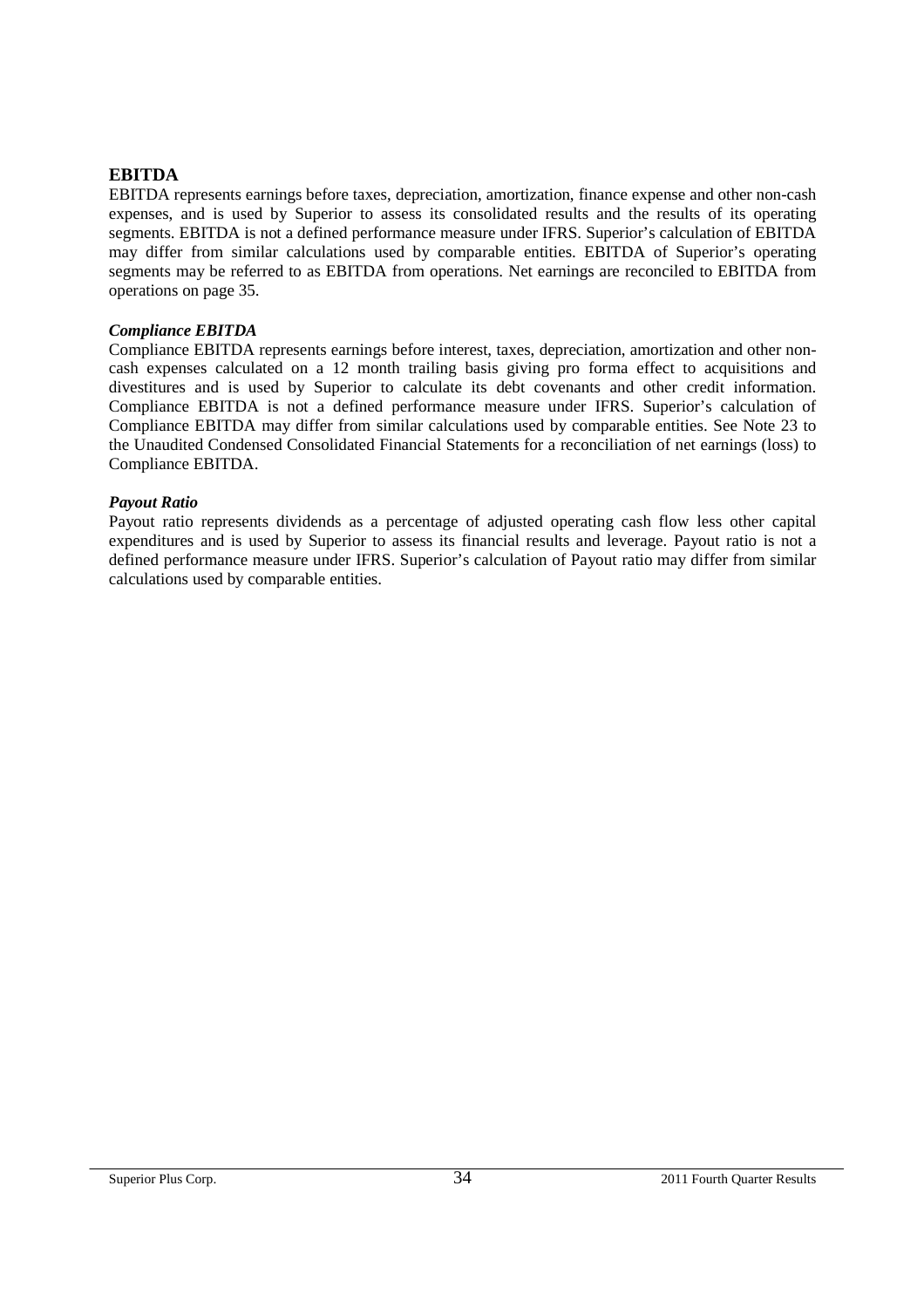| For the three months ended December 31, 2011                                        | <b>Energy</b><br><b>Services</b> | <b>Specialty</b><br><b>Chemicals</b> | Construction<br><b>Products</b><br><b>Distribution</b> |  |  |
|-------------------------------------------------------------------------------------|----------------------------------|--------------------------------------|--------------------------------------------------------|--|--|
| Net earnings (loss)                                                                 | (297.6)                          | 19.4                                 | 5.2                                                    |  |  |
| Add: Amortization of property, plant and equipment and intangible assets            | 22.5                             | 3.6                                  | 1.4                                                    |  |  |
| Amortization included in cost of sales                                              |                                  | 11.4                                 |                                                        |  |  |
| Amortization of customer contract costs                                             | 0.5                              | $-$                                  |                                                        |  |  |
| Customer contract related costs                                                     | 0.2                              |                                      |                                                        |  |  |
| Gain on bargain purchase                                                            | (0.9)                            | $\overline{\phantom{0}}$             |                                                        |  |  |
| Impairment of intangible assets and goodwill                                        | 300.6                            | $\qquad \qquad -$                    |                                                        |  |  |
| Finance costs                                                                       | 1.0                              | 0.1                                  | 0.3                                                    |  |  |
| Unrealized losses on derivative financial instruments                               | 20.2                             | $\overline{\phantom{0}}$             |                                                        |  |  |
| <b>EBITDA</b> from operations                                                       | 46.5                             | 34.5                                 | 6.9                                                    |  |  |
| For the three months ended December 31, 2010                                        | <b>Energy</b><br><b>Services</b> | <b>Specialty</b><br><b>Chemicals</b> | Construction<br><b>Products</b><br><b>Distribution</b> |  |  |
| Net earnings (loss)                                                                 | 37.5                             | 15.7                                 | 5.6                                                    |  |  |
| Add: Amortization of property, plant and equipment, intangible assets and accretion | 10.3                             | 5.4                                  | 2.4                                                    |  |  |
| Amortization included in cost of sales                                              |                                  | 9.6                                  | $\overline{\phantom{0}}$                               |  |  |
| Amortization of customer contract costs                                             | 1.4                              | $\overline{\phantom{0}}$             | $\overline{\phantom{0}}$                               |  |  |
| Customer contract related costs                                                     | (0.8)                            | $\overline{\phantom{0}}$             |                                                        |  |  |
| Gain on bargain purchase                                                            | (1.2)                            |                                      |                                                        |  |  |
| Finance costs                                                                       | 1.2                              |                                      | $\overline{\phantom{0}}$                               |  |  |
| Other expenses                                                                      | 2.2                              | $\qquad \qquad -$                    | (0.1)                                                  |  |  |
| Unrealized gains on derivative financial instruments                                | (10.3)                           | (2.1)                                |                                                        |  |  |
| <b>EBITDA</b> from operations                                                       | 45.1                             | 28.6                                 | 7.9                                                    |  |  |
|                                                                                     |                                  |                                      | <b>Construction</b>                                    |  |  |
|                                                                                     | <b>Energy</b>                    | <b>Specialty</b>                     | <b>Products</b>                                        |  |  |
| 2011 (millions of dollars)                                                          | <b>Services</b>                  | <b>Chemicals</b>                     | <b>Distribution</b>                                    |  |  |
| Net earnings (loss)                                                                 | (233.9)                          | 56.1                                 | (63.3)                                                 |  |  |
| Add: Amortization of property, plant and equipment and intangible assets            | 73.5                             | 8.5                                  | 8.3                                                    |  |  |
| Amortization included in cost of sales                                              |                                  | 44.9                                 |                                                        |  |  |
| Amortization of customer contract costs                                             | 4.2                              | $\overline{\phantom{0}}$             |                                                        |  |  |
| Customer contract related costs                                                     | (1.6)                            | $\overline{\phantom{0}}$             | $\overline{\phantom{0}}$                               |  |  |
| Gain on bargain purchase                                                            | (0.9)                            |                                      |                                                        |  |  |
| Impairment of property, plant and equipment                                         | 3.4                              | —                                    |                                                        |  |  |
| Impairment of intangible assets and goodwill                                        | 300.6                            | $\overline{\phantom{0}}$             | 78.0                                                   |  |  |
| Finance costs                                                                       | 3.9                              | 0.3                                  | 1.2                                                    |  |  |
| Unrealized losses on derivative financial instruments                               | (15.6)                           | 5.4                                  | $\qquad \qquad -$                                      |  |  |
| <b>EBITDA</b> from operations                                                       | 133.6                            | 115.2                                | 24.2                                                   |  |  |
|                                                                                     |                                  |                                      | <b>Construction</b>                                    |  |  |
|                                                                                     | <b>Energy</b>                    | <b>Specialty</b>                     | <b>Products</b>                                        |  |  |
| 2010 (millions of dollars)                                                          | <b>Services</b>                  | <b>Chemicals</b>                     | <b>Distribution</b>                                    |  |  |
| Net earnings (loss)                                                                 | $18.0\,$                         | 39.3                                 | (73.8)                                                 |  |  |
| Add: Amortization of property, plant and equipment, intangible assets and accretion | 58.5                             | 10.3                                 | 10.6                                                   |  |  |
| Amortization included in cost of sales                                              |                                  | 46.4                                 |                                                        |  |  |
| Amortization of customer contract costs                                             | 6.3                              | $\overline{\phantom{0}}$             |                                                        |  |  |
| Customer contract related costs                                                     | (2.8)                            |                                      |                                                        |  |  |
| Gain on bargain purchase                                                            | (1.2)                            |                                      |                                                        |  |  |
| Impairment of intangible assets and goodwill                                        |                                  |                                      | 89.5                                                   |  |  |
| Finance costs                                                                       | 4.2                              | 0.2                                  | 0.4                                                    |  |  |
| Other expenses                                                                      | 5.3                              |                                      | 0.1                                                    |  |  |
| Unrealized gains on derivative financial instruments                                | 26.4                             | 5.3                                  | $\overline{\phantom{0}}$                               |  |  |
| <b>EBITDA</b> from operations                                                       | 114.7                            | 101.5                                | 26.8                                                   |  |  |

# **Reconciliation of Net Earnings (Loss) to EBITDA from Operations** (1) (2)

(1) See the Unaudited Condensed Consolidated Financial Statements for net earnings (loss), amortization of property, plant and equipment, intangible assets and accretion of convertible debenture issue costs, amortization included in cost of sales, amortization of customer contract costs, customer contract related costs and unrealized (gains) losses on derivative financial instruments.

(2) See "Non-IFRS Financial Measures" for additional details.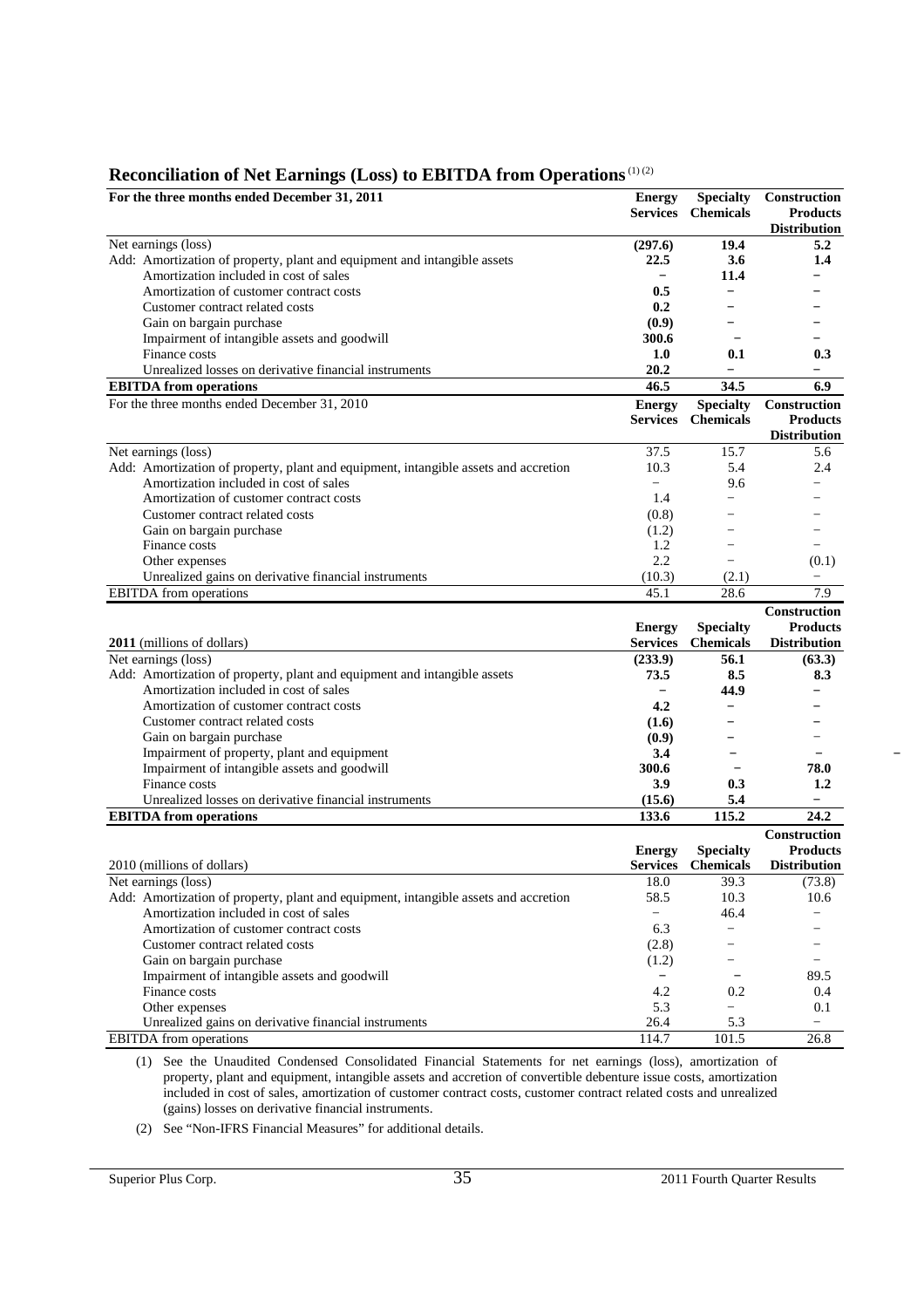## **Reconciliation of Divisional Segmented Revenue, Cost of Sales and cash operating and administrative costs included in this Financial Discussion**

|                                             | For the three months ended December 31, |                  |                     | For the three months ended December 31, |           |              |  |
|---------------------------------------------|-----------------------------------------|------------------|---------------------|-----------------------------------------|-----------|--------------|--|
|                                             |                                         |                  | 2011                | 2010                                    |           |              |  |
|                                             |                                         |                  | <b>Construction</b> |                                         |           | Construction |  |
|                                             | <b>Energy</b>                           | <b>Specialty</b> | <b>Products</b>     | Energy                                  | Specialty | Products     |  |
|                                             | <b>Services</b>                         | <b>Chemicals</b> | <b>Distribution</b> | Services                                | Chemicals | Distribution |  |
| <b>Revenue per Financial Statements</b>     | 727.6                                   | 137.7            | 178.1               | 702.3                                   | 128.1     | 180.8        |  |
| Foreign currency gains (losses) related     |                                         |                  |                     |                                         |           |              |  |
| to working capital                          |                                         | 0.7              |                     | 0.8                                     | (0.1)     |              |  |
| <b>Revenue per the Financial Discussion</b> | 727.6                                   | 138.4            | 178.1               | 703.1                                   | 128.0     | 180.8        |  |
|                                             |                                         |                  |                     |                                         |           |              |  |
| Cost of products sold per Financial         |                                         |                  |                     |                                         |           |              |  |
| <b>Statements</b>                           | (595.6)                                 | (82.8)           | (130.4)             | (571.1)                                 | (78.5)    | (136.9)      |  |
| Risk reserve recovery reclassification      | (2.2)                                   |                  |                     |                                         |           |              |  |
| Non-cash amortization                       |                                         | 11.4             |                     |                                         | 9.6       |              |  |
| Cost of products sold per the Financial     |                                         |                  |                     |                                         |           |              |  |
| <b>Discussion</b>                           | (597.8)                                 | (71.4)           | (130.4)             | (571.1)                                 | (68.9)    | (136.9)      |  |
|                                             | 129.8                                   | 67.0             | 47.7                | 132.0                                   | 59.1      | 43.9         |  |
| <b>Gross profit</b>                         |                                         |                  |                     |                                         |           |              |  |
| Cash operating and administrative           |                                         |                  |                     |                                         |           |              |  |
| <b>Costs per Financial Statements</b>       | (107.8)                                 | (35.4)           | (42.2)              | (100.8)                                 | (36.0)    | (38.4)       |  |
| Amortization and depreciation               |                                         |                  |                     |                                         |           |              |  |
| expenses                                    | 22.5                                    | 3.6              | 1.4                 | 15.3                                    | 5.4       | 2.4          |  |
| Amortization of customer contract           |                                         |                  |                     |                                         |           |              |  |
| related costs                               | 0.9                                     |                  |                     | 1.4                                     |           |              |  |
| Customer contract related costs             | (0.2)                                   |                  |                     | (0.8)                                   |           |              |  |
| Impairment of property, plant and           |                                         |                  |                     |                                         |           |              |  |
| equipment, intangible assets and            |                                         |                  |                     |                                         |           |              |  |
| goodwill                                    |                                         |                  |                     |                                         |           |              |  |
| Gain on bargain purchase                    | (0.9)                                   |                  |                     | (1.2)                                   |           |              |  |
| Risk reserve recovery reclassification      | 2.2                                     |                  |                     |                                         |           |              |  |
| Reclassification of foreign currency        |                                         |                  |                     |                                         |           |              |  |
| (gains) and losses related to working       |                                         |                  |                     |                                         |           |              |  |
| capital                                     |                                         | (0.7)            |                     | (0.8)                                   | 0.1       |              |  |
| Cash operating and administrative           |                                         |                  |                     |                                         |           |              |  |
| costs per the Financial Discussion          | (83.3)                                  | (32.5)           | (40.8)              | (86.9)                                  | (30.5)    | (36.0)       |  |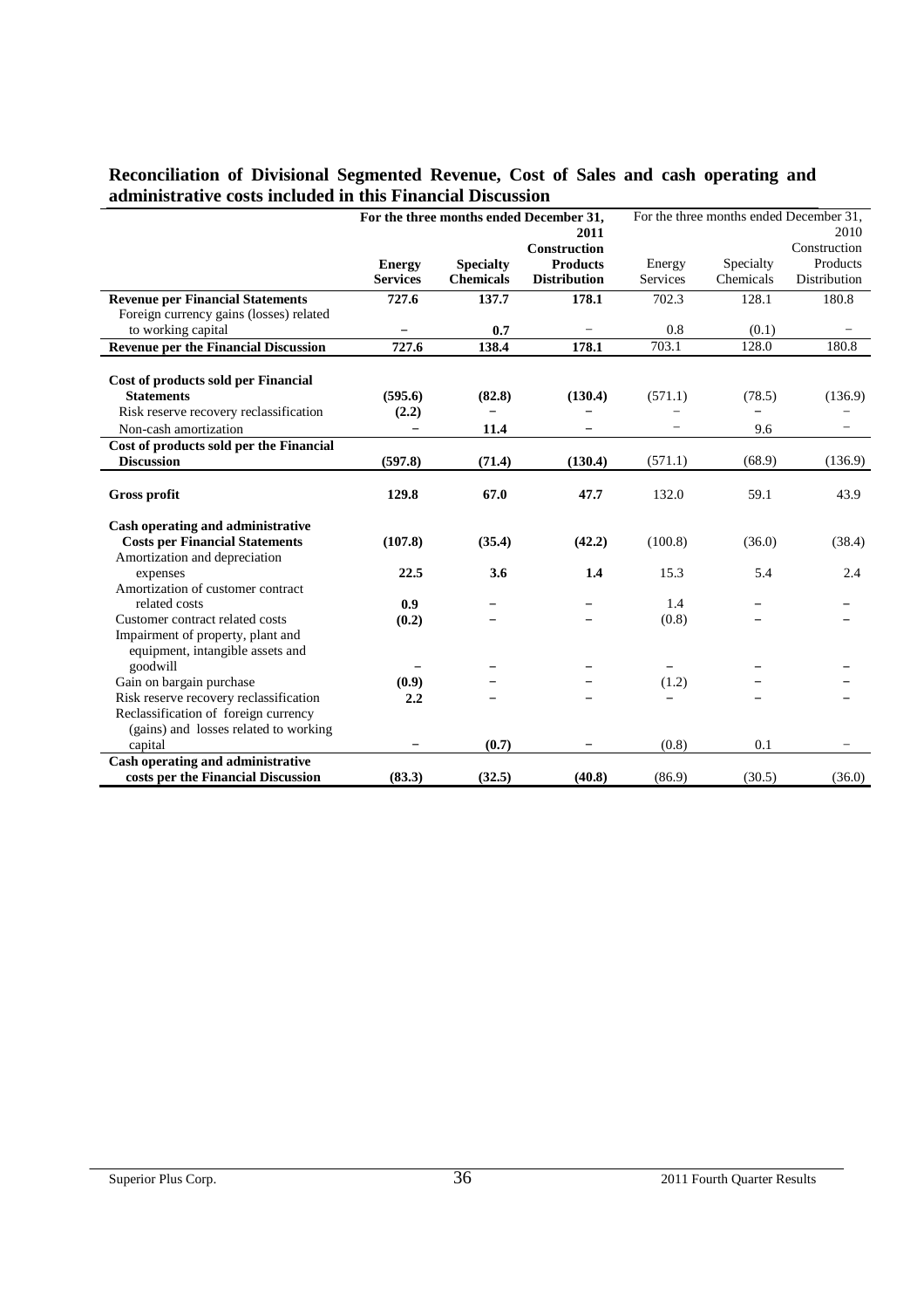|                                             | For the twelve months ended December 31, |                  |                     | For the twelve months ended December |           |              |
|---------------------------------------------|------------------------------------------|------------------|---------------------|--------------------------------------|-----------|--------------|
|                                             |                                          |                  | 2011                |                                      |           | 31, 2010     |
|                                             |                                          |                  | <b>Construction</b> |                                      |           | Construction |
|                                             | <b>Energy</b>                            | <b>Specialty</b> | <b>Products</b>     | Energy                               | Specialty | Products     |
|                                             | <b>Services</b>                          | <b>Chemicals</b> | <b>Distribution</b> | <b>Services</b>                      | Chemicals | Distribution |
| <b>Revenue per Financial Statements</b>     | 2,686.1                                  | 527.7            | 711.8               | 2,338.3                              | 481.5     | 717.6        |
| Foreign currency gains (losses) related     |                                          |                  |                     |                                      |           |              |
| to working capital                          |                                          | 1.4              |                     | 0.8                                  | (0.4)     |              |
| <b>Revenue per the Financial Discussion</b> | 2,686.1                                  | 529.1            | 711.8               | 2,339.1                              | 481.1     | 717.6        |
|                                             |                                          |                  |                     |                                      |           |              |
| Cost of products sold per Financial         |                                          |                  |                     |                                      |           |              |
| <b>Statements</b>                           | (2,225.7)                                | (335.3)          | (537.1)             | (1,904.2)                            | (307.3)   | (545.3)      |
| Risk reserve recovery reclassification      | (5.2)                                    |                  |                     |                                      |           |              |
| Non-cash amortization                       |                                          | 44.9             |                     |                                      | 46.4      |              |
| Cost of products sold per the Financial     |                                          |                  |                     |                                      |           |              |
| <b>Discussion</b>                           | (2,230.9)                                | (290.4)          | (537.1)             | (1,904.2)                            | (260.9)   | (545.3)      |
|                                             |                                          |                  |                     | 434.9                                | 220.2     | 172.3        |
| <b>Gross profit</b>                         | 455.2                                    | 238.7            | 174.7               |                                      |           |              |
| Cash operating and administrative           | (405.4)                                  | (130.6)          | (158.8)             | (380.4)                              | (129.4)   | (156.1)      |
| <b>Costs per Financial Statements</b>       |                                          |                  |                     |                                      |           |              |
| Amortization and depreciation               |                                          |                  |                     |                                      |           |              |
| expenses                                    | 73.5                                     | 8.5              | 8.3                 | 58.7                                 | 10.3      | 10.6         |
| Amortization of customer contract           |                                          |                  |                     |                                      |           |              |
| related costs                               | 4.2                                      |                  |                     | 6.3                                  |           |              |
| Customer contract related costs             | (1.6)                                    |                  |                     | (2.8)                                |           |              |
| Impairment of property, plant and           |                                          |                  |                     |                                      |           |              |
| equipment, intangible assets and            |                                          |                  |                     |                                      |           |              |
| goodwill                                    | 3.4                                      |                  |                     |                                      |           |              |
| Gain on bargain purchase                    | (0.9)                                    |                  |                     | (1.2)                                |           |              |
| Risk reserve recovery reclassification      | 5.2                                      |                  |                     |                                      |           |              |
| Reclassification of foreign currency        |                                          |                  |                     |                                      |           |              |
| (gains) and losses related to working       |                                          |                  |                     |                                      |           |              |
| capital                                     |                                          | (1.4)            |                     | (0.8)                                | 0.4       |              |
| Cash operating and administrative           |                                          |                  |                     |                                      |           |              |
| costs per the Financial Discussion          | (321.6)                                  | (123.5)          | (150.5)             | (320.2)                              | (118.7)   | (145.5)      |

### **Risk Factors to Superior**

The risks factors and uncertainties detailed below are a summary of Superior's assessment of its material risk factors as identified in Superior's 2011 Annual Information Form under the heading "Risk Factors". For a detailed discussion of these risks, see Superior's 2011 Annual Information Form filed on the Canadian Securities Administrator's website, www.sedar.com and Superior's website, www.superiorplus.com.

### **Risks to Superior**

Superior is entirely dependent upon the operations and assets of Superior LP. Superior's ability to make dividend payments to shareholders is dependent upon the ability of Superior LP to make distributions on its outstanding limited partnership units as well as the operations and business of Superior LP.

There is no assurance regarding the amounts of cash to be distributed by Superior LP or generated by Superior LP and therefore funds available for dividends to shareholders. The actual amount distributed in respect of the limited partnership units will depend on a variety of factors including, without limitation, the performance of Superior LP's operating businesses, the effect of acquisitions or dispositions on Superior LP, and other factors that may be beyond the control of Superior LP or Superior. In the event significant sustaining capital expenditures are required by Superior LP or the profitability of Superior LP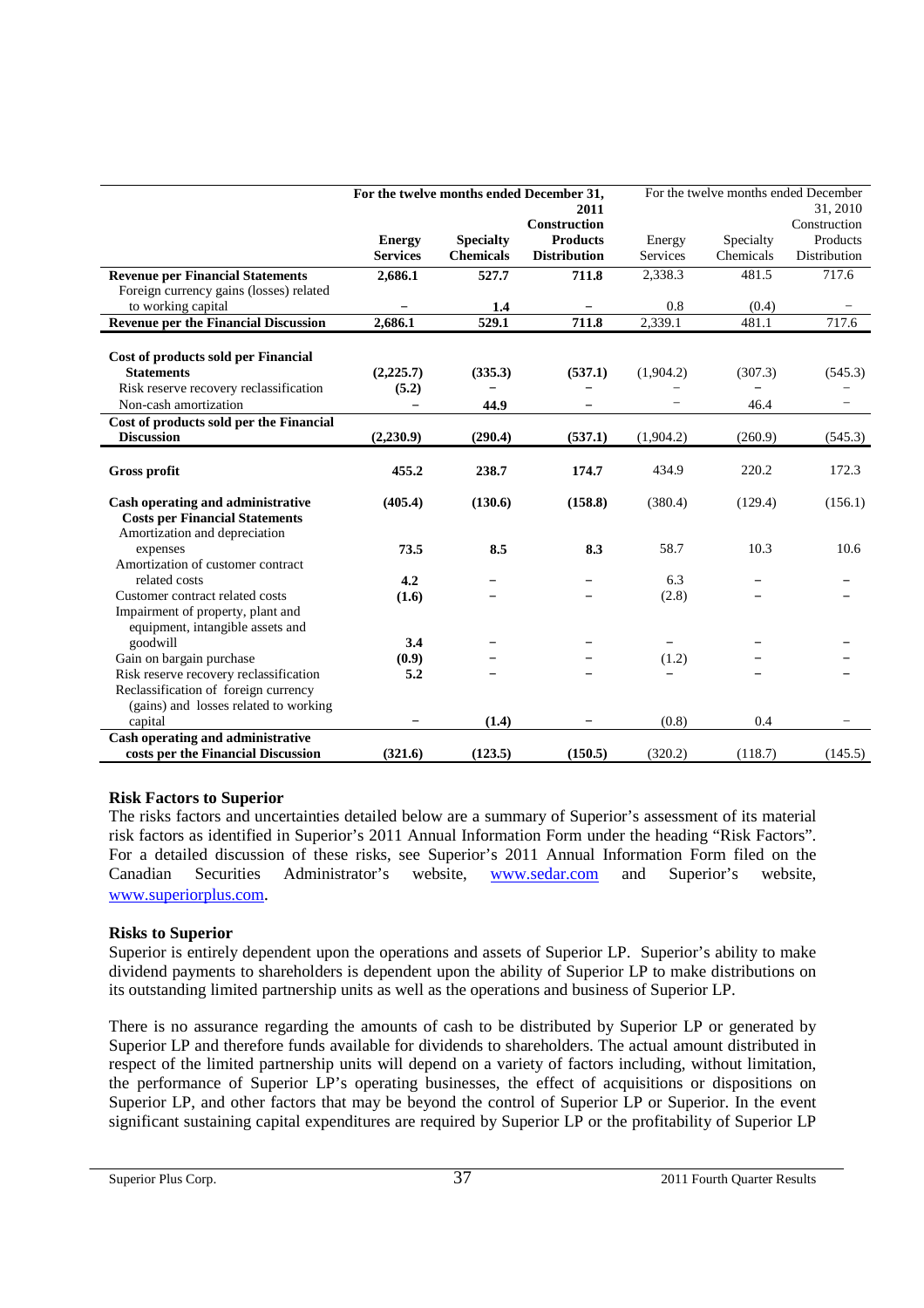declines, there would be a decrease in the amount of cash available for dividends to shareholders and such decrease could be material.

Superior's dividend policy and the distribution policy of Superior LP are subject to change at the discretion of the board of directors of Superior or the board of directors of Superior General Partner Inc., as applicable. Superior's dividend policy and the distribution policy of Superior LP are also limited by contractual agreements including agreements with lenders to Superior and its affiliates and by restrictions under corporate law.

The credit facilities and U.S. Notes of Superior LP contain covenants that require Superior LP to meet certain financial tests and that restrict, among other things, the ability of Superior LP to incur additional debt, dispose of assets or pay dividends/distributions in certain circumstances. These restrictions may preclude Superior LP from returning capital or making distributions on the limited partnership units.

The payout by Superior LP of substantially all of its available cash flow means that capital expenditures to fund growth opportunities can only be made in the event that other sources of financing are available. Lack of access to such additional financing could limit the future growth of the business of Superior LP and, over time, have a material adverse effect on the amount of cash available for dividends to Shareholders.

To the extent that external sources of capital, including public and private markets, become limited or unavailable, Superior's and Superior LP's ability to make the necessary capital investments to maintain or expand the current business, to make necessary principal payments and debenture redemptions under its term credit facilities may be impaired.

Superior maintains a substantial floating interest rate exposure through a combination of floating interest rate borrowings and the use of derivative instruments. Demand levels for approximately half of Energy Services' sales and substantially all of Specialty Chemicals' and Construction Products Distribution's sales are affected by general economic trends. Generally speaking, when the economy is strong, interest rates increase as does sales demand from Superior's customers, thereby increasing Superior's ability to pay higher interest costs and vice versa. In this way, there is a common relationship between economic activity levels, interest rates and Superior's ability to pay higher or lower rates. However, increased interest rates can affect Superior's borrowing costs, which may have an adverse effect on Superior.

A portion of Superior's net cash flows is denominated in US dollars. Accordingly, fluctuations in the Canadian/US dollar exchange rate can impact profitability. Superior attempts to mitigate this risk by hedging.

The timing and amount of capital expenditures incurred by Superior LP or by its subsidiaries will directly affect the amount of cash available to Superior for dividends to shareholders. Dividends may be reduced, or even eliminated, at times when significant capital expenditures are incurred or other unusual expenditures are made.

If the board of directors of Superior decides to issue additional common shares, preferred shares or securities convertible into common shares, existing shareholders may suffer significant dilution.

There can be no assurances that income tax laws in the numerous jurisdictions in which Superior operates will not be changed, interpreted or administered in a manner which adversely affects Superior and its shareholders. In addition, there can be no assurance that the Canada Revenue Agency (or provincial tax agency), U.S. Internal Revenue Service (or a state or local tax agency), or the Chilean Internal Revenue Service (collectively the "Tax Agencies") will agree with how Superior calculates its income for tax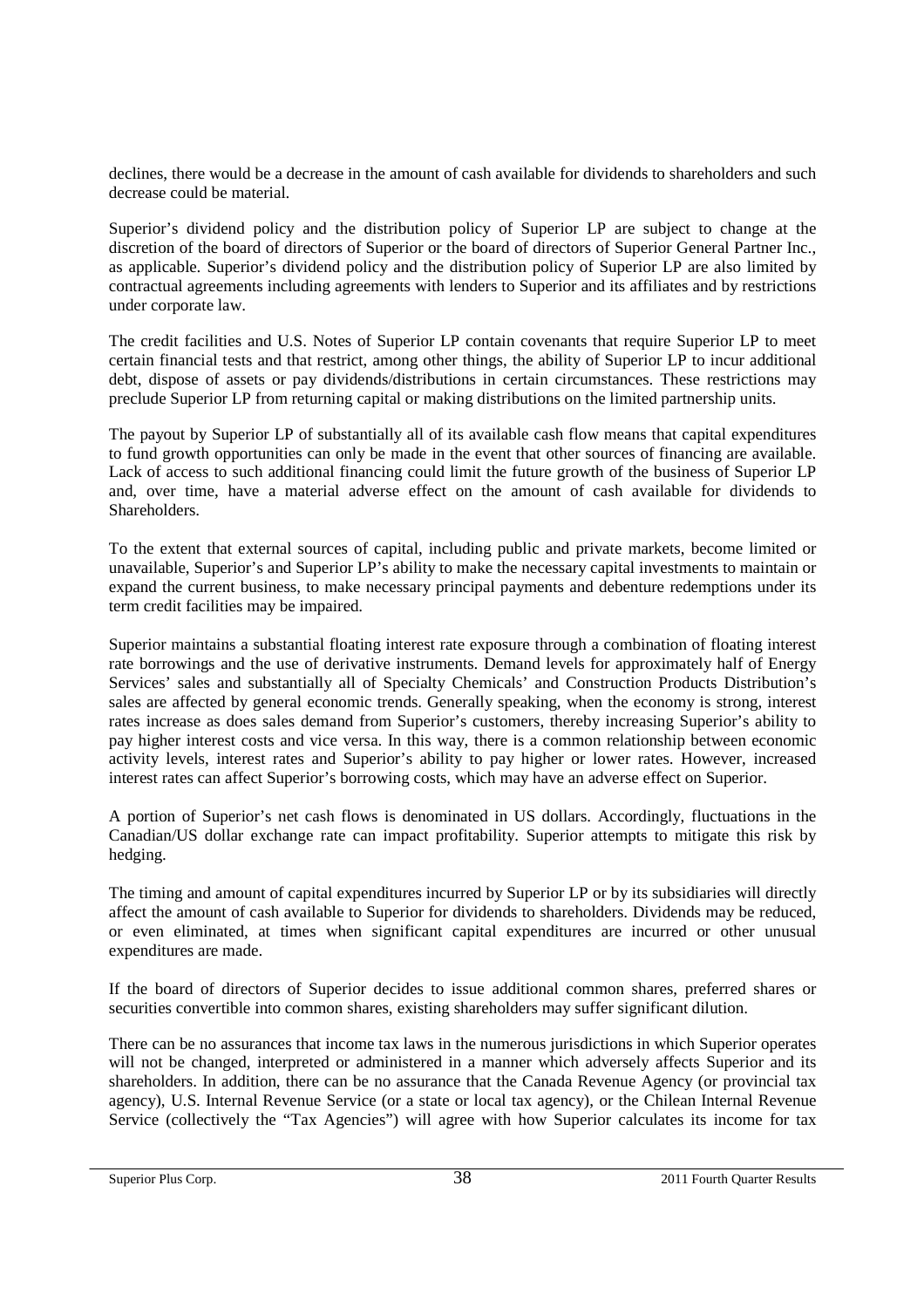purposes or that the various Tax Agencies will not change their administrative practices to the detriment of Superior or its Shareholders.

Without limiting the generality of the foregoing, since the beginning of 2010, the Canada Revenue Agency has requested and reviewed information from Superior relating to the plan of arrangement (Arrangement) involving the Fund and Ballard Power Systems Inc. and the conversion of the Fund to a corporation (Conversion). While Superior is confident in the appropriateness of its tax filing position and the expected tax consequences of the Arrangement and the Conversion transaction, there remains a possibility that, if the Canada Revenue Agency elects to challenge Superior's tax filing and such challenge is successful, it could potentially affect the availability or quantum of the tax basis or other tax accounts of Superior. Although it is difficult to quantify the potential impact of any such outcome, it could be materially adverse to Superior.

### **Risks to Superior's segments**

### **Energy Services**

### *Canadian Propane Distribution and U.S. Refined Fuels*

Propane is sold in competition with other energy sources such as fuel oil, electricity and natural gas, some of which are less costly on an energy equivalent basis. While propane is usually more cost effective than electricity, electricity is a major competitor in most areas. Fuel oil is also used as a residential, commercial and industrial source of heat and, in general, is less costly on an equivalent energy basis, although operating efficiencies, environmental and air quality factors help make propane competitive with fuel oil. Except for certain industrial and commercial applications, propane is generally not competitive with natural gas in areas where natural gas already exists. Other alternative energy sources such as compressed natural gas, methanol and ethanol are available or could be further developed and could have an impact on the propane industry and Superior Propane in the future. The trend towards increased conservation measures and technological advances in energy efficiency may have a detrimental effect on propane demand and Superior Propane's sales. Demand for automotive uses is presently declining at a rate of approximately 10% to 15% per year due to the development of more fuel efficient and complicated engines which increase the cost of converting engines to propane and reduce the savings per kilometre driven. Propane commodity prices are affected by crude oil and natural gas commodity prices.

Competition in the U.S. Refined Fuels business markets generally occurs on a local basis between large full service, multi-state marketers and smaller local independent marketers. Although the industry has seen a continued trend of consolidation over the past several years, the top ten multi-state marketers still generate only one-third of total retail sales in the United States. Marketers primarily compete based upon price and service and tend to operate in close proximity to customers, typically within a 35-mile marketing radius from a central depot, to lower delivery costs and provide prompt service.

Weather and general economic conditions affect propane and refined fuels market volumes. Weather influences the demand for propane and heating oil used primarily for space heating uses and also for agricultural applications.

The trend towards increased conservation measures and technological advances in energy efficiency may have a detrimental effect on propane and heating oil demand and Superior's sales. Further, increases in the cost of propane encourage customers to conserve fuel and to invest in more energy-efficient equipment, reducing demand. Changes in propane supply costs are normally passed through to customers, but timing lags (the time between when Superior purchases the propane and when the customer purchases the propane) may result in positive or negative gross margin fluctuations.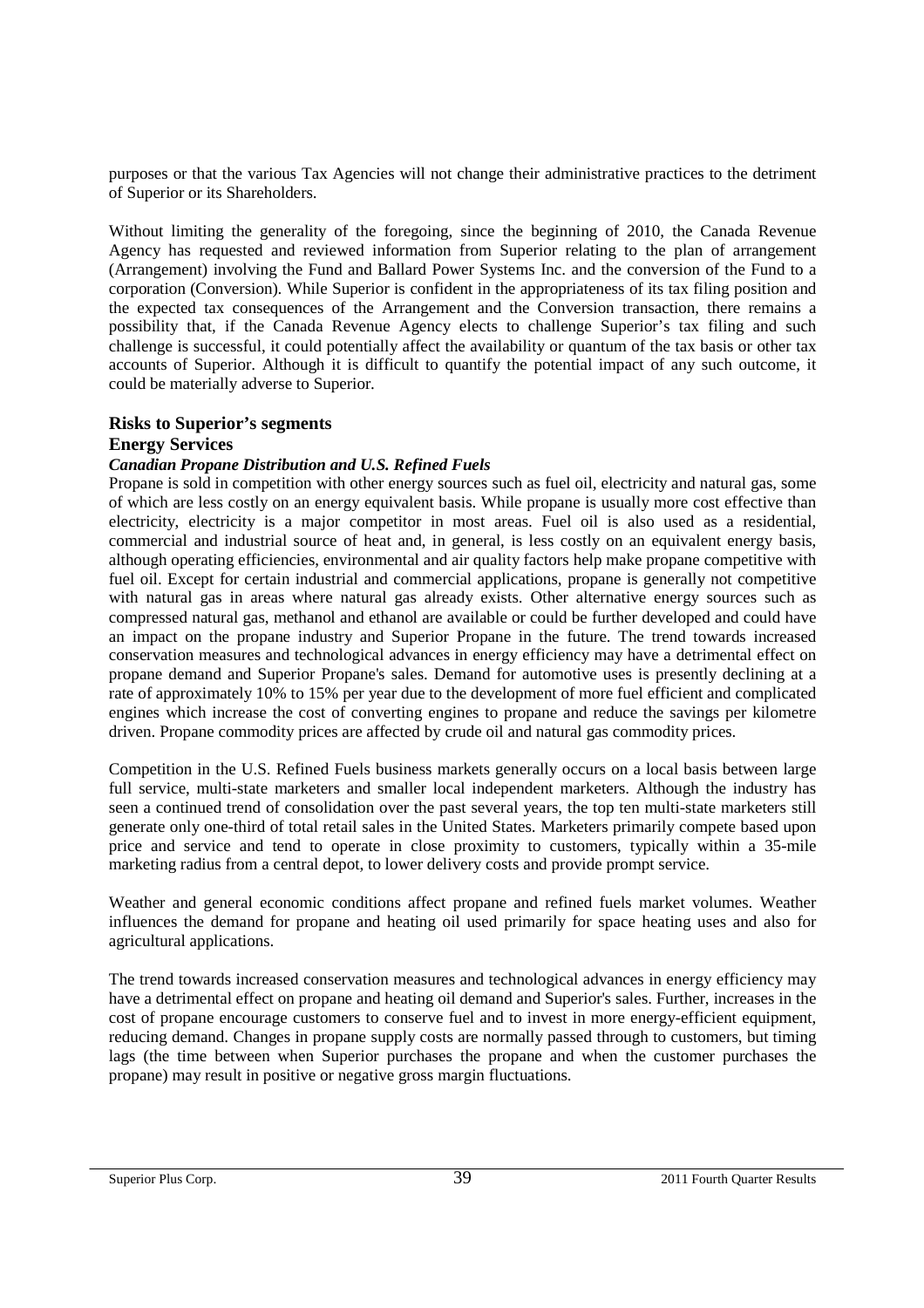Superior offers its customers various fixed-price propane and heating oil programs. In order to mitigate the price risk from offering these services, Superior uses its physical inventory position, supplemented by forward commodity transactions with various third parties having terms and volumes substantially the same as its customers' contracts. In periods of high propane price volatility the fixed price programs create exposure to over or under supply positions as the demand from customers may significantly exceed or fall short of supply procured. In addition, if propane prices decline significantly subsequent to customers signing up for a fixed price program there is a risk that customers will default on their commitments.

Superior's operations are subject to the risks associated with handling, storing and transporting propane in bulk. Slight quantities of propane may also be released during transfer operations. To mitigate risks, Superior has established a comprehensive program directed at environmental, health and safety protection. This program consists of an environmental policy, codes of practice, periodic self-audits, employee training, quarterly and annual reporting and emergency prevention and response.

The U.S. refined fuels business, through a centralized safety and environment management system, ensures that safety practices and regulatory compliance are an important part of its business. The storage and delivery of refined fuels poses the potential for spills which impact the soils and water of storage facilities and customer properties.

Superior's fuel distribution businesses are based and operate in Canada and the United States, and, as a result, such operations could be affected by changes to laws, rules or policies which may either be more favourable to competing energy sources or increase costs or otherwise negatively affect the operations of Energy Services in comparison to such competing energy sources. Any such changes could have an adverse effect on the operations of Energy Services.

Approximately 12% of Superior's Canadian propane distribution and U.S. refined fuels distribution businesses employees are unionized. Collective bargaining agreements are renegotiated in the normal course of business. While labour disruptions are not expected, there is always risk associated with the renegotiation process that could have an adverse impact to Superior.

### *Fixed-price energy services business*

New entrants in the energy retailing business may enter the market and compete directly for the customer base that Superior targets, slowing or reducing its market share.

SEM purchases natural gas to meet its estimated commitments to its customers based upon the historical consumption of gas of its customers. Depending on a number of factors, including weather, customer attrition and poor economic conditions affecting commercial customers' production levels, customer natural gas consumption may vary from the volume purchased. This variance must be reconciled and settled at least annually and may require SEM to purchase or sell natural gas at market prices which may have an adverse impact on the results of this business. To mitigate potential balancing risk, SEM closely monitors its balancing position and takes measures such as adjusting gas deliveries and transferring gas between pools of customers, so that imbalances are minimized. The reserve is reviewed on a monthly basis to ensure that it is sufficient to absorb any losses that might arise from balancing.

SEM matches its customers estimated electricity requirements by entering into electricity swaps in advance of acquiring customers. Depending on several factors, including weather, customer's energy consumption may vary from the volumes purchased by SEM. SEM is able to invoice existing commercial electricity customers for balancing charges when the amount of energy used is greater than or less than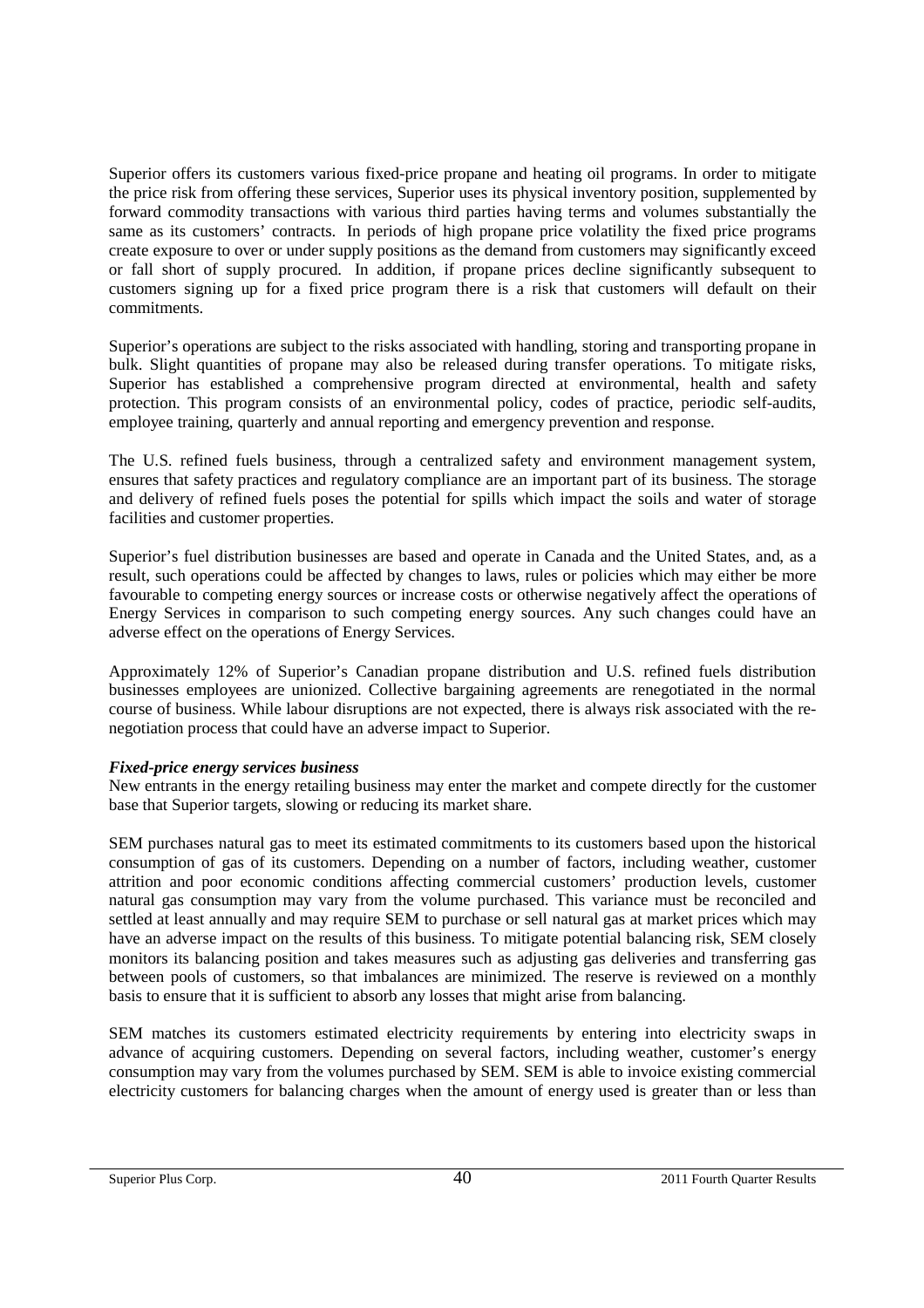the tolerance levels set initially. In certain circumstances, there can be balancing issues for which SEM is responsible when customer aggregation forecasts are not realized.

Fixed-price energy services resources its fixed-price term natural gas sales commitments by entering into various physical natural gas and US dollar foreign exchange purchase contracts for similar terms and volumes to create an effective Canadian dollar fixed-price cost of supply. Superior transacts with nine financial and physical natural gas counterparties. There can be no assurance that any of these counterparties will not default on any of their obligations to Superior. However, the financial condition of each counterparty is evaluated and credit limits are established to minimize Superior's exposure to this risk. There is also a risk that supply commitments and foreign exchange positions may become unmatched; however, this is monitored daily in compliance with Superior's risk management policy.

Fixed-price energy services must retain qualified sales agents in order to properly execute its business strategy. The continued growth of fixed-price energy services is reliant on the services of agents to sign up new customers. There can be no assurance that competitive conditions will allow these agents to achieve these customer additions. Lack of success in the marketing programs of fixed-price energy services would limit future growth of cash flow.

Fixed-price energy services operates in the highly regulated energy industry in Ontario and Quebec. Changes to existing legislation could impact this business' operations. As part of the current regulatory framework, local delivery companies are mandated to perform certain services on behalf of fixed-price energy services, including invoicing, collection, assuming specific bad debt risks and storage and distribution of natural gas. Any elimination or changes to these rules could have a significant adverse effect on the results of this business.

The Ontario Energy Board issued an update to the revised Codes of Conduct supporting the Energy Consumer Protection Act. Although the industry had anticipated automatic renewal of natural gas accounts on a month-to-month basis, the OEB has confirmed that the automatic renewal of natural gas contracts will be allowed for a period of one year capped at the customer's existing rate. Only one automatic renewal will be allowed emphasizing the need to positively convert automatic renewals to other products before the customer is returned to the utility at the end of the renewal term. Renewal notifications will require a standard disclosure form and a price comparison between fixed-price energy service's renewal price and the utility default rate.

### **Specialty Chemicals**

Specialty Chemicals competes with sodium chlorate, chloralkali and potassium producers on a worldwide basis. Key competitive factors include price, product quality, logistics capability, reliability of supply, technical capability and service. The end-use markets for products are correlated to the general economic environment and the competitiveness of customers, all of which are outside of its control along with market pricing for pulp.

Specialty Chemicals has long-term electricity contracts or electricity contracts that renew automatically with power producers in each of the jurisdictions where its plants are located. There is no assurance that Specialty Chemicals will continue to be able to secure adequate supplies of electricity at reasonable prices or on acceptable terms.

Potassium chloride (KCL) is a major raw material used in the production of potassium hydroxide at the Port Edwards, Wisconsin facility. Substantially all of Specialty Chemicals KCL is received from Potash Corporation of Saskatchewan (Potash). Specialty Chemicals currently has a limited ability to source KCL from additional suppliers.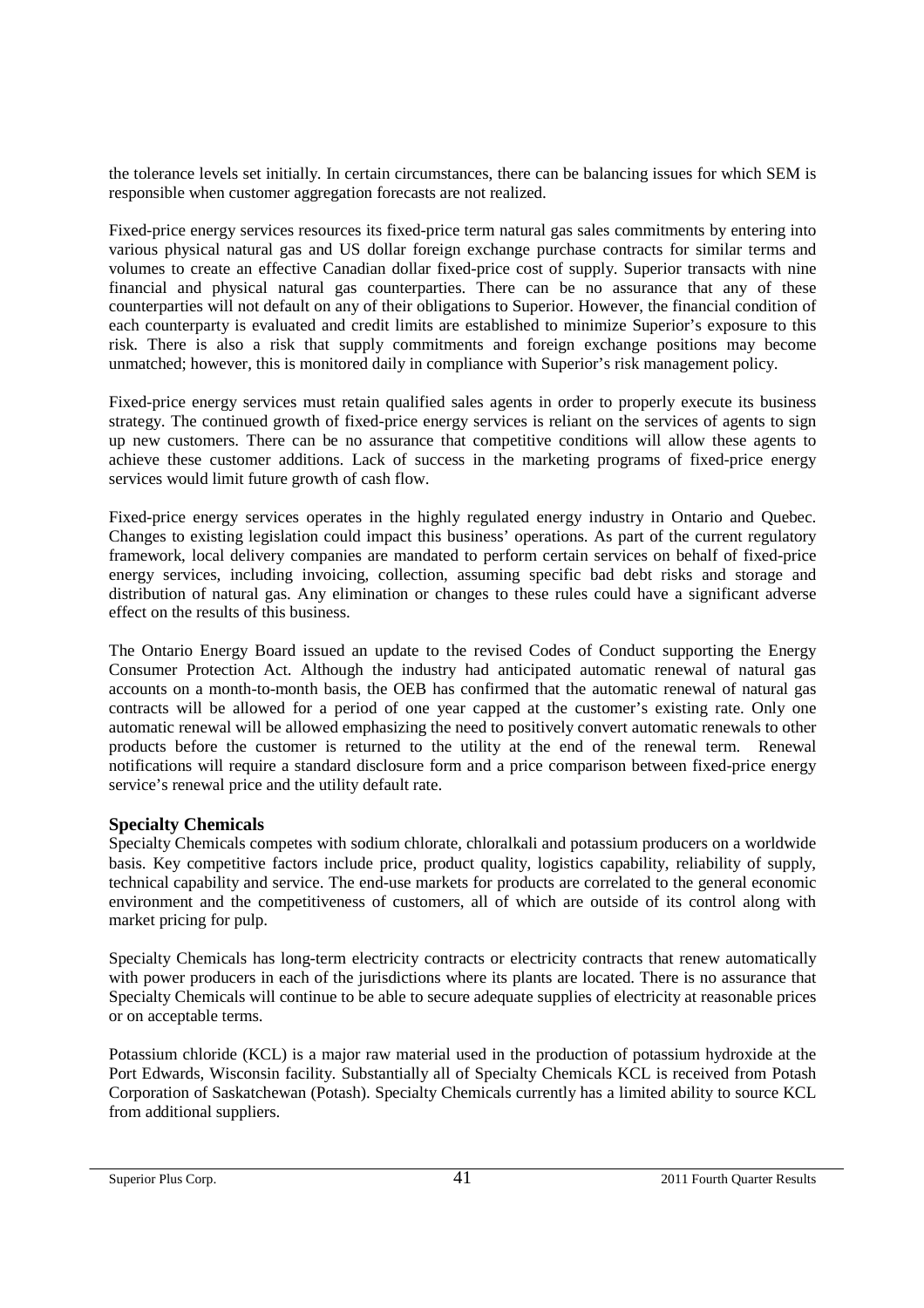Specialty Chemicals is exposed to fluctuations in the US dollar and the euro versus the Canadian dollar. Specialty Chemicals manages its exposure to fluctuations between the United States and Canadian dollar by entering into hedge contracts with external third parties and internally with other Superior businesses.

Specialty Chemicals' operations involve the handling, production, transportation, treatment and disposal of materials that are classified as hazardous and are regulated by environmental and health and safety laws, regulations and requirements. The potential exists for the release of highly toxic and lethal substances, including chlorine. Equipment failure could result in damage to facilities, death or injury and liabilities to third parties. If at any time the appropriate regulatory authorities deem any of the facilities unsafe, they may order that such facilities be shut down.

Specialty Chemicals' operations and activities in various jurisdictions require regulatory approvals for the handling, production, transportation and disposal of chemical products and waste substances. The failure to obtain or comply fully with such applicable regulatory approvals may materially adversely affect Specialty Chemicals.

Specialty Chemicals' production facilities maintain complex process and electrical equipment. The facilities have existed for many years and undergone upgrades and improvements over time. Routine maintenance is regularly completed to ensure equipment is operated within appropriate engineering and technical requirements. Notwithstanding Specialty Chemicals' operating standards and history of limited downtime, breakdown of electrical transformer or rectifier equipment would temporarily reduce production capacity at the affected facility. Although insurance coverage exists to mitigate substantial loss due to equipment outage, Specialty Chemicals' reputation and its ability to meet customer requirements could be negatively affected due to a major electrical equipment failure.

Approximately 23% of Specialty Chemicals' employees are unionized. Collective bargaining agreements are renegotiated in the normal course of business. While labour disruptions are not expected, there is always risk associated with the re-negotiation process that could have an adverse impact to Superior.

### **Construction Products Distribution**

Activity in the Construction Products Distribution segment is subject to changes in the level of general economic activity and in particular to the level of activity in residential and non-residential construction subsectors. New construction in residential markets is subject to such factors as household income, employment levels, customer confidence, population changes and the supply of residential units in any local area. Residential renovation is not as sensitive to these factors and can provide some balance in the demand for residential construction product distribution. Non-residential activity can be subdivided into commercial, industrial and institutional. New construction activity in these sectors is subject to many of the same general economic factors as for residential activity. In the industrial and institutional subsectors, government and regulatory programs can also have a significant impact on the outlook for product distribution, particularly as related to our insulation businesses. As a result, changes to the level of general economic activity or any of the above mentioned factors that affect the amount of construction or renovations in residential and non-residential markets can have an adverse affect on the CPD business and Superior.

Construction Products Distribution competes with other specialty construction distributors servicing the builder/contractor market, in addition to big-box home centres and independent lumber yards. The ability to remain competitive depends on its ability to provide reliable service at competitive prices.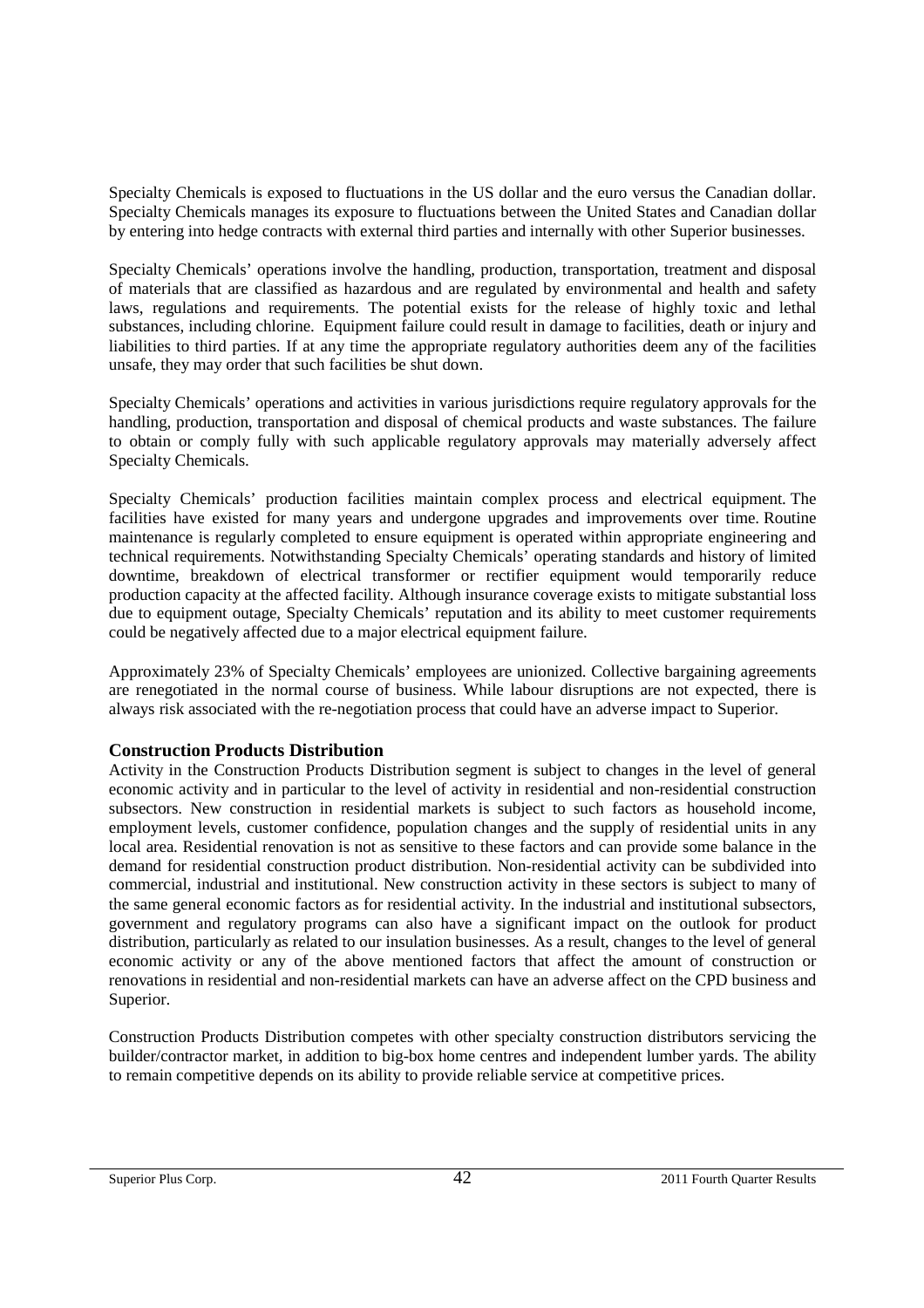The gypsum specialty distributor (GSD) market is driven largely by residential and non-residential construction. Demand for wall and ceiling building materials is affected by changes in general and local economic factors including demographic trends, employment levels, interest rates, consumer confidence and overall economic growth. These factors in turn impact the level of existing housing sales, new home construction, new non-residential construction, and office/commercial space turnover, all of which are significant factors in the determination of demand for products and services.

The commercial  $\&$  industrial (C&I) market is driven largely by C&I construction spending and economic growth. Sectors within the C&I market that are particularly influential to demand include: commercial construction and renovation, the construction, maintenance and expansion of industrial process facilities (i.e. oil refineries and petrochemical plants, power generation facilities) and institutional facilities (i.e. government, healthcare and education).

The distribution of walls and ceilings and C&I products involves risks, including the failure or substandard performance of equipment, human error, natural disasters, suspension of operations and new governmental statutes, regulations, guidelines and policies. Operations are also subject to various hazards incidental to the handling, processing, storage and transportation of certain hazardous materials, including industrial chemicals. These hazards can result in personal injury including fatalities, damage to and destruction of property and equipment and environmental damage. There can be no assurance that as a result of past or future operations, there will not be claims of injury by employees or members of the public due to exposure, or alleged exposure, to these materials. There can be no assurance as to the actual amount of these liabilities or the timing of them, if any. The business maintains safe working practices through proper procedures and direction and utilization of equipment such as forklifts, boom trucks, fabrication equipment and carts/dollies. The business handles and stores a variety of construction materials and maintains appropriate material handling compliance programs in accordance with local, state/provincial and federal regulations.

Approximately 4% of Construction Products Distribution's employees are unionized. Collective bargaining agreements are renegotiated in the normal course of business. While labour disruptions are not expected, there is always risk associated with the re-negotiation process that could have an adverse impact to Superior.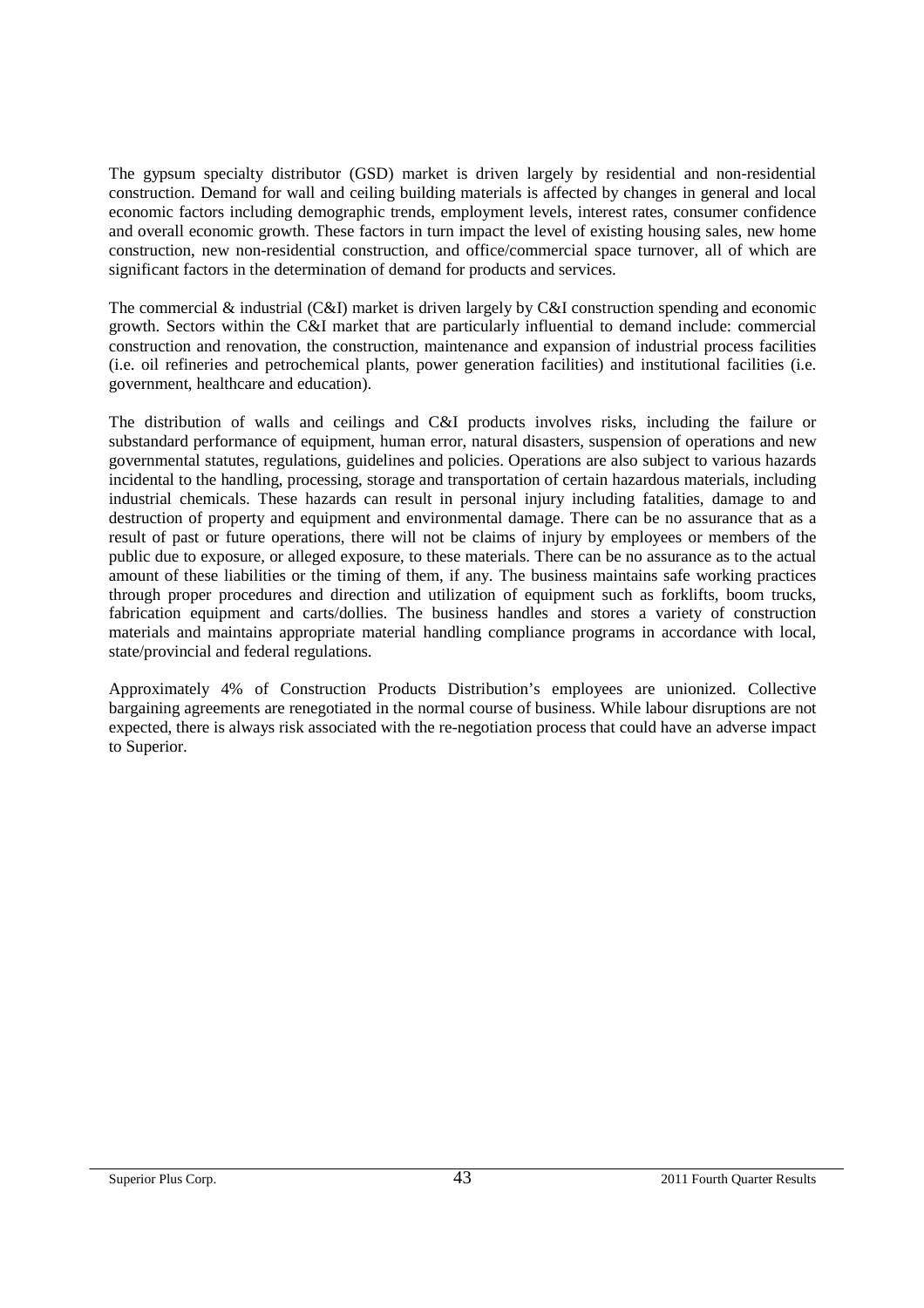### **SUPERIOR PLUS CORP. Condensed Consolidated Balance Sheets**

|                                                       |              | December 31, December 31, |              | January 1,               |
|-------------------------------------------------------|--------------|---------------------------|--------------|--------------------------|
| (unaudited, millions of Canadian dollars)             | <b>Notes</b> | 2011                      | $2010^{(1)}$ | $2010^{(1)}$             |
| <b>Assets</b>                                         |              |                           |              |                          |
| <b>Current Assets</b>                                 |              |                           |              |                          |
| Cash and cash equivalents                             |              | 5.2                       | 7.8          | 24.3                     |
| Trade and other receivables                           | 5 & 18       | 472.9                     | 551.0        | 394.3                    |
| Prepaid expenses                                      |              | 20.7                      | 23.3         | 21.3                     |
| Inventories                                           | 6            | 203.1                     | 167.1        | 143.5                    |
| Unrealized gains on derivative financial instruments  | 18           | 13.3                      | 31.4         | 22.2                     |
| Total current assets                                  |              | 715.2                     | 780.6        | 605.6                    |
|                                                       |              |                           |              |                          |
| <b>Non-Current Assets</b>                             |              |                           |              |                          |
| Property, plant and equipment                         | 8            | 885.0                     | 912.4        | 880.0                    |
| Intangible assets                                     | 9            | 65.6                      | 184.2        | 185.6                    |
| Goodwill                                              | 10           | 186.1                     | 471.7        | 527.5                    |
| Notes and finance lease receivables                   |              | 10.0                      | 12.1         |                          |
| Deferred tax                                          | 19           | 315.5                     | 309.3        | 326.6                    |
| Unrealized gains on derivative financial instruments  | 18           | 16.0                      | 26.6         | 28.5                     |
| Total non-current assets                              |              | 1,478.2                   | 1,916.3      | 1,948.2                  |
|                                                       |              |                           |              |                          |
| <b>Total assets</b>                                   |              | 2,193.4                   | 2,696.9      | 2,553.8                  |
|                                                       |              |                           |              |                          |
| <b>Liabilities and Equity</b>                         |              |                           |              |                          |
| <b>Current Liabilities</b>                            |              |                           |              |                          |
| Trade and other payables                              | 12           | 297.6                     | 318.2        | 295.4                    |
| Deferred revenue                                      | 13           | 14.2                      | 6.8          | 5.8                      |
| <b>Borrowings</b>                                     | 14 & 15      | 54.3                      | 136.2        | 108.9                    |
| Convertible unsecured subordinated debentures         |              | 49.3                      |              | $\overline{\phantom{0}}$ |
| Dividends and interest payable                        |              | 7.6                       | 15.5         | 14.2                     |
| Unrealized losses on derivative financial instruments | 18           | 61.7                      | 78.6         | 77.8                     |
| Total current liabilities                             |              | 484.7                     | 555.3        | 502.1                    |
|                                                       |              |                           |              |                          |
| <b>Non-Current Liabilities</b>                        |              | 701.4                     |              |                          |
| <b>Borrowings</b>                                     | 14 & 15      |                           | 596.7        | 680.1                    |
| Convertible unsecured subordinated debentures         | 16           | 521.7                     | 619.1        | 308.4                    |
| Provisions                                            | 11<br>17     | 17.2                      | 13.2<br>45.5 | 6.9<br>30.1              |
| Employee future benefits<br>Deferred tax              |              | 65.3<br>5.9               |              |                          |
|                                                       | 19           | 47.6                      | 54.9         | 38.5                     |
| Unrealized losses on derivative financial instruments | 18           |                           | 57.8         | 52.6                     |
| Total non-current liabilities                         |              | 1,359.1                   | 1,387.0      | 1,116.6                  |
| <b>Total liabilities</b>                              |              | 1,843.8                   | 1,942.5      | 1,618.7                  |
|                                                       |              |                           |              |                          |
| <b>Equity</b>                                         |              |                           |              |                          |
| Capital                                               |              | 1,633.1                   | 1,606.4      | 1,507.3                  |
| Deficit                                               | 20           | (1,228.2)                 | (797.9)      | (551.1)                  |
| Accumulated other comprehensive loss                  | 20           | (55.3)                    | (54.1)       | (21.1)                   |
| <b>Total equity</b>                                   |              | 349.6                     | 754.4        | 935.1                    |
| <b>Total liabilities and equity</b>                   |              | 2,193.4                   | 2,696.9      | 2,553.8                  |

(See Notes to the Condensed Consolidated Financial Statements) **(1)**Refer to Note 29 for impact of adopting IFRS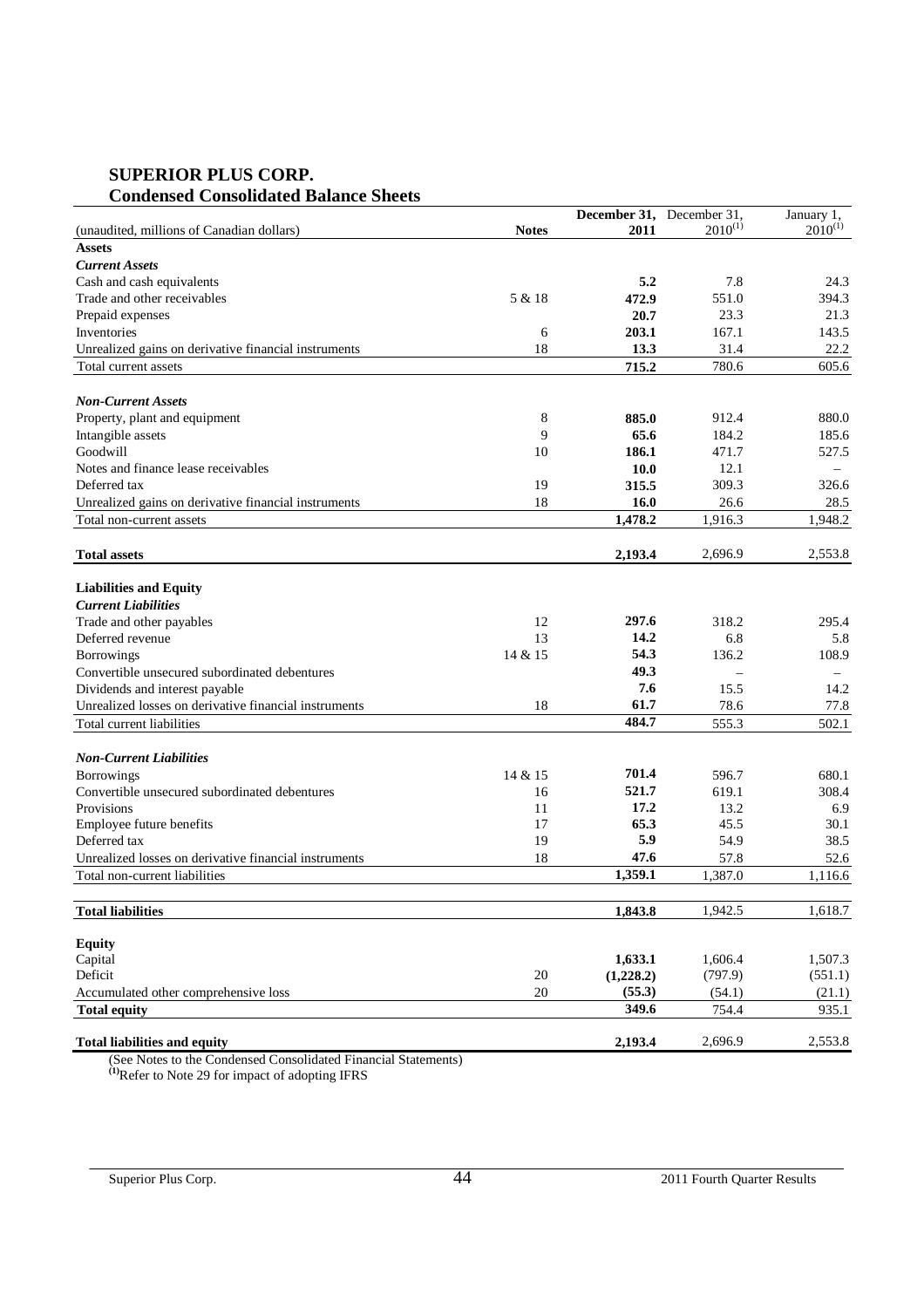### **SUPERIOR PLUS CORP. Condensed Consolidated Statement of Changes in Equity**

| <b>Years ended December 31</b>                                             |                  |                                       |                          |                | <b>Accumulated</b>             |              |
|----------------------------------------------------------------------------|------------------|---------------------------------------|--------------------------|----------------|--------------------------------|--------------|
| (millions of Canadian dollars)                                             | Share<br>Capital | Contributed<br>Surplus <sup>(2)</sup> | <b>Total</b><br>Capital  | <b>Deficit</b> | other<br>comprehensive<br>loss | <b>Total</b> |
| January 1, 2010 <sup>(1)</sup>                                             | 1,502.0          | 5.3                                   | 1,507.3                  | (551.1)        | (21.1)                         | 935.1        |
| Net loss                                                                   |                  |                                       |                          | (75.8)         |                                | (75.8)       |
| Net proceeds on issuance of share capital                                  | 81.7             |                                       | 81.7                     |                |                                | 81.7         |
| Option value associated with the issuance of the<br>convertible debentures |                  | 0.2                                   | 0.2                      |                |                                | 0.2          |
| Share issued under Dividend Reinvestment Plan                              | 17.2             |                                       | 17.2                     |                |                                | 17.2         |
| Dividends declared to shareholders                                         |                  |                                       | $\overline{\phantom{0}}$ | (171.2)        |                                | (171.2)      |
| Unrealized foreign currency losses on                                      |                  |                                       |                          |                |                                |              |
| translation of foreign operations                                          |                  |                                       |                          |                | (27.4)                         | (27.4)       |
| Actuarial defined benefit losses                                           |                  |                                       |                          |                | (19.9)                         | (19.9)       |
| Reclassification of derivative gains and losses                            |                  |                                       |                          |                |                                |              |
| previously deferred                                                        |                  |                                       |                          |                | 12.1                           | 12.1         |
| Income tax on other comprehensive income                                   |                  |                                       |                          |                | 2.2                            | 2.2          |
| Prior period adjustment                                                    |                  |                                       |                          | 0.2            |                                | 0.2          |
| December 31, 2010 $\overline{^{(1)}}$                                      | 1,600.9          | 5.5                                   | 1,606.4                  | (797.9)        | (54.1)                         | 754.4        |
| Net loss                                                                   |                  |                                       |                          | (302.6)        |                                | (302.6)      |
| Option value associated with redemption of                                 |                  |                                       |                          |                |                                |              |
| convertible debentures                                                     |                  | (2.2)                                 | (2.2)                    |                |                                | (2.2)        |
| Shares issued under Dividend Reinvestment                                  |                  |                                       |                          |                |                                |              |
| Plan                                                                       | 28.9             |                                       | 28.9                     |                |                                | 28.9         |
| Dividends declared to shareholders                                         |                  |                                       |                          | (127.7)        |                                | (127.7)      |
| Unrealized foreign currency gains on translation                           |                  |                                       |                          |                |                                |              |
| of foreign operations                                                      |                  |                                       |                          |                | 13.6                           | 13.6         |
| Actuarial defined benefit losses                                           |                  |                                       |                          |                | (25.5)                         | (25.5)       |
| Reclassification of derivative gains and losses                            |                  |                                       |                          |                |                                |              |
| previously deferred                                                        |                  |                                       |                          |                | 5.9                            | 5.9          |
| Income tax on other comprehensive income                                   |                  |                                       |                          |                | 4.8                            | 4.8          |
| <b>December 31, 2011</b>                                                   | 1,629.8          | 3.3                                   | 1,633.1                  | (1,228.2)      | (55.3)                         | 349.6        |

(See Notes to the Condensed Consolidated Financial Statements)

 $^{(1)}$  Refer to Note 29 for impact of adopting IFRS

 $(2)$  Contributed surplus represents Superior's equity reserve for the option value associated with the issuance of convertible unsecured subordinated debentures and warrants.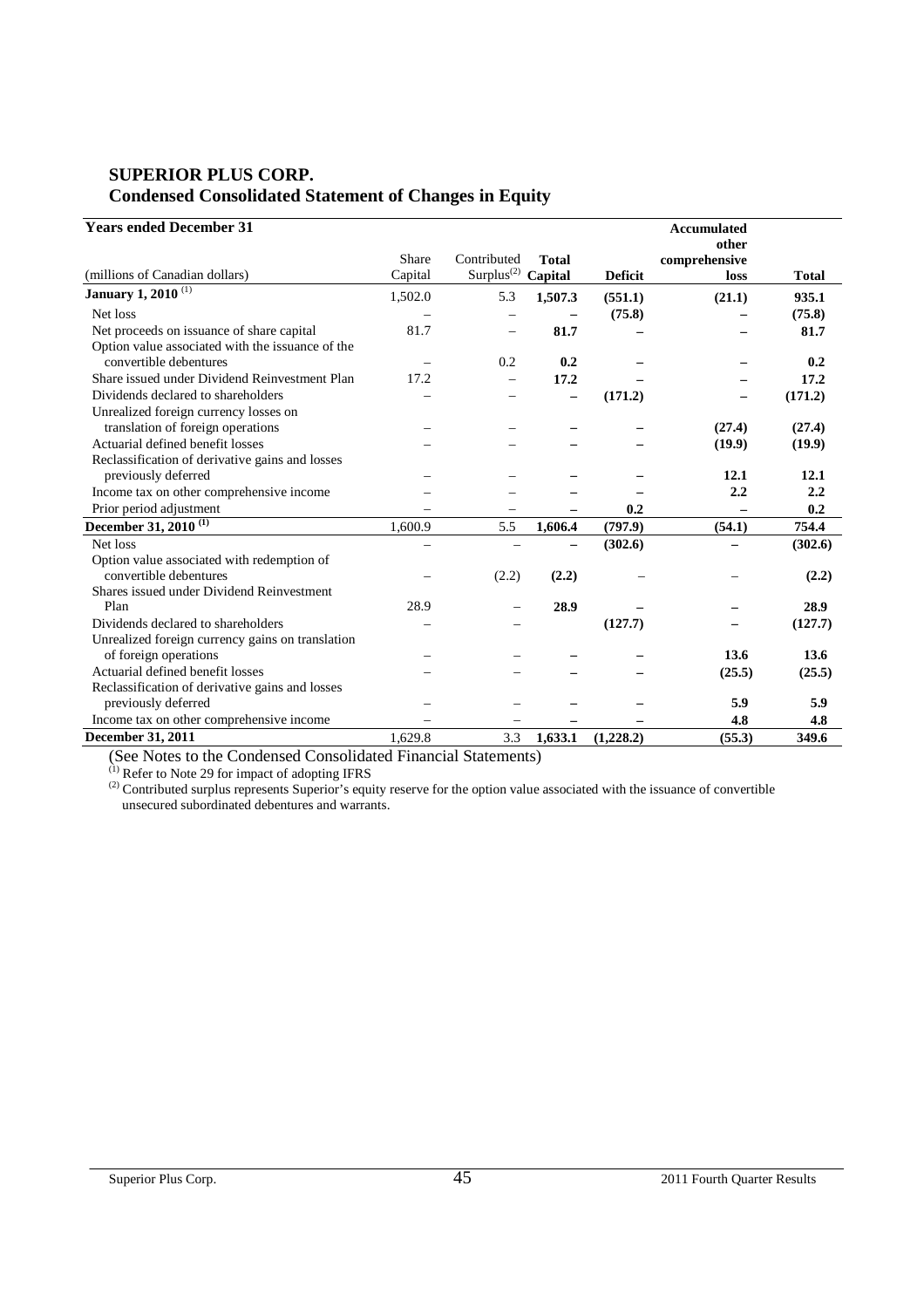# **SUPERIOR PLUS CORP. Condensed Consolidated Statement of Net Loss and Comprehensive Loss**

|                                                                    |              | Three Months Ended December 31, |            |            | Year Ended December 31, |
|--------------------------------------------------------------------|--------------|---------------------------------|------------|------------|-------------------------|
| (unaudited, millions of Canadian dollars except per share amounts) | <b>Notes</b> | 2011                            | 2010       | 2011       | 2010                    |
|                                                                    |              |                                 |            |            |                         |
| <b>REVENUES</b><br>Cost of sales                                   | 24<br>24     | 1,043.4                         | 1.011.2    | 3,925.6    | 3,537.4                 |
|                                                                    |              | (808.8)                         | (786.5)    | (3,098.1)  | (2,756.8)               |
| Gross profit                                                       |              | 234.6                           | 224.7      | 827.5      | 780.6                   |
| <b>EXPENSES</b>                                                    |              |                                 |            |            |                         |
| Selling, distribution and administrative costs                     | 24           | 188.7                           | 177.6      | 706.7      | 676.4                   |
| Other expenses                                                     |              |                                 | 3.3        |            | 6.6                     |
| Finance expense                                                    | 24           | 20.7                            | 18.2       | 85.5       | 75.2                    |
| Impairment of intangible assets and goodwill                       | 10           | 300.6                           | 89.5       | 378.6      | 89.5                    |
| Unrealized losses (gains) on derivative                            |              |                                 |            |            |                         |
| financial instruments                                              | 18           | (0.3)                           | (29.0)     | 9.7        | 2.2                     |
|                                                                    |              | 509.7                           | 259.6      | 1,180.5    | 849.9                   |
|                                                                    |              |                                 |            |            |                         |
| Net loss before income taxes                                       |              | (275.1)                         | (34.9)     | (353.0)    | (69.3)                  |
| Income tax recovery (expense)                                      | 19           | 43.7                            | (21.1)     | 50.4       | (6.5)                   |
| <b>Net loss</b>                                                    |              | (231.4)                         | (56.0)     | (302.6)    | (75.8)                  |
| <b>Net loss</b>                                                    |              | (231.4)                         | (56.0)     | (302.6)    | (75.8)                  |
| Other comprehensive loss:                                          |              |                                 |            |            |                         |
| Unrealized foreign currency gains (losses)                         |              |                                 |            |            |                         |
| on translation of foreign operations                               | 20           | (11.0)                          | (19.5)     | 13.6       | (27.4)                  |
| Actuarial defined benefit losses                                   | 20           | (5.4)                           | 2.5        | (25.5)     | (19.9)                  |
| Reclassification of derivative gains                               |              |                                 |            |            |                         |
| previously deferred                                                | 20           | 0.6                             | 2.9        | 5.9        | 12.1                    |
| Income tax recovery on other comprehensive                         |              |                                 |            |            |                         |
| loss                                                               | 20           | 1.3                             | (3.6)      | 4.8        | 2.2                     |
| Other comprehensive loss                                           |              | (14.5)                          | (17.7)     | (1.2)      | (33.0)                  |
| <b>Total Comprehensive loss</b>                                    |              | (245.9)                         | (73.7)     | (303.8)    | (108.8)                 |
| <b>Net Loss per Share</b>                                          |              |                                 |            |            |                         |
| From operations:                                                   |              |                                 |            |            |                         |
| Basic and diluted                                                  | 21           | $(\$2.10)$                      | $(\$0.52)$ | $(\$2.77)$ | $(\$0.72)$              |

(See Notes to the Condensed Consolidated Financial Statements)

(1) Refer to Note 29 for impact of adopting IFRS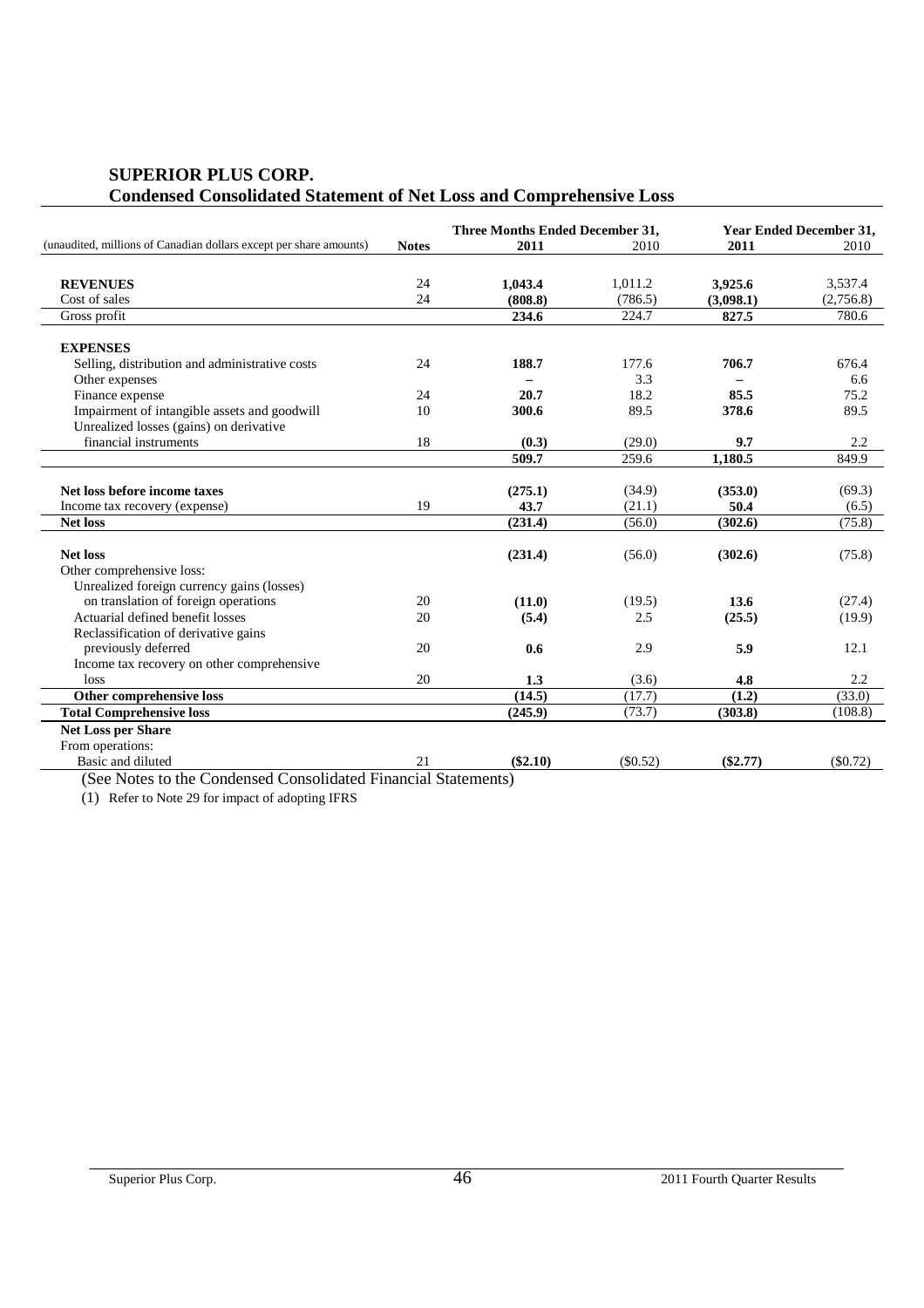|                                                                         |                | <b>Three Months Ended December 31,</b> |                          | <b>Year Ended December 31,</b> |          |
|-------------------------------------------------------------------------|----------------|----------------------------------------|--------------------------|--------------------------------|----------|
| (unaudited, millions of Canadian dollars)<br><b>Notes</b>               |                | 2011                                   | 2010                     | 2011                           | 2010     |
| <b>OPERATING ACTIVITIES</b>                                             |                |                                        |                          |                                |          |
| Net loss                                                                |                | (231.4)                                | (56.0)                   | (302.6)                        | (75.8)   |
| Adjustments for:                                                        |                |                                        |                          |                                |          |
| Depreciation included in selling, distribution and administrative costs | 8              | 17.7                                   | 10.4                     | 51.8                           | 49.0     |
| Amortization of intangible assets                                       | 9              | 9.8                                    | 12.5                     | 41.9                           | 30.4     |
| Depreciation included in cost of sales                                  | 8              | 11.4                                   | 9.6                      | 44.9                           | 46.4     |
| Amortization of customer related costs                                  |                | 0.5                                    | 1.4                      | 4.2                            | 6.3      |
| Unrealized losses on derivative financial instruments                   | 18             | (0.3)                                  | (29.0)                   | 9.7                            | 2.2      |
| Gain on bargain purchase                                                | $\overline{4}$ | (0.9)                                  | (1.2)                    | (0.9)                          | (1.2)    |
| Customer contract related costs                                         |                | 0.2                                    | (0.8)                    | (1.6)                          | (2.8)    |
| Impairment of intangible assets and goodwill                            | 10             | 300.6                                  | 89.5                     | 378.6                          | 89.5     |
| Finance costs recognized in net earnings (loss)                         |                | 20.7                                   | 18.2                     | 85.5                           | 75.2     |
| Income tax expense (recovery) recognized in net earnings                |                | (43.7)                                 | 21.1                     | (50.4)                         | 6.5      |
| Decrease (Increase) in non-cash operating working capital items         | 23             | (69.8)                                 | (118.5)                  | 30.1                           | (143.3)  |
| Net cash flows from operating activities                                |                | 14.8                                   | (42.8)                   | 291.2                          | 82.4     |
| Income taxes (paid) received                                            |                | (0.9)                                  | (0.3)                    | (1.3)                          | (0.7)    |
| Interest paid                                                           |                | (33.9)                                 | (31.6)                   | (77.9)                         | (71.8)   |
| Cash flows (used in) from operating activities                          |                | (20.0)                                 | (74.7)                   | 212.0                          | 9.9      |
|                                                                         |                |                                        |                          |                                |          |
| <b>INVESTING ACTIVITIES</b>                                             |                |                                        |                          |                                |          |
| Purchase of property, plant and equipment                               | 8              | (14.6)                                 | (16.3)                   | (38.2)                         | (40.8)   |
| Proceeds from disposal of property, plant and equipment                 | 8              | 1.0                                    | 0.3                      | 3.2                            | 2.8      |
| Investment in finance lease                                             |                | $\qquad \qquad -$                      | (10.3)                   | $\qquad \qquad -$              | (10.3)   |
| Acquisition of Griffith                                                 | $\overline{4}$ | $\equiv$                               | 0.2                      | $\equiv$                       | (142.4)  |
| Other acquisitions                                                      | $\overline{4}$ | (1.1)                                  | (5.7)                    | (14.8)                         | (23.8)   |
| Cash flows used in operating activities                                 |                | (14.7)                                 | (31.8)                   | (49.8)                         | (214.5)  |
|                                                                         |                |                                        |                          |                                |          |
| <b>FINANCING ACTIVITIES</b>                                             |                |                                        |                          |                                |          |
| Net proceeds (repayment) of revolving term bank credits and other debt  |                | 125.4                                  | (6.4)                    | 132.3                          | (47.0)   |
| Repayment of senior secured notes                                       |                | (32.5)                                 | (2.0)                    | (32.5)                         | (2.0)    |
| Repayment of finance lease obligations                                  |                | (3.4)                                  | (3.4)                    | (14.2)                         | (12.8)   |
| Net proceeds (repayment) from accounts receivable sales program         |                |                                        | 7.5                      | (90.1)                         | (2.6)    |
| Redemption of 5.75% convertible debentures                              | 16             | (125.0)                                | $\equiv$                 | (125.0)                        |          |
| Proceeds from issuance of 5.75% convertible debentures                  | 16             |                                        | $\overline{\phantom{0}}$ | $\overline{\phantom{0}}$       | 172.5    |
| Issue costs incurred for the 5.75% convertible debentures               | 16             |                                        | $\equiv$                 | $\overline{\phantom{0}}$       | (6.9)    |
| Proceeds from issuance of 6.00% convertible debentures                  | 16             | $\overline{\phantom{a}}$               | 150.0                    | $\overline{a}$                 | 150.0    |
| Issue costs incurred for the 6.00% convertible debentures               | 16             |                                        | (5.6)                    | $\equiv$                       | (5.6)    |
| Proceeds from issuance of 7.50% convertible debentures                  | 16             | 75.0                                   | $\overline{\phantom{0}}$ | 75.0                           | $\equiv$ |
| Issue costs incurred for the 7.50% convertible debentures               | 16             | (3.4)                                  | $\overline{a}$           | (3.4)                          | $\equiv$ |
| Proceeds from issuance of common shares                                 |                |                                        | $\overline{\phantom{0}}$ | $\equiv$                       | 82.2     |
| Proceeds from the dividend reinvestment program                         |                | 5.5                                    | 8.8                      | 28.9                           | 17.2     |
| Dividends paid to shareholders                                          |                | (27.6)                                 | (37.6)                   | (136.7)                        | (156.8)  |
| Cash flows (used in) from financing activities                          |                | 14.0                                   | 111.3                    | (165.7)                        | 188.2    |
|                                                                         |                |                                        |                          |                                |          |
| Net (decrease) increase in cash and cash equivalents                    |                | (20.7)                                 | 4.8                      | (3.5)                          | (16.4)   |
| Cash and cash equivalents, beginning of period                          |                | 26.0                                   | 3.2                      | 7.8                            | 24.3     |
| Effect of translation of foreign denominated cash and cash equivalents  |                | (0.1)                                  | (0.2)                    | 0.9                            | (0.1)    |
| Cash and cash equivalents, end of period                                |                | 5.2                                    | 7.8                      | $\overline{5.2}$               | 7.8      |

# **SUPERIOR PLUS CORP. Condensed Consolidated Statement of Cash Flows**

(See Notes to the Condensed Consolidated Financial Statements)

 $<sup>(1)</sup>$  Refer to Note 29 for impact of adopting IFRS</sup>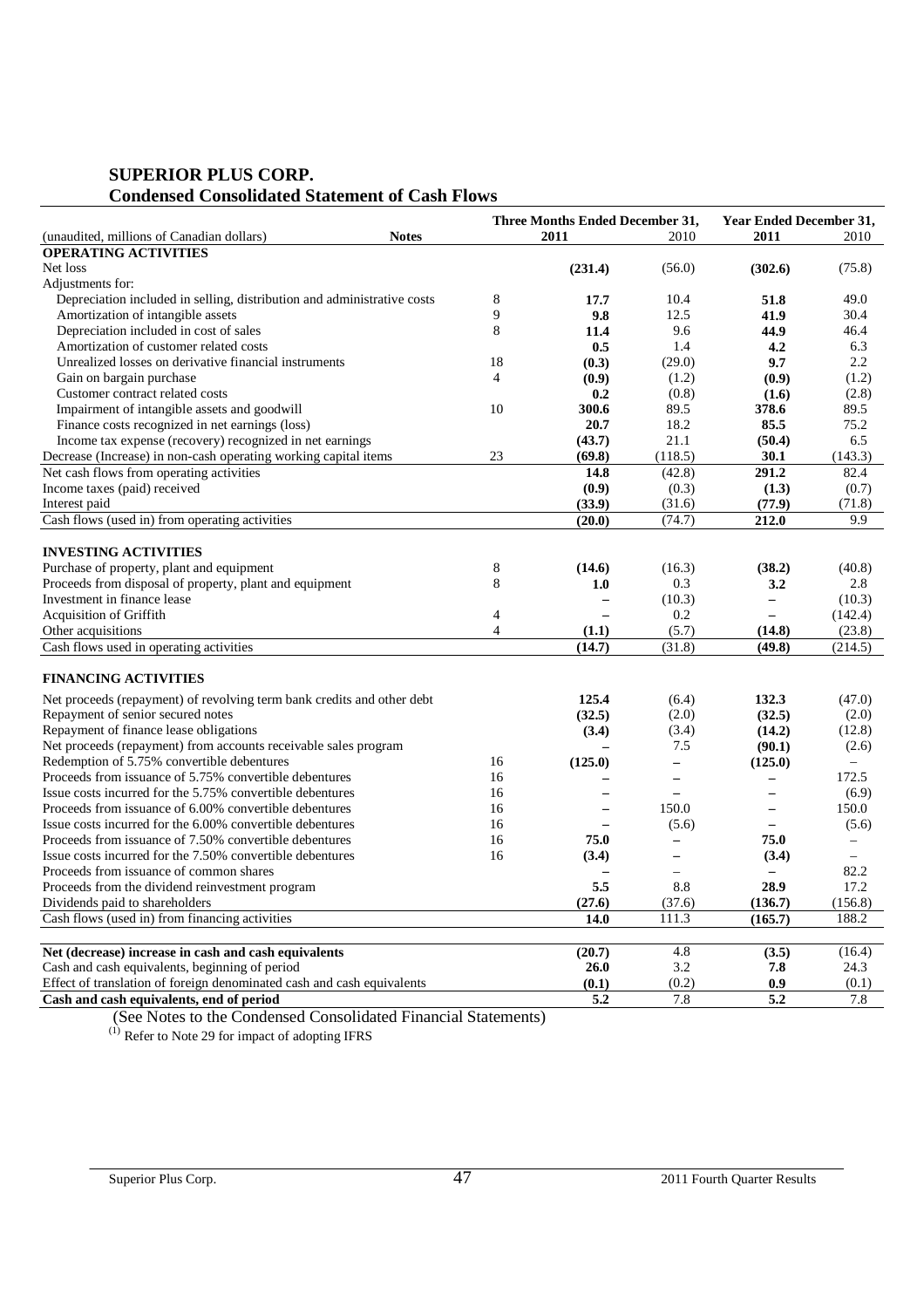### **Notes to the Unaudited Condensed Consolidated Financial Statements**

(unaudited, Tabular amounts in Canadian millions of dollars, unless noted otherwise, except per share amounts.)

### **1. Organization**

Superior Plus Corp. (Superior) is a diversified business corporation, incorporated under the Canada Business Corporations Act. The address of the registered office is  $840 - 7<sup>th</sup>$  Avenue SW, Calgary, Alberta. Superior holds 100% of Superior Plus LP (Superior LP), a limited partnership formed between Superior General Partner Inc., as general partner and Superior as limited partner. Superior holds 100% of the shares of Superior General Partner Inc. Superior does not conduct active business operations but rather distributes to shareholders the income it receives from Superior Plus LP in the form of partnership allocations, net of expenses and interest payable on the convertible unsecured subordinated debentures (the debentures). Superior's investments in Superior Plus LP are financed by share capital and debentures. Superior is a publicly traded company with its common shares trading on the Toronto Stock Exchange ("TSX") under the exchange symbol SPB.

The accompanying Unaudited Condensed Consolidated Financial Statements (Consolidated Financial Statements) of Superior as at December 31, 2011 and the three months and the twelve months ended December 31, 2011 and 2010 were authorized for issue by the Board of Directors on February 16, 2012.

### **Reportable Operating Segments**

Superior operates three distinct reportable operating segments: Energy Services, Specialty Chemicals and Construction Products Distribution. Superior's Energy Services operating segment provides distribution, wholesale procurement and related services in relation to propane, heating oil and other refined fuels. Energy Services also provides fixed-price natural gas and electricity supply services. Superior's Specialty Chemicals operating segment is a leading supplier of sodium chlorate and technology to the pulp and paper industries and a regional supplier of potassium and chloralkali products to the U.S. Midwest. Superior's Construction Products Distribution operating segment is one of the largest distributors of commercial and industrial insulation in North America and the largest distributor of specialty construction products to the walls and ceilings industry in Canada (See Note 25).

### **2. Basis of Presentation**

The accompanying Consolidated Financial Statements have been prepared in accordance and comply with International Accounting Standards 34 *Interim Financial Reporting* (IAS 34) as issued by the International Financial Accounting Standards Board (IASB) using the accounting policies Superior adopted in its annual consolidated financial statements as at and for the year ended December 31, 2011. Those accounting policies are based on the International Financial Reporting Standards (IFRS) standards and International Financial Reporting Interpretations Committee (IFRIC) interpretations that were applicable at that time. Superior applied IFRS 1 "first-time adoption of International Financial Reporting Standards" (IFRS 1) as at January 1, 2010 (Transition Date). An explanation of the transition to International Financial Reporting Standards (IFRS) is provided in Note 29. These financial statements have been prepared on a going concern basis.

Superior's accounting policies applied upon conversion to IFRS have been disclosed in the first unaudited interim condensed consolidated financial statements for the three-month period ended March 31, 2011. There have been no changes to these accounting policies previously disclosed in the March 31, 2011 statements. These accounting policies have been applied consistently to all periods presented in these consolidated financial statements, and have been applied consistently throughout the consolidated entities.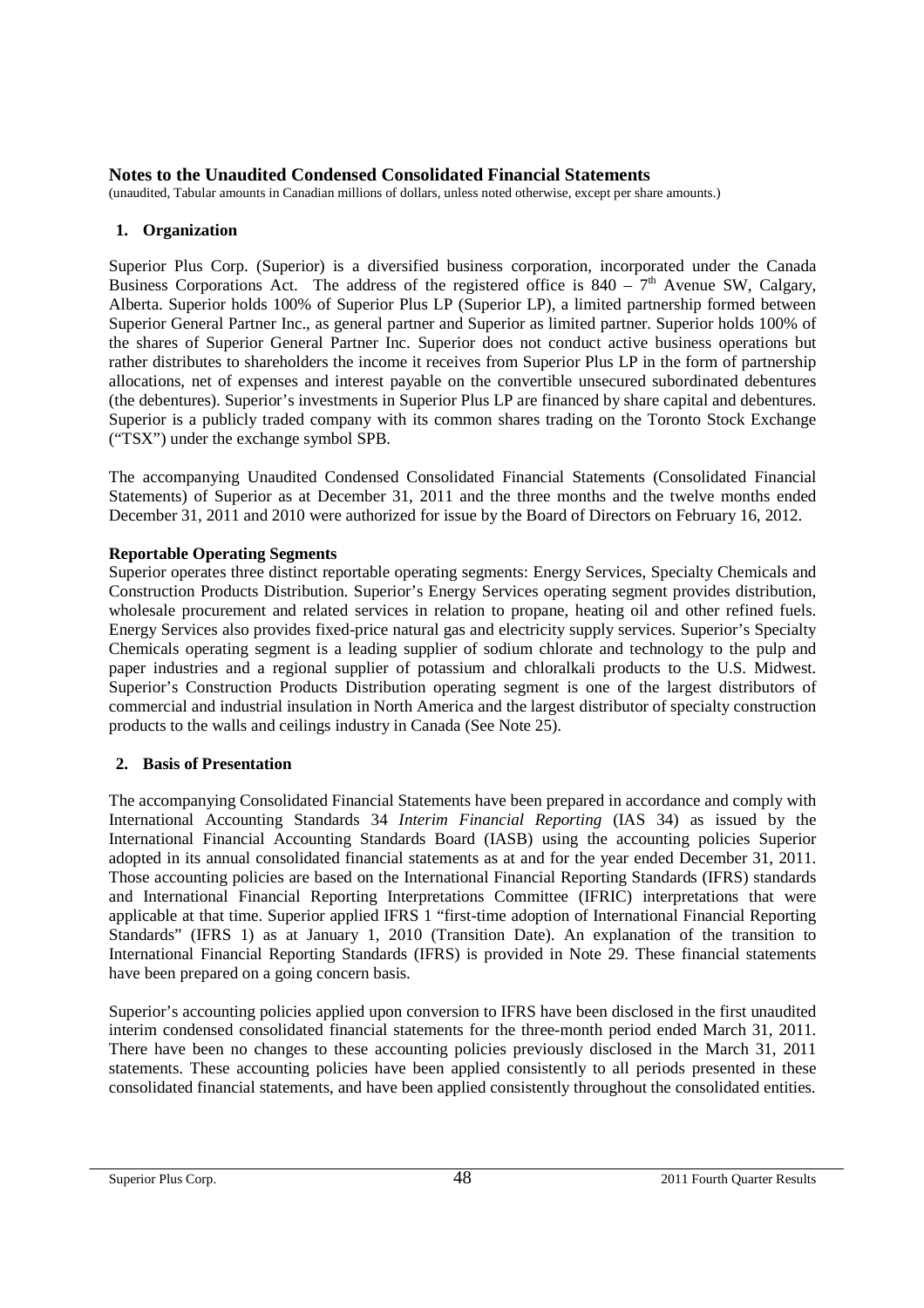These Consolidated Financial Statements are presented in Canadian dollars, which is Superior's functional and presentation currency. All financial information presented in Canadian dollars has been rounded to the nearest hundred thousand. These Consolidated Financial Statements should be read in conjunction with Superior's 2011 annual consolidated financial statements and in consideration of the IFRS transition disclosures included in Note 29 to these Consolidated Financial Statements and the additional disclosures included herein.

The Consolidated Financial Statements have been prepared on the historical cost basis except for certain financial instruments that are measured at fair value as explained in the accounting policies below and incorporate the accounts of Superior and its wholly-owned subsidiaries. Subsidiaries are all entities over which Superior has the power to govern the financial and operating policies generally accompanying a shareholding of more than one half of the voting rights. The results of subsidiaries are included in Superior's income statement from date of acquisition, or in the case of disposals, up to the date of disposal. All transactions and balances between Superior and Superior's subsidiaries have been eliminated on consolidation. Superior's subsidiaries are all wholly owned directly or indirectly by Superior Plus Corp.

Superior's Consolidated Financial Statements were previously prepared in accordance with Canadian generally accepted accounting principles (GAAP). GAAP differs in some areas from IFRS and in preparing these Consolidated Financial Statements, management has amended certain accounting, measurements and consolidation methods previously applied in the GAAP financial statements to comply with IFRS. The comparative figures for 2010 were restated to reflect these adjustments. Note 29 contains reconciliations and descriptions of the effect of the transition from GAAP to IFRS on equity, earnings, and comprehensive income along with line-by-line reconciliations of the statement of net earnings (loss) and comprehensive income (loss) and balance sheets for the year ended December 31, 2010 as well as the interim periods relevant to the computation of theses Consolidated Financial Statements.

In preparation of these Consolidated Financial Statements in accordance with IAS 34 requires the use of certain critical accounting estimates. It also requires management to exercise judgment in applying Superior's accounting policies. The areas involving a higher degree of judgment or complexity are areas where assumptions and estimates are significant to these Consolidated Financial Statements are disclosed in note  $2$  (a).

# **Significant Accounting Policies**

# **(a) Significant Accounting Judgments, Estimates and Assumptions**

The preparation of Superior's Consolidated Financial Statements in accordance with IFRS requires management to make judgments, estimates and assumptions that affect the reported amounts of assets, liabilities, net earnings (loss) and related disclosures. The estimates and associated assumptions are based on historical experience and various other factors that are deemed to be reasonable under the circumstances, the results of which form the basis of making the judgments about carrying values of assets and liabilities that are not readily apparent from other sources. Actual results may differ from these estimates. The areas involving a higher degree of judgment or complexity, or areas where assumptions and estimates are significant to the financial statements are as follows:

# *Fair Value of Derivative and Non-Financial Derivative Instruments*

Where the fair value of derivatives and non-financial derivatives cannot be derived from active markets, they are determined using valuation techniques including the discounted cash flow model. This requires the use of assumptions concerning the amount and timing of estimated future cash flows and discount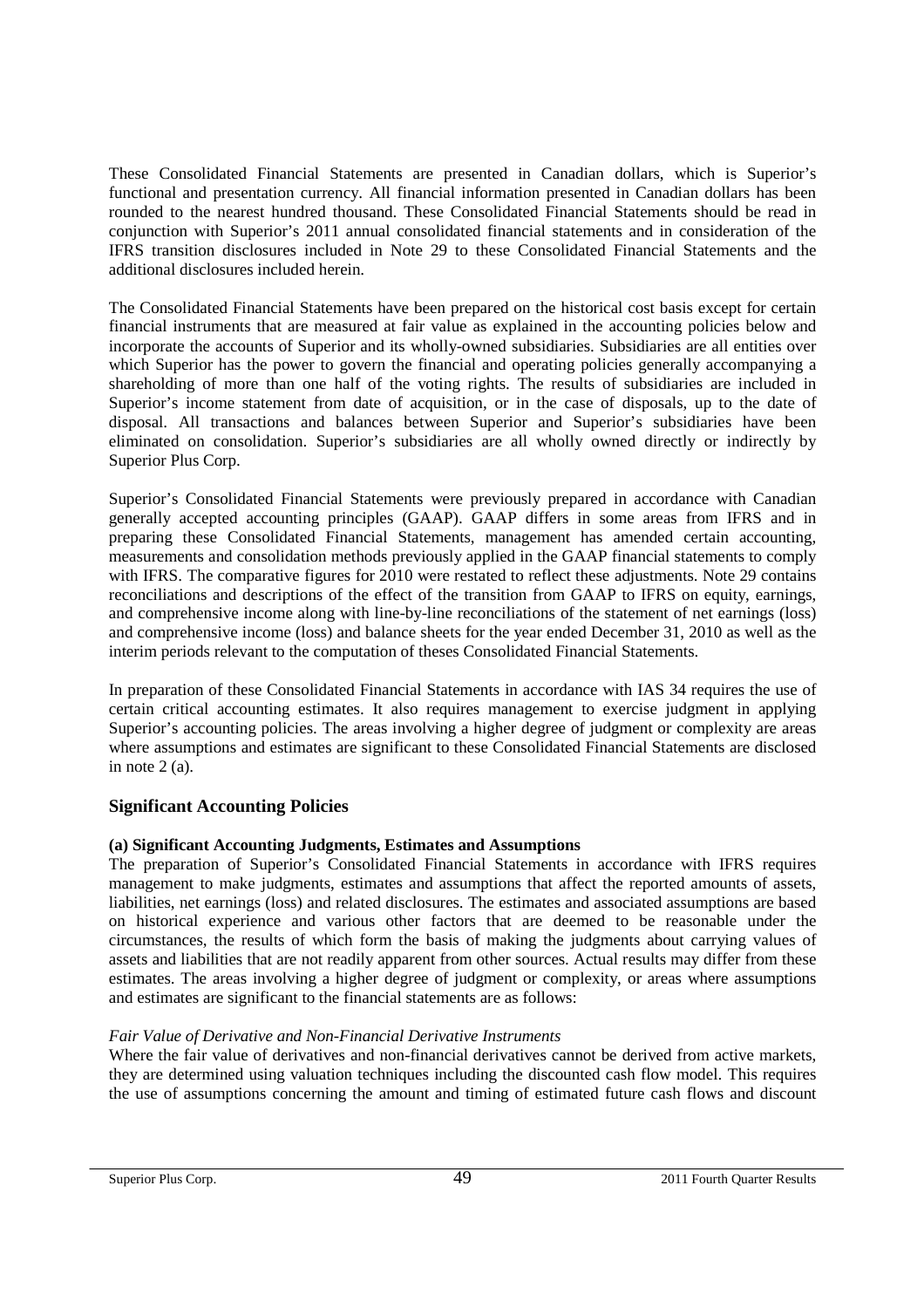rates. Differences between actual values and assumed values will impact net earnings in the period when the determination of the difference is made.

#### *Allowance for Doubtful Accounts*

Superior recognizes an allowance for doubtful accounts based on historical customer collection history, general economic indicators and other customer specific information, all of which require Superior to make certain assumptions. Where the actual collectability of accounts receivable differs from these estimates, such differences will have an impact on net income in the period such a determination is made.

#### *Property, Plant and Equipment and Intangible Assets*

Capitalized assets, including property, plant and equipment and intangible assets are amortized over their respective estimated useful lives.

#### *Provisions*

Provisions have been estimated for decommissioning costs, restructuring and environmental expenditures. These provisions are estimates and the actual costs and timing of future cash flows are dependent on future events. Any differences between estimates and the actual future liability will be accounted for in the period when such determination is made.

#### *Employee Future Benefits*

Superior has a number of defined benefits pension plans and other benefit plans. The cost of defined benefit pension plans and the present value of the pension obligation are determined using actuarial valuations. An actuarial valuation involves making various assumptions. These include the determination of the discount rate, future salary increases, mortality rates and future pension increases. Due to the complexity of the valuation, the underlying assumptions and its long term nature, a defined benefit obligation is highly sensitive to changes in these assumptions.

#### *Income Tax Assets and Liabilities*

Superior recognizes expected tax assets and liabilities based on estimates of current and future taxable net earnings, which may require significant judgment regarding the ultimate tax determination of certain items. If taxable net earnings differ from the estimates it may have an impact on current and future income tax provisions in the period when the determination of the difference is made.

#### *Decommissioning Liabilities*

The determination of decommissioning liabilities requires Superior to make estimates regarding the useful life of certain operating facilities, the timing and dollar value of future remediation activities, discount rates and the interpretation and changes to various environmental laws and regulations. Any differences between estimates and actual results will impact Superior's accrual for decommissioning liabilities and will result in an impact to net earnings.

#### *Asset Impairments*

Financial and non-financial assets are subject to impairment reviews based on whether current or future events and circumstances suggest that their recoverable amount may be less than their carrying value. Recoverable amounts are based on a calculation of expected future cash flows which include management assumptions and estimates of future performance.

### **Critical Judgments in Applying Accounting Policies**

In the process of applying Superior's accounting policies, which are described above, management makes judgments that could significantly affect the amounts recognized in the consolidated financial statements. The most critical of these judgments are: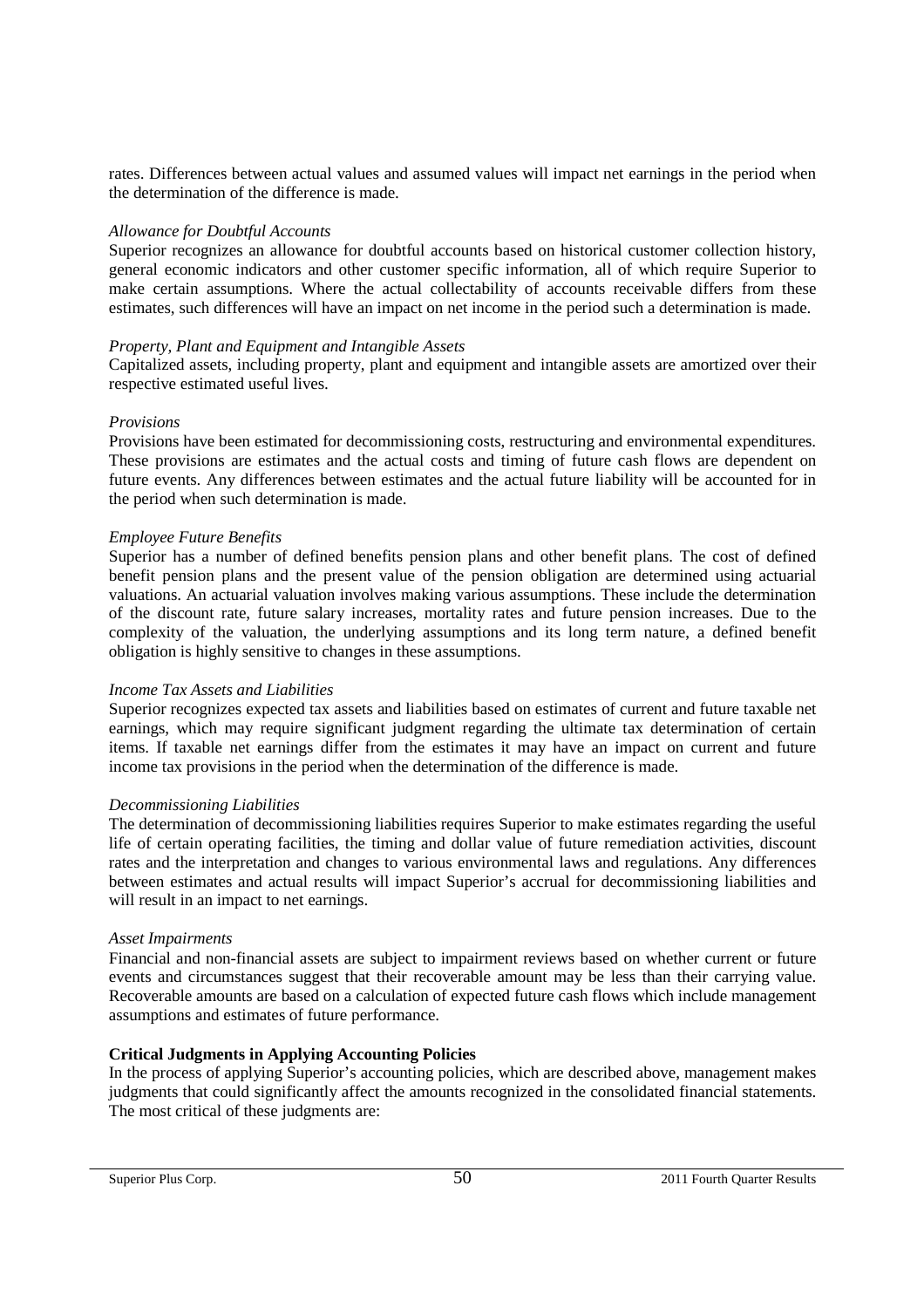#### *Impairment of Property, Plant and Equipment*

An evaluation of whether or not an asset is impaired involves consideration of whether indicators of impairment exist. Factors which could indicate that impairment exists include: significant underperformance relative to historical or projected operating results, significant changes in the manner in which an asset is used or in Superior's overall business strategy, or significant negative industry or economic trends. In some cases, these events are clear. However, in many cases, a clearly identifiable event indicating possible impairment does not occur. Instead, a series of individually insignificant events occur over a period of time leading to an indication that an asset may be impaired. Events can occur in these situations that may not be known until a date subsequent to their occurrence. Management continually monitors Superior's segments, the markets, and the business environment, and make judgments and assessments about conditions and events in order to conclude whether a possible impairment exists.

#### *Income Taxes*

Preparation of the Consolidated Financial Statements involves determining an estimate of, or provision for, income taxes in each of the jurisdictions in which Superior operates. The process also involves making an estimate of taxes currently payable and taxes expected to be payable or recoverable in future periods, referred to as deferred income taxes. Deferred income taxes result from the effects of temporary differences due to items that are treated differently for tax and accounting purposes. The tax effects of these differences are reflected in the Balance Sheet as deferred income tax assets and liabilities. An assessment must also be made to determine the likelihood that Superior's future taxable income will be sufficient to permit the recovery of deferred income tax assets. To the extent that such recovery is not probable, recognized deferred income tax assets must be reduced. Judgment is required in determining the provision for income taxes and recognition of deferred income tax assets and liabilities. Management must also exercise judgment in its assessment of continually changing tax interpretations, regulations and legislation, to ensure deferred income tax assets and liabilities are complete and fairly presented. The effects of differing assessments and applications could be material.

### *Financial Instruments*

The fair value of financial instruments are determined and classified within three categories, which are outlined below and discussed in more detail in Note 17.

### **Level I**

Fair values in Level I are determined using inputs that are unadjusted quoted prices in active markets for identical assets or liabilities that Superior has the ability to access.

### **Level II**

Fair values in Level II are determined, directly or indirectly, using inputs that are observable for the asset or liability.

### **Level III**

Fair values in Level III are determined using inputs for the asset or liability that are not readily observable.

The fair value measurement of a financial instrument is included in only one of the three levels, the determination of which is based upon the lowest level input that is significant to the derivation of the fair value. Classification of financial instruments requires management to use judgment in respect of both the determination of fair value and the lowest level input of significance.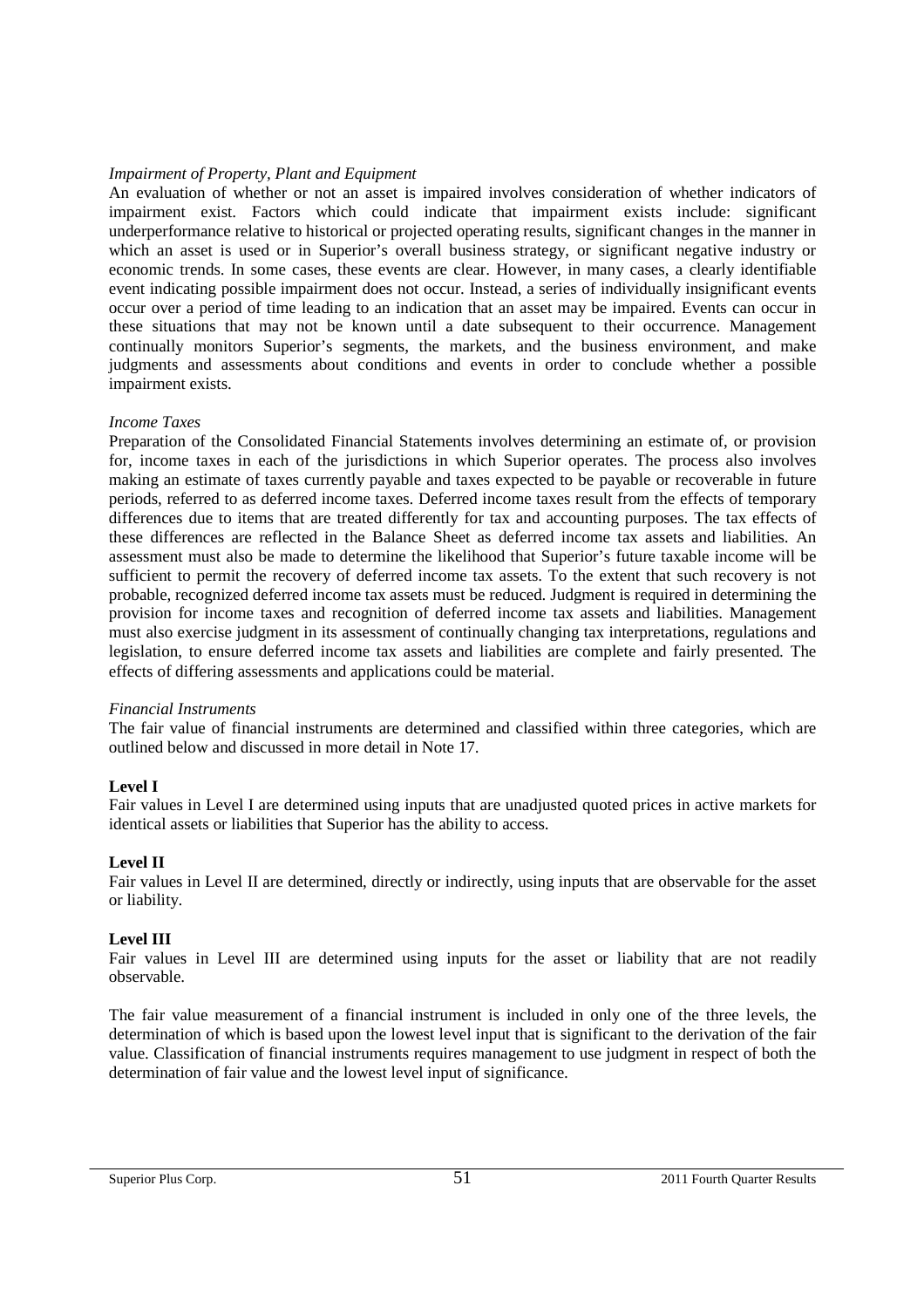### **(b) Recent Accounting Pronouncements**

Certain new standards, interpretations, amendments and improvements to existing standards were issued by the IASB or International Financial Reporting Interpretations Committee ("IFRIC") that are mandatory for accounting periods beginning January 1, 2011 or later periods. The standards impacted that are applicable to Superior are as follows:

### IFRS 7 - *Financial Instruments: Disclosure, amendments regarding disclosures – Transfer of Financial Assets;*

In October 2010, IASB amended IFRS 7 – Financial Instruments: Disclosures to require quantitative and qualitative disclosures for transfers of financial assets where the transferred assets are not derecognized in their entirety or the transferor retains continuing managerial involvement. The amendment also requires disclosure of supplementary information if a substantial portion of the total amount of the transfer activity occurs in the closing days of a reporting period. The amendments to IFRS 7 must be applied for annual periods beginning on or after July 1, 2011, with early adoption permitted. Superior is assessing the effect of IFRS 7 on its disclosures, however changes, if any, are not expected to be material.

### IFRS 9 - *Financial Instruments: Classification and Measurement;*

IFRS 9, Financial Instruments, was issued in November 2009 and is intended to replace IAS 39*, Financial Instruments: Recognition and Measurement*. IFRS 9 uses a single approach to determine whether a financial asset is measured at amortized cost or fair value, replacing the multiple rules in IAS 39. The approach in IFRS 9 is based on how an entity manages its financial instruments in the context of its business model and the contractual cash flow characteristics of the financial assets. The new standard also requires a single impairment method to be used, replacing the multiple impairment methods in IAS 39. Requirements for financial liabilities were added in October 2010 and they largely carried forward existing requirements in IAS 39, *Financial Instruments – Recognition and Measurement*, except that fair value changes due to credit risk for liabilities designated at fair value through profit and loss would generally be recorded in other comprehensive income. This standard is required to be applied for accounting periods beginning on or after January 1, 2013, with earlier adoption permitted. Superior is assessing the effect of IFRS 9 on its financial results and financial position, however changes, if any, are not expected to be material.

### IFRS 10 - *Consolidated Financial Statements;*

IFRS 10*, Consolidated Financial Statements*, establishes principles for the presentation and preparation of consolidated financial statements when an entity controls one or more other entities. IFRS 10 requires an entity to consolidate an investee when it is exposed, or has rights, to variable returns from its involvement with the investee and has the ability to affect those returns through its power over the investee. Under existing IFRS, consolidation is required when an entity has the power to govern the financial and operating policies of an entity so as to obtain benefits from its activities. The revised standard is effective for Superior on January 1, 2013, with earlier adoption permitted. Superior is assessing the effect of the changes to IFRS 10 on its financial results and financial position.

### IFRS 11 – *Joint Arrangements;*

IFRS 11, *Joint Arrangements*, requires a venture to classify its interest in a joint arrangement as a joint venture or joint operation. Joint ventures will be accounted for using the equity method of accounting, whereas joint operations will require the venture to recognize its share of the assets, liabilities, revenue and expenses. This standard is required to be applied for accounting periods beginning on or after January 1, 2013, with earlier adoption permitted. Superior is assessing the effect of the changes to IFRS 11 on its financial results and financial position.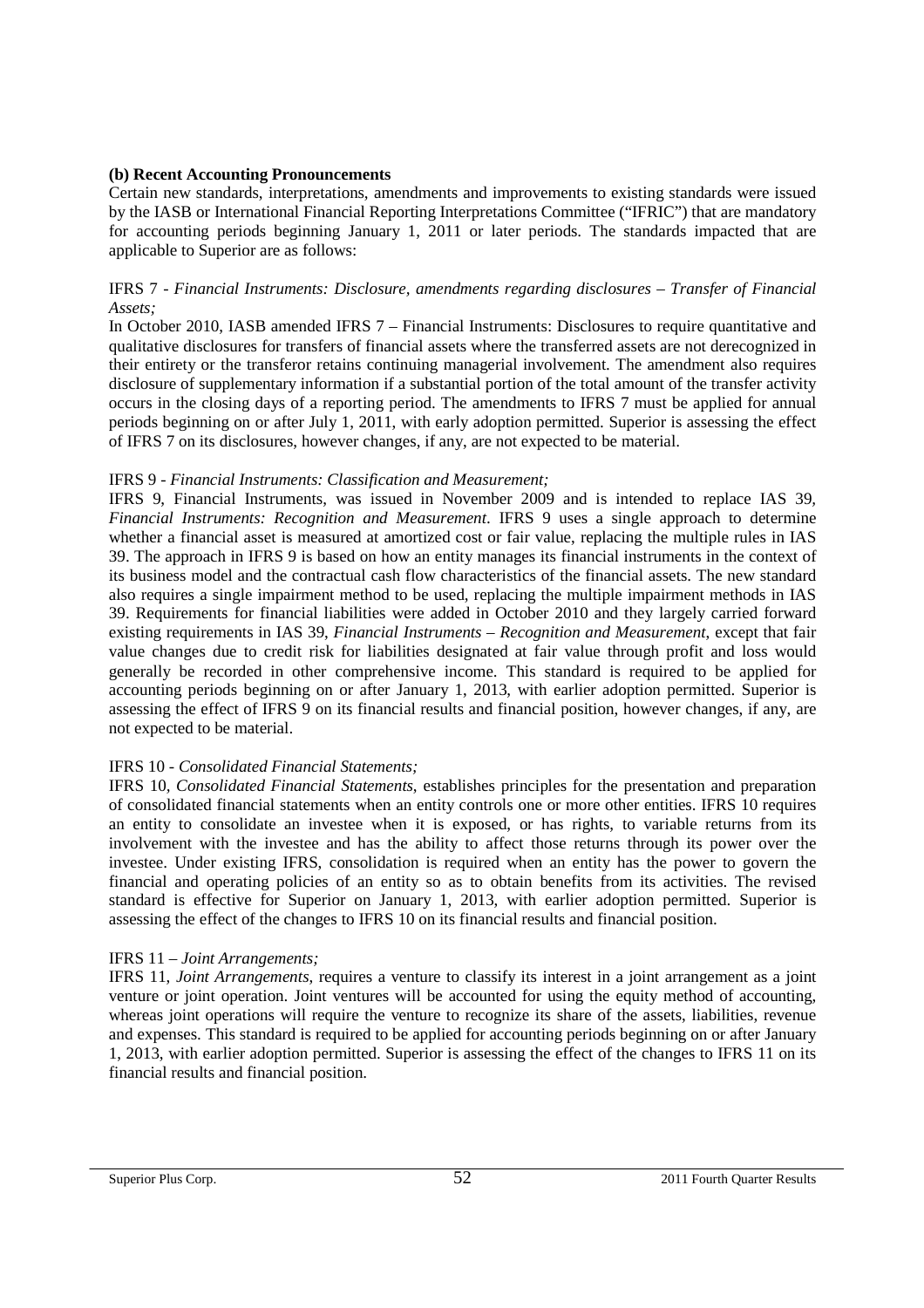### IFRS 12 – *Disclosure of Interests in Other Entities;*

IFRS 12, *Disclosure of Interests in Other Entities*, establishes disclosure requirements for interests in other entities, such as joint arrangements, associates, special purpose vehicles and off balance sheet vehicles. The standard carries forward existing disclosures and also introduces significant additional disclosure requirements that address the nature of, and risks associated with, an entity's interests in other entities. This standard is effective for Superior on January 1, 2013, with early adoption permitted. Superior has not assessed the impact the adoption of this revised standard will have, nor has it determined if it will early adopt the standard.

### IFRS 13 *– Fair Value Measurements;*

IFRS 13*, Fair Value Measurements*, defines fair value, sets out a single IFRS framework for measuring fair value and requires disclosures about fair value measurements. IFRS 13 applies to IFRSs that require or permit fair value measurements or disclosures about fair value measurements (and measurements, such as fair value less costs to sell, based on fair value or disclosures about those measurements), except in specified circumstances. IFRS 13 is to be applied for annual periods beginning on or after January 1, 2013. Earlier application is permitted. Superior is assessing the effect of the changes to IFRS 13 on its financial results and financial position.

### IAS 12 – *Income Taxes, amendments regarding Deferred Tax: Recovery of Underlying Assets;*

IAS 12, *Income Taxes,* was amended in December 2010 to remove subjectivity in determining on which basis an entity measures the deferred tax relating to an asset. The amendment introduces a presumption that an entity will assess whether the carrying amount of an asset will be recovered through the sale of the asset. The amendment to IAS 12 is effective for reporting periods beginning on or after January 1, 2012. Superior is assessing the effect of the changes to IAS 12 on its financial results and financial position.

### IAS 19 – *Employee Benefits, amendments;*

IAS 19 amendments were issued in June 2011 that will change the accounting for and disclosure of defined benefit plans and termination benefits. This standard requires that the changes in defined benefit obligations are recognized as they occur, eliminating the corridor approach and accelerating the recognition of past service costs. The changes in defined benefit obligations and plan assets are to be disaggregated into three components: service costs, net interest on the net defined benefit liabilities (assets) and re-measurements of the net defined benefit liabilities (assets). This standard is required to be applied for accounting periods beginning on or after January 1, 2013, with early adoption permitted.

### IAS 1 - *Amendments to IAS 1, Presentation of Financial Statements: Other Comprehensive Income;*

On June 16, 2011, the IASB issued amendments to IAS 1, *Presentation of Financial Statements*, which require entities preparing financial statements in accordance with IFRSs to group together items within other comprehensive income (OCI) that may be reclassified to the net earnings or loss section of the income statement and to separately group together items that will not be reclassified to the profit or loss section of the income statement. The amendments also reaffirm existing requirements that net earnings or loss and OCI should be presented as either a single statement or two consecutive statements. The amendments are effective for financial years commencing on or after July 1, 2012.

Superior does not anticipate that any of these changes will have a material impact on its results of operations or financial position.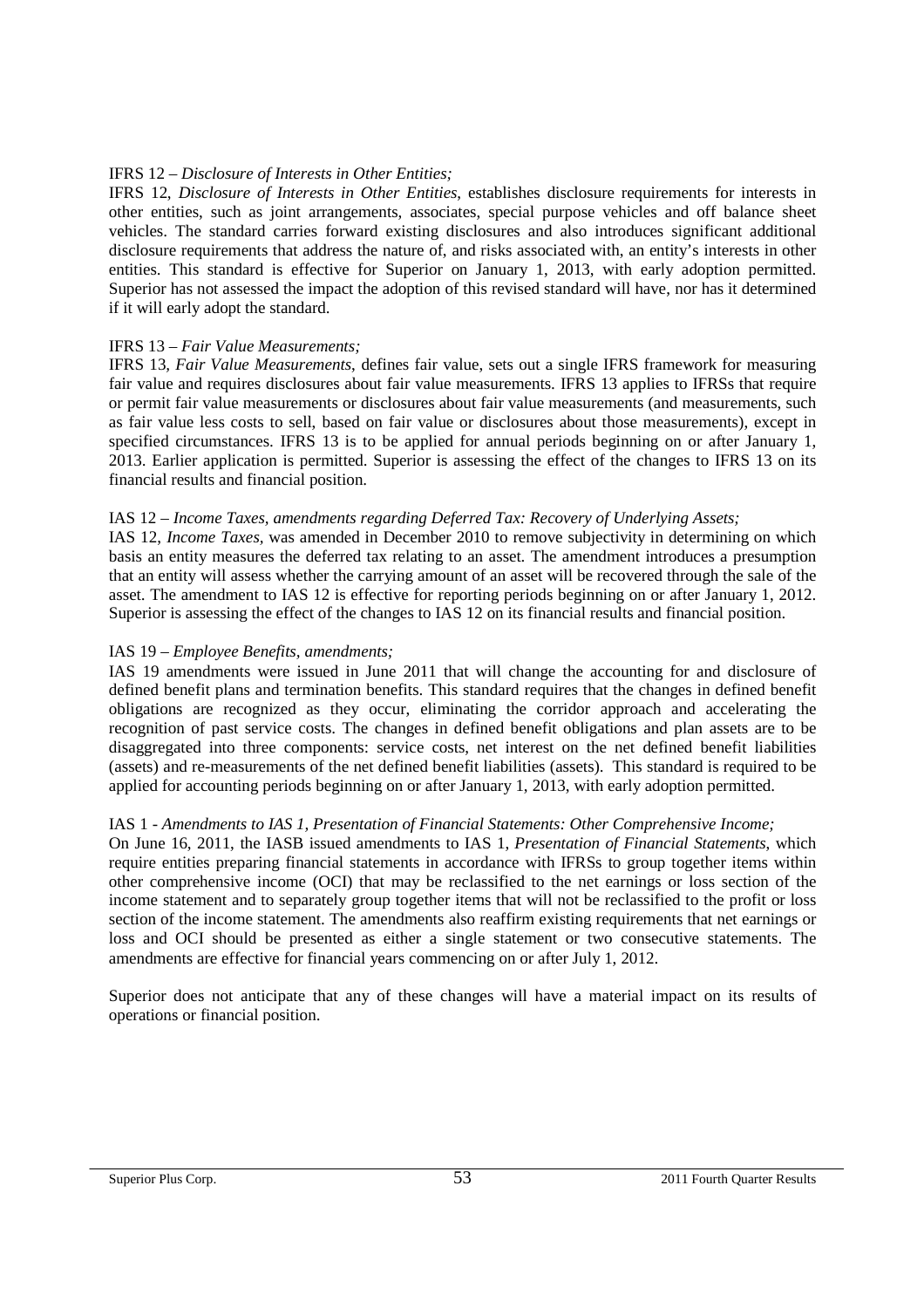### **3. Seasonality of Operations**

### **Energy Services**

Energy Services sales typically peak in the first quarter when approximately one-third of annual propane and other refined fuels sales volumes and gross profits are generated due to the demand from heating enduse customers. They then decline through the second and third quarters rising seasonally again in the fourth quarter with heating demand. Similarly, net working capital levels are typically at seasonally high levels during the first and fourth quarters, and normally decline to seasonally low levels in the second and third quarters. Net working capital levels are also significantly influenced by wholesale propane prices and other refined fuels.

### **Construction Products Distribution**

Construction Products Distribution sales typically peak during the second and third quarters with the seasonal increase in building and remodeling activities. They then decline through the first and fourth quarters. Similarly, net working capital levels are typically at seasonally high levels during the second and third quarters, and normally decline to seasonally low levels in the first and fourth quarters.

### **4. Acquisitions**

On November 17, 2011, Superior completed the acquisition of certain assets which constitute an insulation services business (Insulation Assets) for an aggregate purchase price of \$0.2 million. Superior elected to not disclose a purchase price equation for the acquisition as it was considered immaterial. Superior cannot reasonably determine the net earnings amount attributable to the Insulation Assets had the acquisition closed on January 1, 2011 or from the date of acquisition as operations were integrated into Superior's existing operations.

On October 7, 2011, Superior completed the acquisition of certain assets which constitute a refined fuels distribution business (Hamilton) for an aggregate purchase price of \$0.4 million. Superior elected to not disclose a purchase price equation for the acquisition as it was considered immaterial. Superior cannot reasonably determine the net earnings amount attributable to Hamilton had the acquisition closed on January 1, 2011 or from the date of acquisition as operations were integrated into Superior's existing operations.

On October 6, 2011, Superior completed the acquisition of certain assets which constitute a propane distribution business (Walts) for an aggregate purchase price of \$1.0 million. Superior elected to not disclose a purchase price equation for the acquisition as it was considered immaterial. Superior cannot reasonably determine the net earnings amount attributable to Walts had the acquisition closed on January 1, 2011 or from the date of acquisition as operations were integrated into Superior's existing operations.

On September 8, 2011, Superior completed the acquisition of certain assets (Elkhorn) which constitute propane distribution business for an aggregate purchase price of \$6.5 million including adjustments for working capital. The primary purpose of the acquisition is to expand the Energy Services business in Pennsylvania and benefit from synergies. The below noted fair values have been prepared on a preliminary basis pending finalization of net working capital adjustments.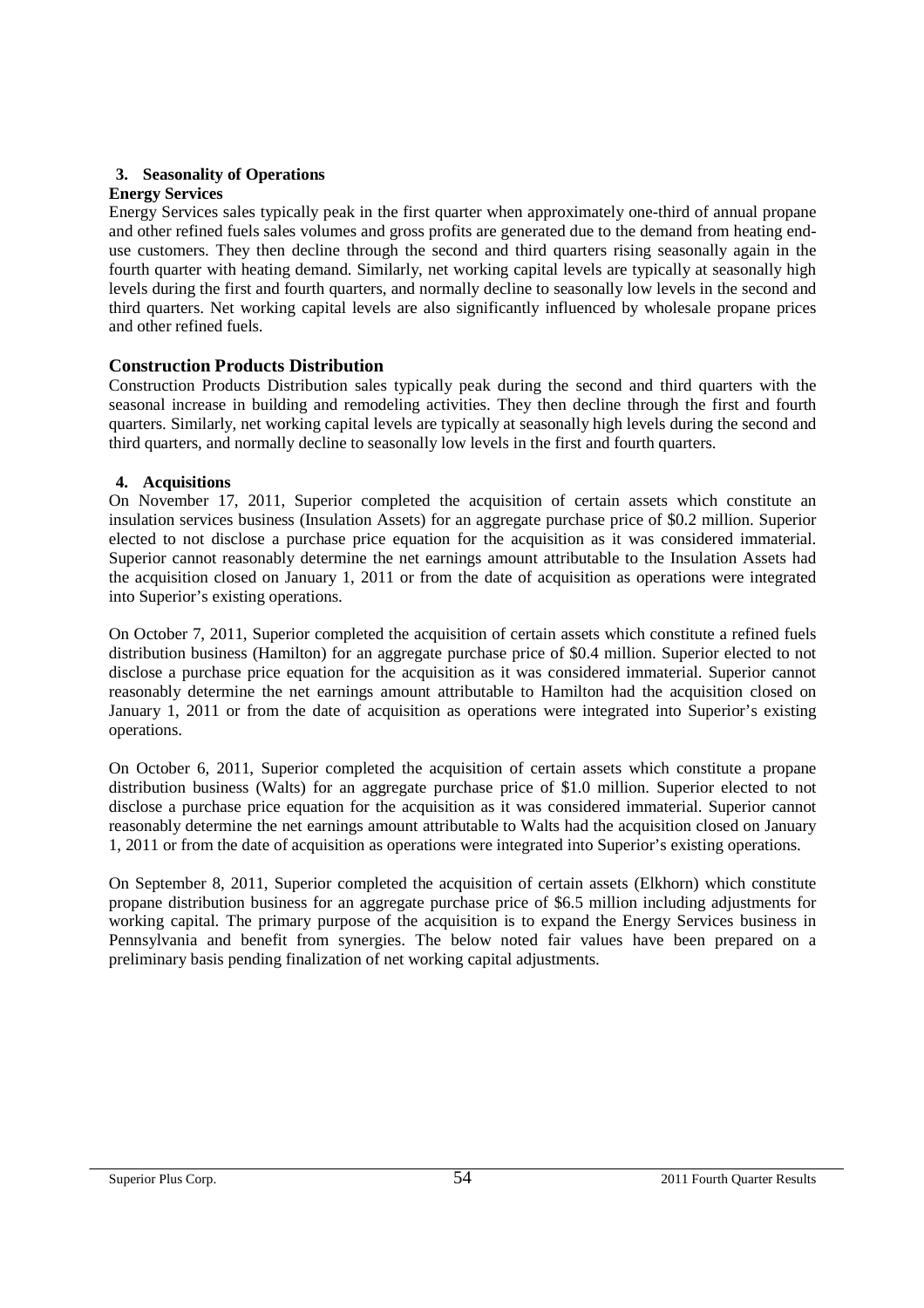| <b>Elkhorn</b>                                               | Fair Value Recognized on Acquisition |
|--------------------------------------------------------------|--------------------------------------|
| Intangible assets                                            | 4.7                                  |
| Property, plant and equipment                                | 2.3                                  |
|                                                              | 7.0                                  |
|                                                              |                                      |
| Trade and other payables                                     | (0.1)                                |
|                                                              | (0.1)                                |
|                                                              |                                      |
| Net identifiable assets and liabilities                      | 6.9                                  |
| Gain on bargain purchase                                     | (0.4)                                |
| <b>Total consideration</b>                                   | 6.5                                  |
|                                                              |                                      |
| The components of the purchase consideration are as follows: |                                      |
| Cash (paid on September 8, 2011)                             | 6.0                                  |
| Deferred consideration                                       | 0.5                                  |
| <b>Total purchase consideration</b>                          | 6.5                                  |

Superior cannot reasonably determine the revenue and net earnings amount attributable to Elkhorn had the acquisition closed on January 1, 2011 due to limited access to the related financial information.

On August 4, 2011, Superior completed the acquisition of certain assets which constitute a refined fuel and propane distribution business (Brennan) for an aggregate purchase price of \$3.7 million including adjustments for working capital. Superior elected to not disclose a purchase price equation for the acquisition as it was considered immaterial. Superior cannot reasonably determine the net earnings amount attributable to Brennan had the acquisition closed on January 1, 2011 or from the date of acquisition as operations were integrated into Superior's existing operations.

On April 29, 2011, Superior completed the acquisition of certain assets which constitute a refined fuel and propane distribution business located in New Hartford, Connecticut (Country Comfort) for an aggregate purchase price of \$0.4 million including adjustments for working capital. Superior elected to not disclose a purchase price equation for the acquisition as it was considered immaterial. Superior cannot reasonably determine the net earnings amount attributable to Country Comfort had the acquisition closed on January 1, 2011 or from the date of acquisition as operations were integrated into Superior's existing operations.

On March 9, 2011, Superior completed the acquisition of certain assets (Propane Acquisition) which constitute propane distribution business for an aggregate purchase price of \$5.3 million including adjustments for working capital. The primary purposes of the acquisition are to expand Energy Services business in Ontario and benefit from synergies.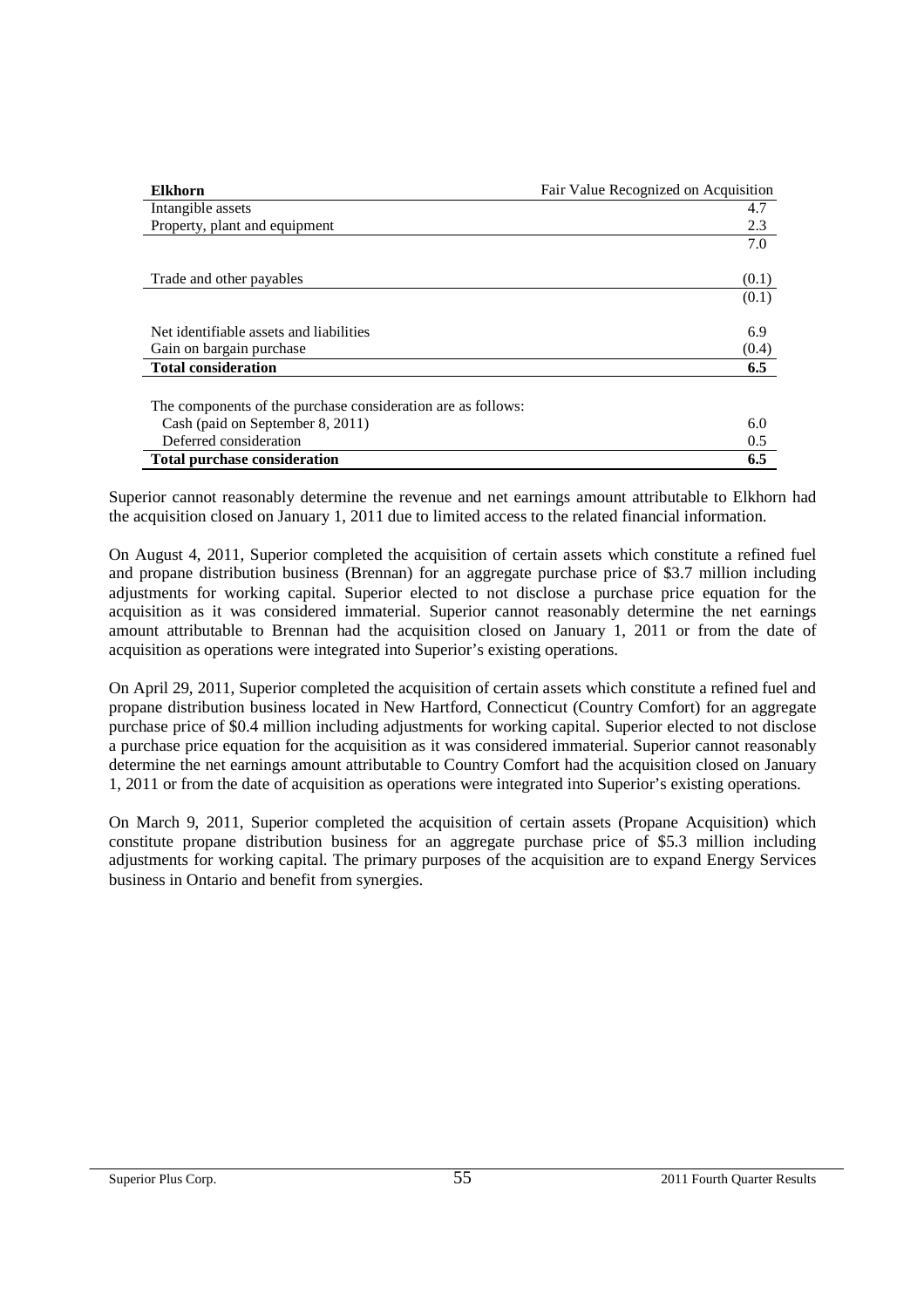| <b>Propane Acquisition</b>                 | Fair Value Recognized on Acquisition |
|--------------------------------------------|--------------------------------------|
| Trade and other receivables <sup>(1)</sup> | 1.3                                  |
| Inventories                                | 0.2                                  |
| Property, plant and equipment              | 1.1                                  |
|                                            | 2.6                                  |
|                                            |                                      |
| Trade and other payables                   | (0.4)                                |
|                                            | (0.4)                                |
| Net identifiable assets and liabilities    | 2.2                                  |
| Goodwill arising on acquisition            | 3.1                                  |
| <b>Total consideration</b>                 | 5.3                                  |

| The components of the purchase consideration are as follows: |     |
|--------------------------------------------------------------|-----|
| Cash (paid on March 9, 2011)                                 | 4.3 |
| Deferred consideration                                       |     |
| Total purchase consideration                                 |     |
|                                                              |     |

 $\overline{1}$  The gross amount of trade receivables is \$1.4 million, of which \$0.1 is expected to be uncollectible.

Superior cannot reasonably determine the revenue and net earnings contributed since the acquisition or the amounts attributable to the Propane Acquisition had the acquisition closed on January 1, 2011 as operations were integrated into Superior's existing operations.

On January 15, 2011, Superior completed the acquisition of certain assets which constitute a refined fuel and propane distribution business (Butler) for an aggregate purchase price of \$0.5 million including adjustments for working capital. Superior elected to not disclose a purchase price equation for the acquisition as it was considered immaterial. Superior cannot reasonably determine the net earnings amount attributable to Butler had the acquisition closed on January 1, 2011 or from the date of acquisition as operations were integrated into Superior's existing operations.

On October 25, 2010, Superior completed the acquisition of certain assets which constitute a US retail heating oil and propane distribution business (KW Acquisition) for an aggregate purchase price of \$4.9 million including adjustments for working capital. The assets provide a broad range of services, including heating, ventilation and air conditioning repair and other related services.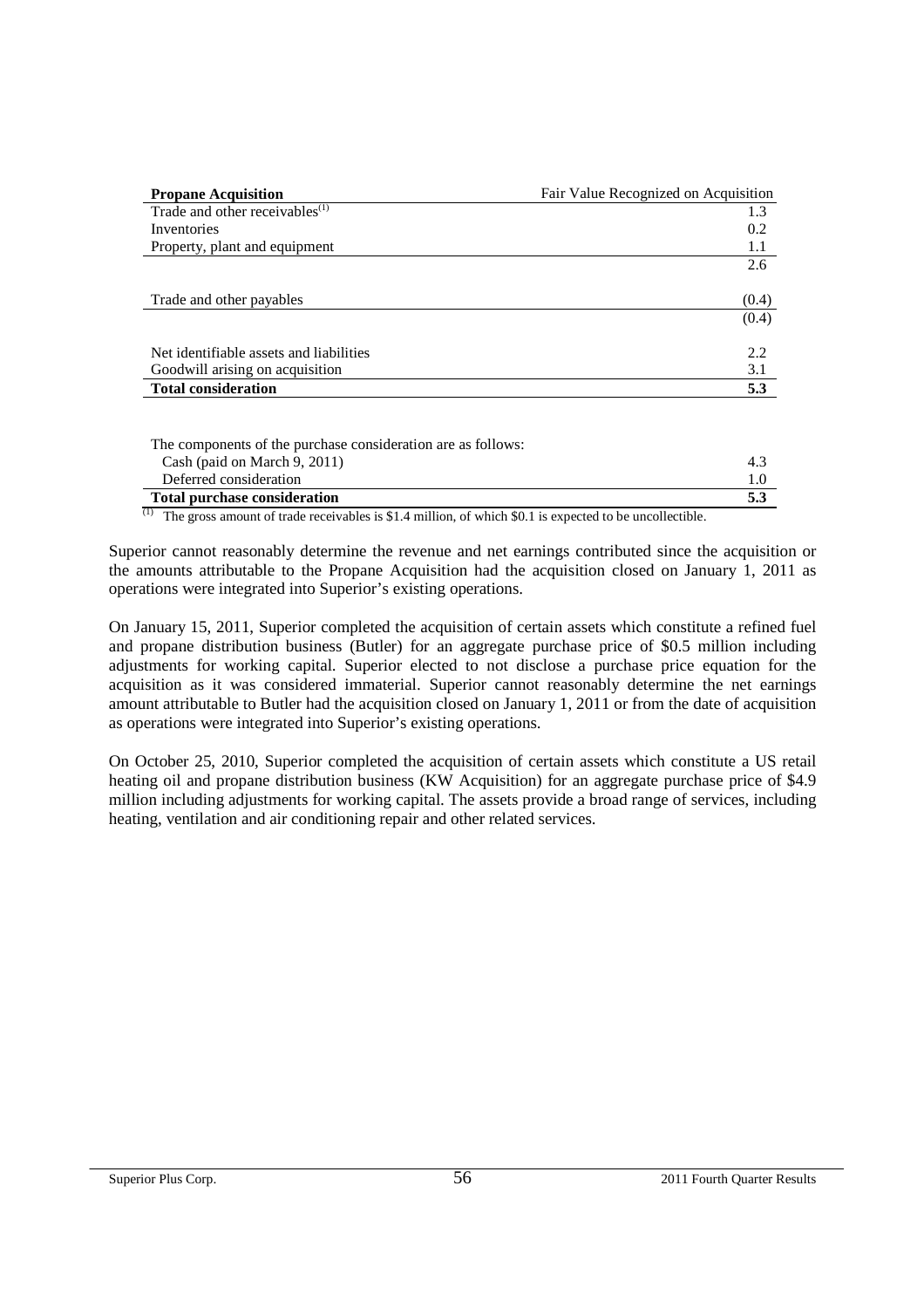| <b>KW</b> Acquisition                                        | Fair Value Recognized on Acquisition |
|--------------------------------------------------------------|--------------------------------------|
| Inventories                                                  | 0.2                                  |
| Property, plant and equipment                                | 3.3                                  |
| Intangible assets                                            | 4.1                                  |
|                                                              | 5.6                                  |
| Trade and other payables                                     | (0.7)                                |
| Deferred tax liability                                       | (0.8)                                |
|                                                              | (1.5)                                |
| Net identifiable assets and liabilities                      | 4.9                                  |
| Gain on bargain purchase                                     | (1.2)                                |
| <b>Total consideration</b>                                   | 4.9                                  |
| The components of the purchase consideration are as follows: |                                      |
| Cash (paid on October 25 and November 4, 2010)               | 4.4                                  |
| Deferred consideration                                       | 0.5                                  |
| <b>Total purchase consideration</b>                          | 4.9                                  |

Superior cannot reasonably determine the net earnings amount attributable to the KW Acquisition had the acquisition closed on January 1, 2011 or from the date of acquisition as operations were integrated into Superior's existing operations.

On June 28, 2010, Superior completed the acquisition of certain assets of a Western Canadian commercial and industrial insulation distributor (Burnaby) for an aggregate purchase price of \$17.7 million, inclusive of \$0.1 million in transaction costs which have been expensed through other expenses in the consolidated statement of net loss and comprehensive loss. The assets acquired consist of three operating branches in Alberta and British Columbia and allows Construction Products Distribution to expand its commercial and industrial distribution business in Canada.

| 8.4                                                                                                                                                  |
|------------------------------------------------------------------------------------------------------------------------------------------------------|
| 2.9                                                                                                                                                  |
| 0.5                                                                                                                                                  |
| 2.1                                                                                                                                                  |
| 13.9                                                                                                                                                 |
|                                                                                                                                                      |
| (3.0)                                                                                                                                                |
| (3.0)                                                                                                                                                |
|                                                                                                                                                      |
| 10.9                                                                                                                                                 |
| 6.8                                                                                                                                                  |
| 17.7<br>(1) The cases corrected from the contract the in $\&0.6$ contilling to fundity $\&0.2$ william in connected to be connected to the connected |
|                                                                                                                                                      |

The gross amount of trade receivables is \$8.6 million, of which \$0.2 million is expected to be uncollectible. (2) Superior has reclassified \$2.1 million to separable identifiable intangible assets from goodwill as part of the finalization of the Burnaby purchase allocation.

| The components of the purchase consideration are as follows: |      |
|--------------------------------------------------------------|------|
| Cash (paid on June 28, 2010)                                 | 2.0  |
| Common shares                                                | 15.7 |
| <b>Total purchase consideration</b>                          | 177  |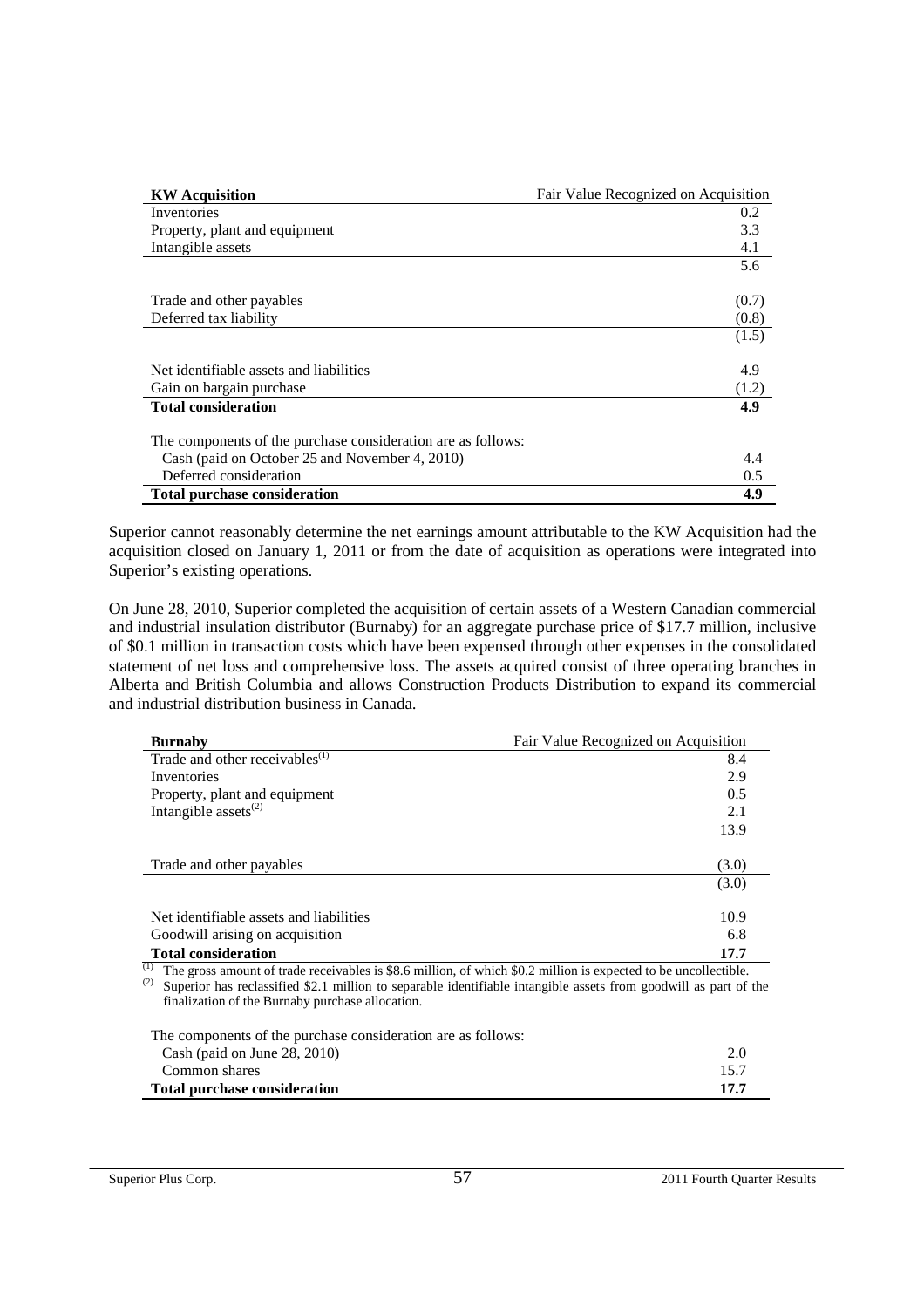Superior completed the acquisition of Burnaby in order expand its commercial and industrial insulation business in Canada.

Revenue and net loss for the year ended December 31, 2010 would have been \$21.4 million and \$5.7 million, respectively, if the Burnaby acquisition had occurred on January 1, 2010. S Subsequent to the acquisition date of June 28, 2010, Burnaby contributed to Construction Products Distribution revenue and net earnings were \$17.5 million and \$3.1 million, respectively for the year ended December 31, 2010.

On January 20, 2010, Superior acquired 100% of the shares of Griffith Holdings Inc. (Griffith) for consideration of \$142.6 million, net of \$2.5 million in cash assumed. Additionally, \$1.6 million in transaction costs were incurred during the course of this acquisition, which has been expensed through other expenses in the consolidated statement of net loss and comprehensive loss. The fair value of the identifiable assets and liabilities of Griffith as at the date of acquisition were:

|                                                              | Fair Value Recognized on |
|--------------------------------------------------------------|--------------------------|
| <b>Griffith Acquisition</b>                                  | Acquisition              |
| Trade and other receivables <sup>(1)</sup>                   | 41.1                     |
| Inventories                                                  | 23.2                     |
| Unrealized gains on derivative financial instruments         | 1.2                      |
| Property, plant and equipment                                | 83.2                     |
| Intangible assets                                            | 54.4                     |
|                                                              | 203.1                    |
|                                                              |                          |
| Trade and other payables                                     | (32.8)                   |
| <b>Provisions</b>                                            | (3.6)                    |
| Assumed deferred consideration obligations                   | (0.6)                    |
| Deferred tax liability                                       | (41.7)                   |
|                                                              | (78.7)                   |
|                                                              |                          |
| Net identifiable assets and liabilities                      | 124.4                    |
| Goodwill arising on acquisition <sup><math>(2)</math></sup>  | 18.0                     |
| <b>Total consideration</b>                                   | 142.4                    |
|                                                              |                          |
| The components of the purchase consideration are as follows: |                          |

Cash paid 142.4 **Total purchase consideration 142.4**

 $(1)$  The gross amount of trade receivables is \$34.7 million, of which \$0.9 million is expected to be uncollectible.

(2) The amount of goodwill that is expected to be deductible for tax purposes is approximately \$7.0 million.

Superior completed the acquisition of Griffith in order expand its refined fuels distribution business into the north eastern U.S. The Company's business is complementary to Superior's other operations in New York state.

Revenue and net earnings for the twelve months ended December 31, 2010 for Energy Services would have included \$686.0 million and \$11.7 million, respectively, if the Griffith acquisition had occurred on January 1, 2010. Subsequent to the acquisition date of January 20, 2010, Griffith contributed to Energy Services revenue and net earnings of \$644.0 million and \$10.7 million, respectively for the twelve months ended December 31, 2010.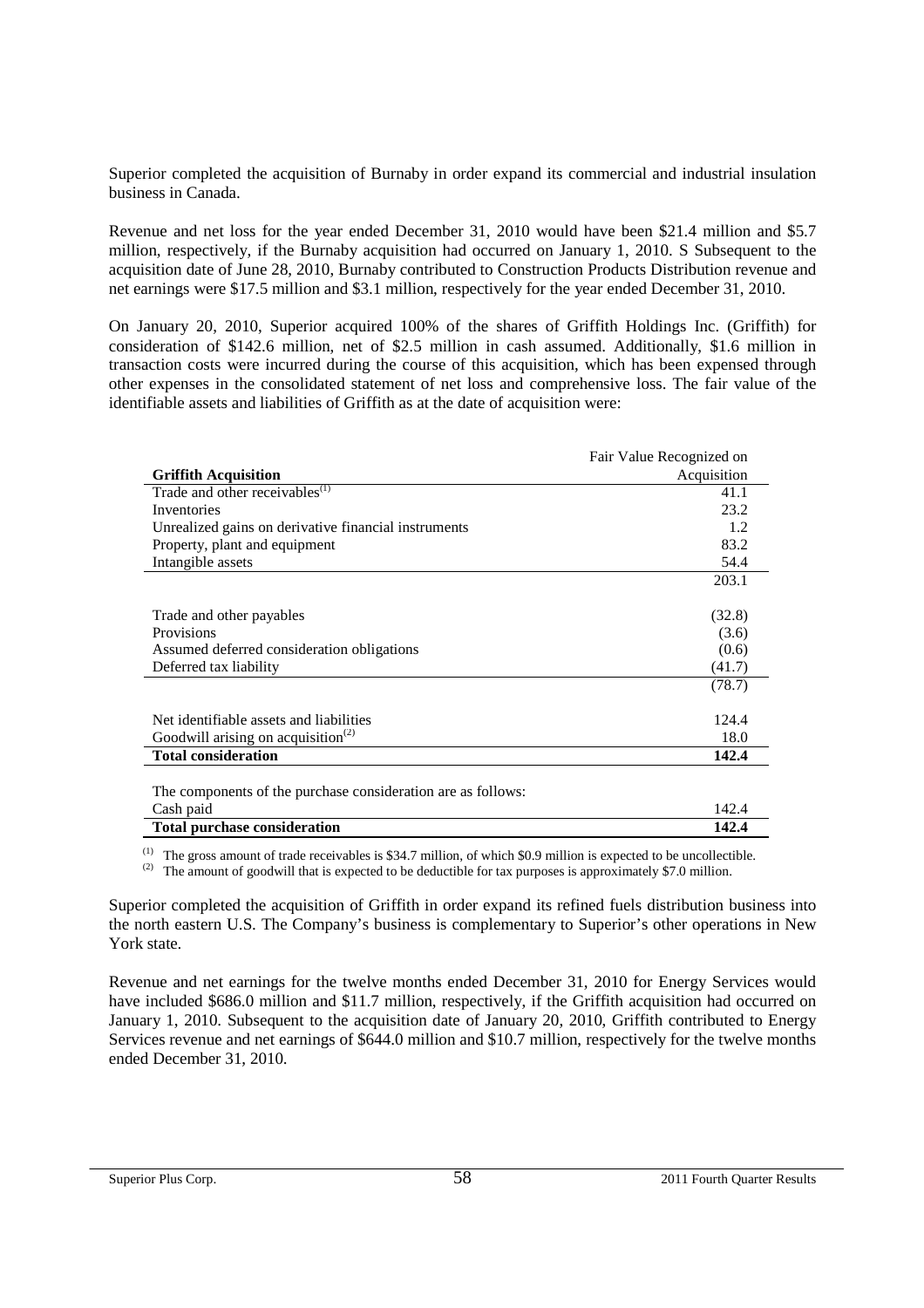### **5. Trade and Other Receivables**

A summary of trade and other receivables are as follows:

|                                      | December 31, |       | December 31, | January 1, |
|--------------------------------------|--------------|-------|--------------|------------|
|                                      | <b>Notes</b> | 2011  | 2010         | 2010       |
| Trade receivables, net of allowances | 18           | 427.1 | 499.7        | 330.3      |
| Accounts receivable – other          |              | 45.1  | 50.7         | 64.0       |
| Finance lease receivable             |              | 0.7   | 0.6          |            |
| Trade and other receivables          |              | 472.9 | 551.0        | 394.3      |

### **6. Inventories**

For the three and twelve months ended December 31, 2011 inventories of \$741.4 million (December 31, 2010 - \$696.7 million) and \$2,769.2 million (December 31, 2010 - \$2,356.6 million) were expensed through cost of products sold. Inventory was written down during the year ended December 31, 2011 by \$2.6 million (December 31, 2010 – \$1.6 million). No reversals of write downs were recorded during the year ended December 31, 2011 and 2010.

### **7. Insurance Claim**

During the fourth quarter of 2010, Specialty Chemicals' Buckingham, Quebec sodium chlorate plant experienced an electrical transformer failure which caused one its production lines to cease operation. The electrical equipment was repaired and the production line resumed operations in the second quarter of 2011. During the outage, efforts were made to source product from other producers to satisfy customer requirements. However, a portion of sodium chlorate sales were lost and additional costs were incurred in order to purchase additional product and make repairs to the equipment. In the fourth quarter of 2011, a partial payment of \$3.7 million was received for Specialty Chemicals' business interruption and property damage claim. The \$3.7 million has been recorded as a reduction to cost of sales (\$3.2 million) and to operating expenses (\$0.5 million) based on the respective business interruption and property damage claim amounts net of the insurance deductible amount.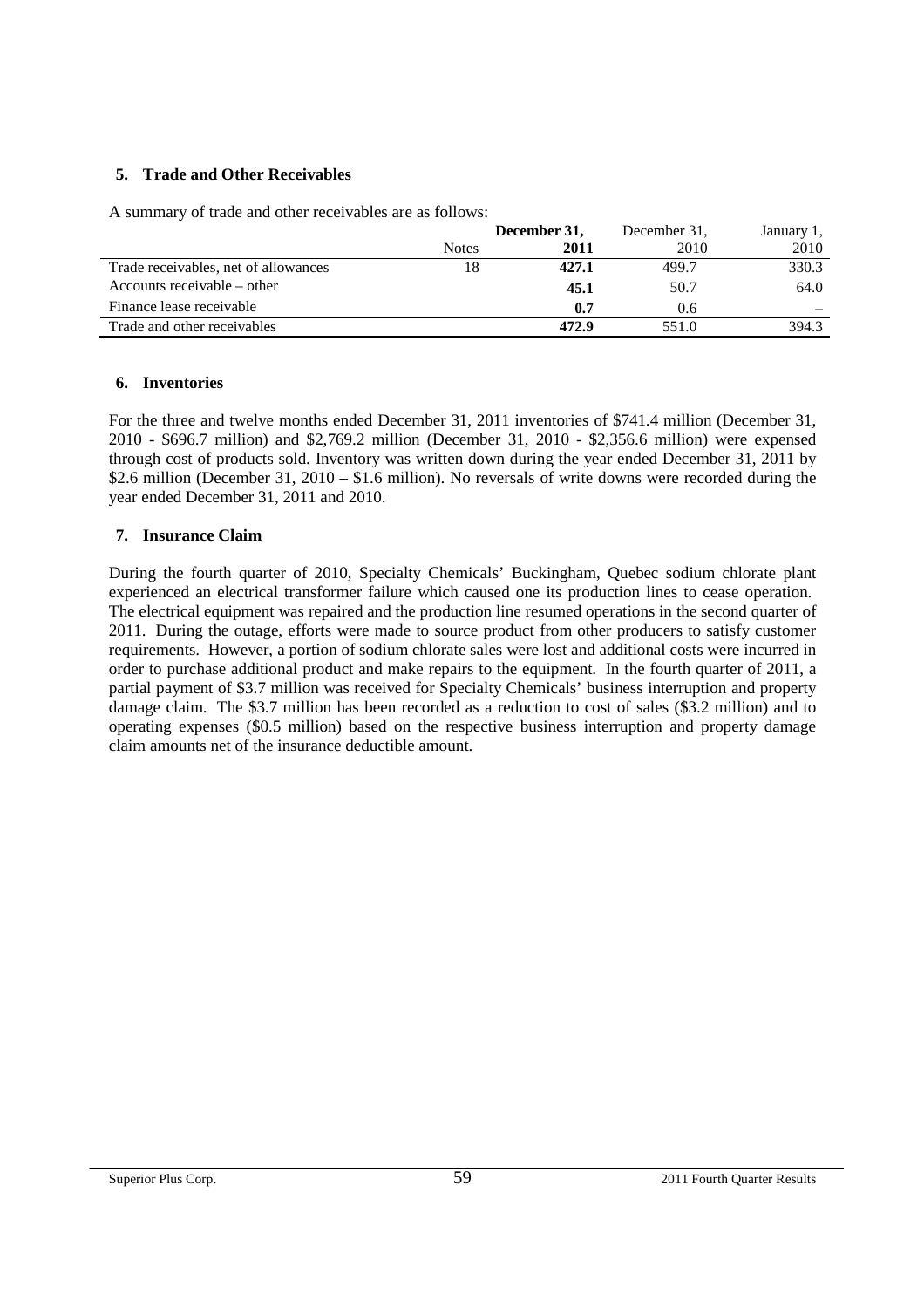### **8. Property, Plant and Equipment**

|                                                                              | Land | <b>Buildings</b> | <b>Specialty</b><br><b>Chemicals</b><br>Plant &<br>Equipment | <b>Energy</b><br><b>Services</b><br><b>Retailing</b><br>Equipment | <b>Construction</b><br><b>Products</b><br><b>Distribution</b><br>Equipment | Leasehold<br>Improve-<br>-ments | <b>Total</b> |
|------------------------------------------------------------------------------|------|------------------|--------------------------------------------------------------|-------------------------------------------------------------------|----------------------------------------------------------------------------|---------------------------------|--------------|
| Cost                                                                         |      |                  |                                                              |                                                                   |                                                                            |                                 |              |
| Balance at January 1, 2010                                                   | 29.0 | 136.2            | 719.1                                                        | 467.3                                                             | 39.2                                                                       | 9.4                             | 1,400.2      |
| Balance at December 31, 2010                                                 | 29.4 | 140.4            | 713.8                                                        | 582.8                                                             | 37.8                                                                       | 9.2                             | 1,513.4      |
| <b>Balance at December 31, 2011</b>                                          | 29.7 | 147.3            | 728.4                                                        | 591.5                                                             | 41.2                                                                       | 9.6                             | 1,547.7      |
| <b>Accumulated Depreciation and Impairment</b><br>Balance at January 1, 2010 |      | 28.4             | 230.8                                                        | 240.0                                                             | 14.7                                                                       | 6.3                             | 520.2        |
| Balance at December 31, 2010                                                 |      | 33.7             | 269.1                                                        | 272.9                                                             | 18.6                                                                       | 6.7                             | 601.0        |
| <b>Balance at December 31, 2011</b>                                          |      | 38.8             | 308.2                                                        | 285.8                                                             | 22.4                                                                       | 7.5                             | 662.7        |
| <b>Carrying Value</b>                                                        |      |                  |                                                              |                                                                   |                                                                            |                                 |              |
| As at January 1, 2010                                                        | 29.0 | 107.8            | 488.3                                                        | 227.3                                                             | 24.5                                                                       | 0.3                             | 880.0        |
| As at December 31, 2010                                                      | 29.4 | 106.7            | 444.7                                                        | 309.9                                                             | 19.2                                                                       | 2.5                             | 912.4        |
| As at December 31, 2011                                                      | 29.7 | 108.5            | 420.2                                                        | 305.7                                                             | 18.8                                                                       | 2.1                             | 885.0        |

Depreciation per cost category:

|                                                | For the three months ended |      | For the twelve months ended |              |
|------------------------------------------------|----------------------------|------|-----------------------------|--------------|
|                                                | December 31,               |      |                             | December 31, |
|                                                | 2011                       | 2010 | 2011                        | 2010         |
| Cost of sales                                  | 11.4                       | 9.6  | 44.9                        | 46.4         |
| Selling, distribution and administrative costs | 17.7                       | 10.4 | 51.8                        | 49.0         |
| Total                                          | 29.1                       | 20.0 | 96.7                        | 95.4         |

The carrying value of Superior's property, plant, and equipment includes \$74.2 million as at December 31, 2011 (December 31, 2010 - \$73.7 million and January 1, 2010 - \$59.5 million) of leased assets.

During the third quarter of 2011, a fire occurred at U.S. Refined Fuel's Mumford, New York fuel distribution location damaged and flooding occurred at Mountoursville, Pennsylvania distribution location causing damage to both facilities. Superior recognized an impairment charge of \$3.4 million associated with the damage. Currently, it is not possible to estimate the expected amount of recovery that Superior will receive under its business interruption insurance policies and therefore as at December 31, 2011, no receivable for insurance recovery has been recorded. Insurance recoveries are recorded when the amount of the recovery has been agreed with the insurer or when payments are received.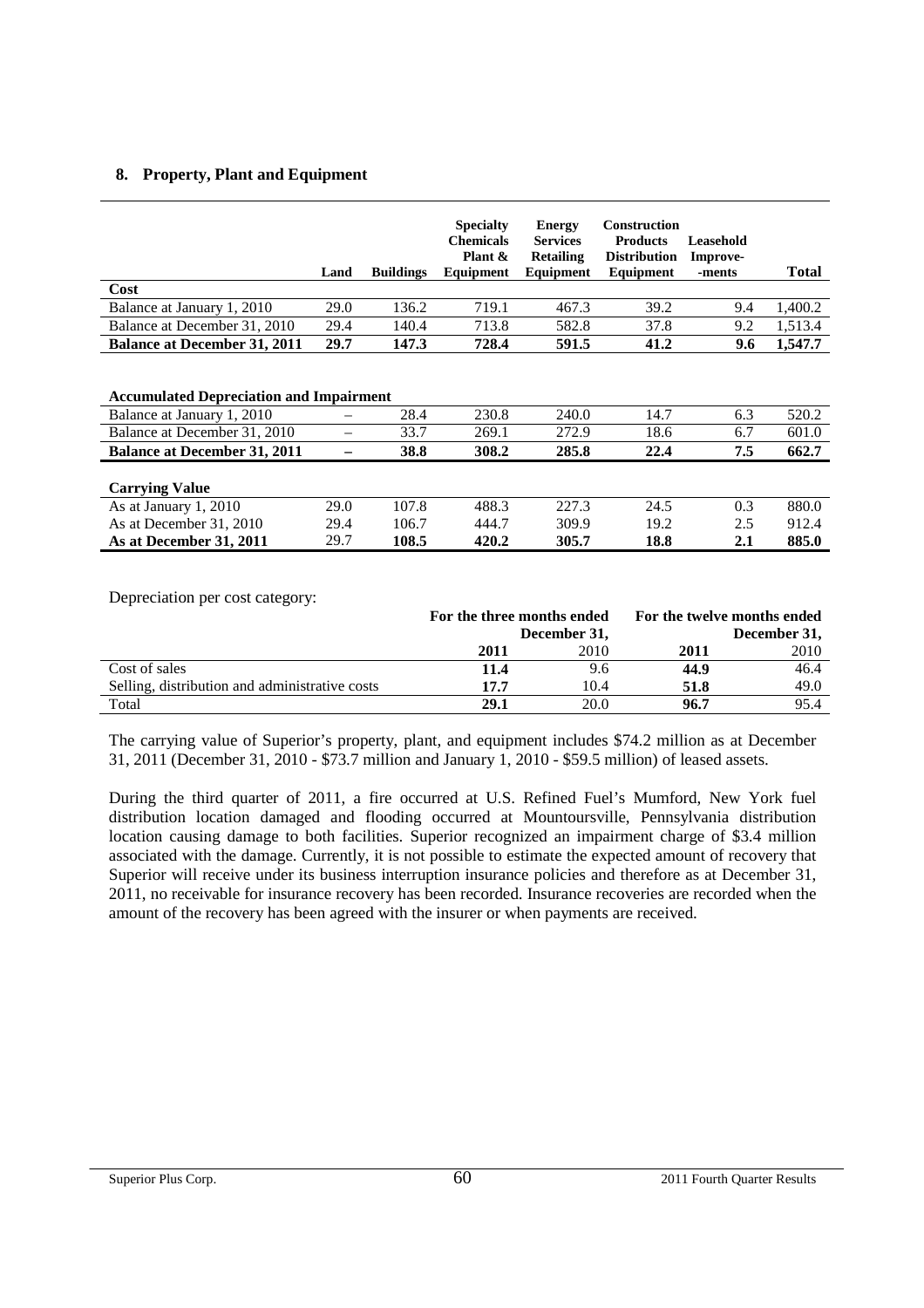### **9. Intangible Assets**

|                                                | <b>Customer</b><br><b>Contract</b><br><b>Related</b><br><b>Costs</b> | <b>Energy</b><br><b>Services</b><br><b>Trademarks</b><br>& Non-<br>Compete<br><b>Agreements</b> | <b>Construction</b><br><b>Products</b><br><b>Distribution</b><br>Intangible<br><b>Assets</b> | <b>Specialty</b><br><b>Chemicals</b><br><b>Royalty</b><br>Assets and<br><b>Patents</b> | Investment<br><b>Property</b> | <b>Total</b> |
|------------------------------------------------|----------------------------------------------------------------------|-------------------------------------------------------------------------------------------------|----------------------------------------------------------------------------------------------|----------------------------------------------------------------------------------------|-------------------------------|--------------|
| Cost                                           |                                                                      |                                                                                                 |                                                                                              |                                                                                        |                               |              |
| Balance at January 1, 2010                     | 36.5                                                                 | 108.8                                                                                           | 46.7                                                                                         | 65.4                                                                                   | 1.0                           | 258.4        |
| Balance at December 31, 2010                   | 38.2                                                                 | 166.5                                                                                           | 20.5                                                                                         | 65.4                                                                                   | 1.0                           | 291.6        |
| <b>Balance at December 31, 2011</b>            | 39.8                                                                 | 69.7                                                                                            | 1.1                                                                                          | 65.4                                                                                   | 1.0                           | 177.0        |
| <b>Accumulated Amortization and Impairment</b> |                                                                      |                                                                                                 |                                                                                              |                                                                                        |                               |              |
| Balance at January 1, 2010                     | 21.8                                                                 | 2.0                                                                                             | 3.0                                                                                          | 46.0                                                                                   | $\overline{\phantom{0}}$      | 72.8         |
| Balance at December 31, 2010                   | 27.0                                                                 | 25.1                                                                                            | 2.8                                                                                          | 52.5                                                                                   | $\overline{\phantom{0}}$      | 107.4        |
| <b>Balance at December 31, 2011</b>            | 31.2                                                                 | 20.7                                                                                            | 0.4                                                                                          | 59.1                                                                                   | $\overline{\phantom{0}}$      | 111.4        |
| <b>Carrying value</b>                          |                                                                      |                                                                                                 |                                                                                              |                                                                                        |                               |              |
| As at January 1, 2010                          | 14.7                                                                 | 106.8                                                                                           | 43.7                                                                                         | 19.4                                                                                   | 1.0                           | 185.6        |
| As at December 31, 2010                        | 11.2                                                                 | 141.4                                                                                           | 17.7                                                                                         | 12.9                                                                                   | 1.0                           | 184.2        |
| As at December 31, 2011                        | 8.6                                                                  | 49.0                                                                                            | 0.7                                                                                          | 6.3                                                                                    | 1.0                           | 65.6         |

Amortization per cost category:

|                                                | For the three months ended |      | For the nine months ended |              |  |
|------------------------------------------------|----------------------------|------|---------------------------|--------------|--|
|                                                | December 31,               |      |                           | December 31, |  |
|                                                | 2011                       | 2010 | 2011                      | 2010         |  |
| Selling, distribution and administrative costs | 13.2                       | 12.5 | 45.3                      | 30.4         |  |
| Total                                          | 13.2                       |      | 45.3                      | 30.4         |  |

An impairment charge was recorded to the intangible assets of Superior's Energy Services segment during the fourth quarter (see Note 10 for further details).

### **10. Goodwill**

|                                                      | December 31, | December 31. | January 1, |
|------------------------------------------------------|--------------|--------------|------------|
|                                                      | 2011         | 2010         | 2010       |
| Balance at beginning of period                       | 471.7        | 527.5        | 527.5      |
| Additional amounts recognized from business          |              |              |            |
| combinations occurring during the period (Note 4)    | 3.6          | 38.3         |            |
| Adjustment to Purchase Price Allocations (Note 4)    | (2.1)        |              |            |
| <b>Impairment of Energy Services</b>                 | (227.8)      |              |            |
| <b>Impairment Construction Products Distribution</b> | (61.2)       | (88.4)       |            |
| Effect of foreign currency differences               | 1.9          | (5.7)        |            |
| Balance at end of period                             | 186.1        | 471.7        | 527.5      |

### *Impairment of goodwill and intangible assets*

Goodwill acquired through business combinations and intangible assets have been allocated for impairment testing to individual cash-generating units each representing the lowest level within Superior at which goodwill and intangible assets is monitored for internal management purposes. The cash generating units identified by management is consistent with the business segments disclosed in Note 26. On a quarterly basis Superior assesses whether any indications of impairment have occurred which would require a testing goodwill for impairment using a two-step process, with the first step being to assess whether the recoverable amount of a reporting unit to which goodwill is assigned is less than its carrying value. If this is the case, a second impairment test is performed which requires a comparison of the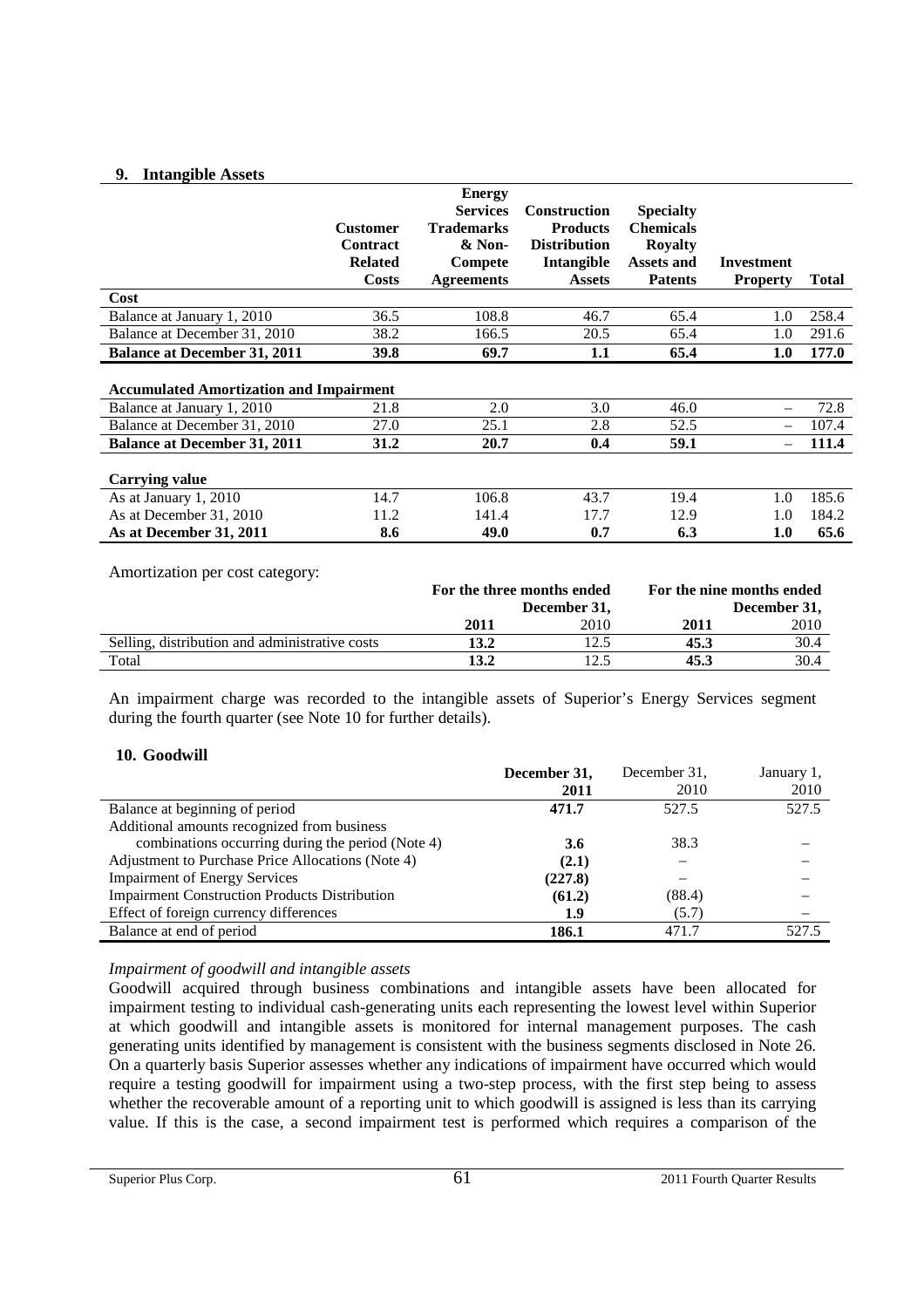recoverable amount to its carrying value. Value in use calculations have been used to determine the recoverable amount for the goodwill and intangible assets allocated to Superior's cash generating units.

#### *Construction Products Distribution*

During the third quarter of 2011 it was determined that Superior's Construction Products Distribution segment had indications of impairment. As such Superior completed a detailed assessment of the business segment's operations; the recoverable amount of the Construction Products Distribution segment was determined using a detailed cash flow model based on current market assumptions surrounding the construction products industry which was negatively impacted by the continued economic slowdown across North America, the reduction in new home residential housing starts and ongoing weakness in commercial construction markets. Based on the calculated recoverable amount, it was determined that the goodwill and intangible assets in the Construction Products Distribution segment were impaired and a goodwill impairment charge of \$61.2 million and an intangible assets impairment charge of \$17.5 million were recognized as reduction in the carrying value of the respective balances during the third quarter of 2011.

#### *Basis on which recoverable amount has been determined*

The recoverable amount for the Construction Products Distribution segment was determined using a detailed cash flow model which was based on evidence from an internal board approved budget. Management's internal budgets are based on past experience and were adjusted to reflect market trends and economic conditions. The resulting recoverable amount was then compared to the carrying amount of the business segment which resulted in an impairment charge that was allocated to goodwill and intangible assets of the Construction Products Distribution segment. The impairment charge was recognized as an expense against Superior's net loss for the period ended December 31, 2011.

### *Key rates used in calculation of recoverable amount*

### *Growth rate to perpetuity*

The first five years of cash flow projections used in the model were based on management's internal budgets and projections after five years were extrapolated using growth rates in line with historical long term growth rates in the construction products industry. The long term growth rate used in determining the recoverable amount for the Construction Products Distribution segment was 1.5%.

### *Discount rates*

Cash flows in the model were discounted using a discount rate specific to the Construction Products Distribution segment. Discount rates reflect the current market assessments of the time value of money and are derived from the business segment's weighted average cost of capital. Risks specific to the Construction Products Distribution segment were reflected within the cash flow model. The weighted average cost of capital was then adjusted to reflect the impact of tax in order to calculate an equivalent pre-tax discount rate. The after-tax discount rate used in determining the recoverable amount for the Construction Products Distribution's segment was 12.0%.

### *Inflation rates*

Inflation rates used in the cash flow model were based on a blend of a number of publically available inflation forecasts. The inflation rate used in determining the recoverable amount for the Construction Distribution Product's segment was 2%.

### *Key assumptions*

The model used to determine the recoverable amount of the Construction Products Distribution segment is based on the assumption that sales revenue is expected to decline from 2010 levels due to market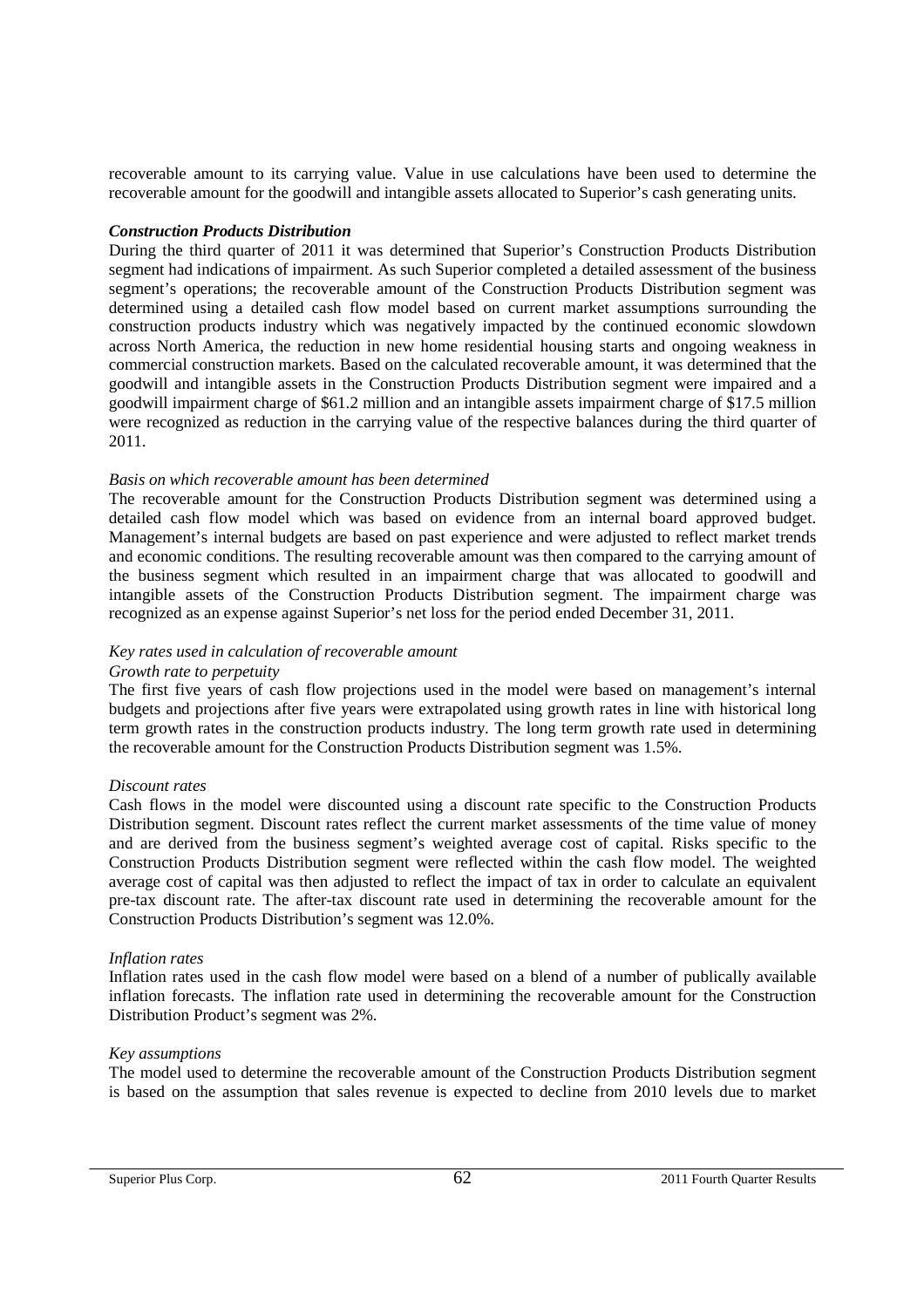conditions which are expected to continue to impact the financial results of the business segment through to the end of 2012.

### *Energy Services*

During the fourth quarter of 2011 it was determined that Superior's Energy Services was impaired. As such Superior completed a detailed assessment of the business segment's operations; the recoverable amount of the Energy Services segment was determined using a detailed cash flow model based on current market assumptions surrounding the Canadian propane distribution and U.S. refined fuels distribution industries which were negatively impacted by the continued economic slowdown across North America, shift in sales mix from higher margin heating volumes to lower margin non-heating volumes, and energy conservation efforts from Superior's customers. Based on the calculated recoverable amount, it was determined that the goodwill and intangible assets in the Energy Services segment were impaired and a goodwill impairment charge of \$227.8 million and an intangible assets impairment charge of \$72.7 million were recognized as reduction in the carrying value of the respective balances during the fourth quarter of 2011.

#### *Basis on which recoverable amount has been determined*

The recoverable amount for the Energy Services segment was determined using a detailed cash flow model which was based on evidence from an internal board approved budget. Management's internal budgets are based on past experience and were adjusted to reflect market trends and economic conditions. The resulting recoverable amount was then compared to the carrying amount of the business segment which resulted in an impairment charge that was allocated to goodwill and intangible assets of the Energy Services segments. The impairment charge was recognized as an expense against Superior's net loss for the year ended December 31, 2011.

# *Key rates used in calculation of recoverable amount*

### *Growth rate to perpetuity*

The first five years of cash flow projections used in the model were based on management's internal budgets and projections after five years were extrapolated using growth rates in line with historical long term growth rates. The long term growth rate used in determining the recoverable amount for the Energy Services segment was 0.5%.

### *Discount rates*

Cash flows in the model were discounted using a discount rate specific to the Energy Services segment. Discount rates reflect the current market assessments of the time value of money and are derived from the business segment's weighted average cost of capital. Risks specific to the Energy Services segment were reflected within the cash flow model. The weighted average cost of capital was then adjusted to reflect the impact of tax in order to calculate an equivalent pre-tax discount rate. The after-tax discount rate used in determining the recoverable amount for the Energy Services' segment was 10.8% for Canadian propane distribution and 11.5% for U.S. refined fuels.

### *Inflation rates*

Inflation rates used in the cash flow model were based on a blend of a number of publically available inflation forecasts. The inflation rate used in determining the recoverable amount for the Energy Services' segment was 2%.

### *Key assumptions*

The model used to determine the recoverable amount of the Energy Services segment is based on the assumption that is expected to decline from 2011 levels due to the items noted above which are expected to continue to impact the operating results of the business segment through to the end of 2012.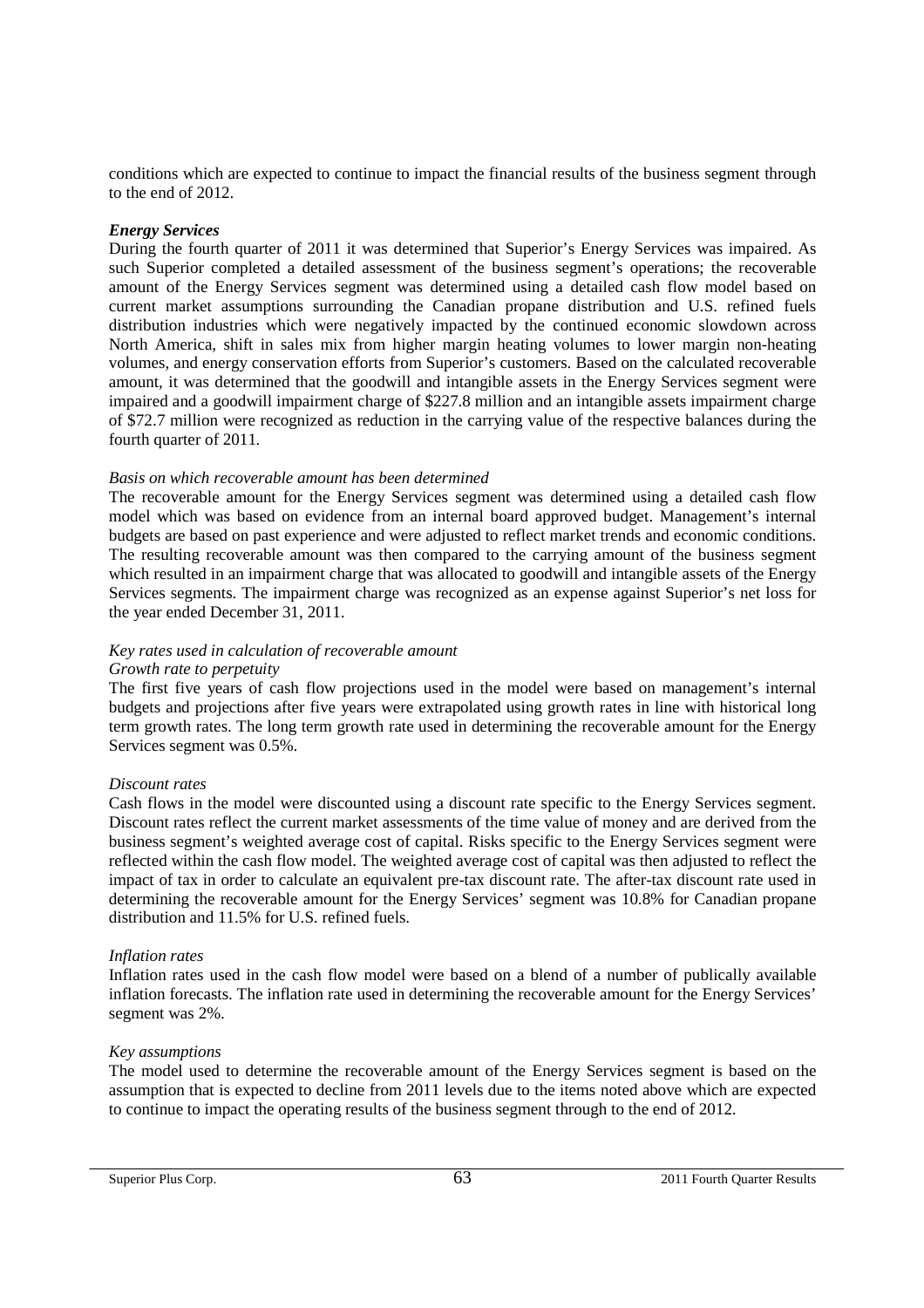#### **11. Provisions**

|                                          | Decommissioning | <b>Environmental</b> |       |
|------------------------------------------|-----------------|----------------------|-------|
|                                          | <b>Costs</b>    | <b>Expenditures</b>  | Total |
| <b>Balance at January 1, 2010</b>        | 6.9             |                      | 6.9   |
| Additional provisions recognized during  |                 |                      |       |
| the period                               | 0.8             | 7.1                  | 7.9   |
| Utilization                              |                 | (1.7)                | (1.7) |
| Amounts reversed during the period       |                 | (2.3)                | (2.3) |
| Unwinding of discount                    | 0.3             |                      | 0.3   |
| Impact of change in discount rate        | 2.2             |                      | 2.2   |
| Net foreign currency exchange difference |                 | (0.1)                | (0.1) |
| <b>Balance at December 31, 2010</b>      | 10.2            | 3.0                  | 13.2  |
| Additional provisions recognized during  |                 |                      |       |
| the period                               | 3.4             |                      | 3.4   |
| Amounts reversed during the period       |                 | (0.9)                | (0.9) |
| Utilization                              |                 | (0.5)                | (0.5) |
| Unwinding of discount                    | 0.4             |                      | 0.4   |
| Impact of change in discount rate        | 1.7             |                      | 1.7   |
| Net foreign currency exchange difference | (0.2)           | 0.1                  | (0.1) |
| <b>Balance at December 31, 2011</b>      | 15.5            | 1.7                  | 17.2  |

### *Decommissioning costs*

### *Specialty Chemicals*

Superior makes full provision for the future cost of decommissioning Specialty Chemicals' chemical facilities. The provision for decommissioning costs is on a discounted basis and is based on existing technologies at current prices or long-term price assumptions, depending on the expected timing of the activity. As at December 31, 2011, the discount rate used in Superior's calculation was 2.5% (December  $31, 2010 - 4.0\%$ ). Superior estimates the total undiscounted amount of expenditures required to settle its decommissioning liabilities is approximately \$20.3 million (December 31, 2010 - \$20.1 million) which will be paid out over the next twenty to twenty eight years. While Superior's provision for decommissioning costs is based on the best estimate of future costs and the economic lives of the chemical facilities, there is uncertainty regarding both the amount and timing of incurring these costs.

### *Energy Services*

Superior makes full provision for the future costs of decommissioning certain assets associated with Superior's Energy Services operating segment. Superior estimates the total undiscounted amount of expenditures required to settle its decommissioning liabilities is approximately \$9.2 million (December 31, 2010 – \$9.8 million) which will be paid out over the next twenty to twenty five years. The risk-free rate of 2.5% (December 31, 2010 – 4.0%) was used to calculate the present value of the estimated cash flows.

### *Environmental Expenditures*

Provisions for environmental remediation are made when a clean-up is probable and the amount of the obligation can be reliably estimated. Generally, this coincides with commitment to a formal plan of action or, if earlier, on divestment or on closure of inactive sites. The provision for environmental liabilities has been estimated using existing technology, at current prices and discounted using a risk-free discount rate of 2.5% (December 31, 2010 –4.0%). The majority of these costs are expected to be incurred over the next 10 years. The extent and cost of future remediation programs are inherently difficult to estimate. They depend on the scale of any possible contamination, the timing and extent of corrective actions, and also Superior's share of the liability.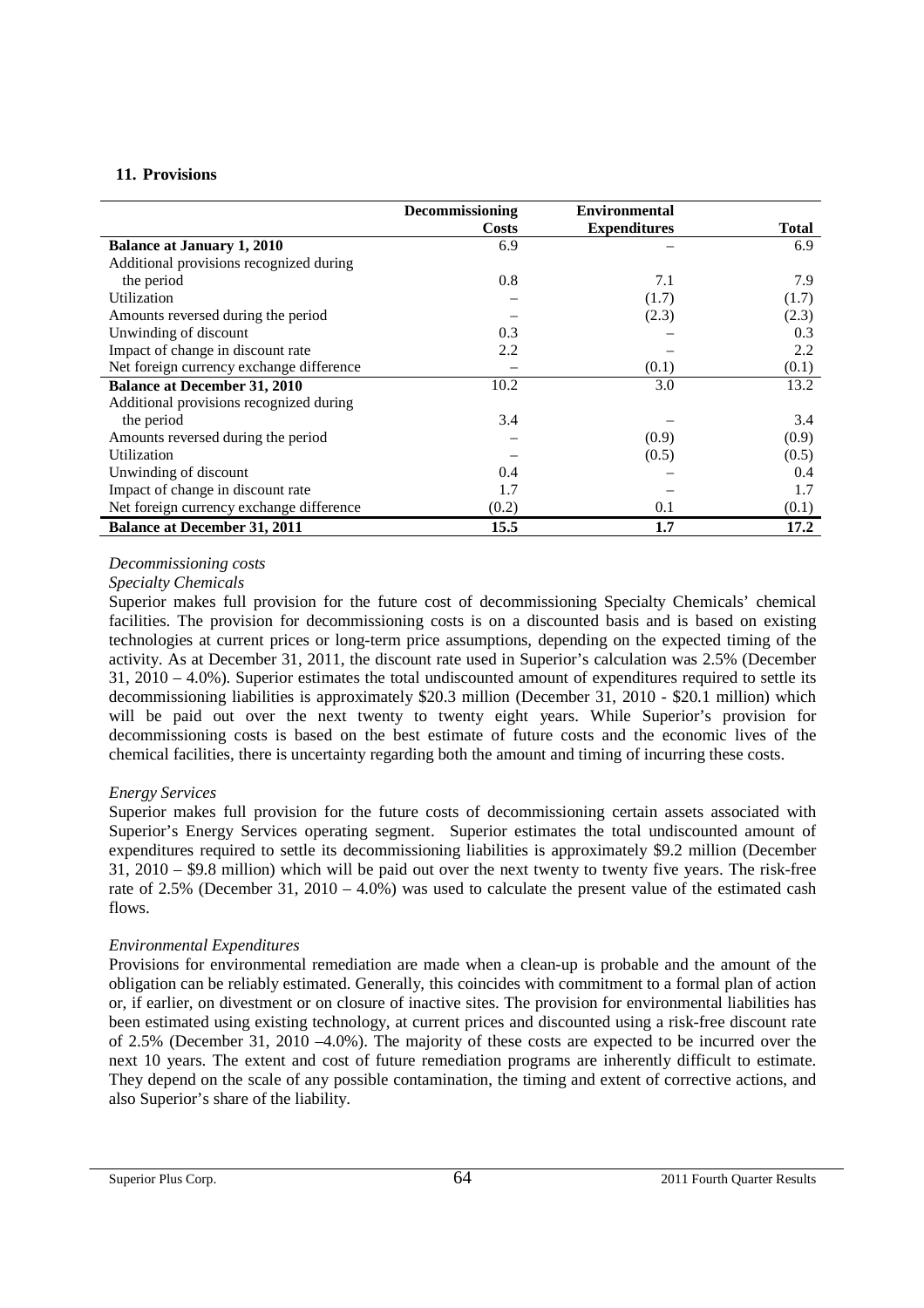### **12. Trade and Other Payables**

A summary of trade and other payables are as follows:

|                                    | <b>Notes</b> | <b>December 31, 2011</b> | December 31, 2010 | January 1,2010  |
|------------------------------------|--------------|--------------------------|-------------------|-----------------|
| Trade payables                     | 18           | 243.9                    | 271.9             | 226.7           |
| Other payables                     |              | 47.8                     | 36.8              | 58.6            |
| Amounts due to customers under     |              |                          |                   |                 |
| construction contracts             |              | 2.2                      | 0.7               | 1.0             |
| Share based payments               | 22           | 3.7                      | 8.8               | 9.1             |
| Trade and other payables           |              | 297.6                    | 318.2             | 295.4           |
| 13. Deferred Revenue               |              | December 31, 2011        | December 31, 2010 | January 1, 2010 |
| Balance at beginning of the period |              | 6.8                      | 5.8               | 5.8             |
| Deferred during the period         |              | 21.4                     | 14.7              |                 |
| Released to net earnings (loss)    |              | (14.5)                   | (14.0)            |                 |
| Foreign exchange impact            |              | 0.5                      | 0.3               |                 |
| Balance at end of period           |              | 14.2                     | 6.8               | 5.8             |

| Balance at end of period | 14.2                     | 6.8               | D.ŏ             |
|--------------------------|--------------------------|-------------------|-----------------|
|                          |                          |                   |                 |
|                          | <b>December 31, 2011</b> | December 31, 2010 | January 1, 2010 |
| <b>Current</b>           | 14.2                     | 6.8               |                 |
| Non-current              |                          |                   |                 |
|                          | 17.8                     |                   |                 |

The deferred revenue relates to Energy Services unearned service revenue and deferred sales to a customer within the Specialty Chemicals segment.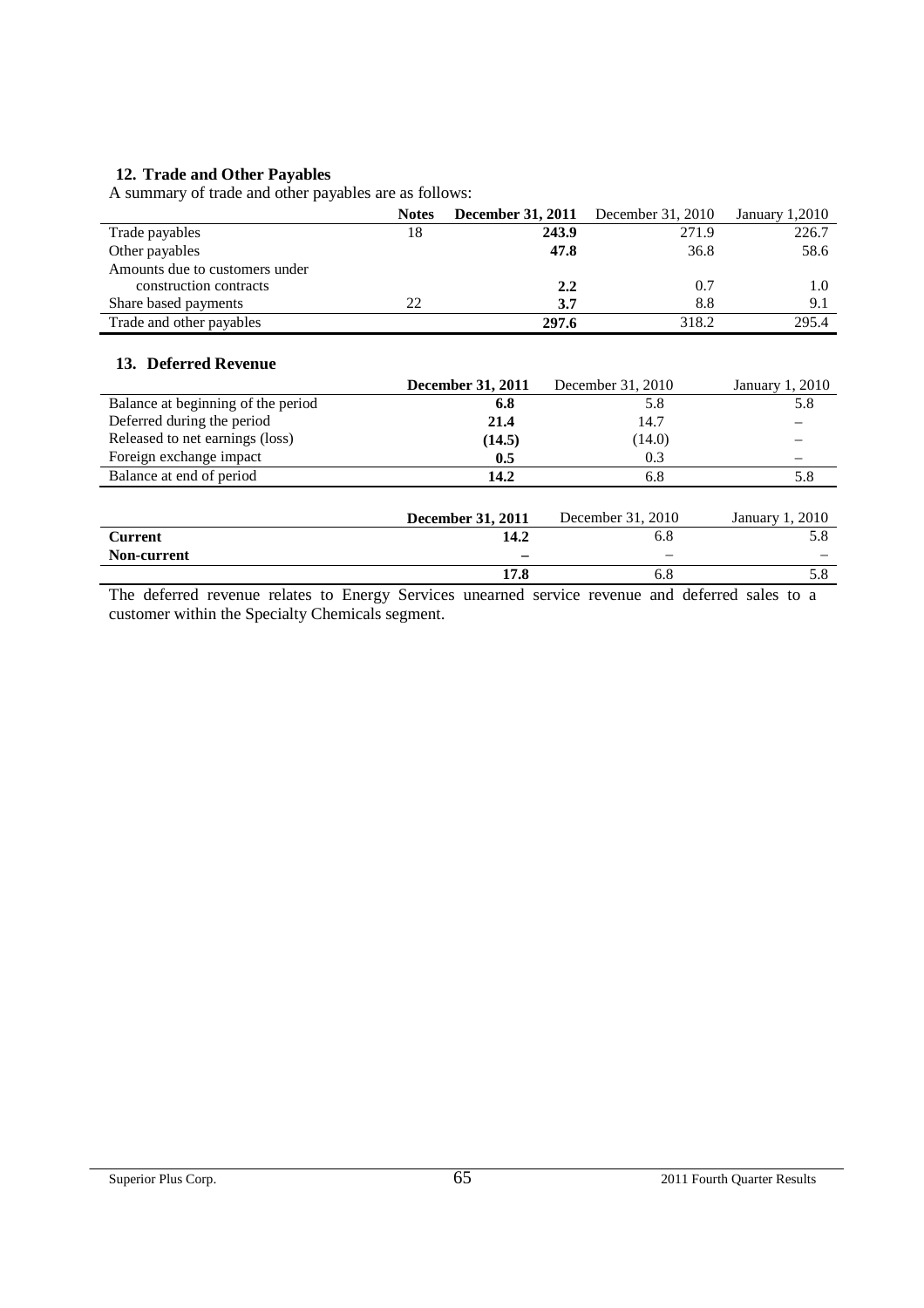#### **14. Borrowings**

|                                                                                              | Year of<br>Maturity | Effective Interest December 31,<br>Rate                     | 2011   | December 31,<br>2010 | January 1,<br>2010 |
|----------------------------------------------------------------------------------------------|---------------------|-------------------------------------------------------------|--------|----------------------|--------------------|
| Revolving term bank credits <sup>(1)</sup>                                                   |                     |                                                             |        |                      |                    |
| Bankers Acceptances (BA)                                                                     | 2014                | Floating BA rate<br>plus applicable<br>credit spread        | 219.5  | 60.8                 | 174.6              |
| Canadian Prime Rate Loan                                                                     | 2014                | Prime rate plus<br>credit spread<br><b>Floating LIBOR</b>   | 19.8   | 40.0                 |                    |
| <b>LIBOR Loans</b><br>(US\$138.9 million; 2010– US\$143.0 million)                           | 2014                | rate plus applicable<br>credit spread<br>US Prime rate plus | 141.3  | 142.3                | 146.1              |
| <b>US</b> Base Rate Loan<br>(US\$29.2 million; 2010- US\$31.0 million)                       | 2014                | credit spread                                               | 29.7   | 30.8                 | 6.3                |
|                                                                                              |                     |                                                             | 410.3  | 273.9                | 327.0              |
| <b>Other Debt</b>                                                                            |                     |                                                             |        |                      |                    |
| Notes payable                                                                                |                     | Prime                                                       |        |                      | 0.6                |
|                                                                                              | 2012-               | Non-interest                                                |        |                      |                    |
| Deferred consideration                                                                       | 2016                | bearing                                                     | 4.0    | 1.2                  | 2.4                |
| Accounts receivable securitization <sup>(2)</sup>                                            |                     |                                                             |        | 90.1                 | 92.7               |
|                                                                                              |                     |                                                             | 4.0    | 91.3                 | 95.7               |
| <b>Senior Secured Notes</b> <sup>(3)</sup>                                                   |                     |                                                             |        |                      |                    |
| Senior secured notes subject to fixed interest<br>rates (US\$124.0 million; 2010 - US\$156.0 | 2012-               |                                                             | 126.1  | 155.1                | 165.4              |
| million)                                                                                     | 2015                | 7.65%                                                       |        |                      |                    |
| <b>Senior Unsecured Debentures</b>                                                           |                     |                                                             |        |                      |                    |
| Senior unsecured debentures                                                                  | 2016                | 8.25%                                                       | 150.0  | 150.0                | 150.0              |
| <b>Leasing Obligations</b>                                                                   |                     |                                                             |        |                      |                    |
| Leasing obligations (see Note 15)                                                            |                     |                                                             | 71.7   | 69.7                 | 58.0               |
|                                                                                              |                     |                                                             |        |                      |                    |
| Total Borrowings before deferred financing fees                                              |                     |                                                             | 762.1  | 740.0                | 796.1              |
| Deferred financing fees                                                                      |                     |                                                             | (6.4)  | (7.1)                | (7.1)              |
| <b>Borrowings</b>                                                                            |                     |                                                             | 755.7  | 732.9                | 789.0              |
| Current maturities                                                                           |                     |                                                             | (54.3) | (136.2)              | (108.9)            |
| <b>Borrowings</b>                                                                            |                     |                                                             | 701.4  | 596.7                | 680.1              |

(1) Superior and its wholly-owned subsidiaries, Superior Plus Financing Inc. and Commercial E Industrial (Chile) Limitada, expanded the revolving term bank credit borrowing capacity to \$615 million from \$450 million on June 20, 2011. The credit facilities mature on June 27, 2014 and are secured by a general charge over the assets of Superior and certain of its subsidiaries. As at December 31, 2011, Superior had \$34.8 million of outstanding letters of credit (December 31, 2010 - \$28.6 million) and approximately \$84.2 million of outstanding financial guarantees (December 31, 2010 - \$65.3 million). The fair value of Superior's revolving term bank credits, other debt, letters of credit, and financial guarantees approximates their carrying value as a result of the market based interest rates, the short-term nature of the underlying debt instruments and other related factors.

<sup>(2)</sup> Superior sold, with limited recourse, certain trade accounts receivable on a revolving basis to an entity sponsored by a Canadian chartered bank. The accounts receivable were sold at a discount to face value based on prevailing money market rates. The level of accounts receivable sold under the program fluctuates seasonally with the level of accounts receivable. As at December 31, 2011 proceeds of \$nil million (December 31, 2010 – \$90.1 million) had been received. Superior terminated the accounts receivable securitization program in June 2011.

<sup>(3)</sup> Senior secured notes (the Notes) totaling US\$124.0 million (Cdn\$126.1 million at December 31, 2011 and Cdn\$155.1 million at December 31, 2010) are secured by a general charge over the assets of Superior and certain of its subsidiaries. Principal repayments began in the fourth quarter of 2009. Management has estimated the fair value of the Notes based on comparisons to treasury instruments with similar maturities, interest rates and credit risk profiles. The estimated fair value of the Notes at December 31, 2011 was Cdn\$121.0 million (December 31, 2010 – Cdn\$156.6 million).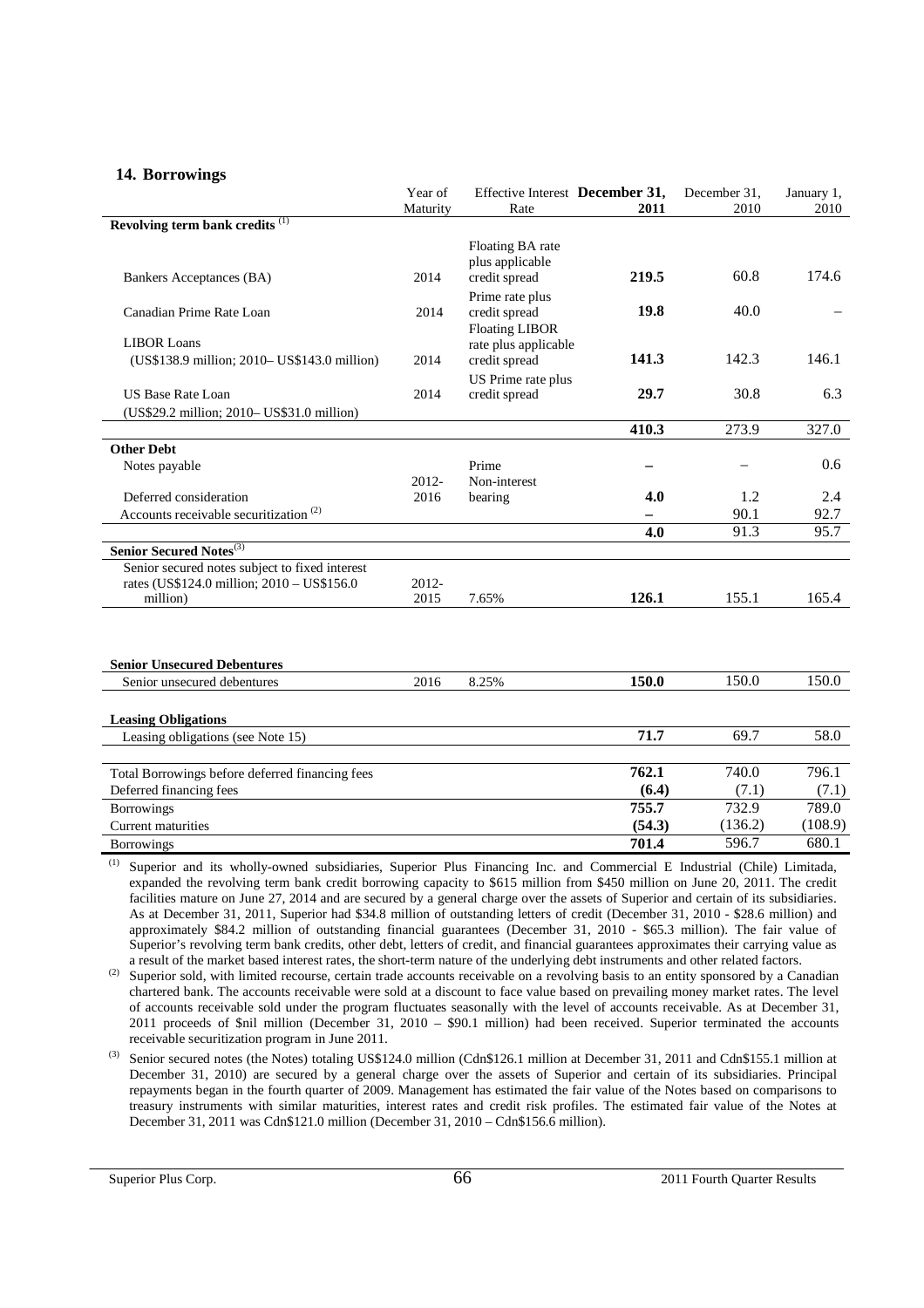| Repayment requirements of Borrowings before deferred financing costs are as follows: |       |
|--------------------------------------------------------------------------------------|-------|
| Current maturities                                                                   | 54.3  |
| Due in $2013$                                                                        | 54.2  |
| Due in $2014$                                                                        | 451.6 |
| Due in $2015$                                                                        | 41.6  |
| Due in $2016$                                                                        | 155.8 |
| Due in $2017$                                                                        | 4.6   |
| Subsequent to 2017                                                                   |       |
| Total                                                                                | 762.1 |

### **15. Leasing Arrangements**

#### *Operating Lease Commitments*

Superior has entered into leases on certain vehicles, rail cars, premises and other equipment. These leases have an average life of between three and five years with no renewal option included in the contracts. There are no restrictions placed upon Superior by entering into these leases.

Future minimum lease payments under non-cancellable operating leases are as follows:

|                                                   | <b>December 31, 2011</b> | December 31, 2010 | January 1, 2010 |
|---------------------------------------------------|--------------------------|-------------------|-----------------|
| Not later than one year                           | 26.8                     | 27.7              | 26.5            |
| Later than one year and not later than five years | 57.2                     | 65.6              | 60.4            |
| Later than five years                             | 27.1                     | 20.7              | 15.8            |
|                                                   | 111.1                    | 114.0             | 102.7           |

### *Obligations under finance lease*

Finance leases relate to fuel distribution and construction products vehicles and equipment and office space with lease terms of 5 to 15 years. Superior has options to purchase the assets for a nominal amount at the conclusion of the lease agreements. Superior's obligations under finance leases are secured by the lessors title to the leased assets.

| <b>Minimum Lease Payments</b>                     | <b>December 31, 2011</b> | December 31, 2010 | January 1, 2010 |
|---------------------------------------------------|--------------------------|-------------------|-----------------|
| Not later than one year                           | 19.8                     | 18.3              | 14.7            |
| Later than one year and not later than five years | 57.9                     | 56.2              | 46.6            |
| Later than five years                             | 5.8                      | 7.3               | 9.4             |
| Less: future finance charges                      | (11.8)                   | (12.1)            | (12.7)          |
| Present value of minimum lease payments           | 71.7                     | 69.7              | 58.0            |

| <b>Present Value of Minimum Lease Payments</b>    | <b>December 31, 2011</b> | December 31, 2010 | January 1, 2010 |
|---------------------------------------------------|--------------------------|-------------------|-----------------|
| Not later than one year                           | 15.6                     | 13.9              | 11.1            |
| Later than one year and not later than five years | 51.5                     | 48.8              | 39.0            |
| Later than five years                             | 4.6                      | 7.0               | 8.9             |
| Present value of minimum lease payments           | 71.7                     | 69.7              | 58.0            |

Included in the Consolidated Financial Statements as:

|                                               | <b>Notes</b> | <b>December 31, 2011</b> | December 31, 2010 | January 1, 2010 |
|-----------------------------------------------|--------------|--------------------------|-------------------|-----------------|
| <b>Current portion of leasing obligations</b> | 14           | 15.6                     | 13.9              |                 |
| Non-current portion of leasing                |              |                          |                   |                 |
| obligations                                   |              | 56.1                     | 55.8              | 46.9            |
|                                               |              | 71.7                     | 69.7              | 58.0            |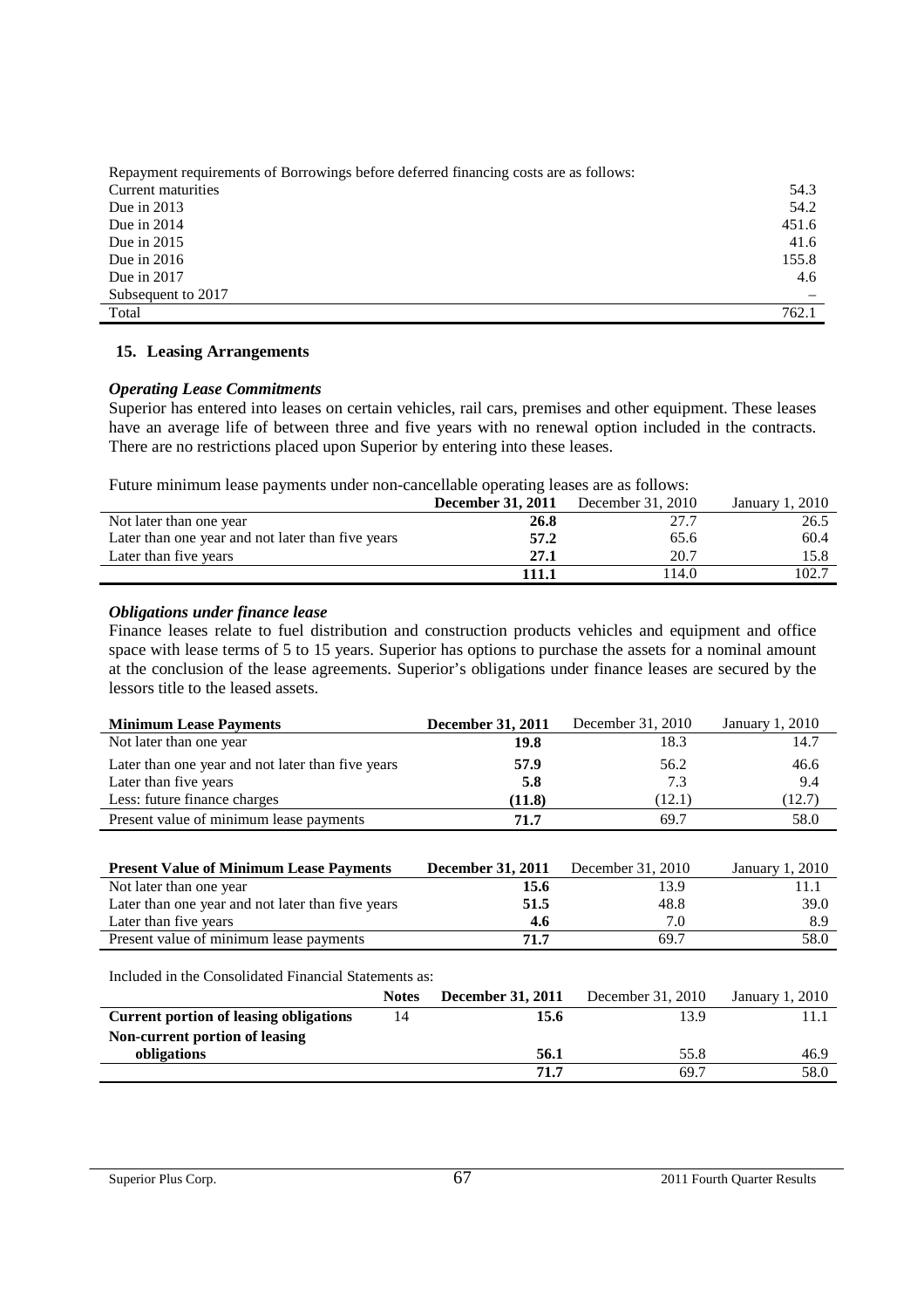### **16. Convertible Unsecured Subordinated Debentures**

|                                         | December | October           | December                 | June<br>$2017^{(1)}$     | June<br>$2018^{(2)}$     | October<br>$2016^{(3)}$  |              |
|-----------------------------------------|----------|-------------------|--------------------------|--------------------------|--------------------------|--------------------------|--------------|
| Maturity                                | 2012     | 2015              | 2014                     |                          |                          |                          | <b>Total</b> |
| Interest rate                           | 5.75%    | 5.85%             | 7.50%                    | 5.75%                    | 6.0%                     | 7.5%                     | Carrying     |
| Conversion price per share              | \$36.00  | \$31.25           | \$13.10                  | \$19.00                  | \$15.10                  | \$11.35                  | <b>Value</b> |
| Face value, December 31, 2010           | 174.9    | 75.0              | 69.0                     | 172.5                    | 150.0                    | $\overline{\phantom{0}}$ | 641.4        |
| Debentures issued                       |          |                   |                          |                          |                          | 75.0                     | 75.0         |
| Debentures redeemed <sup>(4)</sup>      | (125.0)  | $\qquad \qquad -$ | $\overline{\phantom{a}}$ | $\overline{\phantom{m}}$ |                          | $\overline{\phantom{0}}$ | (125.0)      |
| Face value, December 31, 2011           | 49.9     | 75.0              | 69.0                     | 172.5                    | 150.0                    | 75.0                     | 591.4        |
| Issue costs, December 31, 2010          | (2.7)    | (1.2)             | (2.7)                    | (6.5)                    | (5.7)                    | $\overline{\phantom{0}}$ | (18.8)       |
| Issue costs incurred                    |          | $\qquad \qquad -$ | $\qquad \qquad -$        |                          | (0.2)                    | (3.2)                    | (3.4)        |
| Redemption adjustment                   | 1.2      | $\qquad \qquad -$ | $\overline{\phantom{0}}$ | $\overline{\phantom{m}}$ |                          | $\overline{\phantom{0}}$ | 1.2          |
| Accretion of issue costs                | 1.0      | 0.3               | 0.6                      | 0.8                      | 0.6                      | 0.1                      | 3.4          |
| Issue costs, December 31, 2011          | (0.5)    | (0.9)             | (2.1)                    | (5.7)                    | (5.3)                    | (3.1)                    | (17.6)       |
| Discount value, December 31, 2010       | (0.8)    | (0.3)             | (0.4)                    | (0.2)                    | (1.8)                    | $\overline{\phantom{0}}$ | (3.5)        |
| Recognized discount value               |          |                   |                          |                          |                          | (0.4)                    | (0.4)        |
| Redemption adjustment                   | 0.3      | $\qquad \qquad -$ | $\qquad \qquad -$        |                          | $\qquad \qquad -$        |                          | 0.3          |
| Accretion of discount value             | 0.4      | 0.1               | 0.1                      | $\overline{\phantom{0}}$ | 0.2                      | $\overline{\phantom{0}}$ | 0.8          |
| Discount value, December 31, 2011       | (0.1)    | (0.2)             | (0.3)                    | (0.2)                    | (1.6)                    | (0.4)                    | (2.8)        |
| Debentures outstanding as at December   |          |                   |                          |                          |                          |                          |              |
| 31, 2011                                | 49.3     | 73.9              | 66.6                     | 166.6                    | 143.1                    | 71.5                     | 571.0        |
| Less current maturities                 | (49.3)   |                   | $\qquad \qquad -$        |                          | $\overline{\phantom{0}}$ | $\overline{\phantom{0}}$ | (49.3)       |
| Debentures outstanding as at            |          |                   |                          |                          |                          |                          |              |
| December 31, 2011                       |          | 73.9              | 66.6                     | 166.6                    | 143.1                    | 71.5                     | 521.7        |
| Debentures outstanding as at December   |          |                   |                          |                          |                          |                          |              |
| 31, 2010                                | 171.2    | 73.4              | 66.0                     | 165.9                    | 142.6                    |                          | 619.1        |
| Debentures outstanding as at January 1, |          |                   |                          |                          |                          |                          |              |
| 2010                                    | 170.0    | 73.1              | 65.3                     |                          |                          |                          | 308.4        |
| Quoted market value as at December      |          |                   |                          |                          |                          |                          |              |
| 31, 2011                                | 50.0     | 63.0              | 65.2                     | 122.5                    | 105.6                    | 62.3                     | 466.6        |
| Quoted market value as at December 31,  |          |                   |                          |                          |                          |                          |              |
| 2010                                    | 175.8    | 74.9              | 71.6                     | 162.6                    | 144.6                    |                          | 629.5        |
| Quoted market value as at January 1,    |          |                   |                          |                          |                          |                          |              |
| 2010                                    | 177.1    | 74.4              | 78.3                     |                          |                          |                          | 329.8        |

(1) Superior issued \$172.5 million in 5.75% convertible unsecured subordinated debentures during the first quarter of 2010. In conjunction with the issuance of these debentures, Superior swapped \$150 million of the fixed rate obligation into a floatingrate obligation of floating BA rate plus 2.65%.

(2) Superior issued \$150.0 million in 6.0% convertible unsecured subordinated debentures during the fourth quarter of 2010.

(3) Superior issued \$75.0 million in 7.5% convertible unsecured subordinated debentures during the fourth quarter of 2011.

Superior redeemed \$75.0 million and \$50.0 million of the 5.75% December 2012 convertible unsecured subordinated debentures on November 7, 2011 and December 12, 2011 respectively.

The debentures may be converted into shares at the option of the holder at any time prior to maturity and may be redeemed by Superior in certain circumstances. Superior may elect to pay interest and principal upon maturity or redemption by issuing shares to a trustee in the case of interest payments, and to the debenture holders in the case of payment of principal. The number of any shares issued will be determined based on market prices for the shares at the time of issuance. Also Superior has a cash conversion put option which allows Superior to settle any conversion of debentures in cash, in lieu of delivering common shares to the debenture holders of the June 2018 and October 2016 convertible debentures. The cash conversion put option has been classified as an embedded derivative and measured at FVTNL (see Note 18 for further details).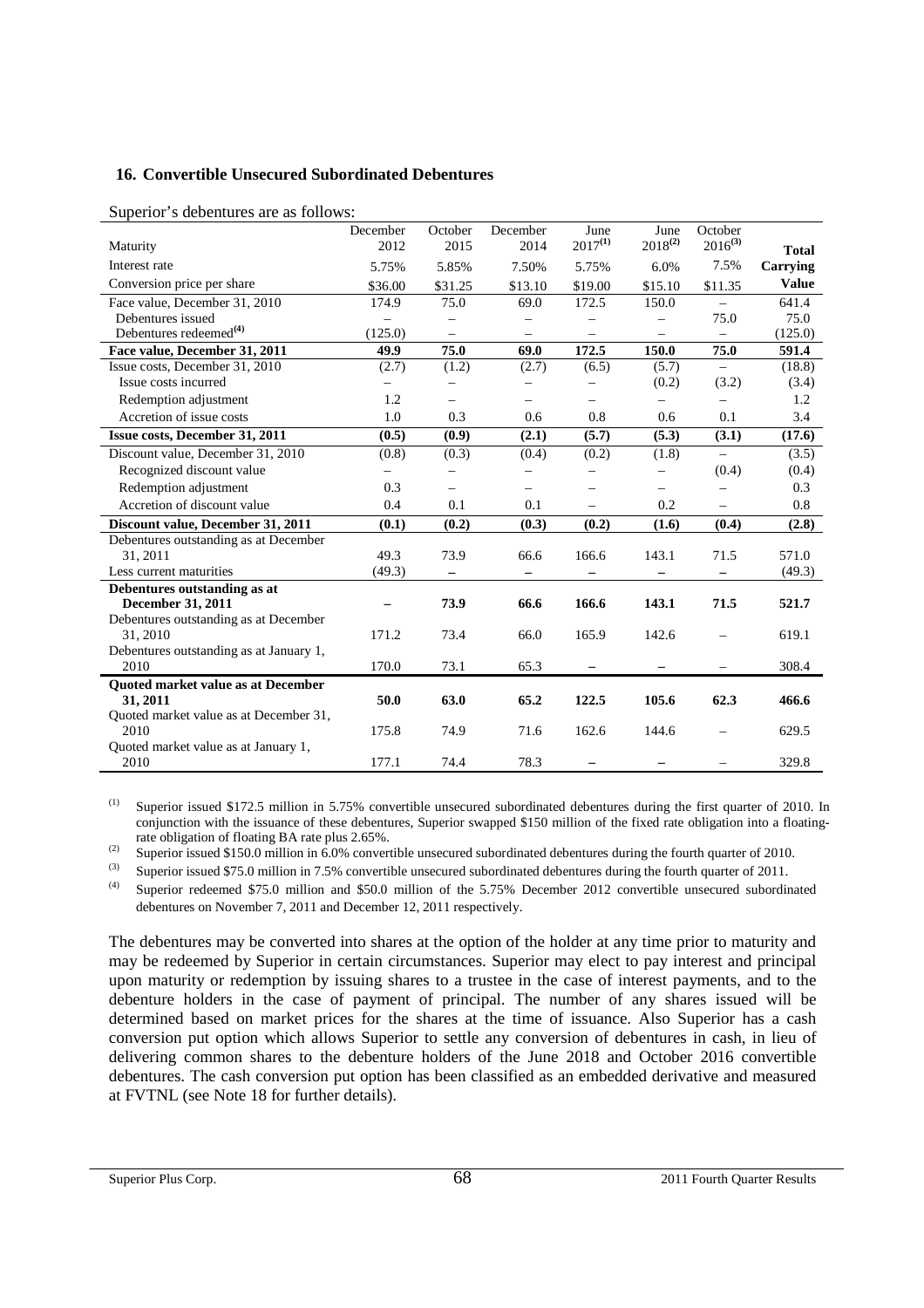### **17. Employee Future Benefits**

Amounts recognized in net earnings (loss) in respect of these defined benefit plans are as follows for the periods ended:

|                                | For the three months ended |              |       | For the year ended |  |
|--------------------------------|----------------------------|--------------|-------|--------------------|--|
|                                |                            | December 31, |       | December 31,       |  |
|                                | 2011                       | 2010         | 2011  | 2010               |  |
| Current service cost           | 0.7                        | 0.5          | 2.5   | 2.0                |  |
| Interest on obligation         | 2.0                        | 2.0          | 8.2   | 8.4                |  |
| Defined contribution plan      |                            |              |       |                    |  |
| payments                       | -                          |              | 0.1   | 0.1                |  |
| Expected return on plan assets | (1.9)                      | (1.8)        | (7.6) | (7.2)              |  |
| Past service cost              |                            | 0.1          |       | 0.1                |  |
|                                | 0.8                        | 0.8          | 3.2   | 3.4                |  |

The total expense for the period is included in the "Selling, distribution and administrative costs" expense in the income statement.

The amount recognized in "Other Comprehensive Income" is as follows:

|                              | For the three months ended<br>December 31, |                                 |        | For the year ended<br>December 31, |
|------------------------------|--------------------------------------------|---------------------------------|--------|------------------------------------|
|                              | 2011                                       | 2010                            | 2011   | 2010                               |
| Actuarial gains and (losses) | (3.5)                                      | 2.5                             | (25.4) | (19.9)                             |
| Cumulative actuarial losses  | $\hspace{0.1mm}-\hspace{0.1mm}$            | $\hspace{0.1mm}-\hspace{0.1mm}$ | (45.3) | (19.9)                             |

### **18. Financial Instruments**

IFRS requires disclosure around fair value and specifies a hierarchy of valuation techniques based on whether the inputs to those valuation techniques are observable or unobservable. Observable inputs reflect market data obtained from independent sources, while unobservable inputs reflect Superior's market assumptions. These two types of inputs create the following fair value hierarchy:

- *Level 1* quoted prices in active markets for identical instruments.
- *Level* 2 quoted prices for similar instruments in active markets; quoted prices for identical or similar instruments in markets that are not active; and model-derived valuations in which all significant inputs and significant value drivers are observable in active markets.
- *Level 3* valuations derived from valuation techniques in which one or more significant inputs or significant value drivers are unobservable.

The fair value of a financial instrument is the amount of consideration that would be estimated to be agreed upon in an arm's-length transaction between knowledgeable, willing parties who are under no compulsion to act. Fair values are determined by reference to quoted bid or asking prices, as appropriate, in the most advantageous active market for that instrument to which Superior has immediate access. Where bid and ask prices are unavailable, Superior uses the closing price of the most recent transaction of the instrument. In the absence of an active market, Superior estimates fair values based on prevailing market rates (bid and ask prices, as appropriate) for instruments with similar characteristics and risk profiles or internal or external valuation models, such as discounted cash flow analysis using, to the extent possible, observable market-based inputs.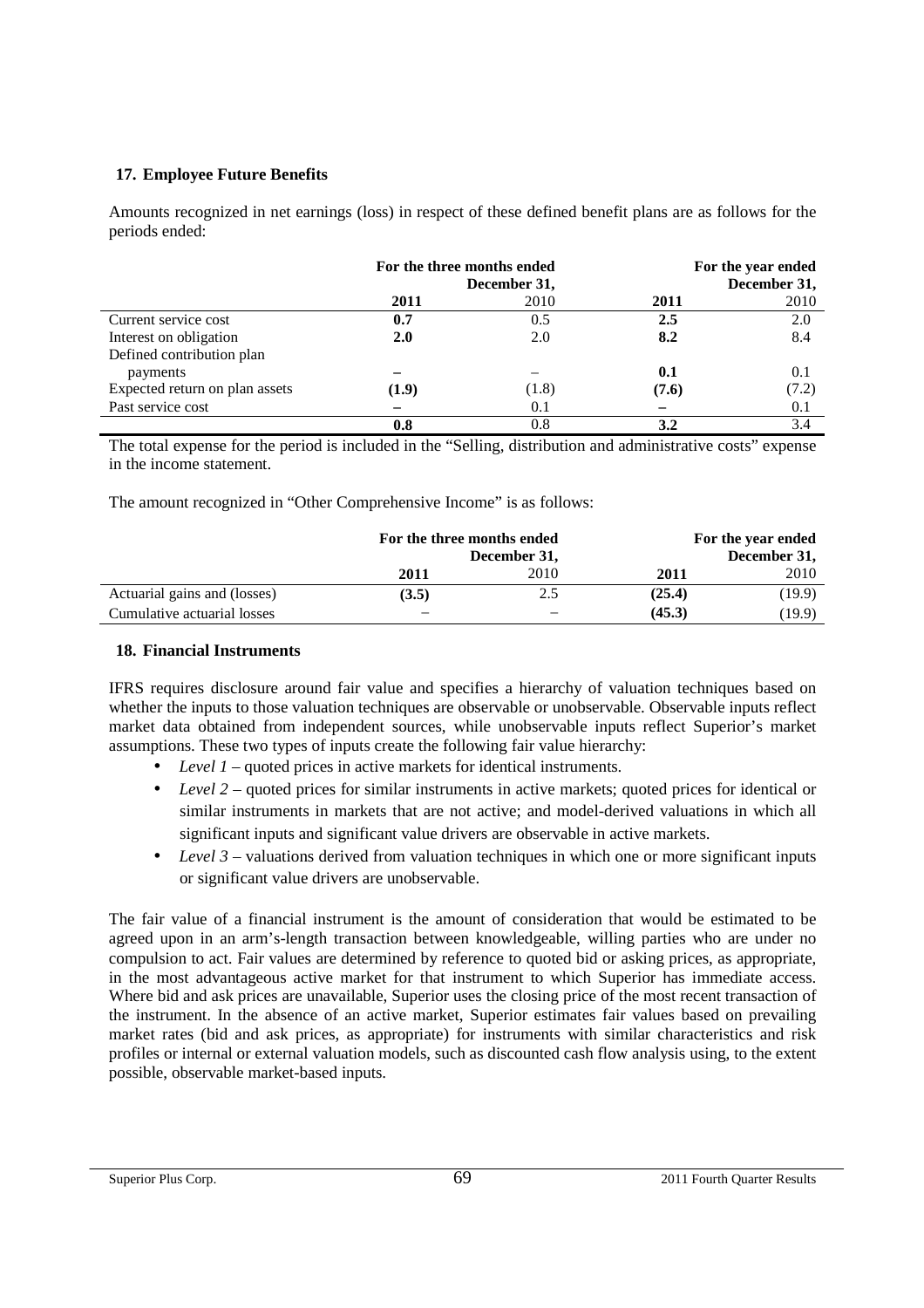Fair values determined using valuation models require the use of assumptions concerning the amount and timing of estimated future cash flows and discount rates. In determining those assumptions, Superior looks primarily to available readily observable external market inputs including factors such as forecast commodity price curves, interest rate yield curves, currency rates, and price and rate volatilities as applicable.

|                                                                                      |                                |                       |                                 |                                        | <b>Asset (Liability)</b> |                      |                    |
|--------------------------------------------------------------------------------------|--------------------------------|-----------------------|---------------------------------|----------------------------------------|--------------------------|----------------------|--------------------|
| <b>Description</b>                                                                   | Notional <sup>(1)</sup>        | <b>Term</b>           | <b>Effective</b><br>Rate        | Fair<br><b>Value</b><br>Input<br>Level | December 31,<br>2011     | December 31,<br>2010 | January 1,<br>2010 |
| Natural gas financial<br>swaps-NYMEX                                                 |                                |                       |                                 | Level 1                                |                          | (101.1)              | (22.2)             |
| Natural gas financial<br>swaps-AECO                                                  | $29.64\;\mathrm{GJ}^{(2)}$     | 2012-<br>2016         | CDN\$4.84/GJ                    | Level 1                                | (78.9)                   | (2.9)                | (69.3)             |
| Foreign currency forward<br>contracts, net sale                                      | US\$706.9(3)                   | 2012-<br>2015         | 1.03                            | Level 1                                | 5.7                      | 12.5                 | 12.5               |
| Foreign currency forward<br>contracts, net purchase                                  |                                |                       | $\overline{\phantom{0}}$        | Level 1                                |                          | 0.4                  | 0.4                |
| Interest rate swaps -<br><b>CDNS</b>                                                 | \$150.0                        | 2012-<br>2017         | Six month BA<br>rate plus 2.65% | Level 2                                | 10.9                     | (1.3)                |                    |
| Debenture embedded<br>derivative                                                     | \$225.0                        | 2012-<br>2018         |                                 | Level 3                                | (0.6)                    | (1.8)                |                    |
| <b>Energy Services Propane</b><br>wholesale purchase and<br>sale contracts, net sale | $4.08$ USG <sup>(4)</sup>      | 2012                  | \$1.62/USG                      | Level 2                                | (0.6)                    | (1.6)                | (2.2)              |
| <b>Energy Services Butane</b><br>wholesale purchase and<br>sale contracts, net sale  | $0.40$ USG <sup>(4)</sup>      | 2012                  | \$1.17/USG                      | Level 2                                | 0.2                      |                      | (0.2)              |
| Energy Services electricity<br>swaps                                                 | $1.73MWh^{(5)}$                | 2012-<br>2016         | \$45.91/MWh                     | Level 2                                | (16.0)                   | (13.0)               | (9.3)              |
| Energy Services swaps and<br>option purchase and<br>sale contracts                   | 17.3<br>Gallons <sup>(4)</sup> | 2012                  | \$2.70<br>US/Gallon             | Level 2                                | (0.7)                    | 1.2                  | 0.1                |
| Specialty Chemicals fixed-<br>price electricity purchase<br>agreement                | 12-45 MW $^{\left(6\right)}$   | 2012-<br>$2017^{(7)}$ | \$37.59/MWh                     | Level 3                                |                          | 5.3                  | 10.5               |

<sup>(1)</sup> Notional values as at December 31, 2011 <sup>(2)</sup> Millions of gigajoules purchased <sup>(3)</sup> Millions of dollars/EUROS purchased <sup>(4)</sup> Millions of United States gallons purchased <sup>(5)</sup> Millions of mega watt hours (MWh) <sup>(6)</sup> Mega watts (MW) on a 24/7 continual basis per year purchased  $^{(7)}$  Specialty Chemicals fixed-price electricity purchase agreement has been impacted by the TransAlta Corporate force majeure issued in December 2010 and the value of the agreement is estimated as \$nil million.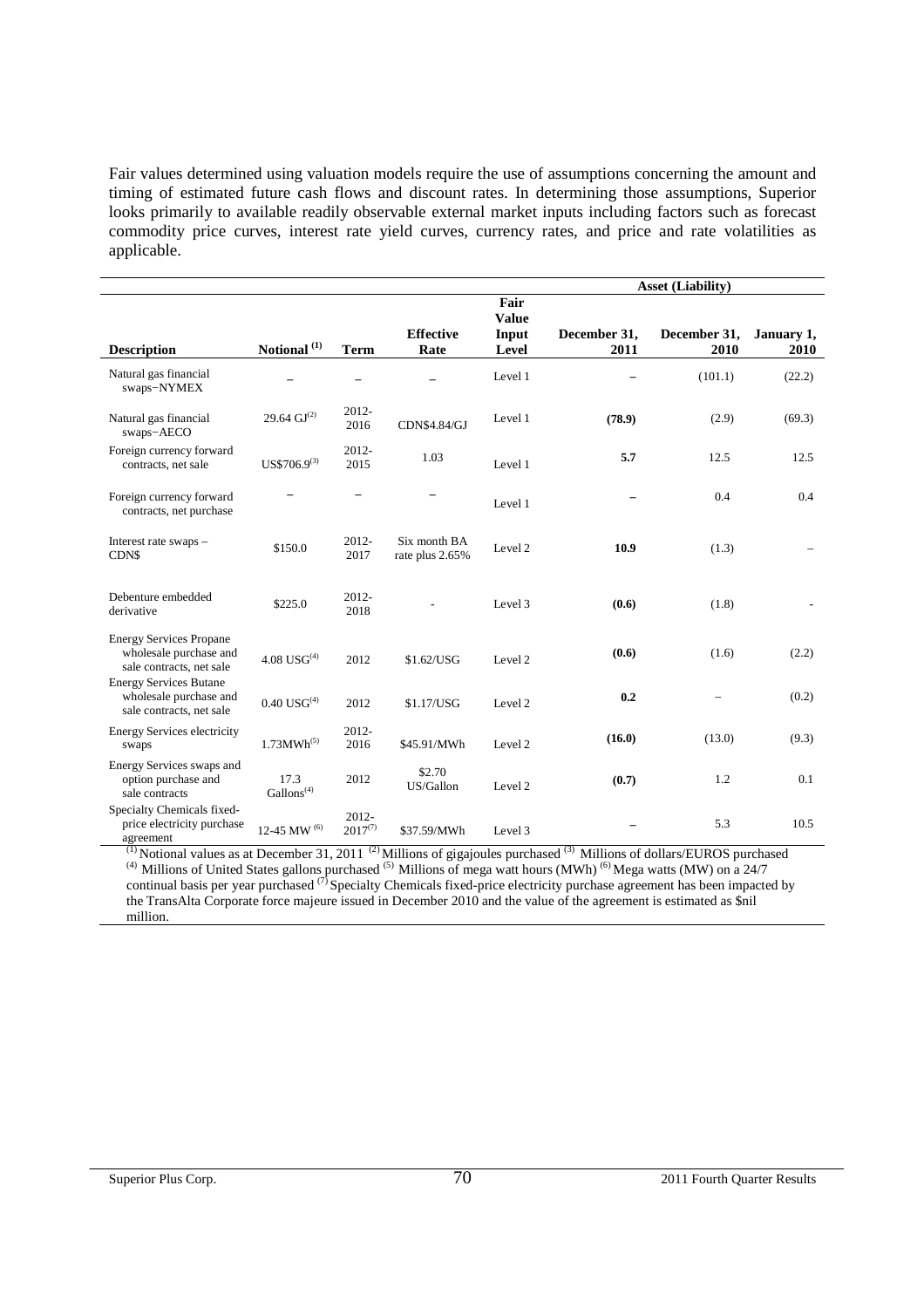| All financial and non-financial derivatives are designated as fair value through net earnings or loss upon |  |
|------------------------------------------------------------------------------------------------------------|--|
| their initial recognition.                                                                                 |  |

| <b>Description</b>                                            | Current<br><b>Assets</b> | Long-term<br><b>Assets</b> | Current<br><b>Liabilities</b> | Long-term<br><b>Liabilities</b> |
|---------------------------------------------------------------|--------------------------|----------------------------|-------------------------------|---------------------------------|
| Natural gas financial swaps – NYMEX and AECO                  |                          |                            | 46.7                          | 32.2                            |
| Energy Services electricity swaps                             |                          |                            | 8.6                           | 7.4                             |
| Foreign currency forward contracts, net                       | 7.1                      | 7.7                        | 1.7                           | 7.4                             |
| Interest rate swaps                                           | 2.6                      | 8.3                        |                               |                                 |
| Debenture embedded derivative                                 |                          |                            |                               | 0.6                             |
| Energy Services propane wholesale purchase and sale contracts | 3.1                      |                            | 3.7                           |                                 |
| Energy Services butane wholesale purchase and sale contracts  | 0.2                      |                            |                               |                                 |
| Energy Services heating oil purchase and sale contracts       | 0.3                      |                            | 1.0                           |                                 |
| As at December 31, 2011                                       | 13.3                     | <b>16.0</b>                | 61.7                          | 47.6                            |
| As at January 1, 2010                                         | 22.2                     | 28.5                       | 77.8                          | 52.6                            |
| As at December 31, 2010                                       | 31.4                     | 26.6                       | 78.6                          | 57.8                            |

|                                                                                            | For the three months ended<br>December 31, 2011 |                                  | For the three months ended<br>December 31, 2010 |                           |  |
|--------------------------------------------------------------------------------------------|-------------------------------------------------|----------------------------------|-------------------------------------------------|---------------------------|--|
| <b>Description</b>                                                                         | <b>Realized</b><br>gain(loss)                   | <b>Unrealized</b><br>gain (loss) | Realized<br>gain(loss)                          | Unrealized<br>gain (loss) |  |
| Natural gas financial swaps – NYMEX and AECO                                               | (13.6)                                          | (13.0)                           | (21.8)                                          | 16.6                      |  |
| Energy Services electricity swaps                                                          | (2.4)                                           | (4.2)                            | (1.5)                                           | (3.6)                     |  |
| Foreign currency forward contracts, net                                                    | 0.5                                             | 47.3                             | 4.8                                             | 16.5                      |  |
| Interest rate swaps                                                                        | 1.3                                             |                                  | 1.5                                             | (5.4)                     |  |
| Foreign currency forward contracts, balance sheet related                                  | (0.2)                                           | (29.7)                           |                                                 | 0.5                       |  |
| Energy Services propane wholesale purchase and sale contracts                              |                                                 |                                  |                                                 | 0.4                       |  |
| Energy Services butane wholesale purchase and sale contracts                               |                                                 | (3.1)                            |                                                 | (3.8)                     |  |
| Energy Services heating oil purchase and sale contracts                                    | 2.8                                             | (0.9)                            | (1.6)                                           | 0.2                       |  |
| Specialty Chemicals fixed-price power purchase agreements                                  | (0.9)                                           |                                  | (3.2)                                           | 2.1                       |  |
| Total realized and unrealized gains (losses) on financial and<br>non-financial derivatives | (12.5)                                          | (3.6)                            | (21.8)                                          | 23.5                      |  |
| Foreign currency translation of senior secured notes                                       |                                                 | 4.1                              |                                                 | 5.5                       |  |
| Change in fair value of debenture embedded derivative                                      |                                                 | (0.2)                            |                                                 |                           |  |
| Total realized and unrealized gains (losses)                                               | (12.5)                                          | 0.3                              | (21.8)                                          | 29.0                      |  |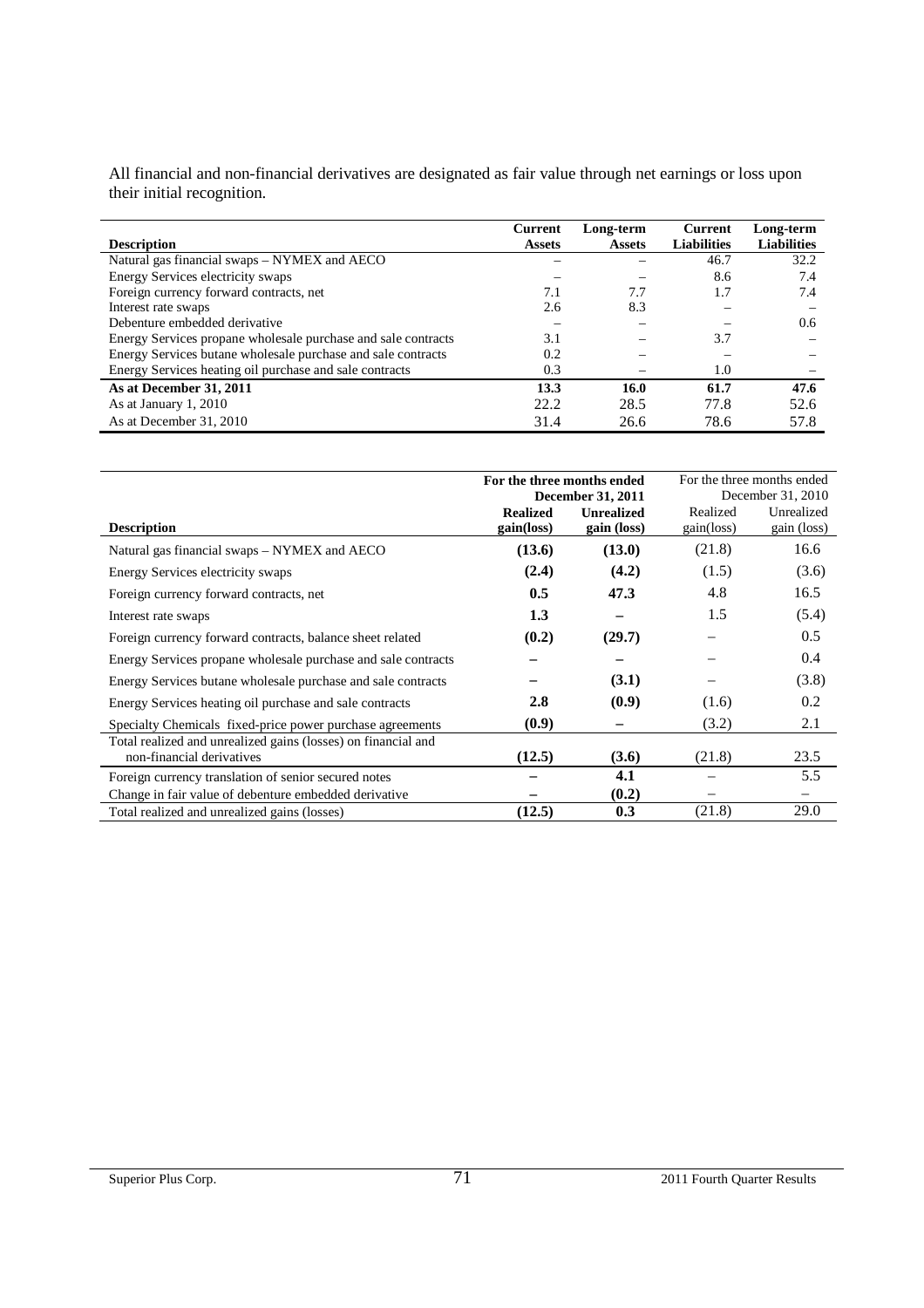|                                                               | For the year ended |                   |                     | For the year ended |
|---------------------------------------------------------------|--------------------|-------------------|---------------------|--------------------|
|                                                               | December 31, 2011  |                   | December 31, 2010   |                    |
|                                                               | <b>Realized</b>    | <b>Unrealized</b> | Realized            | Unrealized         |
| <b>Description</b>                                            | gain(loss)         | gain (loss)       | $gain(\text{loss})$ | gain (loss)        |
| Natural gas financial swaps – NYMEX and AECO                  | (63.9)             | 19.4              | (82.2)              | (23.4)             |
| Energy Services electricity swaps                             | (7.3)              | (3.1)             | (4.4)               | (3.7)              |
| Foreign currency forward contracts, net                       | 15.7               | (27.0)            | 5.2                 | 19.7               |
| Interest rate swaps                                           | 2.5                | 9.3               | 2.9                 | 1.6                |
| Foreign currency forward contracts, balance sheet related     | (0.2)              |                   |                     | 0.5                |
| Energy Services propane wholesale purchase and sale contracts | -                  |                   |                     | 0.4                |
| Energy Services heating oil purchase and sale contracts       | 1.7                | (1.7)             | (1.5)               | (0.2)              |
| Specialty Chemicals fixed-price power purchase agreements     | (3.4)              | (5.4)             | 0.3                 | (5.3)              |
| Total realized and unrealized gains (losses) on financial and |                    |                   |                     |                    |
| non-financial derivatives                                     | (54.9)             | 8.5               | (80.3)              | (10.4)             |
| Foreign currency translation of senior secured notes          |                    | (2.8)             |                     | 8.2                |
| Change in fair value of debenture embedded derivative         |                    | 1.6               |                     |                    |
| Total realized and unrealized losses                          | (54.9)             | (9.7)             | (80.3)              | (2.2)              |

Realized gains (losses) on financial and non-financial derivatives and foreign currency translation gains (losses) on the revaluation of Canadian domiciled US-denominated working capital have been classified on the statement of net earnings (loss) based on the underlying nature of the financial statement line item and/or the economic exposure being managed.

The following summarizes Superior's classification and measurement of financial assets and liabilities:

|                                                                                                                                                                                                                                                                                                                                                            | <b>Classification</b> | <b>Measurement</b> |
|------------------------------------------------------------------------------------------------------------------------------------------------------------------------------------------------------------------------------------------------------------------------------------------------------------------------------------------------------------|-----------------------|--------------------|
| <b>Financial Assets</b>                                                                                                                                                                                                                                                                                                                                    |                       |                    |
| Cash and cash equivalents                                                                                                                                                                                                                                                                                                                                  | Loans and receivables | Amortized cost     |
| Trade and other receivables                                                                                                                                                                                                                                                                                                                                | Loans and receivables | Amortized cost     |
| Derivative assets                                                                                                                                                                                                                                                                                                                                          | <b>FVTNL</b>          | Fair Value         |
| Notes and finance lease receivable                                                                                                                                                                                                                                                                                                                         | Loans and receivables | Amortized cost     |
| <b>Financial liabilities</b>                                                                                                                                                                                                                                                                                                                               |                       |                    |
| Trade and other payables                                                                                                                                                                                                                                                                                                                                   | Other liabilities     | Amortized cost     |
| Dividends and interest payable                                                                                                                                                                                                                                                                                                                             | Other liabilities     | Amortized cost     |
| Provisions                                                                                                                                                                                                                                                                                                                                                 | Other liabilities     | Amortized cost     |
| <b>Borrowings</b>                                                                                                                                                                                                                                                                                                                                          | Other liabilities     | Amortized cost     |
| Convertible unsecured subordinated debentures <sup>(1)</sup>                                                                                                                                                                                                                                                                                               | Other liabilities     | Amortized cost     |
| Derivative liabilities<br>$\theta$ and $\theta$ and $\theta$ and $\theta$ and $\theta$ and $\theta$ and $\theta$ and $\theta$ and $\theta$ and $\theta$ and $\theta$ and $\theta$ and $\theta$ and $\theta$ and $\theta$ and $\theta$ and $\theta$ and $\theta$ and $\theta$ and $\theta$ and $\theta$ and $\theta$ and $\theta$ and $\theta$ and $\theta$ | <b>FVTNL</b>          | Fair Value         |

<sup>(1)</sup> Except for derivatives embedded in the related financial instruments that are classified as FVTNL and measured at fair value.

### **Non-Derivative Financial Instruments**

The fair value of Superior's cash and cash equivalents, trade and other receivables, notes and finance lease receivables, trade and other payables, and dividends and interest payable approximates their carrying value due to the short-term nature of these amounts. The carrying value and the fair value of Superior's borrowings and debentures, is provided in Notes 14 and 16.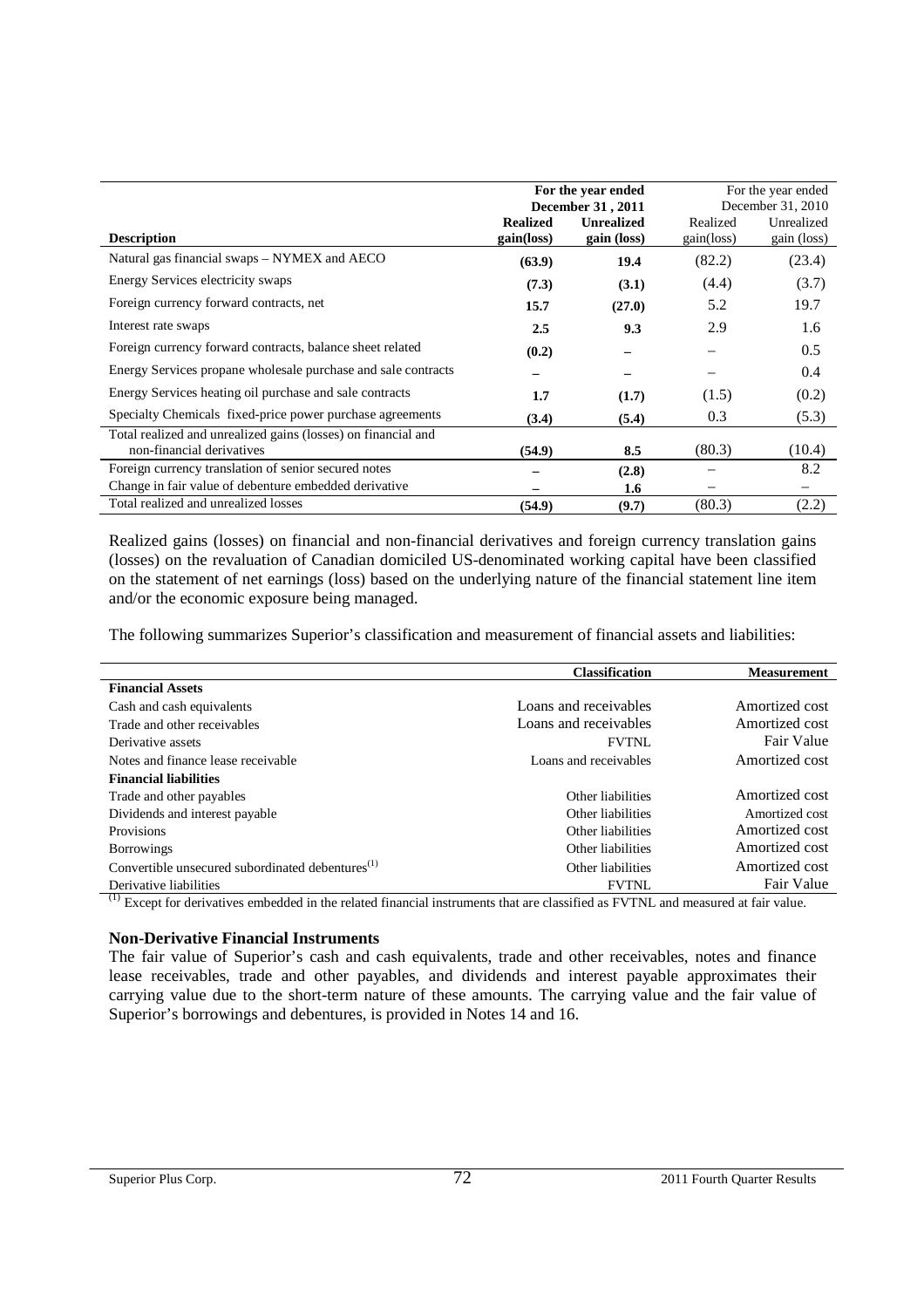## **Financial Instruments – Risk Management**  *Market Risk*

Financial derivatives and non-financial derivatives are used by Superior to manage its exposure to fluctuations in foreign currency exchange rates, interest rates and commodity prices. Superior assesses the inherent risks of these instruments by grouping derivative and non-financial derivatives related to the exposures these instruments mitigate. Superior's policy is not to use financial derivative or non-financial derivative instruments for speculative purposes. Superior does not formally designate its derivatives as hedges; as a result, Superior does not apply hedge accounting and is required to designate its financial derivatives and non-financial derivatives as fair value through profit or loss.

Effective 2008, Energy Services entered into natural gas financial swaps primarily with Macquarie Cook Energy Canada Ltd. for distributor billed natural gas business in Canada to manage its economic exposure of providing fixed-price natural gas to its customers. Additionally, Energy Services continues to maintain its historical natural gas swap positions with seven additional counterparties. Energy Services monitors its fixed-price natural gas positions on a daily basis to monitor compliance with established risk management policies. Energy Services maintains a substantially balanced fixed-price natural gas position in relation to its customer supply commitments.

Energy Services enters into electricity financial swaps with three counterparties to manage the economic exposure of providing fixed-price electricity to its customers. Energy Services monitors its fixed-price electricity positions on a daily basis to monitor compliance with established risk management policies. Energy Services maintains a substantially balanced fixed-price electricity position in relation to its customer supply commitments.

Specialty Chemicals has entered into a fixed-price electricity purchase agreement to manage the economic exposure of certain chemical facilities to changes in the market price of electricity, in a market where the price of electricity is not fixed. The fair value with respect to this agreement is with a single counterparty.

Energy Services enters into various propane forward purchase and sale agreements with more than twenty counterparties to manage the economic exposure of its wholesale customer supply contracts. Energy Services monitors its fixed-price propane positions on a daily basis to monitor compliance with established risk management policies. Energy Services maintains a substantially balanced fixed-price propane gas position in relation to its wholesale customer supply commitments.

Superior, on behalf of its operating divisions, enters into foreign currency forward contracts with ten counterparties to manage the economic exposure of Superior's operations to movements in foreign currency exchange rates. Energy Services contract a portion of their fixed-price natural gas, and propane purchases and sales in US dollars and enter into forward US dollar purchase contracts to create an effective Canadian dollar fixed-price purchase cost. Specialty Chemicals enters into US dollar forward sales contracts on an ongoing basis to mitigate the impact of foreign exchange fluctuations on sales margins on production from its Canadian plants that is sold in US dollars. Interest expense on Superior's US dollar debt is also used to mitigate the impact of foreign exchange fluctuations.

Superior has interest rate swaps with variety of counterparties to manage the interest rate mix of its total debt portfolio and related overall cost of borrowing. Superior manages its overall liquidity risk in relation to its general funding requirements by utilizing a mix of short-term and longer-term maturity debt instruments. Superior reviews its mix of short-term and longer-term debt instruments on an on-going basis to ensure it is able to meet its liquidity requirements.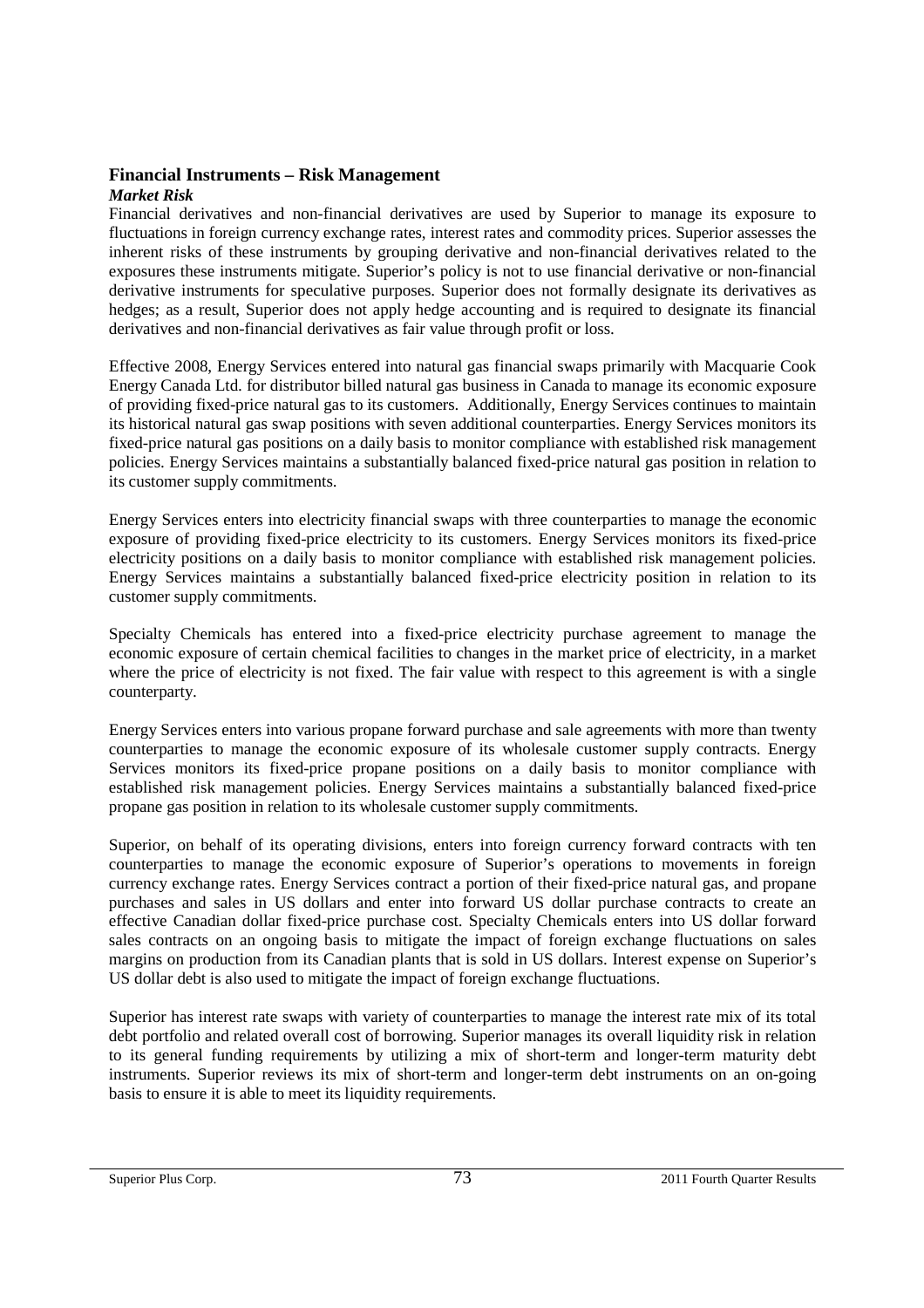#### *Credit Risk*

Superior utilizes a variety of counterparties in relation to its derivative and non-financial derivative instruments in order to mitigate its counterparty risk. Superior assesses the credit worthiness of its significant counterparties at the inception and throughout the term of a contract. Superior is also exposed to customer credit risk. Energy Services deals with a large number of small customers, thereby reducing this risk. Specialty Chemicals, due to the nature of its operations, sells its products to a relatively small number of customers. Specialty Chemicals mitigates its customer credit risk by actively monitoring the overall credit worthiness of its customers. Energy Services has minimal exposure to customer credit risk as local natural gas and electricity distribution utilities have been mandated, for a nominal fee, to provide Energy Services with invoicing, collection and the assumption of bad debts risk for residential customers. Energy Services actively monitors the credit worthiness of its commercial customers. Overall, Superior's credit quality is enhanced by its portfolio of customers which is diversified across both geographic (primarily Canada and North America) and end-use (primarily commercial, residential and industrial) markets.

Allowance for doubtful accounts and past due receivables are reviewed by Superior at each reporting date. Superior updates its estimate of the allowance for doubtful accounts based on the evaluation of the recoverability of trade receivable balances of each customer taking into account historic collection trends of past due accounts and current economic conditions. Trade receivables are written-off once it is determined they are not collectable.

Pursuant to their respective terms, trade receivables, before deducting an allowance for doubtful accounts, are aged as follows:

|                            | <b>December 31, 2011</b> | December 31, 2010 | January 1, 2010 |
|----------------------------|--------------------------|-------------------|-----------------|
| Current                    | 280.3                    | 294.9             | 265.8           |
| Past due less than 90 days | 128.1                    | 182.3             | 63.7            |
| Past due over 90 days      | 39.5                     | 36.5              | 11.0            |
| Trade Receivable           | 447.9                    | 513.7             | 340.5           |

The current portion of Superior's trade receivable is neither impaired nor past due and there are no indications as of the reporting date that the debtors will not meet their obligations to pay.

Superior's trade receivables are stated after deducting a provision of \$20.8 million as at December 31, 2011 (December 31, 2010 − \$14.0 million). The movement in the provision for doubtful accounts was as follows:

|                                          | <b>December 31, 2011</b> | December 31, 2010 | January 1, 2010 |
|------------------------------------------|--------------------------|-------------------|-----------------|
| Allowance for doubtful accounts, opening | (14.0)                   | (10.2)            | (9.3)           |
| Opening adjustment due to acquisitions   | 0.3                      | (1.0)             |                 |
| Impairment losses recognized on          |                          |                   |                 |
| receivables                              | (10.8)                   | (6.3)             | (7.5)           |
| Amounts recovered                        | 3.7                      |                   |                 |
| Amounts written off during the period as |                          |                   |                 |
| uncollectible                            |                          | 3.5               | 6.6             |
| Allowance for doubtful accounts, ending  | (20.8)                   | (14.0)            | (10.2)          |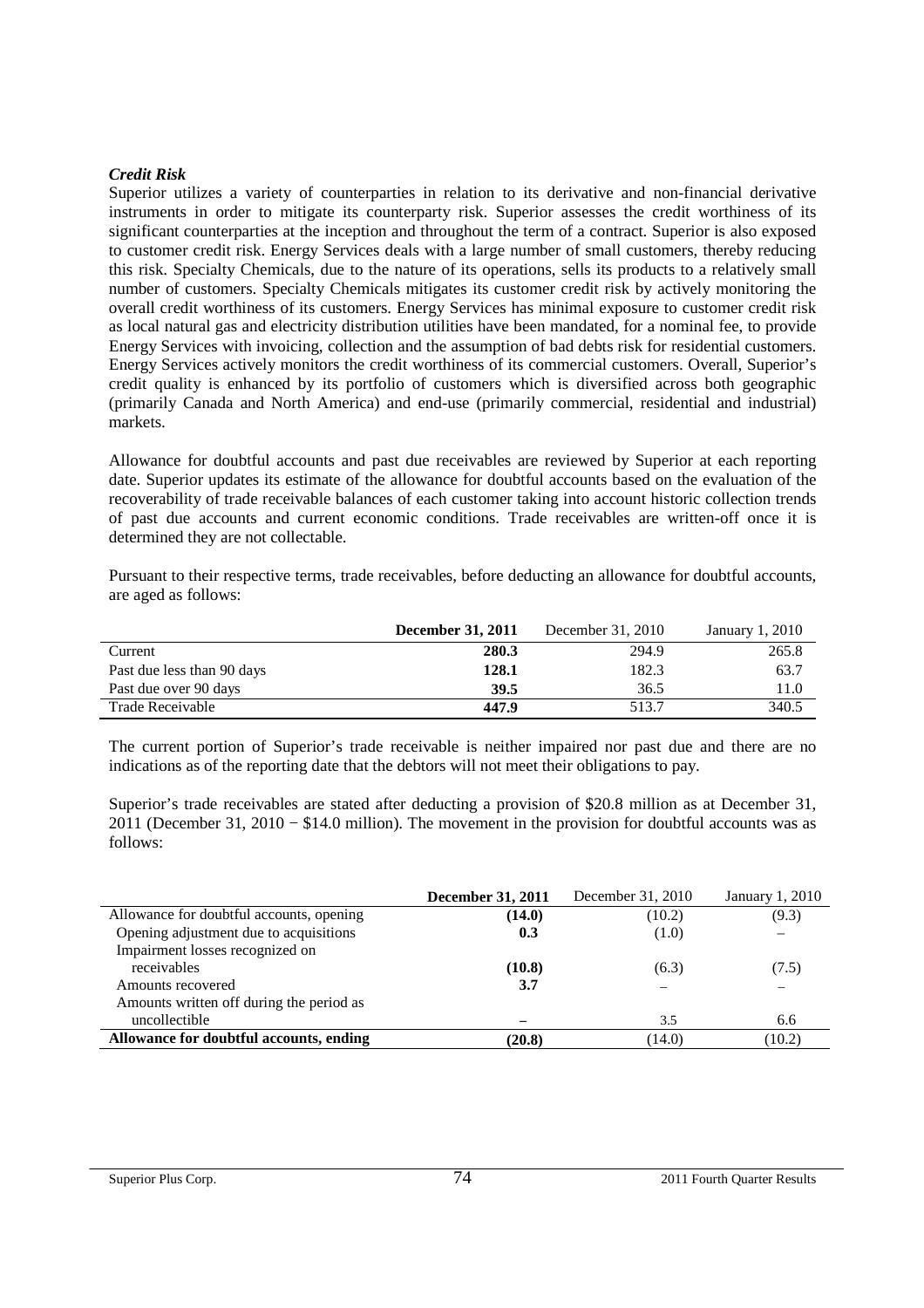## *Liquidity Risk*

Liquidity risk is the risk that Superior cannot meet a demand for cash or fund an obligation as it comes due. Liquidity risk also includes the risk of not being able to liquidate assets in a timely manner at a reasonable price.

To ensure Superior is able to react to contingencies and investment opportunities quickly, Superior maintains sources of liquidity at the corporate and subsidiary level. The primary source of liquidity consists of cash and other financial assets, undrawn committed revolving term bank credit facility, equity markets and debenture markets.

Superior is subject to the risks associated with debt financing, including the ability to refinance indebtedness at maturity. Superior believes these risks are mitigated through the use of long-term debt secured by high quality assets, maintaining debt levels that are in management's opinion are appropriate, and by diversifying maturities over an extended period of time. Superior also seeks to include in its agreements terms that protect it from liquidity issues of counterparties that might otherwise impact liquidity.

Superior's contractual obligations associated with its financial liabilities are as follows:

|                                               |       |       |       |       |       | 2017 and   |              |
|-----------------------------------------------|-------|-------|-------|-------|-------|------------|--------------|
|                                               | 2012  | 2013  | 2014  | 2015  | 2016  | Thereafter | <b>Total</b> |
| Revolving tern bank credits and term loans    | 54.3  | 54.2  | 451.6 | 41.6  | 155.8 | 4.6        | 762.1        |
| Convertible unsecured subordinated            |       |       |       |       |       |            |              |
| debentures                                    | 49.3  |       | 66.6  | 73.9  | 71.5  | 309.7      | 571.0        |
| US\$ foreign currency forward sales contracts |       |       |       |       |       |            |              |
| (US\$)                                        | 206.9 | 200.0 | 156.0 | 144.0 |       |            | 706.9        |
| CDN\$ natural gas purchases                   | 16.0  | 9.1   | 0.7   | (0.2) | —     |            | 25.6         |
| US\$ heating oil purchases (US\$)             | 44.3  |       |       |       |       |            | 44.3         |
| US\$ propane purchases (US\$)                 | 6.7   |       |       |       |       |            | 6.7          |

Superior's contractual obligations are considered to be normal course operating commitments and do not include the impact of mark-to-market fair values on financial and non-financial derivatives. Superior expects to fund these obligations through a combination of cash flow from operations, proceeds on revolving term bank credits and proceeds on the issuance of share capital. Superior's financial instruments' sensitivities to changes in foreign currency exchange rates, interest rates and various commodity prices and the impact to net earnings are detailed below:

|                                                                                                    | Year December 31, |
|----------------------------------------------------------------------------------------------------|-------------------|
|                                                                                                    | 2011              |
| Increase (decrease) to net earnings (loss) of a \$0.01 increase in the CDN\$ to the US\$           | (7.0)             |
| Increase (decrease) to net earnings (loss) of a 0.5% increase in interest rates                    | (0.7)             |
| Increase (decrease) to net earnings (loss) of a \$0.40/GJ increase in the price of natural gas     | 2.1               |
| Increase (decrease) to net earnings (loss) of a \$0.04/litre increase in the price of propane      | 0.7               |
| Increase (decrease) to net earnings (loss) of a \$0.10/gallon increase in the price of heating oil | 1.5               |
| Increase (decrease) to net earnings (loss) of a \$1.00/KwH increase in the price of electricity    | 1.1               |
| Increase (decrease) to net earnings of a \$0.04/litre increase in the price of butane              |                   |

The calculation of Superior's sensitivity to changes in foreign currency exchange rates, interest rates and various commodity prices represent the change in fair value of the financial instrument without consideration of the value of the underlying variable, for example, the underlying customer contracts. The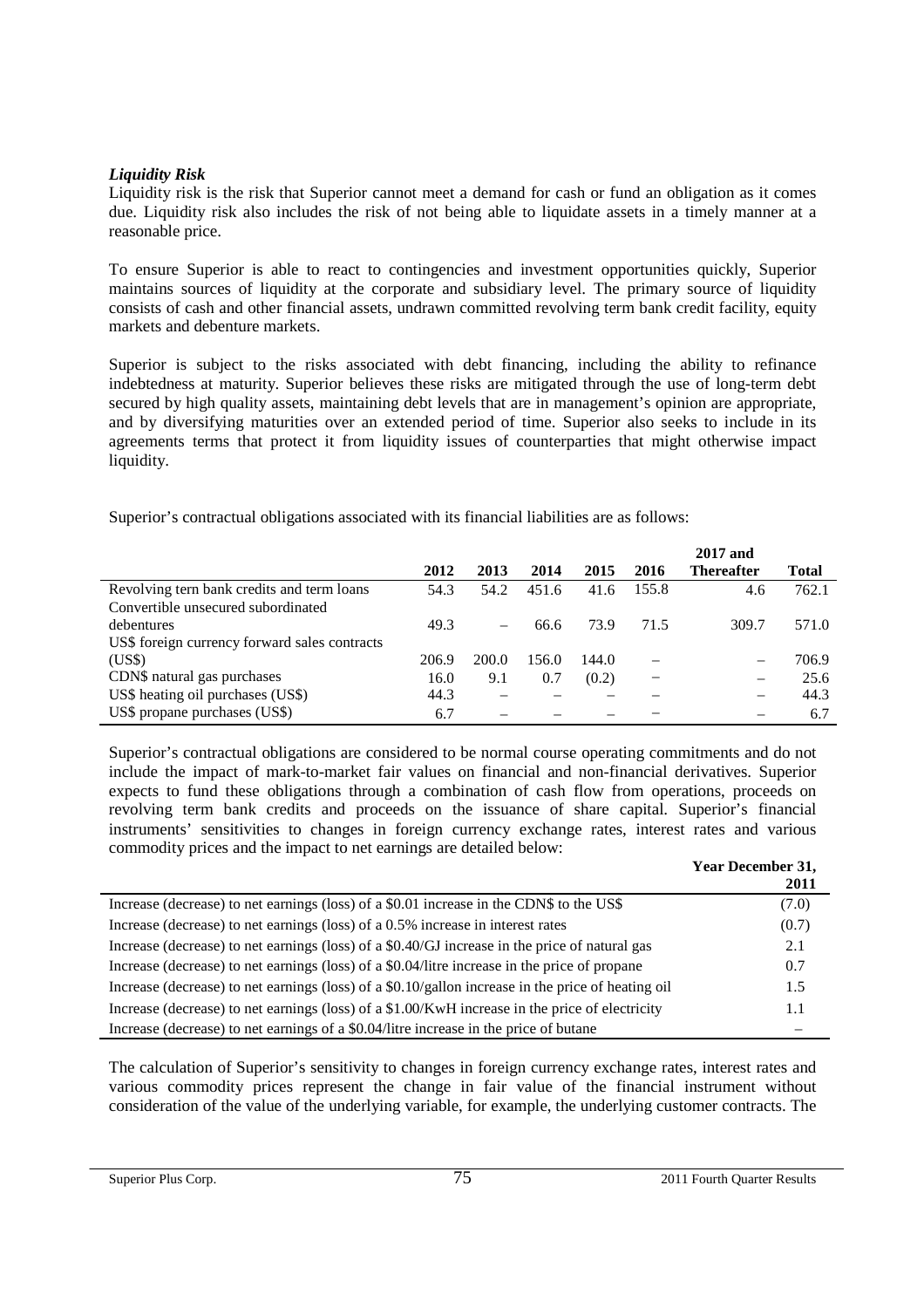recognition of the sensitivities identified above would have impacted Superior's unrealized gain (loss) on financial instruments and would not have a material impact on Superior's cash flow from operations.

## **19. Income Taxes**

Consistent with prior periods, Superior recognizes a provision for income taxes for its subsidiaries that are subject to current and deferred income taxes, including United States income tax and Chilean income tax.

Total income tax recovery (expense), comprised of current taxes and deferred taxes for the three and nine months ended December 31, 2011 was \$43.7 million and \$50.4 million, respectively, compared to (\$21.1) million and \$(6.5) million in the comparative period. Income taxes were impacted by the unrealized losses on derivative financial instruments, and the impairment of intangible assets and goodwill. For the three and twelve months ended December 31, 2011, deferred income tax recovery from operations in Canada, the United States and Chile was \$19.6 million and \$51.3 million, respectively, which resulted in a corresponding total net deferred income tax asset of \$309.6 million. The deferred income tax expense for the three and twelve months ended December 31, 2010 was \$21.1 million and \$5.7 million, respectively.

## **20. Total Equity**

Superior is authorized to issue an unlimited number of common shares and an unlimited number of preferred shares. The holders of common shares are entitled to dividends if, as and when declared by the Board of Directors; to one vote per share at meetings of the holders of common shares; and upon liquidation, dissolution or winding up of Superior to receive pro rata the remaining property and assets of Superior, subject to the rights of any shares having priority over the common shares, of which none are outstanding.

Preferred shares are issuable in series with each class of preferred share having such rights as the Board of Directors may determine. Holders of preferred shares are entitled, in priority to holders of common shares, to be paid ratably with holders of each other series of preferred shares the amount of accumulated dividends, if any, specified to be payable preferentially to the holders of such series upon liquidation, dissolution or winding up of Superior to be paid rateably with holders of each other series of preferred shares the amount, if any, specified as being payable preferentially to holders of such series. Superior does not have any preferred shares outstanding.

Common shares outstanding as at January 1, 2010, December 31, 2010 and December 31, 2011 have par value of \$nil million. No common shares have been reserved in relation to any share option programs.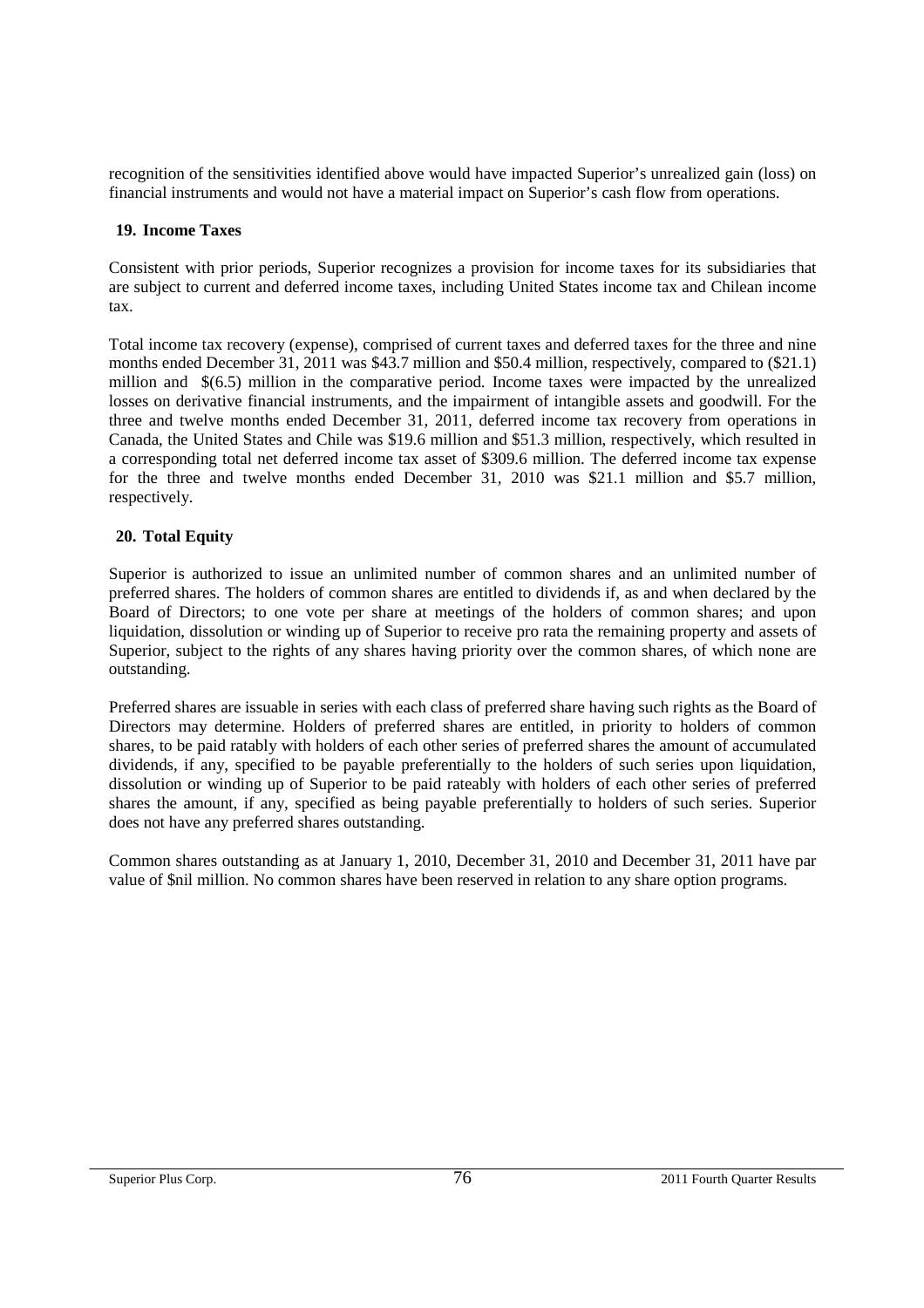|                                                                     | Issued Number of     |         |
|---------------------------------------------------------------------|----------------------|---------|
|                                                                     | <b>Common Shares</b> | Total   |
|                                                                     | (Millions)           | Equity  |
| Total equity, January 1, 2010                                       | 99.9                 | 935.1   |
| Total equity, December 31, 2010                                     | 107.7                | 754.4   |
| Net loss for the period                                             |                      | (302.6) |
| Option value associated with the issuance of convertible debentures |                      | (2.2)   |
| Other comprehensive income                                          |                      | (1.2)   |
| Issuance of common shares for the dividend reinvestment plan        | 3.1                  | 28.9    |
| Dividends declared to shareholders <sup>(1)</sup>                   |                      | (127.7) |
| Total equity, December 31, 2011                                     | 110.8                | 349.6   |

(1) Dividends to shareholders are declared at the discretion of Superior. During the twelve months ended December 31, 2011, Superior paid dividends of \$136.7 million or \$1.25 per share (December 31, 2010 – \$156.8 million or \$1.48 per share).

Accumulated other comprehensive loss consisted of the following components:

|                                                 |                   | December | January 1, |
|-------------------------------------------------|-------------------|----------|------------|
|                                                 | December 31, 2011 | 31, 2010 | 2010       |
| <b>Currency translation adjustment</b>          |                   |          |            |
| Balance at beginning of period                  | (27.4)            |          |            |
| Unrealized foreign currency gains and losses on |                   |          |            |
| translation of foreign operations               | 13.6              | (27.4)   |            |
| Balance at end of period                        | (13.8)            | (27.4)   |            |
|                                                 |                   |          |            |
| <b>Actuarial defined benefits</b>               |                   |          |            |
| Balance at beginning of period                  | (14.8)            |          |            |
| Actuarial defined benefit losses                | (25.5)            | (19.9)   |            |
| Income tax recovery                             | 4.8               | 5.1      |            |
| Balance at end of period                        | (35.5)            | (14.8)   |            |
|                                                 |                   |          |            |
| Accumulated derivative gains (losses)           |                   |          |            |
| Balance at beginning of period                  | (11.9)            | (21.1)   | (21.1)     |
| Reclassification of derivative gains previously | 5.9               | 12.1     |            |
| Income tax recovery (expense)                   |                   | (2.9)    |            |
| Balance at end of period                        | (6.0)             | (11.9)   | (21.1)     |
| Accumulated other comprehensive loss at end of  | (55.3)            | (54.1)   | (21.1)     |

## **Other Capital Disclosures Additional Capital Disclosures**

Superior's objectives when managing capital are: (i) to maintain a flexible capital structure to preserve its ability to meet its financial obligations, including potential obligations from acquisitions; and (ii) to safeguard Superior's assets while at the same time maximizing the growth of its businesses and returns to its shareholders.

In the management of capital, Superior includes shareholders' equity (excluding accumulated other comprehensive income) (AOCI), current and long-term debt, convertible debentures, securitized accounts receivable and cash and cash equivalents.

Superior manages its capital structure and makes adjustments in light of changes in economic conditions and nature of the underlying assets. In order to maintain or adjust the capital structure, Superior may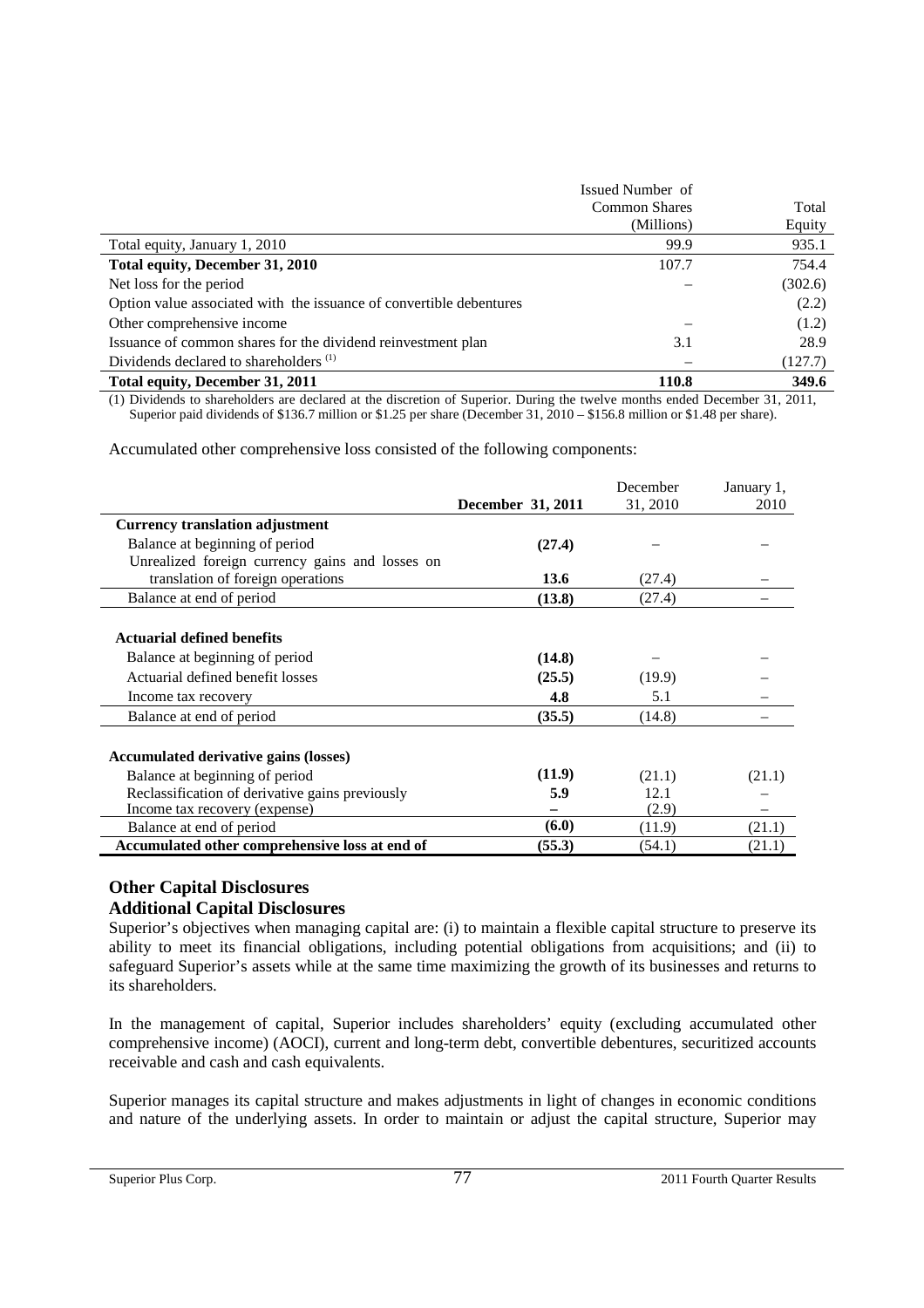adjust the amount of dividends to Shareholders, issue additional share capital, issue new debt or convertible debentures, issue new debt or convertible debentures with different characteristics and/or increase or decrease the amount of securitized accounts receivable.

Superior monitors its capital based on the ratio of senior debt outstanding to net earnings before interest, taxes, depreciation, amortization and other non-cash expenses (EBITDA), as defined by its revolving term credit facility, and the ratio of total debt outstanding to EBITDA. Superior's reference to EBITDA as defined by its revolving term credit facility may be referred to as compliance EBITDA in other public reports of Superior.

Superior is subject to various financial covenants in its credit facility agreements, including senior debt and total debt to EBITDA ratios, which are measured on a quarterly basis. As at December 31, 2011, December 31, 2010 and January 1, 2010 Superior was in compliance with all of its financial covenants.

Superior's financial objectives and strategy related to managing its capital as described above have remained unchanged from the prior fiscal year. Superior believes that its debt to EBITDA ratios are within reasonable limits, in light of Superior's size, the nature of its businesses and its capital management objectives.

## **Non-IFRS Financial Measures utilized for bank covenant purposes**

## *Compliance EBITDA*

Compliance EBITDA represents earnings before interest, taxes, depreciation, amortization and other noncash expenses calculated on a 12 month trailing basis giving pro forma effect to acquisitions and divestitures and is used by Superior to calculate its debt covenants and other credit information. Compliance EBITDA is not a defined performance measure under IFRS. Superior's calculation of compliance EBITDA may differ from similar calculations used by comparable entities.

| As at                                                                           | <b>December 31, 2011</b> | December 31, 2010 |
|---------------------------------------------------------------------------------|--------------------------|-------------------|
| Total shareholders' equity                                                      | 349.6                    | 754.4             |
| Exclude accumulated other comprehensive loss                                    | 55.3                     | 54.1              |
| Shareholders' equity (excluding AOCI)                                           | 404.9                    | 808.5             |
| Current borrowings $^{(1)}$                                                     | 54.3                     | 136.2             |
| Borrowings <sup>(1)</sup>                                                       | 707.8                    | 603.8             |
| Less: Senior unsecured debentures                                               | (150.0)                  | (150.0)           |
| Consolidated secured debt                                                       | 612.1                    | 590.0             |
| Add: Senior unsecured debentures                                                | 150.0                    | 150.0             |
| Consolidated debt                                                               | 762.1                    | 740.0             |
| Current portion of convertible unsecured subordinated debentures <sup>(1)</sup> | 49.9                     |                   |
| Convertible unsecured subordinated debentures <sup>(1)</sup>                    | 541.5                    | 641.4             |
| Total debt                                                                      | 1,353.5                  | 1,381.4           |
| Total capital                                                                   | 1,758.4                  | 2.189.9           |

The capital structure of Superior and the calculation of its key capital ratios are as follows:

(1) Borrowings and convertible unsecured subordinated debentures are before deferred issue costs.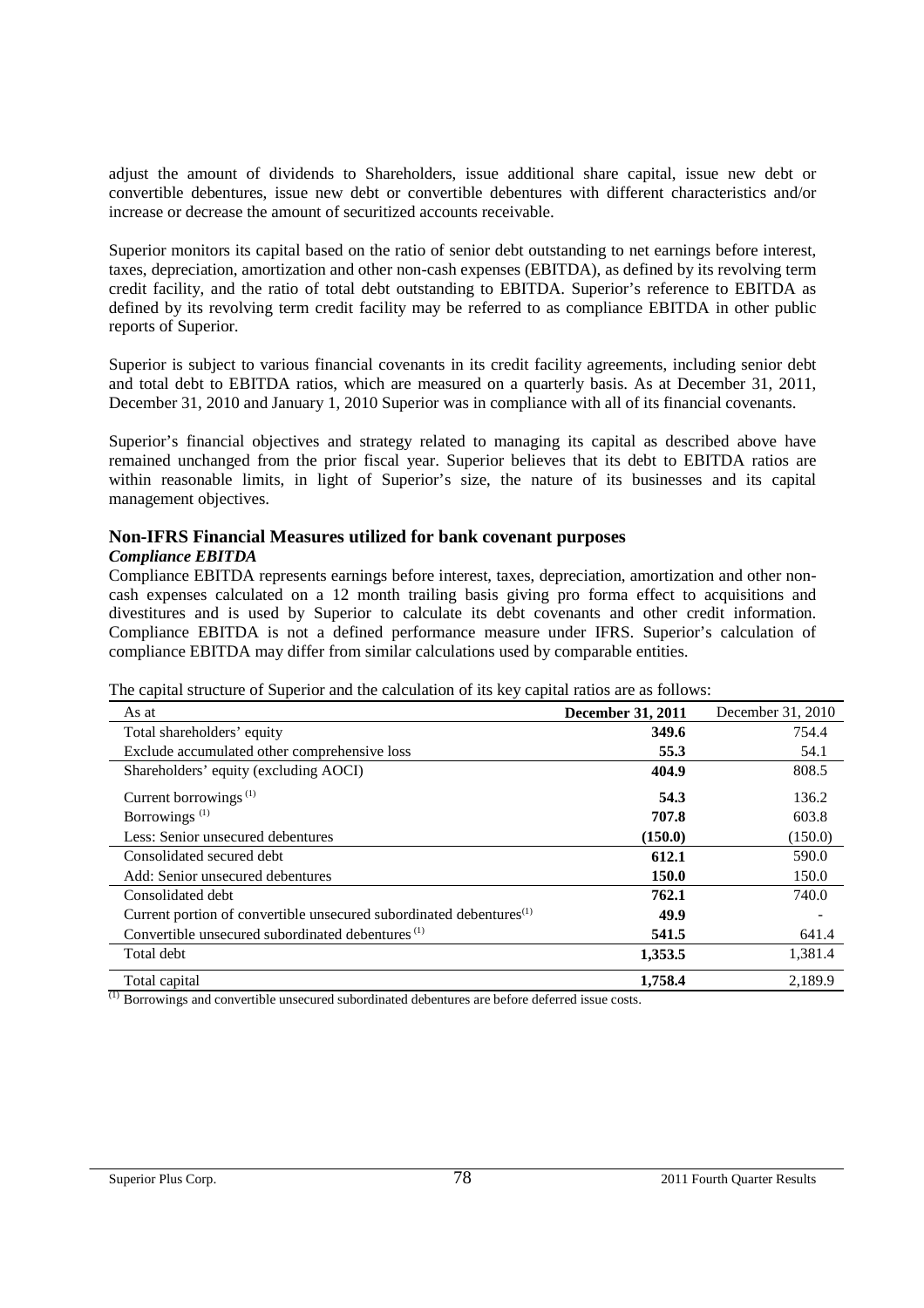| <b>Twelve months ended</b>                                     | <b>December 31, 2011</b> | December 31, 2010 |
|----------------------------------------------------------------|--------------------------|-------------------|
| Net loss                                                       | (302.6)                  | (75.8)            |
| Adjusted for:                                                  |                          |                   |
| Finance expense                                                | 85.5                     | 75.2              |
| Realized gains on derivative financial instruments included in |                          |                   |
| finance expense                                                | 2.3                      | 2.9               |
| Depreciation of property, plant and equipment                  | 48.4                     | 49.0              |
| Depreciation and amortization included in cost of sales        | 44.9                     | 46.4              |
| Amortization of intangible assets                              | 45.3                     | 30.4              |
| Impairment of intangible assets and goodwill                   | 378.6                    | 89.5              |
| Income tax (recovery) expense                                  | (50.4)                   | 6.5               |
| Unrealized losses on derivative financial instruments          | 9.7                      | 2.2               |
| Proforma impact of acquisitions                                | 1.5                      | 4.8               |
| Compliance EBITDA <sup>(1)</sup>                               | 263.2                    | 231.1             |

 $<sup>(1)</sup>$  EBITDA, as defined by Superior's revolving term credit facility, is calculated on a trailing 12-month basis taking into</sup> consideration the pro forma impact of acquisitions and dispositions in accordance with the requirements of Superior's credit facility. Superior's calculation of EBITDA and debt to EBITDA ratios may differ from those of similar entities.

|                                        | <b>December 31, 2011</b> | December 31, 2010 |
|----------------------------------------|--------------------------|-------------------|
| Consolidated debt to Compliance EBITDA | 2.9:1                    | 3.2:1             |
| Total debt to Compliance EBITDA        | 5.1:1                    | 6.0:1             |

## **21. Net Earnings (loss) per Share**

|                                                                  | Three months ended<br>December 31, |            | <b>Twelve months ended</b><br>December 31, |            |
|------------------------------------------------------------------|------------------------------------|------------|--------------------------------------------|------------|
|                                                                  | 2011                               | 2010       | 2011                                       | 2010       |
| Net loss per share computation, basic and diluted <sup>(1)</sup> |                                    |            |                                            |            |
| Net loss for the period                                          | (231.4)                            | (56.0)     | (302.6)                                    | (75.8)     |
| Weighted average shares outstanding                              | 110.4                              | 107.4      | 109.2                                      | 105.6      |
| Net loss per share, basic and diluted                            | $(\$2.10)$                         | $(\$0.52)$ | $(\$2.77)$                                 | $(\$0.72)$ |

(1) All outstanding convertible debentures have been excluded from this calculation as they were antidilutive.

The following potential ordinary shares are anti-dilutive and are therefore excluded from the weighted average number of ordinary shares for the purposes of diluted earnings per share.

|                                 |              | Three months ended | December 31, | <b>Twelve months ended</b> | December 31, |
|---------------------------------|--------------|--------------------|--------------|----------------------------|--------------|
|                                 | <b>Notes</b> | 2011               | 2010         | 2011                       | 2010         |
| <b>Convertible Debentures</b>   |              |                    |              |                            |              |
| 5.75%                           | 15           | 1.4                | 4.9          | 1.4                        | 4.9          |
| 5.85%                           | 15           | 2.4                | 2.4          | 2.4                        | 2.4          |
| 7.50%                           | 15           | 5.3                | 5.3          | 5.3                        | 5.3          |
| 5.75%                           | 15           | 9.1                | 9.1          | 9.1                        | 9.1          |
| 6.00%                           | 15           | 9.9                | 9.9          | 9.9                        | 9.9          |
| 7.50%                           | 15           | 6.6                |              | 6.6                        |              |
| Total anti-dilutive instruments |              | 34.7               | 31.6         | 34.7                       | 31.6         |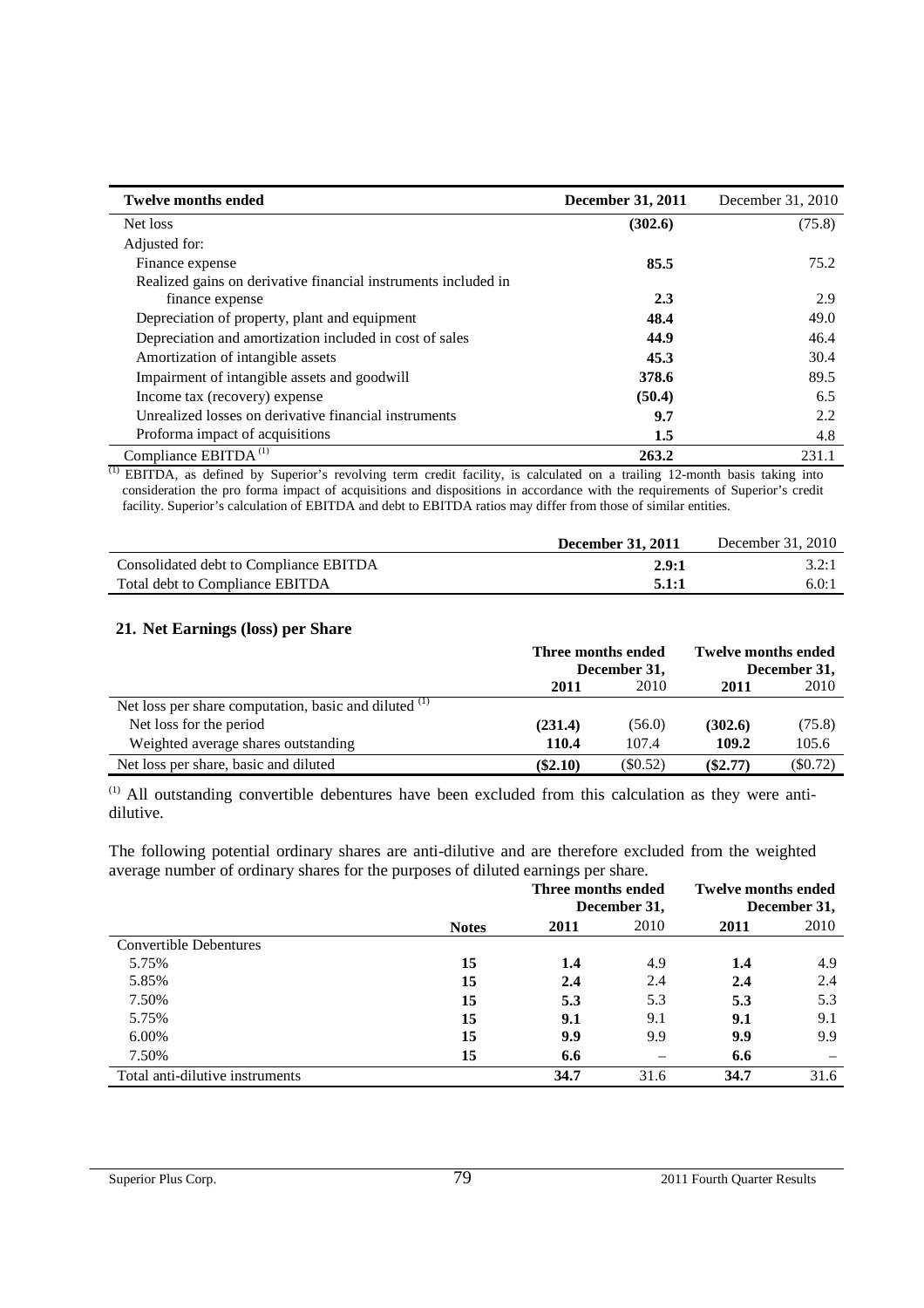## **22. Share Based Compensation**

## **Restricted/Performance Shares**

Under the terms of Superior's long-term incentive program, restricted shares (RSs), performance shares (PSs) and/or director shares (DSs) can be granted to directors, senior officers and employees of Superior. Both types of shares entitle the holder to receive cash compensation in relation to the value of a specified number of underlying notional shares. RSs vest evenly over a period of three years commencing from the date of grant, except for RSs issued to directors which vest three years from the date of grant. Payments are made on the anniversary dates of the RS to the holders entitled to receive them on the basis of a cash payment equal to the value of the underlying notional shares. PSs vest three years from the date of grant and their notional value is dependent on Superior's performance as compared to established benchmarks. DSs vest immediately on the date of grant and payments are made to directors once they retire based on the number of notional shares outstanding and the value of the shares on that date. Employee compensation expense for these plans is charged against net earnings (loss) over the vesting period of the RSs, PSs, and DSs. The amount payable by Superior in respect of RSs, PSs and DSs changes as a result of dividends and share price movements. The fair value of all the RSs, PSs and DSs are equal to Superior's common share market price and the divisional notional share price if related to a divisional plan. In the event of an employee termination, any unvested shares are forfeited on that date.

As at December 31, 2011 there were: 1,255,379 RSs outstanding (December 31, 2010 – 1,008,945 RSs) 951,752 PSs outstanding (December 31, 2010 – 674,577 PSs) and 187,655 DSs outstanding (December 31, 2010 – nil). For the three months and twelve months ended December 31, 2011 total compensation expense (recovery) related to RSs, PSs and DSs was \$(0.2) million (December 31, 2010 - \$4.1 million) and \$3.9 million (December 31, 2010 - \$7.7 million) respectively. Payouts during the year ended December 31, 2011 under the long term incentive plan were completed at a weighted average price of \$8.43 per share (December 31, 2010 - \$9.99 per share) for RSs and \$14.65 per share (December 31, 2010 – \$11.52 per share) for PSs. For the period ended December 31, 2011 the total carrying amount of the liability related to RSs, PSs and DSs was \$3.7 million (December 31, 2010 - \$8.8 million).

|                                     | Three month ended<br>December 31, |         | <b>Twelve months ended</b><br>December 31. |         |
|-------------------------------------|-----------------------------------|---------|--------------------------------------------|---------|
|                                     | 2011                              | 2010    | 2011                                       | 2010    |
| Changes in non-cash working capital |                                   |         |                                            |         |
| Trade receivable and other          | (54.0)                            | (166.3) | 82.8                                       | (170.8) |
| Inventories                         | (6.3)                             | (10.2)  | (36.0)                                     | (23.6)  |
| Trade and other payables            | (0.7)                             | 55.9    | (13.1)                                     | 23.8    |
| Purchased working capital           | 0.1                               | (0.5)   | 0.7                                        | 39.0    |
| Other                               | (7.8)                             | 2.6     | (4.3)                                      | (11.7)  |
|                                     | (68.7)                            | (118.5) | 30.1                                       | (143.3) |

## **23. Supplemental Disclosure of Non-Cash Operating Working Capital Changes**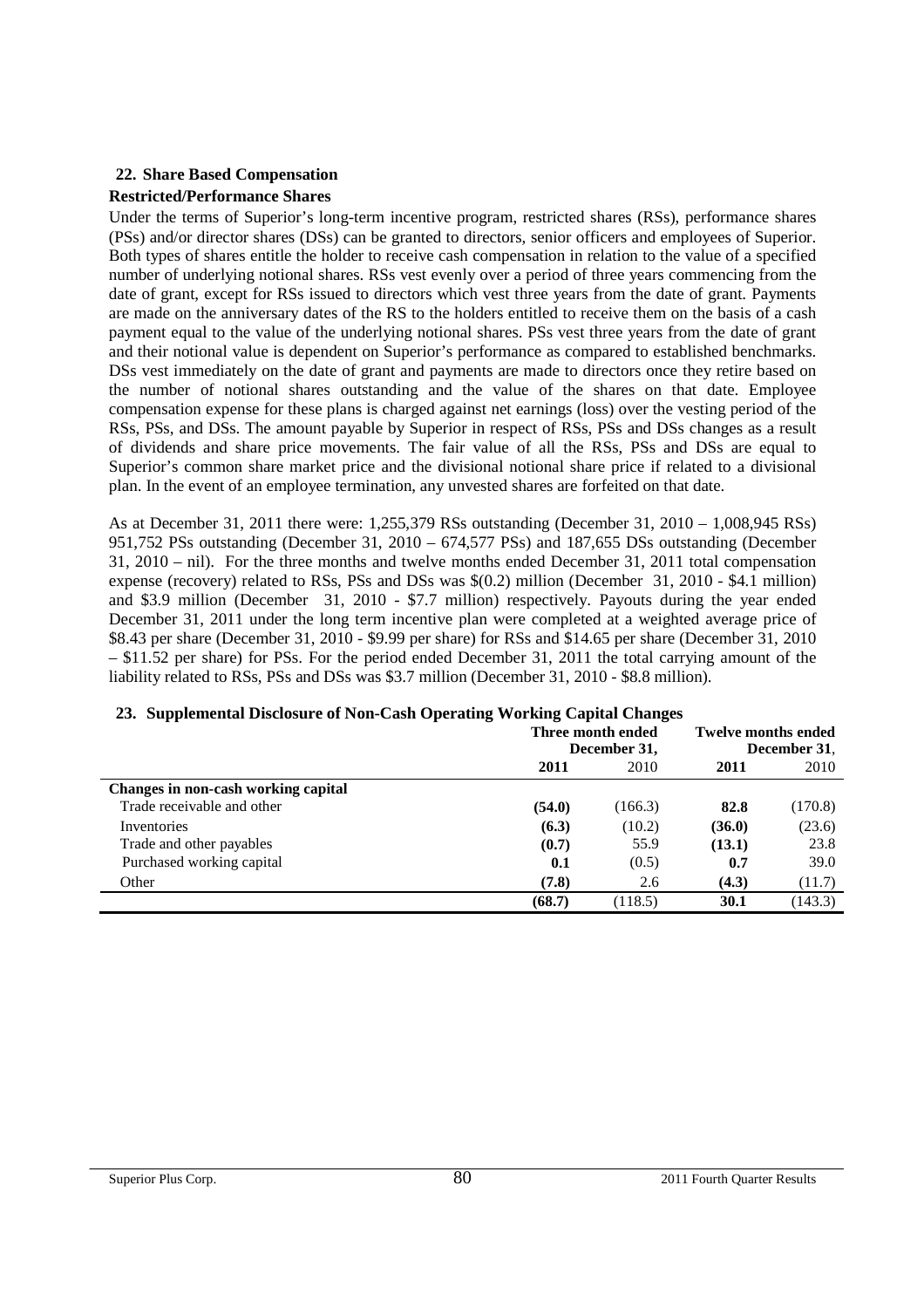| December 31,<br>December 31,<br>2011<br>2011<br>2010<br>2010<br><b>Revenues</b><br>980.7<br>1,008.4<br>3,823.9<br>3,448.5<br>Revenue from products<br>Revenue from the rendering of services<br>20.1<br>53.7<br>56.8<br>17.7<br>9.7<br>7.2<br>28.5<br>29.6<br>Rental revenue<br>5.1<br>Construction contract revenue<br>2.6<br>2.0<br>2.3<br>0.5<br>2.6<br>16.4<br>1.3<br>Realized gains on derivative financial instruments |
|------------------------------------------------------------------------------------------------------------------------------------------------------------------------------------------------------------------------------------------------------------------------------------------------------------------------------------------------------------------------------------------------------------------------------|
|                                                                                                                                                                                                                                                                                                                                                                                                                              |
|                                                                                                                                                                                                                                                                                                                                                                                                                              |
|                                                                                                                                                                                                                                                                                                                                                                                                                              |
|                                                                                                                                                                                                                                                                                                                                                                                                                              |
|                                                                                                                                                                                                                                                                                                                                                                                                                              |
|                                                                                                                                                                                                                                                                                                                                                                                                                              |
|                                                                                                                                                                                                                                                                                                                                                                                                                              |
|                                                                                                                                                                                                                                                                                                                                                                                                                              |
| 1,011.2<br>3,537.4<br>1,043.4<br>3,925.6                                                                                                                                                                                                                                                                                                                                                                                     |
| Cost of sales (includes products and services)                                                                                                                                                                                                                                                                                                                                                                               |
| Cost of products and services<br>(781.3)<br>(2,979.7)<br>(753.1)<br>(2,623.1)                                                                                                                                                                                                                                                                                                                                                |
| Depreciation of property, plant and equipment<br>(46.4)<br>(9.6)<br>(44.9)<br>(11.4)                                                                                                                                                                                                                                                                                                                                         |
| Realized losses on derivative financial instruments<br>(23.8)<br>(87.3)<br>(16.1)<br>(73.5)                                                                                                                                                                                                                                                                                                                                  |
| (2,756.8)<br>(808.8)<br>(786.5)<br>(3,098.1)                                                                                                                                                                                                                                                                                                                                                                                 |
|                                                                                                                                                                                                                                                                                                                                                                                                                              |
| Selling, distribution and administrative costs                                                                                                                                                                                                                                                                                                                                                                               |
| Other selling, distribution and administrative costs<br>72.8<br>259.4<br>77.2<br>272.2                                                                                                                                                                                                                                                                                                                                       |
| Employee future benefit expense<br>(0.6)<br>1.9<br>0.8<br>3.2                                                                                                                                                                                                                                                                                                                                                                |
| Employee costs<br>84.2<br>339.3<br>337.2<br>84.5                                                                                                                                                                                                                                                                                                                                                                             |
| Gain on bargain purchase<br>(0.9)<br>(1.2)<br>(0.9)<br>(1.2)                                                                                                                                                                                                                                                                                                                                                                 |
| Depreciation of property, plant and equipment<br>14.2<br>49.0<br>10.4<br>48.4                                                                                                                                                                                                                                                                                                                                                |
| 13.3<br>Amortization of intangible assets<br>41.9<br>30.4<br>12.5                                                                                                                                                                                                                                                                                                                                                            |
| Impairment of intangible assets<br>3.4                                                                                                                                                                                                                                                                                                                                                                                       |
| Realized gains on the translation of U.S. denominated net                                                                                                                                                                                                                                                                                                                                                                    |
| working capital<br>(0.5)<br>(0.4)<br>(0.8)<br>(0.3)                                                                                                                                                                                                                                                                                                                                                                          |
| 706.7<br>177.6<br>676.4<br>188.7                                                                                                                                                                                                                                                                                                                                                                                             |
| <b>Finance expense</b>                                                                                                                                                                                                                                                                                                                                                                                                       |
| 9.2<br>39.6<br>Interest on borrowings<br>9.8<br>37.4                                                                                                                                                                                                                                                                                                                                                                         |
| Interest on convertible unsecured subordinated debentures<br>7.4<br>39.1<br>27.6<br>10.1                                                                                                                                                                                                                                                                                                                                     |
| Interest on obligations under finance leases<br>1.2<br>1.1<br>5.0<br>4.5                                                                                                                                                                                                                                                                                                                                                     |
| Gain on debenture redemption<br>(1.7)<br>(1.7)                                                                                                                                                                                                                                                                                                                                                                               |
| Unwind of discount on debentures, borrowing and                                                                                                                                                                                                                                                                                                                                                                              |
| decommissioning liabilities<br>3.0<br>8.0<br>6.4<br>1.4                                                                                                                                                                                                                                                                                                                                                                      |
| Realized gains on derivative financial instruments<br>(2.3)<br>(1.1)<br>(1.5)<br>(2.9)                                                                                                                                                                                                                                                                                                                                       |
| 85.5<br>20.7<br>18.2<br>75.2                                                                                                                                                                                                                                                                                                                                                                                                 |

## **24. Supplemental Disclosure of Condensed Consolidated Statement of Comprehensive Income**

#### **25. Related Party Transactions**

Transactions between Superior and its subsidiaries, which are related parties, have been eliminated on consolidation and are not disclosed in this note.

For the three months and twelve months ended December 31, 2011, Superior incurred \$0.4 million (December 31, 2010 - \$0.1 million) and \$1.7 million (December 2010 - \$0.9 million) in legal fees respectively, with Norton Rose Canada LLP. Norton Rose Canada LLP is a related party with Superior as a board member is a Partner at the law firm.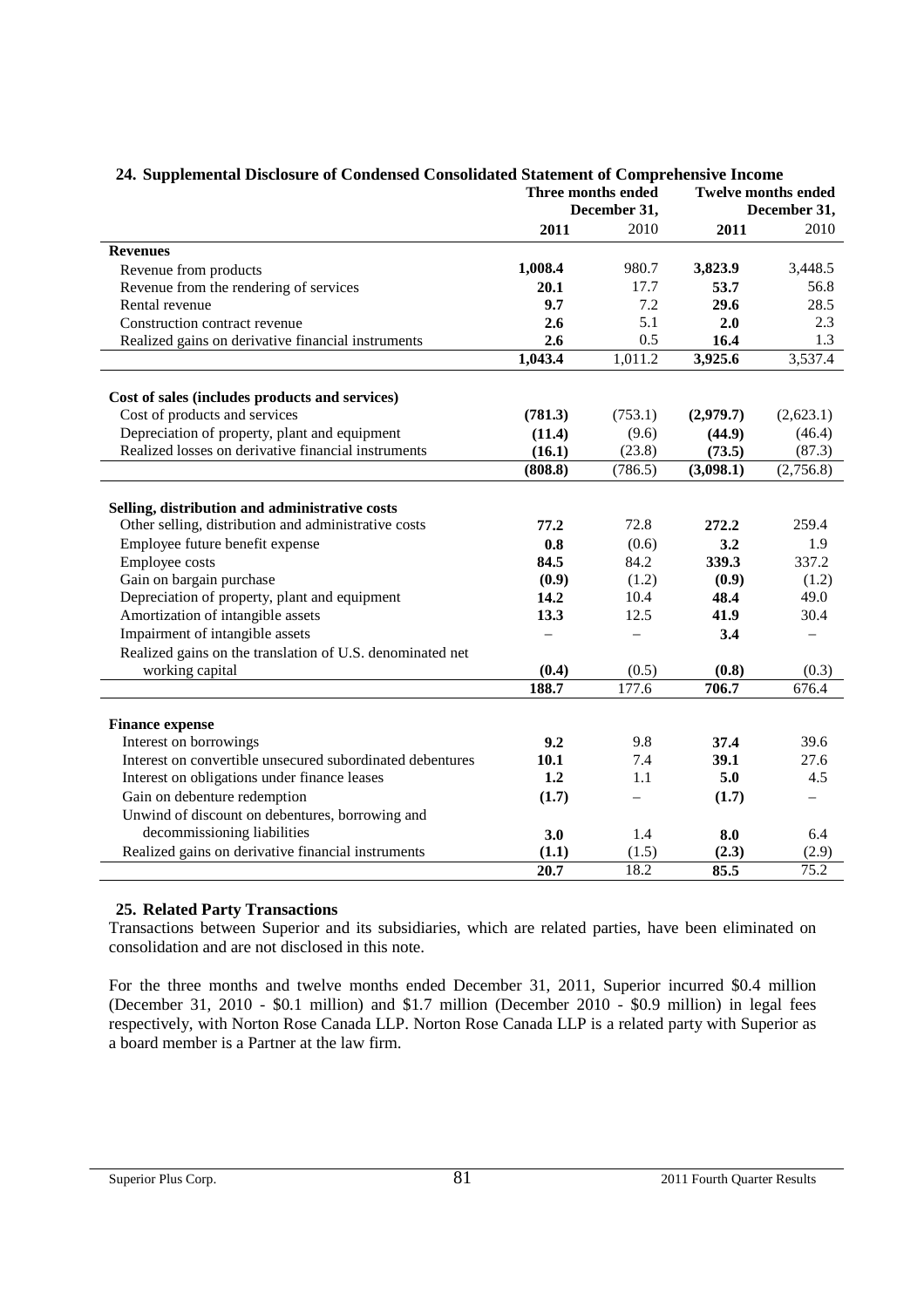#### **26. Reportable Segment Information**

Superior has adopted IFRS 8 *Operating Segments*, which requires operating segments to be identified on the basis of internal reports about components of the Company that are regularly reviewed by the chief operating decision maker in order to allocate resources to the segments and to assess their performance. Segment revenues reported below represents revenues generated from external customers.

|                                                   |                 |                  | <b>Construction</b> |                               |              |
|---------------------------------------------------|-----------------|------------------|---------------------|-------------------------------|--------------|
| For the three months ended December 31,           | <b>Energy</b>   | <b>Specialty</b> | <b>Products</b>     |                               | <b>Total</b> |
| 2011                                              | <b>Services</b> | <b>Chemicals</b> | <b>Distribution</b> | <b>Corporate Consolidated</b> |              |
| <b>Revenues</b>                                   | 727.6           | 137.7            | 178.1               |                               | 1,043.4      |
| Cost of sales (includes product $\&$ services)    | (595.6)         | (82.8)           | (130.4)             |                               | (808.8)      |
| <b>Gross Profit</b>                               | 132.0           | 54.9             | 47.7                |                               | 234.6        |
| <b>Expenses</b>                                   |                 |                  |                     |                               |              |
| Selling, distribution and administrative costs    | <b>38.0</b>     | 16.0             | 19.3                | 3.4                           | 76.7         |
| Depreciation of property, plant and equipment     | 11.1            | 1.8              | 1.4                 |                               | 14.3         |
| Amortization of intangible assets                 | 11.4            | 1.8              |                     |                               | 13.2         |
| Employee costs                                    | 47.3            | 15.8             | 21.5                | (0.1)                         | 84.5         |
| Finance expense                                   | 1.0             | 0.1              | 0.3                 | 19.3                          | 20.7         |
| Impairment of intangible assets and goodwill      | 300.6           |                  |                     |                               | 300.6        |
| Unrealized losses (gains) on derivative financial |                 |                  |                     |                               |              |
| instruments                                       | 20.2            |                  |                     | (20.5)                        | (0.3)        |
| Net earnings (loss) before income taxes           | (297.6)         | 19.4             | 5.2                 | (2.1)                         | (275.1)      |
| Income tax recovery                               |                 |                  |                     | (43.7)                        | (43.7)       |
| Net earnings (loss)                               | (297.6)         | 19.4             | 5.2                 | 41.6                          | (231.4)      |

|                                                   |                 |                  | <b>Construction</b> |                               |              |
|---------------------------------------------------|-----------------|------------------|---------------------|-------------------------------|--------------|
|                                                   | <b>Energy</b>   | <b>Specialty</b> | <b>Products</b>     |                               | <b>Total</b> |
| For the three months ended December 31, 2010      | <b>Services</b> | <b>Chemicals</b> | <b>Distribution</b> | <b>Corporate Consolidated</b> |              |
| <b>Revenues</b>                                   | 702.3           | 128.1            | 180.8               |                               | 1,011.2      |
| Cost of sales (includes products $\&$ services)   | (571.1)         | (78.5)           | (136.9)             |                               | (786.5)      |
| <b>Gross Profit</b>                               | 131.2           | 49.6             | 43.9                |                               | 224.7        |
| <b>Expenses</b>                                   |                 |                  |                     |                               |              |
| Selling, distribution and administrative costs    | 39.3            | 15.8             | 14.2                | 1.2                           | 70.5         |
| Depreciation of property, plant and equipment     | 4.8             | 3.8              | 1.8                 |                               | 10.4         |
| Amortization of intangible assets                 | 10.3            | 1.6              | 0.6                 |                               | 12.5         |
| Employee costs                                    | 46.4            | 14.8             | 21.8                | 1.2                           | 84.2         |
| Other expenses                                    | 2.2             |                  | (0.1)               | 1.2                           | 3.3          |
| Finance expense                                   | 1.0             |                  |                     | 17.2                          | 18.2         |
| Impairment of intangible assets and goodwill      |                 |                  | 89.5                |                               | 89.5         |
| Unrealized losses (gains) on derivative financial |                 |                  |                     |                               |              |
| instruments                                       | (10.3)          | (2.1)            |                     | (16.6)                        | (29.0)       |
| Net earnings (loss) before income taxes           |                 |                  |                     |                               |              |
|                                                   | 37.5            | 15.7             | (83.9)              | (4.2)                         | (34.9)       |
| Income tax expense                                |                 |                  |                     | 21.1                          | 21.1         |
| Net earnings (loss)                               | 37.5            | 15.7             | (83.9)              | (25.3)                        | (56.0)       |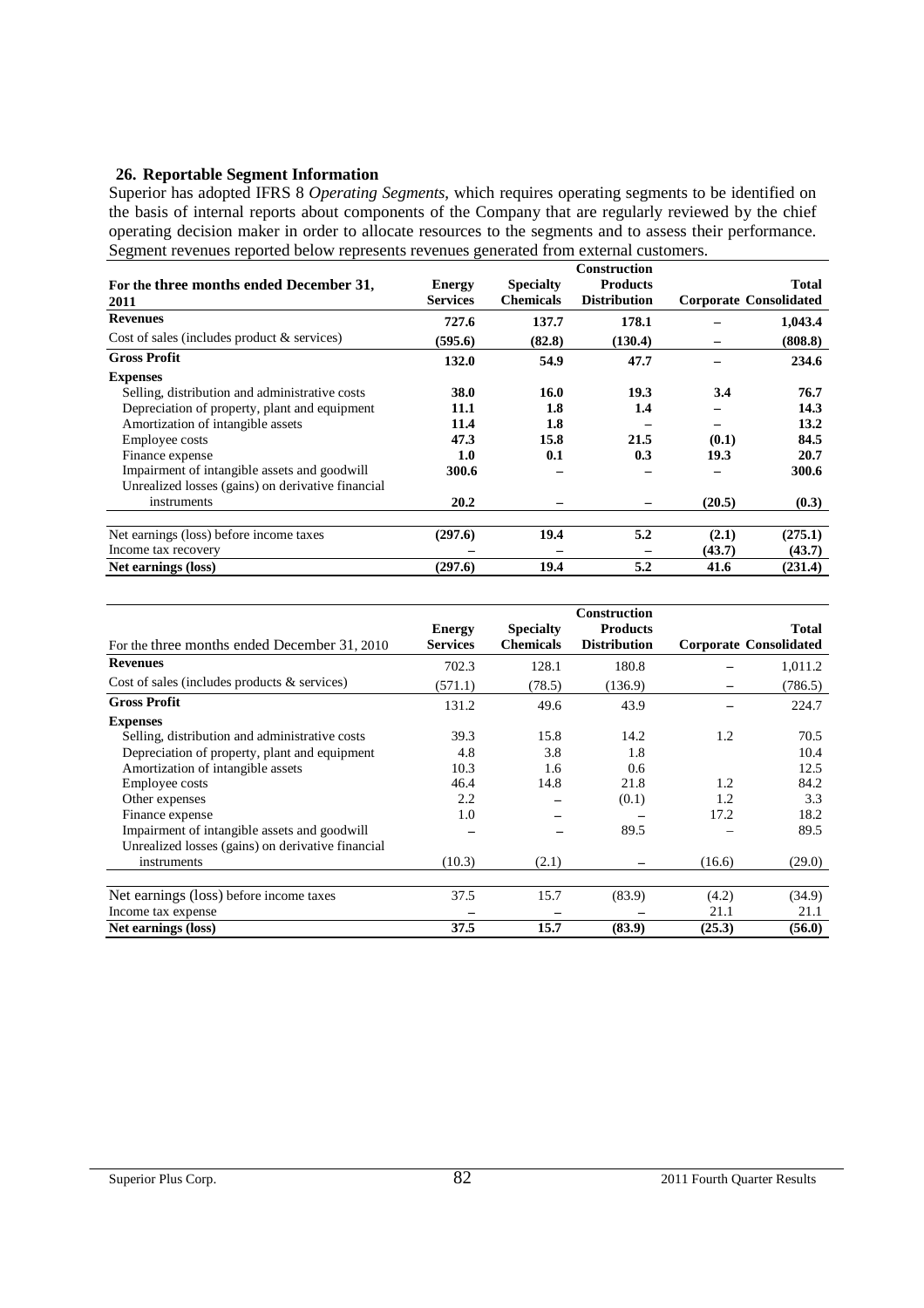|                                                   |                 |                  | <b>Construction</b> |           |              |
|---------------------------------------------------|-----------------|------------------|---------------------|-----------|--------------|
|                                                   | <b>Energy</b>   | <b>Specialty</b> | <b>Products</b>     |           | <b>Total</b> |
| For the year ended December 31, 2011              | <b>Services</b> | <b>Chemicals</b> | <b>Distribution</b> | Corporate | Consolidated |
| <b>Revenues</b>                                   | 2,686.1         | 527.7            | 711.8               |           | 3,925.6      |
| Cost of sales (includes product $\&$ services)    | (2,225.7)       | (335.3)          | (537.1)             |           | (3,098.1)    |
| <b>Gross Profit</b>                               | 460.4           | 192.4            | 174.7               |           | 827.5        |
| <b>Expenses</b>                                   |                 |                  |                     |           |              |
| Selling, distribution and administration costs    | 142.0           | 59.9             | 63.9                | 7.9       | 273.7        |
| Depreciation of property, plant and equipment     | 44.4            | 1.8              | 5.6                 |           | 51.8         |
| Amortization of intangible assets                 | 32.5            | 6.7              | 2.7                 |           | 41.9         |
| Employee costs                                    | 186.5           | 62.2             | 86.6                | 4.0       | 339.3        |
| Finance expense                                   | 3.9             | 0.3              |                     | 80.1      | 85.5         |
| Impairment of intangible assets and goodwill      | 300.6           |                  | 78.0                |           | 378.6        |
| Unrealized losses (gains) on derivative financial |                 |                  |                     |           |              |
| instruments                                       | (15.6)          | 5.4              |                     | 19.9      | 9.7          |
| Net earnings (loss) before income taxes           | (233.9)         | 56.1             | (63.3)              | (111.9)   | (353.0)      |
| Income tax recovery                               |                 |                  |                     | (50.4)    | (50.4)       |
| Net earnings (loss)                               | (233.9)         | 56.1             | (63.3)              | (62.1)    | (302.6)      |

|                                                   |                 |                  | <b>Construction</b> |           |                     |
|---------------------------------------------------|-----------------|------------------|---------------------|-----------|---------------------|
|                                                   | <b>Energy</b>   | <b>Specialty</b> | <b>Products</b>     |           | <b>Total</b>        |
| For the year ended December 31, 2010              | <b>Services</b> | <b>Chemicals</b> | <b>Distribution</b> | Corporate | <b>Consolidated</b> |
| <b>Revenues</b>                                   | 2,338.3         | 481.5            | 717.6               |           | 3,537.4             |
| Cost of sales (includes products $\&$ services)   | (1,904.2)       | (307.3)          | (545.3)             |           | (2,756.8)           |
| <b>Gross Profit</b>                               | 434.1           | 174.2            | 172.3               |           | 780.6               |
| <b>Expenses</b>                                   |                 |                  |                     |           |                     |
| Selling, distribution and administrative costs    | 134.7           | 59.4             | 61.9                | 3.8       | 259.8               |
| Depreciation of property, plant and equipment     | 37.4            | 3.8              | 7.8                 |           | 49.0                |
| Amortization of intangible assets                 | 21.1            | 6.5              | 2.8                 |           | 30.4                |
| Employee costs                                    | 187.2           | 59.7             | 83.6                | 6.7       | 337.2               |
| Other expenses                                    | 5.3             |                  | 0.1                 | 1.2       | 6.6                 |
| Finance expense                                   | 4.0             | 0.2              | 0.4                 | 70.6      | 75.2                |
| Impairment of intangible assets and goodwill      |                 |                  | 89.5                |           | 89.5                |
| Unrealized losses (gains) on derivative financial |                 |                  |                     |           |                     |
| instruments                                       | 26.4            | 5.3              |                     | (29.5)    | 2.2                 |
|                                                   |                 |                  |                     |           |                     |
| Net earnings (loss) before income taxes           | 18.0            | 39.3             | (73.8)              | (52.8)    | (69.3)              |
| Income tax expense                                |                 |                  |                     | 6.5       | 6.5                 |
| <b>Net earnings (Loss)</b>                        | 18.0            | 39.3             | (73.8)              | (59.3)    | (75.8)              |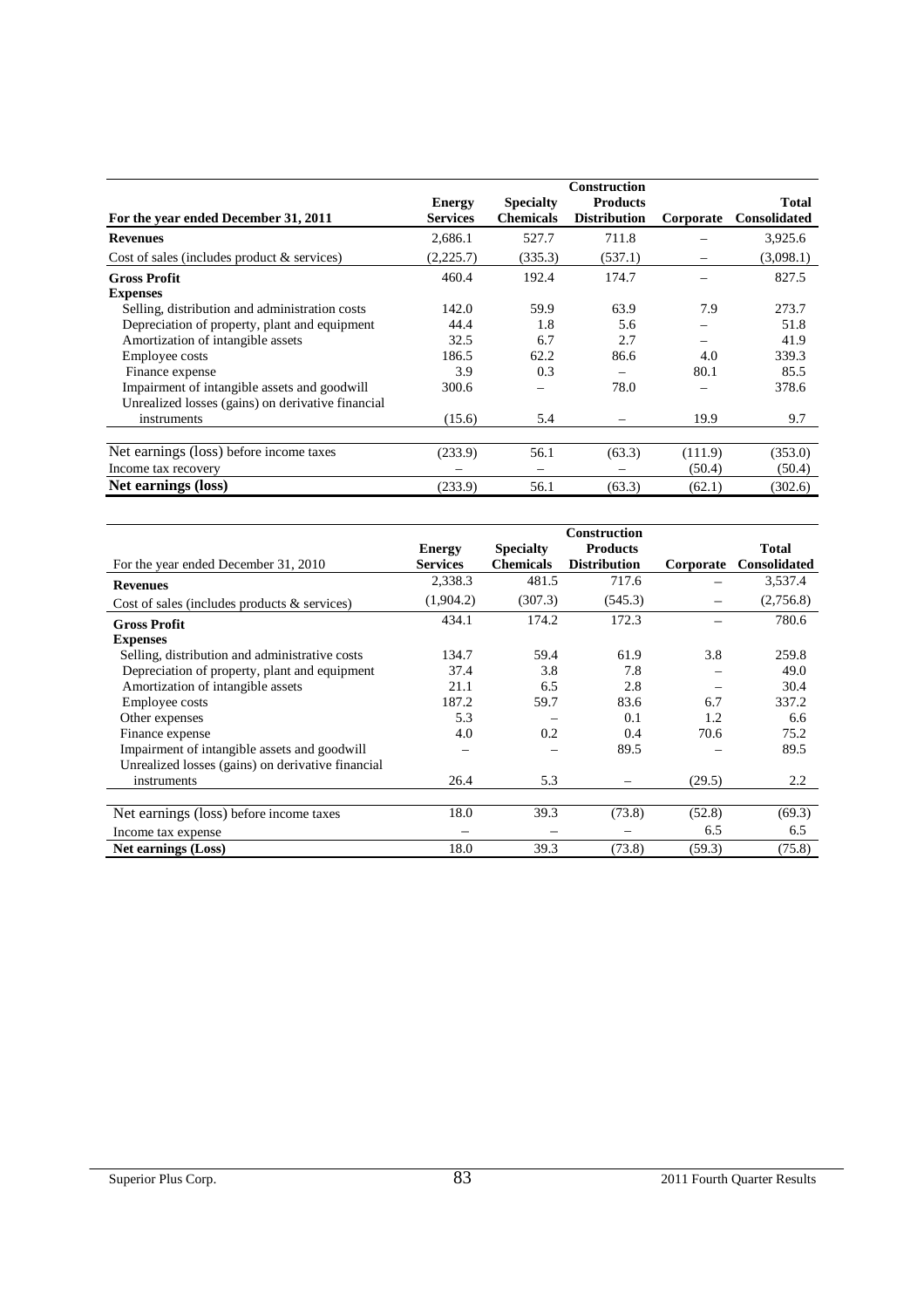## **Net working capital, Total assets, Total liabilities, Acquisitions and Purchase of property, plant and equipment**

|                                               |                 |                  | <b>Construction</b> |           |              |
|-----------------------------------------------|-----------------|------------------|---------------------|-----------|--------------|
|                                               | <b>Energy</b>   | <b>Specialty</b> | <b>Products</b>     |           | <b>Total</b> |
|                                               | <b>Services</b> | <b>Chemicals</b> | <b>Distribution</b> | Corporate | Consolidated |
| As at December 31, 2011                       |                 |                  |                     |           |              |
| Net working capital $(1)$                     | 239.8           | 25.7             | 129.8               | (18.0)    | 377.3        |
| Total assets                                  | 1,008.3         | 618.8            | 218.8               | 347.5     | 2,193.4      |
| <b>Total liabilities</b>                      | 369.2           | 208.3            | 68.8                | 1,197.5   | 1,843.8      |
| As at December 31, 2010                       |                 |                  |                     |           |              |
| Net working capital <sup>(1)</sup>            | 290.2           | 33.5             | 108.3               | (31.1)    | 400.9        |
| Total assets                                  | 1,410.9         | 653.1            | 278.3               | 354.6     | 2,696.9      |
| <b>Total liabilities</b>                      | 449.4           | 177.3            | 74.0                | 1,241.8   | 1,942.5      |
| For the three months ended December 31, 2011  |                 |                  |                     |           |              |
| Acquisitions                                  | 1.1             |                  |                     |           | 1.1          |
| Purchase of property, plant and equipment     | 8.2             | 5.7              | 0.6                 | 0.1       | 14.6         |
| For the three months ended December 31, 2010  |                 |                  |                     |           |              |
| Acquisitions                                  | 5.7             | 0.3              | (0.4)               |           | 5.5          |
| Purchase of property, plant and equipment     | 4.3             | 1.5              | 0.4                 | 0.2       | 16.3         |
| For the twelve months ended December 31, 2011 |                 |                  |                     |           |              |
| Acquisitions                                  | 14.8            |                  |                     |           | 14.8         |
| Purchase of property, plant and equipment     | 19.9            | 16.1             | 2.1                 | 0.1       | 38.2         |
| For the twelve months ended December 31, 2010 |                 |                  |                     |           |              |
| Acquisitions                                  | 148.2           | 0.3              | 17.7                |           | 166.2        |
| Purchase of property, plant and equipment     | 20.9            | 15.6             | 2.8                 | 1.5       | 40.8         |

 (1) Net working capital reflects amounts as at the quarter end and is comprised of trade and other receivables, prepaid expenses and inventories, less trade and other payables, deferred revenue and dividends and interest payable.

#### **27. Geographic Information**

|                                                       |         | <b>United</b> |                              | <b>Total</b>        |
|-------------------------------------------------------|---------|---------------|------------------------------|---------------------|
|                                                       | Canada  | <b>States</b> | <b>Other</b>                 | <b>Consolidated</b> |
| Revenues for the three months ended December 31, 2011 | 461.1   | 558.1         | 24.2                         | 1,043.4             |
| Revenues for the twelve months December 31, 2011      | 1,743.7 | 2,091.8       | 90.1                         | 3,925.6             |
| Intangible assets as at December 31, 2011             | 26.9    | 38.7          |                              | 65.6                |
| Property, plant and equipment as at December 31, 2011 | 486.5   | 349.3         | 49.2                         | 885.0               |
| Goodwill as at December 31, 2011                      | 185.6   | 0.5           | $\qquad \qquad \blacksquare$ | 186.1               |
| Total assets as at December 31, 2011                  | 1.337.9 | 788.3         | 67.2                         | 2,193.4             |
| Revenues for the three months ended December 31, 2010 | 476.7   | 515.1         | 19.4                         | 1.011.2             |
| Revenues for the twelve months December 31, 2010      | 1.691.8 | 1.762.2       | 83.4                         | 3,537.4             |
| Intangible assets as at December 31, 2011             | 39.8    | 144.4         |                              | 184.2               |
| Property, plant and equipment as at December 31, 2010 | 511.8   | 349.7         | 50.9                         | 912.4               |
| Goodwill as at December 31, 2010                      | 391.5   | 80.2          | $\overline{\phantom{m}}$     | 471.7               |
| Total assets as at December 31, 2010                  | 1.781.4 | 843.9         | 71.6                         | 2,696.9             |

## **28. Comparative Figures**

Certain reclassifications of prior year amounts have been made to conform to current period presentation. Specifically, \$16.1 million and \$15.4 million have been reclassified to trade and other receivables from trade and other payables to provide comparative presentation of certain of Construction Products Distribution vendor and customer rebates as at January 1, 2010 and December 31, 2010, respectively.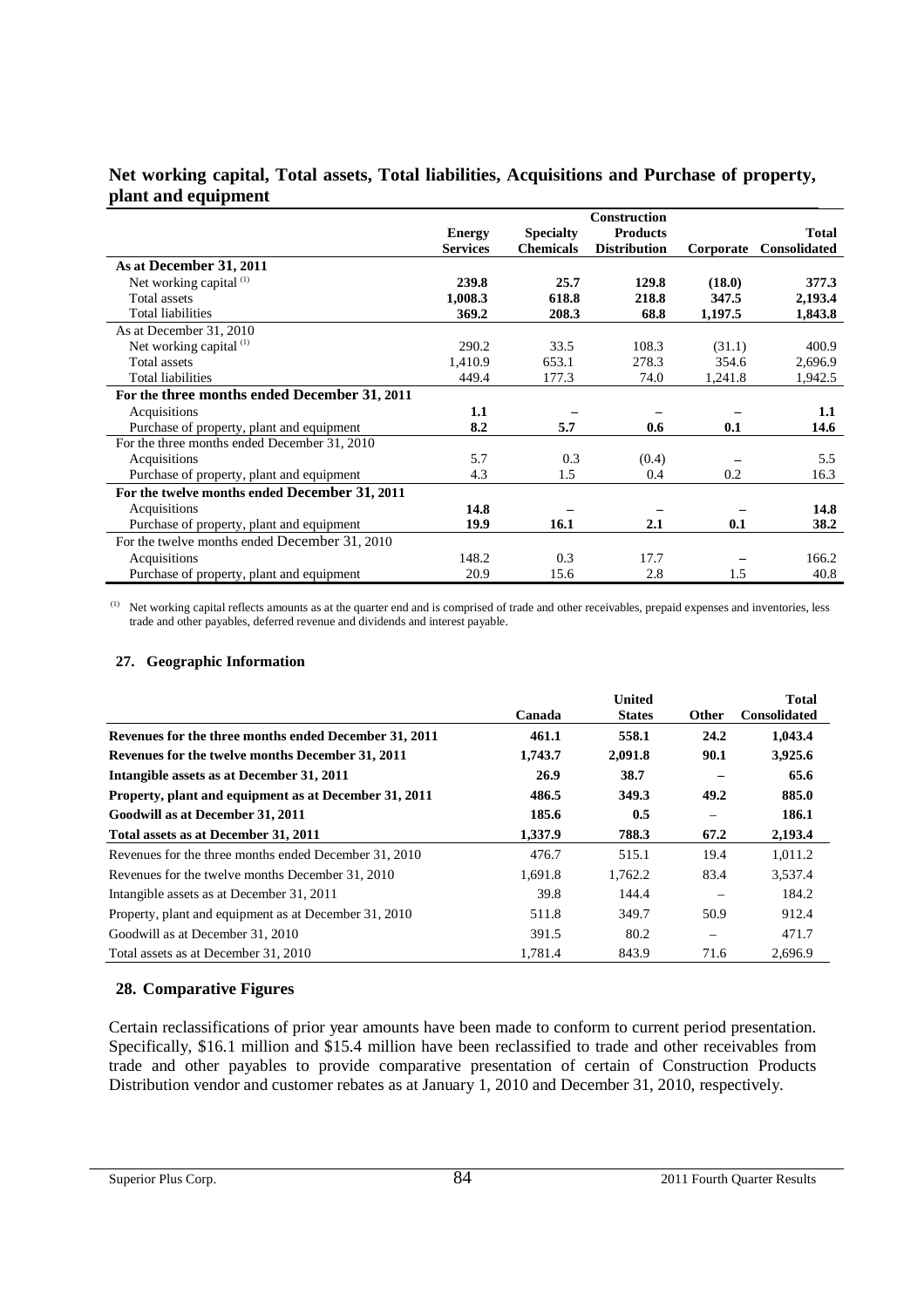## **29. Explanation of transition to IFRS**

Superior's financial statements for the year ending December 31, 2011 are the first annual financial statements that comply with IFRS and these financial statements were prepared as described in Note 2, including the application of IFRS 1.

IFRS also requires that comparative financial information be provided. As a result, the first date at which Superior has applied IFRS was January 1, 2010 (Transition Date). IFRS 1 requires first-time adopters to retrospectively apply all effective IFRS standards as of the reporting date, which for Superior is December 31, 2011. However, it also provides for certain optional exemptions and certain mandatory exceptions for first time IFRS adopters.

## **First-time adoption of IFRS**

Set forth below are the applicable IFRS 1 elective exemptions and mandatory exceptions applied in the conversion from GAAP to IFRS.

#### *IFRS Elective Exemptions*

#### *Share-Based Payment Transactions*

IFRS 2, *Share-based Payment*, encourages application of its provisions to equity instruments granted on or before November 7, 2002, but requires the application only to equity instruments granted after November 7, 2002 that had not vested by the Transition Date. Superior has elected to utilize this exemption to avoid applying IFRS 2 *Share-Based Payment* retrospectively and restate all share-based liabilities that were settled before the date of transition to IFRS. Accordingly, all unsettled liabilities arising from share-based payment transactions are in compliance with the principles of IFRS after the Transition Date.

#### *Changes in the Decommissioning Liabilities Included in the Cost of Property, Plant and Equipment*

Superior as elected to utilize this exemption to avoid retrospective restatement of all changes in decommissioning, restoration, and similar liabilities that are included in property, plant and equipment prior to the Transition Date.

#### *Leases*

Superior has elected to apply the transitional provisions of IFRIC 4 *Determining Whether an Arrangement Contains a Lease* to determine only whether any existing contract or arrangements at the Transition Date contains a lease under IFRIC 4 and if so, to apply IAS 17 *Leases* from the inception of that arrangement. Furthermore, Superior has elected to utilize the leases exemption to avoid the reassessment of determining whether an arrangement contained a lease at the Transition Date for all arrangements assessed prior to the Transition Date which resulted in the same outcome under IFRS and previous GAAP.

#### *Fair Value or Revaluation as Deemed Cost*

Generally, for Energy Services, Specialty Chemicals and Construction Products Distribution property, plant, equipment, Superior has elected to use the fair value as deemed cost exemption. Deemed cost is the cost under previous GAAP that was established by measuring items at fair value due to business combinations. For certain Energy Services property, plant and equipment, Superior has revalued assets at deemed cost and recorded accumulated depreciation and amortization of its property, plant and equipment in accordance with its IFRS policies.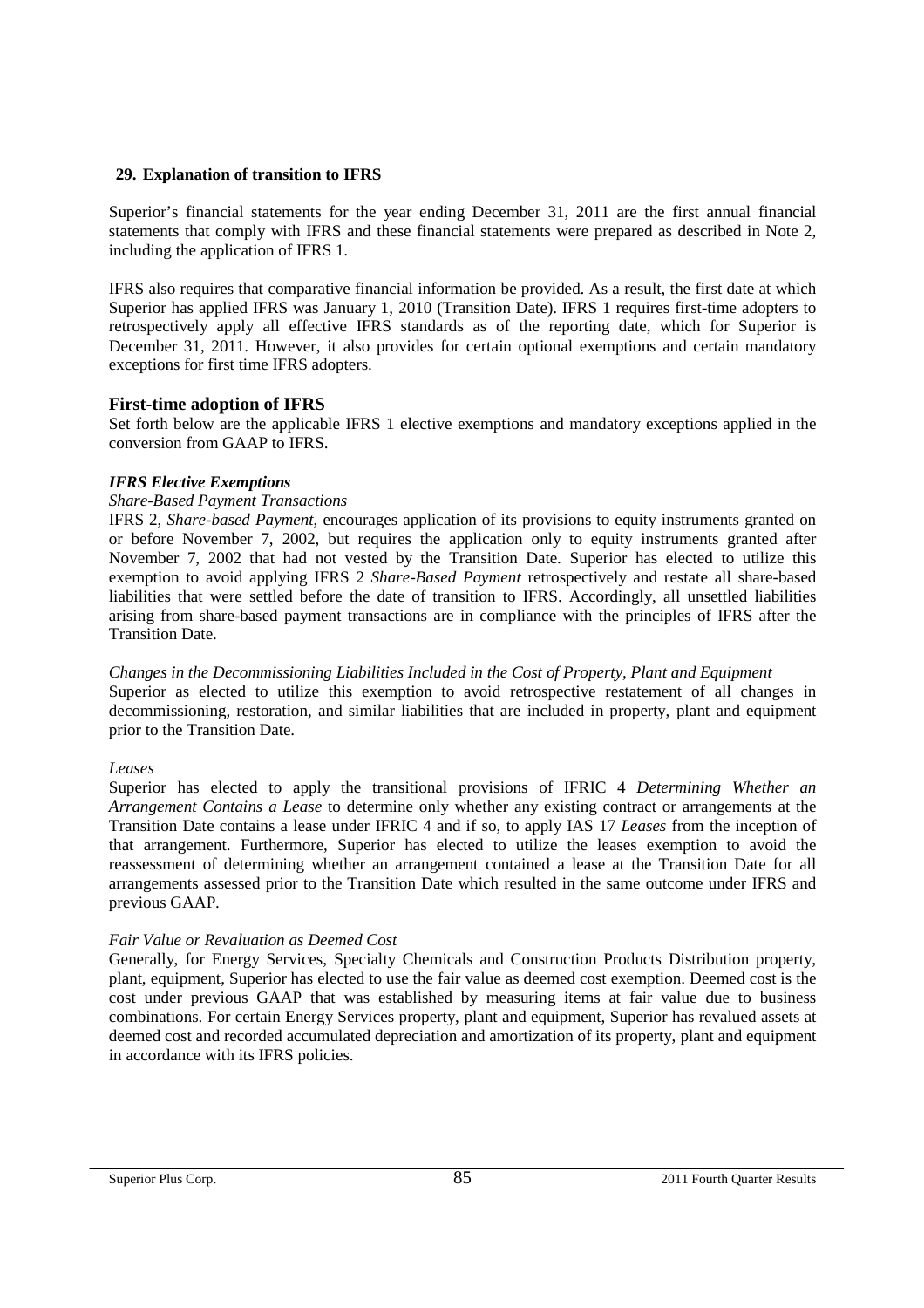#### *Business Combinations*

A first-time adopter may elect not to apply IFRS 3 *Business Combinations*, retrospectively to business combinations completed before the Transition Date. However, if a first-time adopter restates any business combinations to comply with IFRS 3, it shall restate all later business combinations and shall also apply IAS 27 from that same date. Superior has elected not to apply IFRS 3 to business combinations completed before the Transition Date. Superior has applied IFRS 3, *Business Combinations*, to all acquisitions completed during 2010 in accordance with IFRS. Superior has also tested all goodwill for impairment from acquisitions completed in 2010 and restated under IFRS 3. Superior also tested goodwill for impairment at the Transition Date to IFRS which resulted in no adjustments to goodwill.

#### *Employee Benefits*

IFRS 1 provides the option to retrospectively apply the corridor approach under IAS 19, *Employee Benefits*, for the recognition of actuarial gains and losses, or recognize all cumulative gains and losses deferred under GAAP in opening retained earnings at the Transition Date. Superior elected to recognize all cumulative actuarial gains and losses that existed at its Transition Date in opening deficit for all of its employee benefit plans.

#### *Cumulative Translation Differences*

Retrospective application of IFRS would require Superior to determine cumulative currency translation differences in accordance with IAS 21, *The Effects of Changes in Foreign Exchange Rates*, from the date a subsidiary or equity method investee was formed or acquired. IFRS 1 permits cumulative translation gains and losses to be reset to zero at the Transition Date. Superior elected to reset all cumulative translation gains and losses to zero in opening deficit at its Transition Date.

#### *Borrowing Costs*

IAS 23, *Borrowing Costs*, requires an entity to capitalize the borrowing costs related to all qualifying assets for which the commencement date for capitalization is on or after January 1, 2009 or date of transition whichever is later. Superior has applied the transitional provisions prescribed in IAS 23, which has constituted a change in accounting policy. All borrowing costs related to qualifying assets for which the commencement date for capitalization is on or after the Transition Date have been capitalized.

#### *IFRS Mandatory Exceptions*

#### *Derecognition of financial assets and liabilities*

A first-time adopter should apply the derecognition requirements in IAS 39 *Financial Instruments: Recognition and Measurement,* prospectively to transactions occurring on or after January 1, 2004. Superior has applied this mandatory exception which did not impact any of Superior's previously reported results.

#### *Hedge Accounting*

Hedge accounting can only be applied prospectively from the Transition Date to transactions that satisfy the hedge accounting criteria in IAS 39 at that date. Hedging relationships cannot be designated retrospectively and the supporting documentation cannot be created retrospectively. Superior has applied this mandatory exception which did not impact any of Superior's previously reported results.

#### *Non-controlling Interests*

A first-time adopter that applies IAS 27 *Consolidated and Separate Financial Statements*, should apply the standard retrospectively, with the exception of the following requirements which are applied prospectively from the Transition Date:

o The requirement that total comprehensive income is attributed to the owners of the parent and to the non-controlling interests have a deficit balance;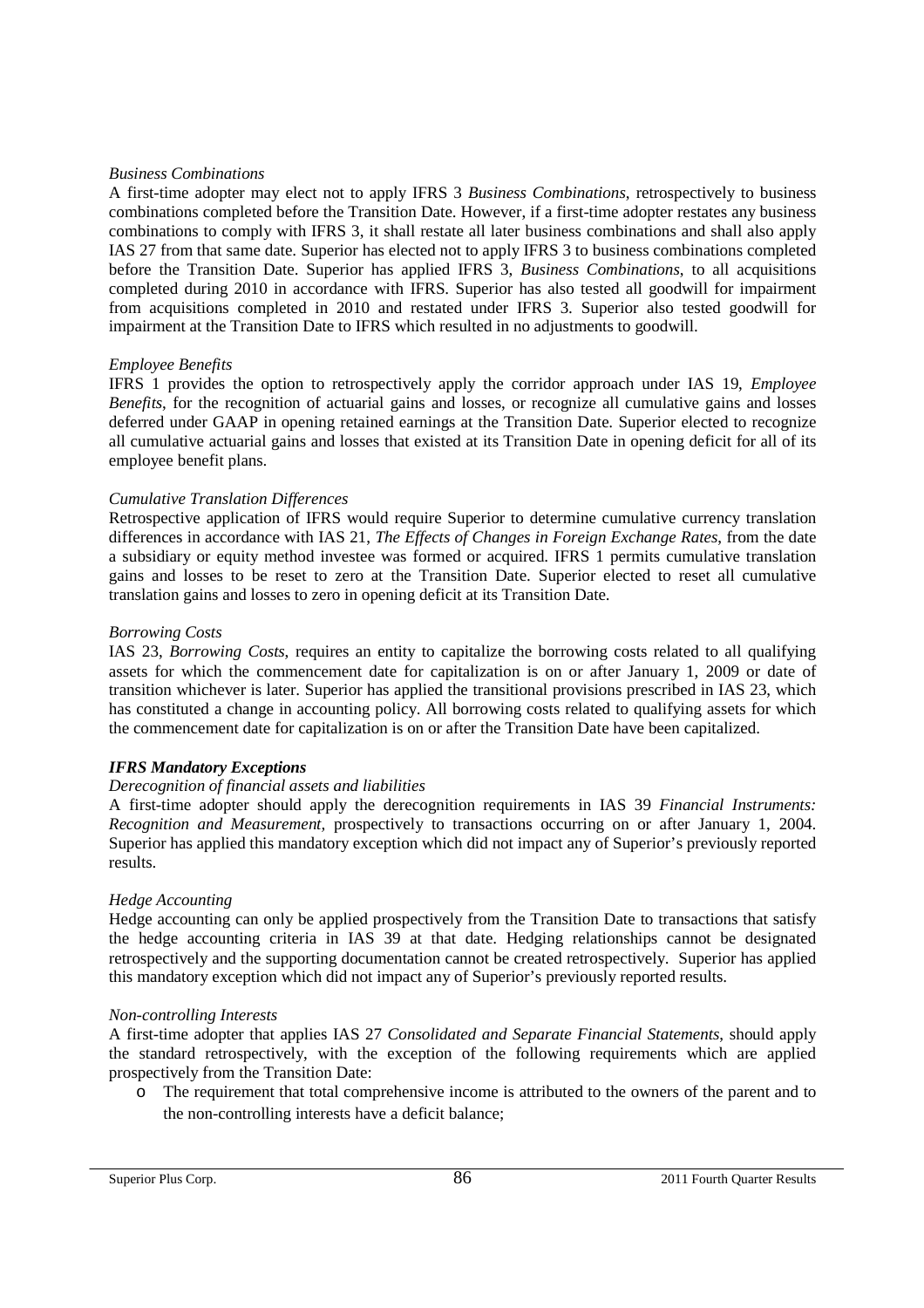- o The requirements on accounting for changes in the parent's ownership interest in a subsidiary that do not result in a loss of control; and
- o The requirements on accounting for a loss of control over a subsidiary, and the related requirements of IFRS 5 *Non-current Assets Held for Sale and Discontinued Operations.*

#### *Estimates*

An entity's estimates in accordance with IFRS at the date of transition to IFRS shall be consistent with estimates made for the same date in accordance with previous GAAP (after adjustments to reflect any difference in accounting policies), unless there is objective evidence that those estimates were in error.

Superior has applied these mandatory exceptions which did not impact any of Superior's previously reported results.

## **Reconciliations between GAAP and IFRS**

IFRS 1 requires an entity to reconcile equity and comprehensive income for prior periods. The Company's first time adoption of IFRS did not have a material impact on the total operating, investing or financing cash flows. The following represents the reconciliations from GAAP to IFRS for the respective periods noted for equity, earnings and comprehensive income.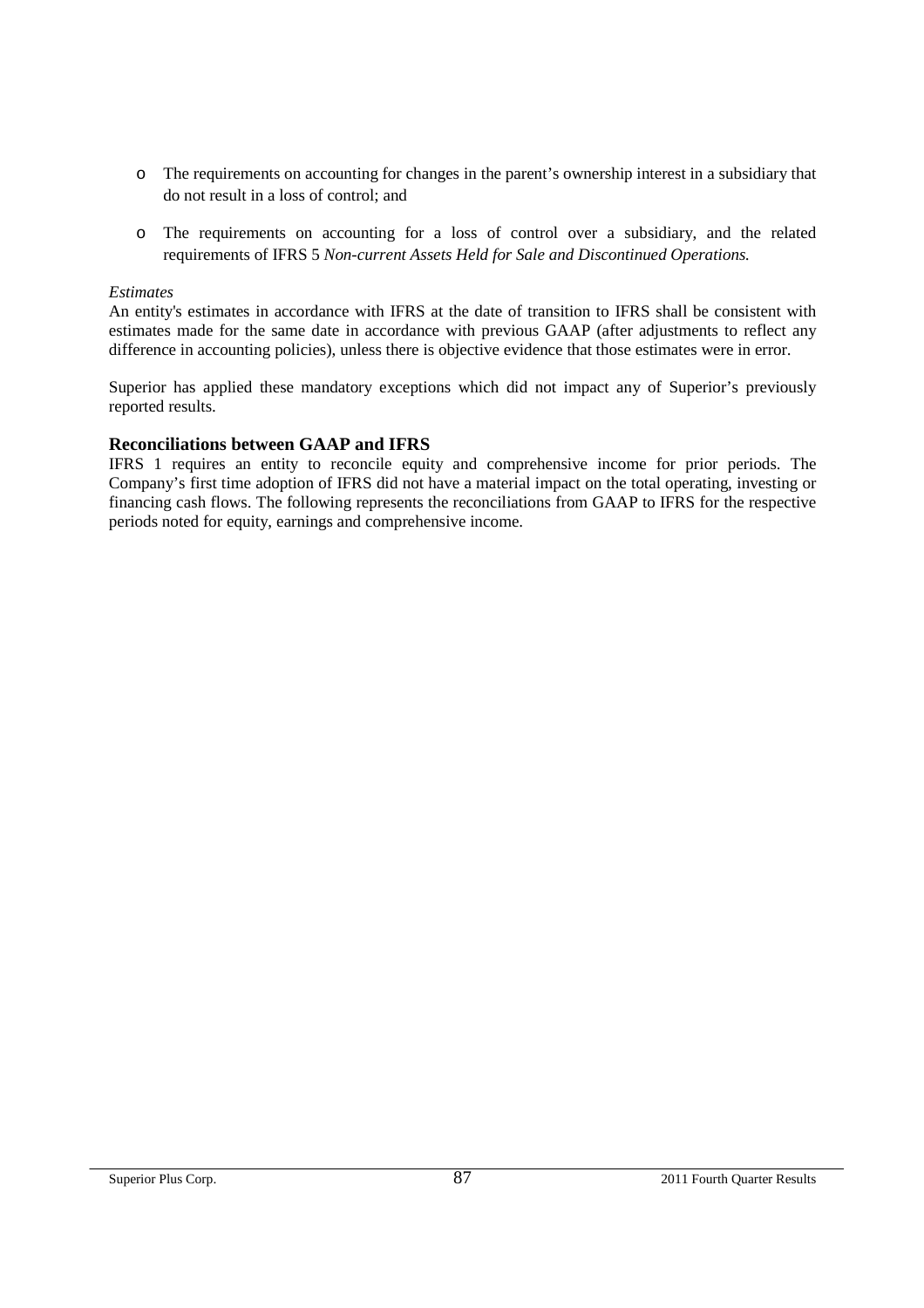# **Reconciliation of equity as at January 1, 2010**

| GAAP accounts (millions of dollars)                                           | <b>Notes</b> |                          |                          | GAAP Adjustments Reclassifications | <b>IFRS</b>              | <b>IFRS</b> accounts                                     |
|-------------------------------------------------------------------------------|--------------|--------------------------|--------------------------|------------------------------------|--------------------------|----------------------------------------------------------|
| <b>Assets</b>                                                                 |              |                          |                          |                                    |                          |                                                          |
| <b>Current Assets</b>                                                         |              |                          |                          |                                    |                          | <b>Current Assets</b>                                    |
| Cash and cash equivalents                                                     |              | 24.3                     |                          |                                    | 24.3                     | Cash and cash equivalents                                |
| Accounts receivable and other                                                 | $(a)$ $(i)$  | 329.9                    | 85.7                     | (21.3)                             | 394.3                    | Trade and other receivables                              |
|                                                                               |              | $\overline{\phantom{0}}$ | $\qquad \qquad -$        | 21.3                               | 21.3                     | Prepaid expenses                                         |
| Inventories                                                                   | (k)          | 145.7                    | (2.2)                    | $\qquad \qquad -$                  | 143.5                    | Inventories                                              |
| Future income tax asset                                                       |              | 59.0                     | $\overline{\phantom{0}}$ | (59.0)                             | $\overline{\phantom{0}}$ |                                                          |
| Current portion of unrealized gains on<br>derivative financial instruments    |              | 22.2                     | $\qquad \qquad -$        | $\qquad \qquad -$                  | 22.2                     | Unrealized gains on derivative financial<br>instruments  |
|                                                                               |              | 581.1                    | 83.5                     | (59.0)                             | 605.6                    |                                                          |
|                                                                               |              |                          |                          |                                    |                          | Non Current Assets                                       |
| Property, plant and equipment                                                 | (b) (d)      | 668.0                    | 213.6                    | (1.6)                              | 880.0                    | Property, plant and equipment                            |
| Intangible assets                                                             | (1)          | 180.0                    | 4.0                      | 1.6                                | 185.6                    | Intangible assets and investment property                |
| Goodwill                                                                      | (m)          | 528.4                    | (0.9)                    | $\overline{\phantom{a}}$           | 527.5                    | Goodwill                                                 |
| Accrued pension asset                                                         | (c)          | 18.2                     | (18.2)                   | ÷                                  |                          |                                                          |
| Deferred income tax asset                                                     | (g)          | 165.7                    | (18.3)                   | 179.2                              | 326.6                    | Deferred tax                                             |
| Investment tax credits                                                        |              | 120.2                    |                          | (120.2)                            | $\overline{\phantom{0}}$ | Deferred tax                                             |
| Long-term portion of unrealized gains on                                      |              |                          |                          |                                    |                          | Unrealized gains on derivative financial                 |
| derivative financial instruments                                              |              | 28.5                     |                          | $\qquad \qquad -$                  | 28.5                     | instruments                                              |
|                                                                               |              | 2,290.1                  | 263.7                    | $\rightarrow$                      | 2,553.8                  |                                                          |
| <b>Liabilities and Shareholders' Equity</b>                                   |              |                          |                          |                                    |                          |                                                          |
| <b>Current Liabilities</b>                                                    |              |                          |                          |                                    |                          | <b>Current Liabilities</b>                               |
| Accounts payable and accrued liabilities<br>Unearned revenue                  | (n)          | 296.8                    | (1.4)                    | ÷                                  | 295.4<br>5.8             | Trade and other payables<br>Deferred revenue             |
| Current portion of term loans                                                 |              | 5.8<br>5.1               | 103.8                    | $\overline{\phantom{0}}$           | 108.9                    | <b>Borrowings</b>                                        |
| Dividends and interest payable to                                             | $(a)$ $(d)$  |                          |                          |                                    |                          | Dividends and interest payable to                        |
| shareholders and debenture-holders                                            |              | 14.2                     |                          | $\equiv$                           | 14.2                     | shareholders and debenture-holders                       |
| Current portion of deferred credit                                            | (e)          | 24.5                     | (24.5)                   | $\overline{\phantom{0}}$           | $\equiv$                 |                                                          |
| Current portion of unrealized losses on                                       |              |                          |                          |                                    |                          | Unrealized losses on derivative financial                |
| derivative financial instruments                                              |              | 77.8                     | $\overline{\phantom{0}}$ | $\overline{\phantom{0}}$           | 77.8                     | instruments                                              |
|                                                                               |              | 424.2                    | 77.9                     | $\overline{\phantom{0}}$           | 502.1                    | Non Current Liabilities                                  |
| Revolving term bank credits and term loans                                    | (d)          | 633.2                    | 46.9                     |                                    | 680.1                    | <b>Borrowings</b>                                        |
| Convertible unsecured subordinated                                            |              |                          |                          |                                    |                          | Convertible unsecured subordinated                       |
| debentures                                                                    | $\circ$      | 309.0                    | (0.6)                    |                                    | 308.4                    | debentures                                               |
| Asset retirement obligations and                                              |              |                          |                          |                                    |                          |                                                          |
| environmental liabilities                                                     | (f)          | 0.9                      | 6.0                      |                                    | 6.9                      | Provisions                                               |
| Employee future benefits                                                      | (c)          | 17.2                     | 12.9                     | $\overline{\phantom{0}}$           | 30.1                     | Employee future benefits                                 |
| Future income tax liability                                                   | (g)          | 22.1                     | 16.4                     | $\overline{\phantom{0}}$           | 38.5                     | Deferred tax                                             |
| Deferred credit                                                               | (e)          | 246.4                    | (246.4)                  |                                    |                          |                                                          |
| Long-term portion of unrealized losses on<br>derivative financial instruments |              | 52.6                     |                          |                                    | 52.6                     | Unrealized losses on derivative financial<br>instruments |
| <b>Total Liabilities</b>                                                      |              | 1,705.6                  | (86.9)                   | $\equiv$                           | 1,618.7                  |                                                          |
|                                                                               |              |                          |                          |                                    |                          |                                                          |
| <b>Shareholders' Equity</b>                                                   |              |                          |                          |                                    |                          |                                                          |
| Shareholders' capital                                                         |              | 1,502.0                  |                          | 5.3                                | 1,507.3                  | Capital                                                  |
| Contributed surplus                                                           |              | 5.3                      | $\qquad \qquad -$        | (5.3)                              |                          |                                                          |
| Deficit                                                                       |              | (883.3)                  | 332.2                    | $\qquad \qquad -$                  | (551.1)                  | Deficit                                                  |
| Accumulated other comprehensive loss                                          | (h)          | (39.5)                   | 18.4                     | $\overline{\phantom{0}}$           | (21.1)                   | Accumulated other comprehensive loss                     |
| <b>Total Shareholders' Equity</b>                                             |              | 584.5                    | 350.6                    | ÷                                  | 935.1                    |                                                          |
|                                                                               |              | 2,290.1                  | 263.7                    |                                    | 2,553.8                  |                                                          |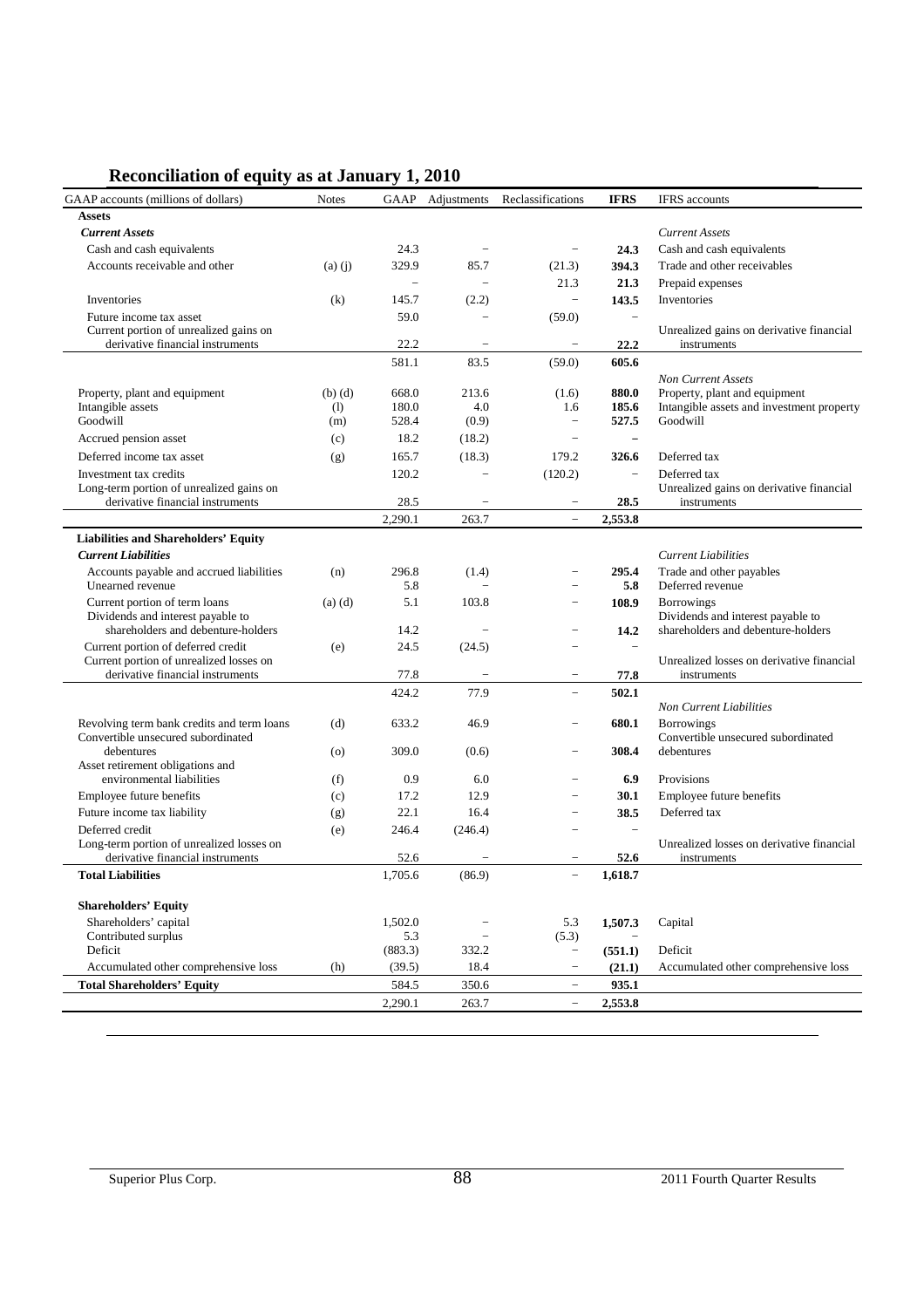| GAAP accounts (millions of dollars)                                              | Notes   | GAAP           |                          | Adjustments Reclassifications | <b>IFRS</b>              | <b>IFRS</b> accounts                                              |
|----------------------------------------------------------------------------------|---------|----------------|--------------------------|-------------------------------|--------------------------|-------------------------------------------------------------------|
| <b>Assets</b>                                                                    |         |                |                          |                               |                          |                                                                   |
| <b>Current Assets</b>                                                            |         |                |                          |                               |                          |                                                                   |
| Cash and cash equivalents                                                        |         | 8.9            |                          | (1.1)                         | 7.8                      | Cash and cash equivalents                                         |
| Accounts receivable and other                                                    | (a)(j)  | 487.2          | 87.1                     | (23.3)                        | 551.0                    | Trade and other receivables                                       |
|                                                                                  |         |                | $\overline{\phantom{a}}$ | 23.3                          | 23.3                     | Prepaid expenses                                                  |
| Inventories                                                                      | (k)     | 173.3          | (6.2)                    | $\qquad \qquad -$             | 167.1                    | Inventories                                                       |
| Future income tax asset                                                          |         | 48.6           |                          | (48.6)                        | $\overline{\phantom{0}}$ |                                                                   |
| Current portion of unrealized gains on                                           |         |                |                          |                               |                          | Unrealized gains on derivative                                    |
| derivative financial instruments                                                 |         | 31.4           |                          | $\qquad \qquad -$             | 31.4                     | financial instruments                                             |
|                                                                                  |         | 749.4          | 80.9                     | (49.7)                        | 780.6                    |                                                                   |
|                                                                                  |         |                |                          |                               |                          |                                                                   |
| Property, plant and equipment                                                    | (b)(d)  | 687.7          | 225.9                    | (1.2)                         | 912.4                    | Property, plant and equipment<br>Intangible assets and investment |
| Intangible assets                                                                | (1)     | 181.0          | 2.0                      | 1.2                           | 184.2                    | property                                                          |
| Goodwill                                                                         | (i)(m)  | 478.7          | (7.0)                    | $\qquad \qquad -$             | 471.7                    | Goodwill                                                          |
| Accrued pension asset                                                            | (c)     | 21.0           | (21.0)                   | $\overline{\phantom{0}}$      |                          |                                                                   |
| Long-term portion of notes and finance lease                                     |         |                |                          |                               |                          | Notes and finance lease                                           |
| receivable                                                                       |         | 12.1           |                          |                               | 12.1                     | receivables                                                       |
| Future income tax asset                                                          | (g)     | 191.1          | (47.8)                   | 166.0                         | 309.3                    | Deferred tax                                                      |
| Investment tax credits<br>Long-term portion of unrealized gains on               |         | 117.4          |                          | (117.4)                       |                          | Unrealized gains on derivative financial                          |
| derivative financial instruments                                                 |         | 26.6           |                          |                               | 26.6                     | instruments                                                       |
|                                                                                  |         | 2,465.0        | 233.0                    | (1.1)                         | 2.696.9                  |                                                                   |
|                                                                                  |         |                |                          |                               |                          |                                                                   |
| Liabilities and Shareholders' Equity                                             |         |                |                          |                               |                          |                                                                   |
| <b>Current Liabilities</b>                                                       |         |                |                          |                               |                          |                                                                   |
| Accounts payable and accrued liabilities                                         | (n)     | 317.8          | 1.5                      | (1.1)                         | 318.2                    | Trade and other payables                                          |
| Unearned revenue                                                                 |         | 6.8            |                          | $\equiv$                      | 6.8                      | Deferred revenue                                                  |
| Current portion of term loans<br>Dividends and interest payable to               | (a)(d)  | 32.2           | 104.0                    |                               | 136.2                    | <b>Borrowings</b>                                                 |
| shareholders and debenture-holders                                               |         | 15.5           |                          | $\overline{\phantom{0}}$      | 15.5                     | Dividends and interest payable                                    |
| Current portion of deferred credit                                               | (e)     | 18.2           | (18.2)                   |                               |                          |                                                                   |
| Future income tax liability                                                      |         | 1.3            |                          | (1.3)                         |                          |                                                                   |
| Current portion of unrealized losses on                                          |         |                |                          |                               |                          | Unrealized losses on derivative                                   |
| derivative financial instruments                                                 |         | 78.6           |                          |                               | 78.6                     | financial instruments                                             |
|                                                                                  |         | 470.4          | 87.3                     | (2.4)                         | 555.3                    |                                                                   |
|                                                                                  |         |                |                          |                               |                          |                                                                   |
| Revolving term bank credits and term loans<br>Convertible unsecured subordinated | (d)     | 540.9          | 55.8                     |                               | 596.7                    | <b>Borrowings</b>                                                 |
| debentures                                                                       | $\circ$ | 621.7          | (0.8)                    | (1.8)                         | 619.1                    | Convertible unsecured subordinated<br>debentures                  |
| Asset retirement obligations and                                                 |         |                |                          |                               |                          |                                                                   |
| environmental liabilities                                                        | (f)     | 7.1            | 6.1                      | $\overline{\phantom{0}}$      | 13.2                     | Provisions                                                        |
| Employee future benefits                                                         | (c)     | 19.2           | 26.3                     |                               | 45.5                     | Employee future benefits                                          |
| Future income tax liability                                                      | (g)     | 70.0           | (16.4)                   | 1.3                           | 54.9                     | Deferred tax                                                      |
| Deferred credit                                                                  | (e)     | 229.6          | (229.6)                  | $\qquad \qquad -$             | $\overline{\phantom{0}}$ |                                                                   |
| Long-term portion of unrealized losses on                                        |         |                |                          |                               |                          | Unrealized losses on derivative                                   |
| derivative financial instruments                                                 |         | 56.0           |                          | 1.8                           | 57.8                     | financial instruments                                             |
| <b>Total Liabilities</b>                                                         |         | 2,014.9        | (71.3)                   | (1.1)                         | 1,942.5                  |                                                                   |
|                                                                                  |         |                |                          |                               |                          |                                                                   |
| <b>Shareholders' Equity</b>                                                      |         |                |                          |                               |                          |                                                                   |
| Shareholders' capital<br>Contributed surplus                                     | (i)     | 1,601.2<br>5.5 | (0.3)                    | 5.5<br>(5.5)                  | 1,606.4                  | Capital                                                           |
| Deficit                                                                          |         | (1,101.3)      | 303.4                    | $\qquad \qquad -$             | (797.9)                  | Deficit                                                           |
| Accumulated other comprehensive loss                                             | (h)     | (55.3)         | 1.2                      | $\qquad \qquad -$             | (54.1)                   | Accumulated other comprehensive loss                              |
| <b>Total Shareholders' Equity</b>                                                |         | 450.1          | 304.3                    | $\overline{\phantom{0}}$      | 754.4                    |                                                                   |
|                                                                                  |         | 2,465.0        | 233.0                    | (1.1)                         | 2,696.9                  |                                                                   |
|                                                                                  |         |                |                          |                               |                          |                                                                   |

# **Reconciliation of equity as at December 31, 2010 (balance sheet last reported under GAAP)**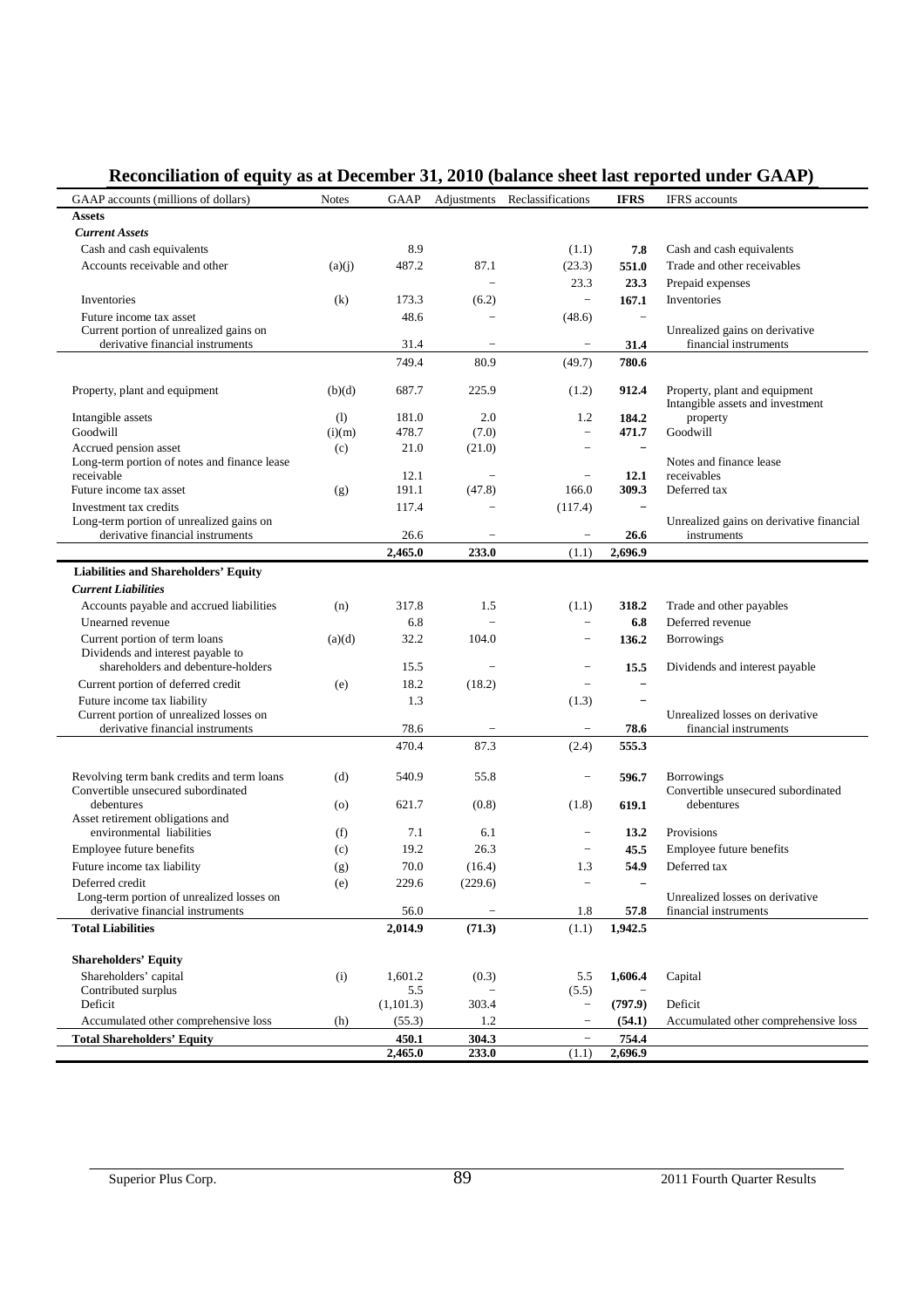## **Reconciliation of equity as at December 31, 2010 (balance sheet last reported under GAAP)**

The following narratives explain the significant differences between the previous historical GAAP accounting policies and the current IFRS policies applied by Superior.

## *(a) Derecognition of Financial Assets*

**GAAP:** Certain financial assets are derecognized under GAAP when entities do not retain access to all the economic benefits of the asset after a transfer of the receivable to a third party, including the accounts receivable securitization program.

**IFRS:** Under IFRS only certain financial assets can be derecognized when the related criteria are met. Based on a review of the IFRS criteria Superior's accounts receivable securitization program does not qualify for derecognition. As such the previously derecognized balances have been recognized under IFRS and included under trade and other receivables and borrowings.

## **(b)** *Property, Plant and Equipment*

## *Componentization and Major inspection and repairs*

**GAAP:** The cost of an item of property, plant and equipment made up of significant separable component parts should be allocated to the component parts when practicable. Costs meeting the criteria to be classified as a betterment are capitalized. GAAP specifies that the costs incurred in the maintenance of the service potential of an item of property, plant and equipment is a repair, not betterment.

**IFRS:** An entity is required to separately depreciate each part of property, plant and equipment that is significant in relation to the total cost of the property, plant and equipment item. Also, major inspections or overhauls required at regular intervals over the useful life of an item of property, plant and equipment which allows the continued use of the asset are required to be capitalized. As a result, Superior adjusted its depreciation of property, plant and equipment based on the each item's component parts and capitalized certain recertification, inspections and overhauls related to certain Energy Services assets.

#### *Reversal of Prior Asset Impairment*

**GAAP:** An impairment loss recognized in a prior period shall not be reversed if the fair value of the asset subsequently increases.

**IFRS:** An impairment loss recognized in a prior period for an asset other than goodwill may be reversed if, and only if, there has been a change in the estimates used to determine the recoverable amount of the asset since the last impairment loss was recognized. Under previous GAAP, Superior recognized an impairment loss on a Specialty Chemicals' facility. Upon transition to IFRS, Superior has reversed this impairment up to previous cost less normal depreciation based on several market factor developments including the lower power rate trend in the facility's region, major cell upgrade investments made between the time the impairment was recognized and the Transition Date and improved North American pulp and paper fundamentals.

## *Capitalized assets related to finance leases*

**GAAP:** To determine the appropriate classification of a lease as either capital or operating, an entity uses the following tests: the fair value versus the present value of the minimum lease payments, the lease term versus economic useful life, and the transfer or risks and rewards.

**IFRS:** To determine the appropriate classification of a lease as either finance or operating, an entity uses the same tests as under GAAP keeping in mind that IFRS adds an additional criterion noting that leased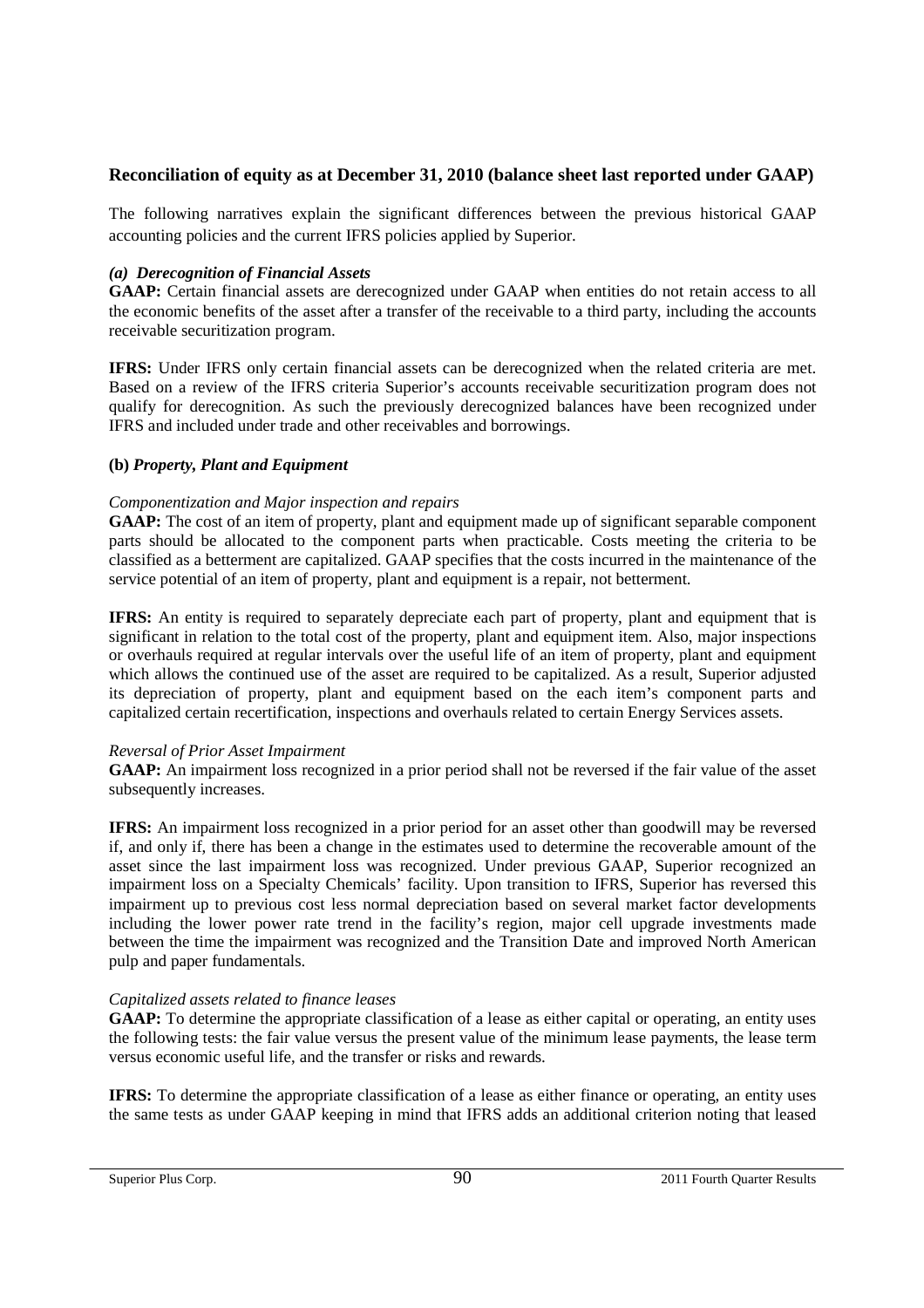assets of a highly specialized nature might also be an indicator of a finance lease. Although the tests are consistent with GAAP and IFRS, the criteria in IAS 17 *Leases* is not framed in the same context as they do not provide a "bright line" and leaves more room for judgment when assessing when a lease transfers substantially all of the risks and rewards incidental to ownership. As a result, on transition to IFRS, Superior re-evaluated its leases and determined the appropriate classification between finance and operating leases. For those resulting finance leases, certain assets were capitalized and associated liabilities were recorded related to Energy Services and Construction Products Distribution.

## **(c)** *Accrued Pension Asset and Employee Future Benefits*

As noted in the section discussing the IFRS applicable elective exemptions applied in the conversion from GAAP to IFRS, Superior has elected to recognize all cumulative actuarial gains and losses that existed at the Transition Date in opening retained earnings for all of its employee future benefit plans.

## *Actuarial Gains and Losses*

**GAAP:** Actuarial gains and losses that arise in calculating the present value of the defined benefit obligation and the fair value of plan assets are recognized on a systematic and consistent basis, subject to a minimum required amortization based on a "corridor" approach. The corridor was 10% of the greater of the accrued benefit obligation at the beginning of the year and the fair value of plan assets at the beginning of the year. This excess is amortized as a component of pension expense into net earnings (loss) over the expected average remaining life of the active employees participating in the plans. Actuarial gains and losses below the 10% corridor are deferred.

**IFRS:** Superior has elected to recognize all actuarial gains and losses immediately in a separate statement of comprehensive income without recycling to the income statement in subsequent periods. As a result, actuarial gains and losses are not amortized to net earnings (loss) but rather are recorded directly to other comprehensive income at the end of each period. As a result, Superior adjusted its pension expense to remove the amortization of actuarial gains and losses. Also Superior reclassified any accrued pension asset related to actuarial gains (loss) to Deficit at the Transition Date.

## *Measurement Date*

**GAAP:** The measurement date of the defined benefit and plan assets can be a date up to three months prior to the date of the financial statements, provided the entity adopted this practice consistently from year to year. Superior used a measurement date of November 30<sup>th</sup> for the pension plans and December  $31<sup>st</sup>$  for the other post-employment plans.

**IFRS:** An entity is required to determine the present value of the pension obligation and the fair value of plan assets with sufficient regularity such that the amounts recognized in the financial statements do not differ materially from the amounts that would be determined at the balance sheet date. As a result, on transition to IFRS, Superior re-measured its pension obligations and plan assets as of January 1, 2010, which impacted the calculation of the pension expense.

## *Fair Value of Expected Return on Plan Assets*

**GAAP:** The expected return on plan assets is the product of the expected long-term rate of return on plan assets and a market-related fair value of plan assets. The market-related fair value recognized changes in the fair value of plan assets over a five year period.

**IFRS:** The expected return on plan assets is a product of the expected long-term rate of return on plan assets and the fair value of plan assets on the balance sheet date. As a result, Superior adjusted its pension expense to reflect an expected return on plan assets using the fair value of its plan assets at the end of each reporting period.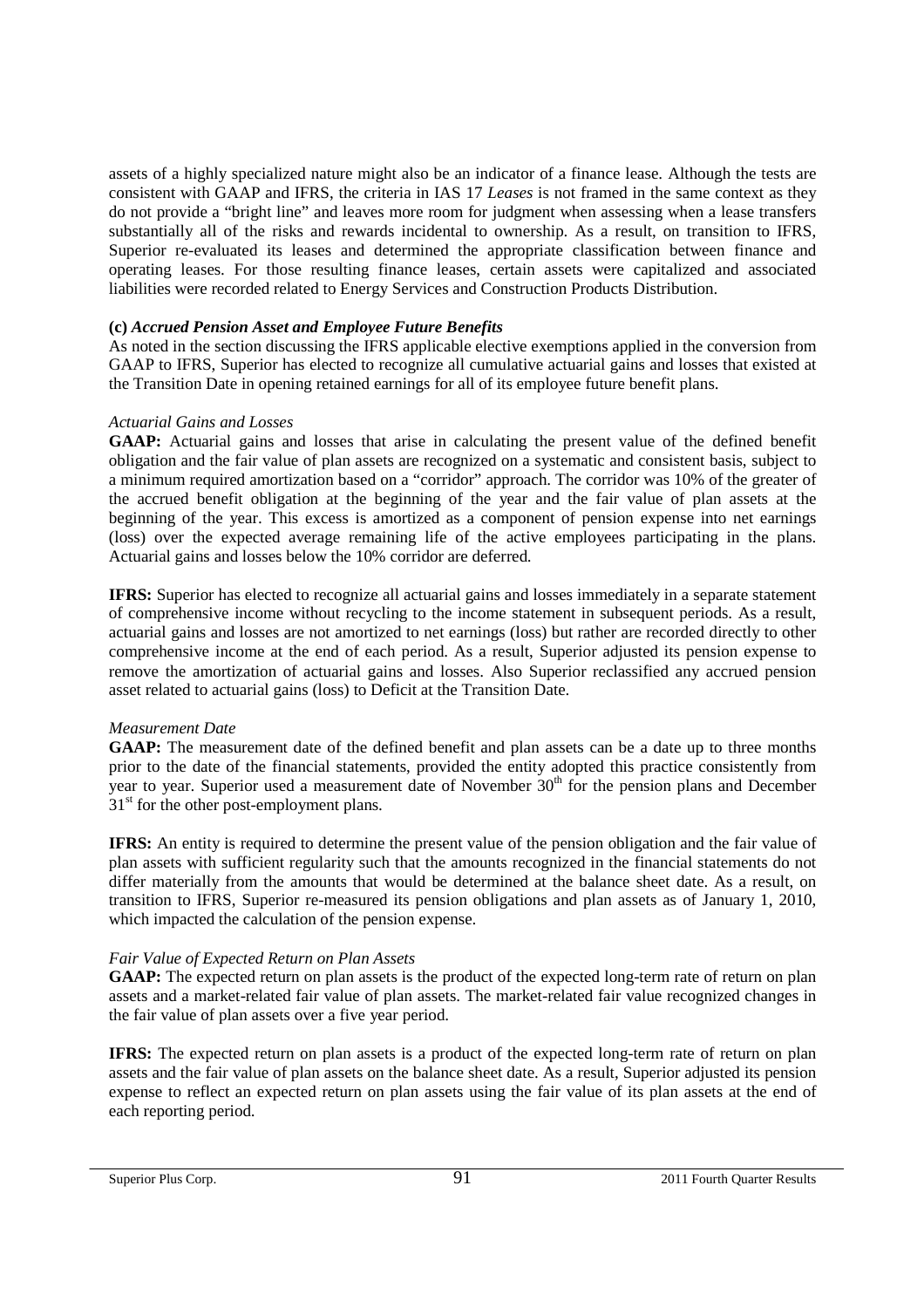## **(d)** *Finance Leasing Obligations*

**GAAP:** To determine the appropriate classification of a lease as either capital or operating, an entity uses the following tests: the fair value versus the present value of the minimum lease payments, the lease term versus economic useful life, and the transfer or risks and rewards.

**IFRS:** To determine the appropriate classification of a lease as either finance or operating, an entity uses the same tests as under GAAP keeping in mind that IFRS adds an additional criterion noting that leased assets of a highly specialized nature might also be an indicator of a finance lease. Although the tests are consistent with GAAP and IFRS, the criteria in IAS 17 *Leases* is not framed in the same context as they do not provide a "bright line" and leaves more room for judgment when assessing when a lease transfers substantially all of the risks and rewards incidental to ownership. As a result, on transition to IFRS, Superior re-evaluated its leases and determined the appropriate classification between finance and operating leases. Any finance lease obligations have been grouped with current and non-current borrowings. For those resulting finance leases, certain assets were capitalized and associated liabilities were recorded related to Energy Services and Construction Products Distribution.

## **(e)** *Deferred Credit*

**GAAP:** When, through a business combination or reorganization, an entity obtains tax basis that can be used to offset future income taxes payable, *Emerging Issues Committee (EIC) abstract - 110* stipulates that these future tax benefits should be recorded as future tax assets on the balance sheet. Any excess of the amounts assigned to the acquired assets over the consideration paid should be allocated pro rata to reduce the values assigned to any non-monetary assets acquired. If the allocation reduces the nonmonetary assets to zero, then the remainder should be classified as a deferred credit and amortized to net earnings (loss) over the life of the tax asset.

**IFRS:** When, through a business combination or reorganization, an entity obtains tax basis that can be used to offset future income taxes payable, IFRS stipulates that the difference between the recognized tax asset and the consideration paid to a third party to obtain those benefits is to be fully recognized in the income statement during the period in which the transaction occurred. As a result, on transition to IFRS, all deferred credits related to prior acquisitions were reclassified to opening deficit.

## **(f)** *Provisions*

**GAAP:** An entity is required to recognize a liability for an asset retirement obligation in the period in which it is incurred when a reasonable estimate of the amount of the obligation can be made. If a reasonable estimate of the amount of the obligation cannot be made in the period the asset retirement obligation is incurred, the liability shall be recognized when a reasonable estimate of the amount of the obligation can be made. Additionally, only a legal obligation associated with the retirement of a tangible long-lived asset establishes a clear duty or responsibility to another party that justifies the recognition of the liability.

**IFRS:** An entity is required to recognize a provision for obligations arising from both legal and constructive obligations regardless of the uncertainty of the nature or timing of the provision. As a result, on transition to IFRS, a provision for decommissioning costs related to certain Specialty Chemicals facilities has been recorded.

Also restructuring provisions are only included as part of acquired liabilities when the acquiree has recognized an existing liability for restructuring in accordance with application IFRS standards. As a result, restructuring provisions recorded as part of the purchase price allocation under GAAP are charged to earnings under IFRS. Superior recognized various restructuring provisions related to business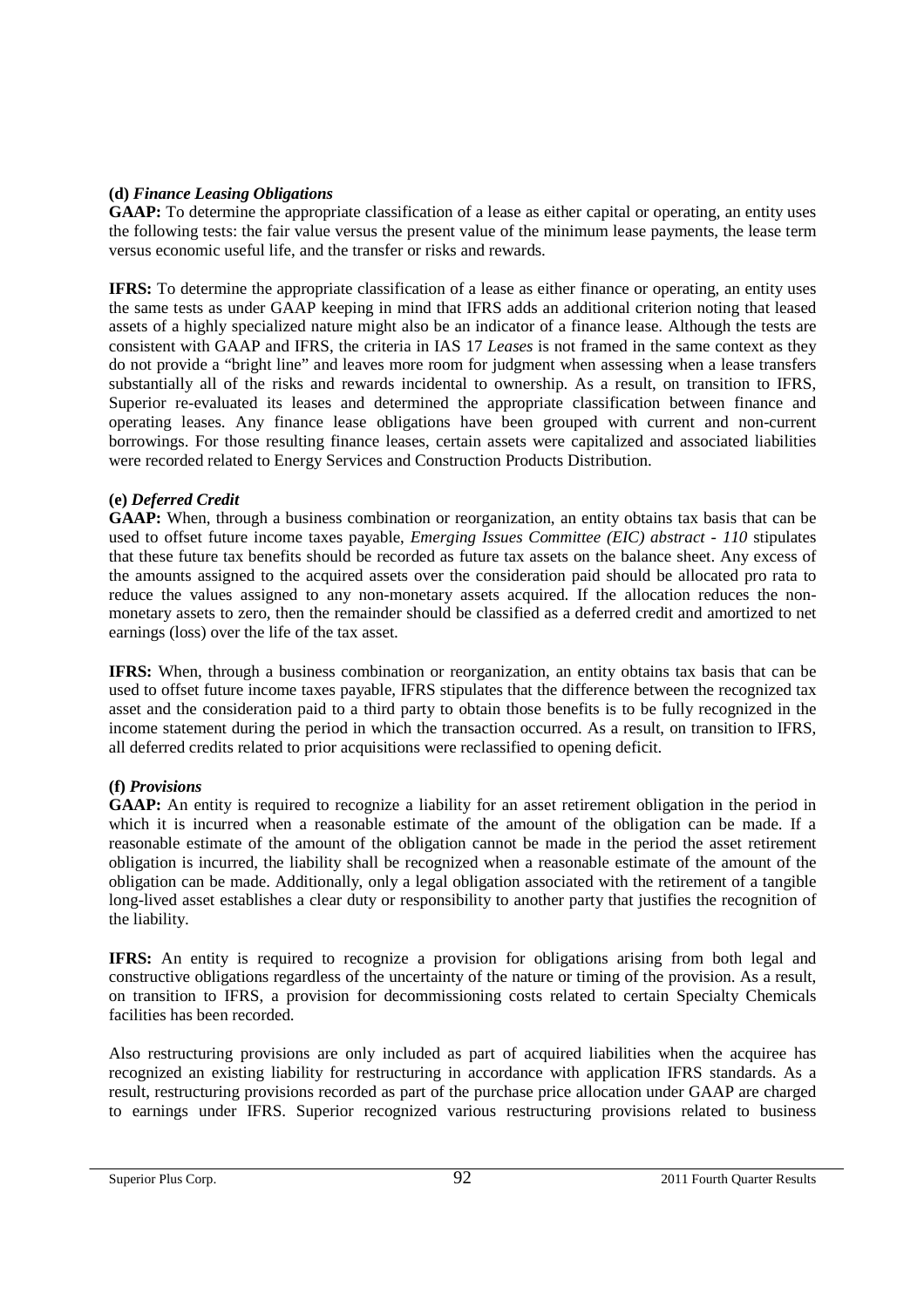combinations completed in 2010 which could not be recognized under IFRS, as such the related amounts were adjusted through retained earnings.

#### **(g)** *Deferred Income taxes*

Superior has adjusted both deferred tax assets and liabilities due to recognizing deferred income taxes on the various adjustments made to Superior balance sheet due to the transition to IFRS.

## **(h)** *Accumulated Other Comprehensive Income (Loss)*

As noted in the section discussing the IFRS applicable elective exemptions applied in the conversion from GAAP to IFRS, Superior has applied the one-time exemption to set the unrealized foreign currency gains (losses) on translation of self-sustaining foreign operations ("currency cumulative translation adjustment" or "CTA") to zero as of January 1, 2010. The cumulative translation adjustment balance as of January 1, 2010 of \$22.1 million was recognized as an adjustment to opening deficit. The application of the exemption had no impact on net equity.

## *(i) Goodwill*

## *Business Combinations*

As stated in the section entitled "IFRS Exemption Options", Superior did not early adopt IFRS 3 for business combinations completed during 2010. Consequently, business combinations completed prior to January 1, 2010 have not been restated and the carrying amount of goodwill under IFRS as of January 1, 2010 is equal to the carrying amount under GAAP as of that date. The IFRS adjustments below relate to acquisitions completed on or after January 1, 2010.

## *Measurement of Purchase Price*

**GAAP:** Shares issued as consideration to complete a business combination are measured at their market price a few days before and after the date the parties reached an agreement on the purchase price and the proposed transaction is announced.

**IFRS:** Shares issued as consideration to complete a business combination are measured at their market value at the acquisition closing date. As a result, goodwill and shareholders' capital were reduced relative to the re-measurement of the shares issued as consideration for the Burnaby Assets acquisition.

#### *Acquisition related costs*

GAAP: If certain conditions are met, the costs of restructuring an acquisition can be included in the purchase price and the allocation of the acquisition costs. Also direct costs incurred to complete an acquisition can be included in the allocation of acquisition costs to the assets acquired.

**IFRS:** Restructuring provisions are only included as part of the acquired liabilities when the acquiree has recognized an existing liability for restructuring in accordance with application IFRS standards. As a result, restructuring provisions recorded as part of the purchase price allocation under GAAP are charged to earnings under IFRS. Superior recognized various restructuring provisions which could not be recognized under IFRS, as such the related amounts were adjusted through goodwill and other payables.

Under IFRS all direct acquisition costs incurred to complete a business combination are charged to earnings. As such, Superior has adjusted goodwill and earnings due to previously capitalizing acquisition costs under GAAP.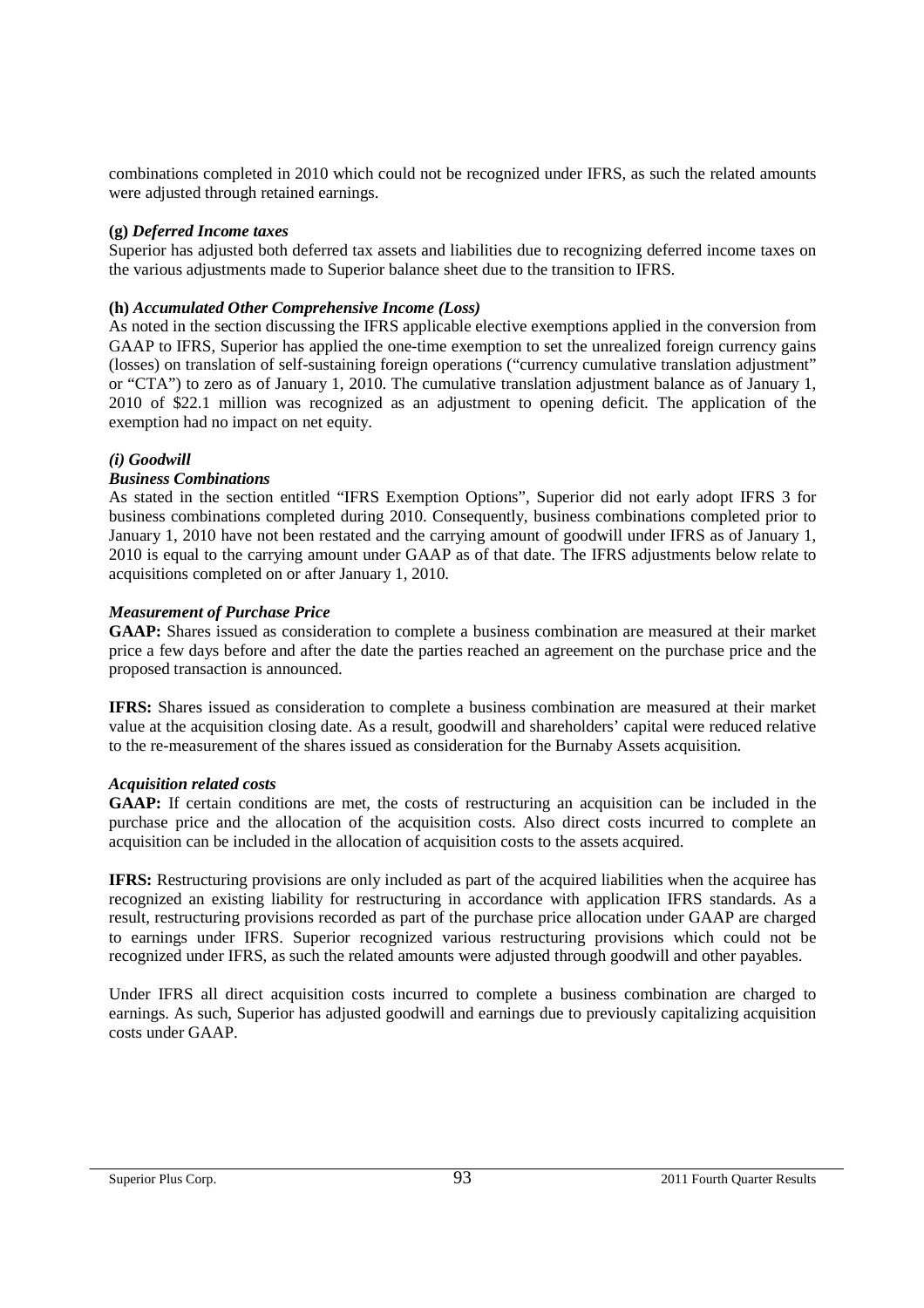## **Correction of historical GAAP differences**

The net impact of correcting historical GAAP differences was a decrease of \$3.2 million in total assets, a \$2.0 million increase in total liabilities and a \$5.2 million decrease in total equity, as at January 1, 2010. The net impact as at December 31, 2010 was consistent with the above noted amounts. See below for further details on the corrected items.

(j) Superior has reduced accounts receivables within the Specialty Chemicals segment due to previous revenue recognition differences with GAAP.

(k) Superior has reduced inventories in order adjust for previous reconciliation issues associated with inventory balances within the Energy Services segment. Also inventories have been reduced due to a reclassification of parts related inventory within Specialty Chemicals into property, plant and equipment and retained earnings.

(l) Superior has increased the value of its intangible assets in order to correct a previous revaluation issue under GAAP.

(m) Superior has reclassified a portion of the Sunoco purchase equation under GAAP into property, plant and equipment as certain amounts were previously incorrectly grouped with goodwill.

(n) Superior has decreased trade and other payables as certain liabilities under GAAP were not properly recognized.

(o) Superior has adjusted the outstanding convertible debentures in order to comply with the effective interest rate method under GAAP.

## **Presentation Reclassifications**

#### 1) *Prepaid expenses*

All prepaid expenses are presented separately on the face of the balance sheet.

#### 2) *Investment property*

Under GAAP investment properties can be grouped with property, plant and equipment and under IFRS any amounts associated with investment property should be reclassified. Superior has grouped all investment property with intangible assets and investment property.

#### 3) *Deferred taxes and Investment tax credits*

Superior has reclassified all current deferred tax amounts and investment tax credits with non-current deferred taxes on the face of the balance sheet.

#### 4) *Contributed Surplus*

Superior has reclassified all contributed surplus with share capital on the face of the balance sheet.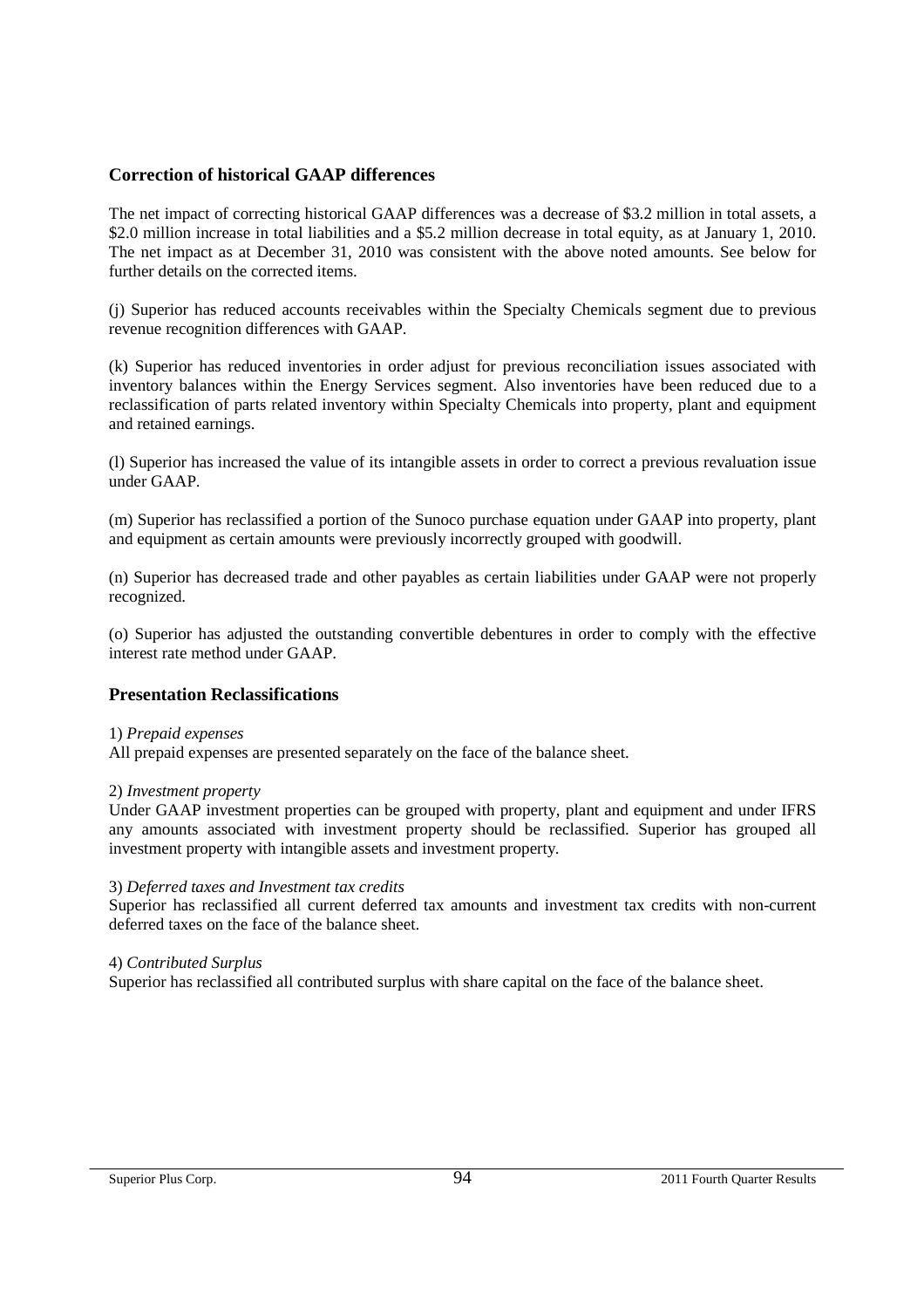## **Reconciliation of Net Loss and Comprehensive Loss for the three months ended December 31, 2010**

| (millions of dollars except per share amounts)    | <b>Notes</b> | <b>GAAP</b> | Adjustments       | Reclassifications        | <b>IFRS</b>    | <b>IFRS</b> Accounts                  |
|---------------------------------------------------|--------------|-------------|-------------------|--------------------------|----------------|---------------------------------------|
| Revenues                                          | (i)          | 1.009.2     | 0.1               | 1.9                      | 1,011.2        | Revenues                              |
| Cost of products sold                             | $(a)$ $(i)$  | (761.9)     | 0.6               | (25.2)                   | (786.5)        | Cost of sales                         |
| Realized gains (losses) on derivative financial   |              |             |                   |                          |                |                                       |
| instruments                                       |              | (21.8)      | $\qquad \qquad -$ | 21.8                     | $\blacksquare$ |                                       |
| Gross profit                                      |              | 225.5       | 0.7               | (1.5)                    | 224.7          | <b>Gross Profit</b>                   |
|                                                   |              |             |                   |                          |                |                                       |
|                                                   |              |             |                   |                          |                | Selling, distribution and             |
| Operating and administrative costs                | (b)          | 162.3       | (6.5)             | 21.8                     | 177.6          | administrative costs                  |
|                                                   | (c)          |             | 2.1               | 1.2                      | 3.3            | Other expenses                        |
| Deprecation of property, plant and equipment      | (d)          | 9.2         | 3.6               | (12.8)                   |                |                                       |
| Amortization of intangible assets                 | (i)          | 8.7         | 1.4               | (10.1)                   |                |                                       |
| Interest on revolving term bank credits           |              |             |                   |                          |                |                                       |
| and term loan                                     | (e)          | 9.8         | 0.9               | 9.0                      | 18.2           | Finance expense                       |
| Interest on convertible unsecured subordinated    |              |             |                   |                          |                |                                       |
| debentures                                        |              | 7.4         |                   | (7.4)                    |                |                                       |
| Impairment of intangible assets and goodwill      |              | 89.5        |                   |                          | 89.5           |                                       |
| Accretion of convertible debenture issue costs    |              |             |                   |                          |                |                                       |
| and asset retirement obligations                  |              | 1.8         | (0.4)             | (1.4)                    |                |                                       |
| Unrealized losses (gains) on derivative financial |              |             |                   |                          |                | Unrealized losses (gains) on          |
| instruments                                       |              | (29.0)      |                   |                          | (29.0)         | derivative financial instruments      |
|                                                   |              | 259.7       | 1.1               | (1.2)                    | 259.6          |                                       |
|                                                   |              |             |                   |                          |                |                                       |
|                                                   |              |             |                   |                          |                | Net loss before                       |
| Net loss before income taxes                      |              | (34.2)      | (0.4)             | (0.3)                    | (34.9)         | income taxes                          |
| Income tax recovery (expense)                     | (f)          | 0.6         | (24.8)            | 3.1                      | (21.1)         | Income tax recovery (expense)         |
| <b>Net Loss</b>                                   |              | (33.6)      | (25.2)            | 2.8                      | (56.0)         | <b>Net Loss</b>                       |
|                                                   |              |             |                   |                          |                |                                       |
| Net Loss                                          |              | (33.6)      | (25.2)            | 2.8                      | (56.0)         | Net Loss                              |
| Other comprehensive income (loss):                |              |             |                   |                          |                |                                       |
|                                                   |              |             |                   |                          |                | Unrealized foreign currency gains     |
| Unrealized foreign currency gains (losses) on     |              |             |                   |                          |                | (losses) on translation of foreign    |
| translation of foreign operations                 | (g)          | (17.5)      | (2.0)             |                          | (19.5)         | operations                            |
|                                                   |              |             |                   |                          |                | Actuarial defined benefit gains       |
| Actuarial defined benefit gains (losses)          | (h)          |             | 2.5               |                          | 2.5            | (losses)                              |
| Reclassification of derivative losses             |              |             |                   |                          |                | Reclassification of derivative losses |
| previously deferred                               |              |             | 2.9               | L,                       | 2.9            | previously deferred                   |
| Income tax on comprehensive loss                  |              |             | (3.6)             | $\overline{\phantom{0}}$ | (3.6)          |                                       |
| <b>Comprehensive Loss</b>                         |              | (51.1)      | (25.4)            | 2.8                      | (73.7)         | <b>Comprehensive Loss</b>             |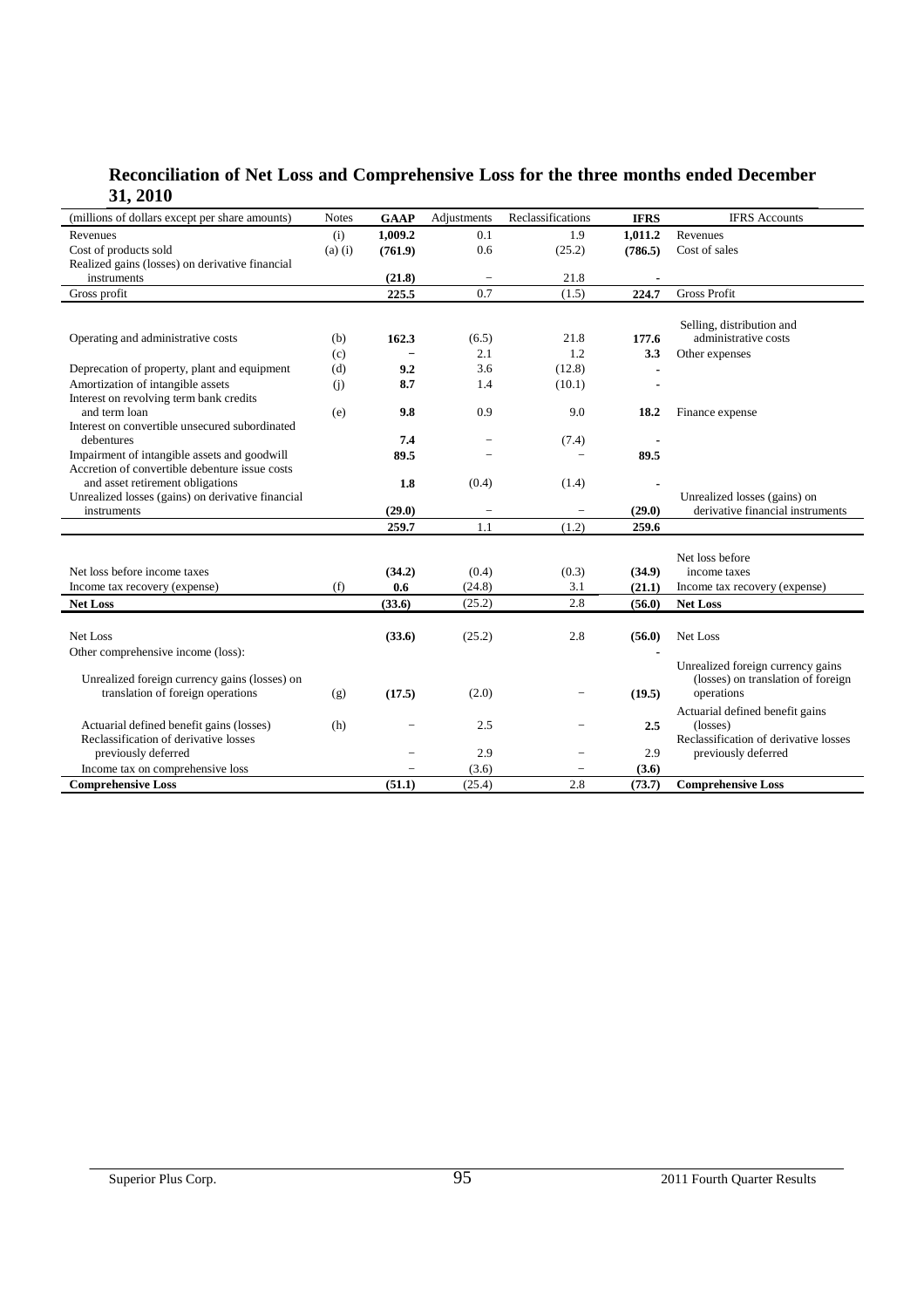## **Reconciliation of Net Earnings (Loss) and Comprehensive Income (Loss) for the Year Ended December 31, 2010**

| (millions of dollars except per share amounts)                                                                                 | Notes       | <b>GAAP</b>              | Adjustments              | Reclassifications | <b>IFRS</b>              | <b>IFRS</b> Accounts                                                                                                     |
|--------------------------------------------------------------------------------------------------------------------------------|-------------|--------------------------|--------------------------|-------------------|--------------------------|--------------------------------------------------------------------------------------------------------------------------|
| Revenues                                                                                                                       | (i)         | 3,529.2                  |                          | 8.2               | 3,537.4                  | Revenues                                                                                                                 |
| Cost of products sold                                                                                                          | $(a)$ $(i)$ | (2,661.3)                | (1.3)                    | (94.2)            | (2,756.8)                | Cost of sales                                                                                                            |
| Realized gains (losses) on derivative financial                                                                                |             |                          |                          |                   |                          |                                                                                                                          |
| instruments                                                                                                                    |             | (80.3)                   |                          | 80.3              |                          |                                                                                                                          |
| Gross profit                                                                                                                   |             | 787.6                    | (1.3)                    | (5.7)             | 780.6                    | <b>Gross Profit</b>                                                                                                      |
| Operating and administrative costs                                                                                             | (b)         | 624.4                    | (23.4)                   | 75.4              | 676.4                    | Selling, distribution and administrative<br>costs                                                                        |
|                                                                                                                                | (c)         | $\overline{\phantom{0}}$ | 5.4                      | 1.2               | 6.6                      | Other expenses                                                                                                           |
| Deprecation of property, plant and                                                                                             |             |                          |                          |                   |                          |                                                                                                                          |
| equipment                                                                                                                      | (d)         | 37.7                     | 13.7                     | (51.4)            | $\overline{\phantom{0}}$ |                                                                                                                          |
| Amortization of intangible assets                                                                                              | (i)         | 25.0                     | 3.0                      | (28.0)            |                          |                                                                                                                          |
| Interest on revolving term bank credits                                                                                        | (e)         |                          |                          |                   |                          |                                                                                                                          |
| and term loan                                                                                                                  |             | 39.6                     | 4.4                      | 31.2              | 75.2                     | Finance expense                                                                                                          |
| Interest on convertible unsecured                                                                                              |             |                          |                          |                   |                          |                                                                                                                          |
| subordinated debentures                                                                                                        |             | 27.6                     |                          | (27.6)            | $\equiv$                 |                                                                                                                          |
| Accretion of convertible debenture issue costs and                                                                             |             |                          |                          |                   |                          |                                                                                                                          |
| asset retirement obligations                                                                                                   | (k)         | 6.7                      | (0.4)                    | (6.3)             | $\overline{\phantom{0}}$ |                                                                                                                          |
| Impairment of goodwill and intangible assets                                                                                   |             | 89.5                     |                          |                   | 89.5                     | Impairment of goodwill and                                                                                               |
|                                                                                                                                |             |                          |                          |                   |                          | intangible assets                                                                                                        |
| Unrealized losses (gains) on derivative                                                                                        |             |                          |                          |                   |                          | Unrealized losses (gains) on derivative                                                                                  |
| financial instruments                                                                                                          |             | 2.2                      | $\overline{\phantom{0}}$ | $\qquad \qquad -$ | 2.2                      | financial instruments                                                                                                    |
|                                                                                                                                |             | 852.7                    | 2.7                      | (5.5)             | 849.9                    |                                                                                                                          |
| Net loss before income taxes                                                                                                   |             | (65.1)                   | (4.0)                    | (0.2)             | (69.3)                   | Net loss before income taxes<br>Income tax recovery (expense)                                                            |
| Income tax recovery (expense)                                                                                                  | (f)         | 18.1                     | (24.8)                   | 0.2               | (6.5)                    |                                                                                                                          |
| Net Loss                                                                                                                       |             | (47.0)                   | (28.8)                   | $\equiv$          | (75.8)                   | <b>Net Loss</b>                                                                                                          |
| Net Loss<br>Other comprehensive income (loss):                                                                                 |             | (47.0)                   | (28.8)                   |                   | (75.8)                   | Net Loss                                                                                                                 |
| Unrealized foreign currency gains (losses) on<br>translation of foreign operations<br>Actuarial defined benefit gains (losses) | (g)         | (25.0)                   | (2.4)                    |                   | (27.4)                   | Unrealized foreign currency gains<br>(losses) on translation of foreign<br>operations<br>Actuarial defined benefit gains |
|                                                                                                                                | (h)         |                          | (19.9)                   |                   | (19.9)                   | (losses)                                                                                                                 |
| Reclassification of derivative losses previously                                                                               |             |                          |                          |                   |                          | Reclassification of derivative losses                                                                                    |
| deferred                                                                                                                       |             | 12.1                     |                          |                   | 12.1                     | previously deferred                                                                                                      |
| Income tax on other comprehensive income                                                                                       |             | (2.9)                    | 5.1                      |                   | 2.2                      | Reclassification of derivative losses<br>previously deferred                                                             |
| <b>Comprehensive Loss</b>                                                                                                      |             | (62.8)                   | (46.0)                   | $\qquad \qquad -$ | (108.8)                  | <b>Comprehensive Loss</b>                                                                                                |

The following narratives explain the significant differences between the previous historical GAAP accounting policies and the current IFRS policies applied by Superior.

#### **(a)** *Cost of products sold*

**GAAP:** Under GAAP, all manufacturing costs are absorbed into the carrying cost of manufactured inventory and flow through the income statement only once the related inventory has been sold. These manufacturing costs (depreciation and amortization included) will then become part of the entity's cost of products sold.

**IFRS:** Under IFRS, inventory is accounted for in the same manner as under GAAP, with manufacturing costs being absorbed into the inventory's carrying value and expensed through the income statement as a cost of product sold. The depreciation and amortization component of inventory is larger under IFRS than GAAP, due to the componentization of Superior's property, plant & equipment described and the impairment reversal detailed above in note (b).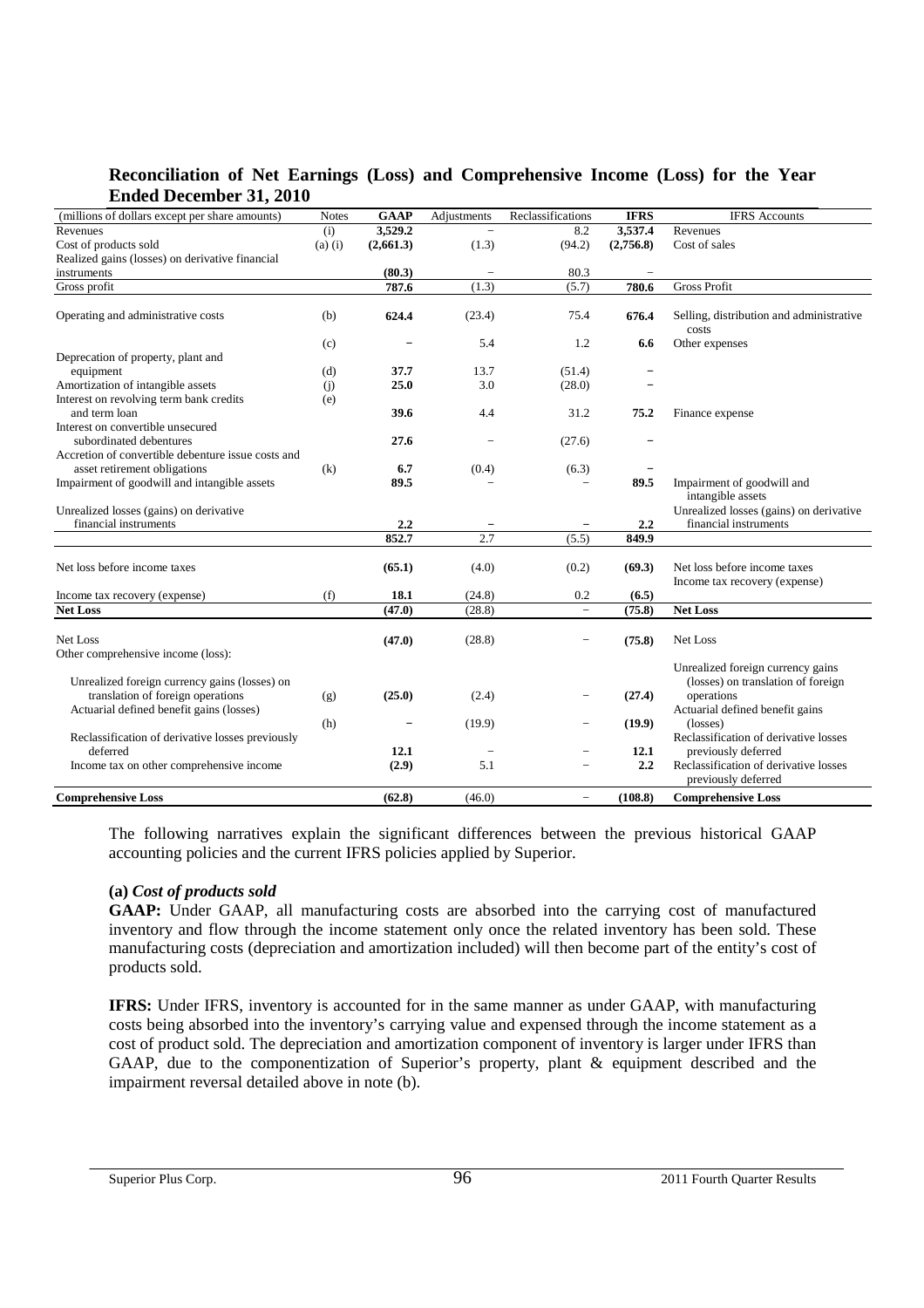## **(b)** *Operating and administrative costs & selling, distribution and administrative costs*

## *Leases*

**GAAP:** To determine the appropriate classification of a lease as either capital or operating, an entity uses the following tests: the fair value versus the present value of the minimum lease payments, the lease term versus economic useful life, and the transfer or risks and rewards.

**IFRS:** To determine the appropriate classification of a lease as either finance or operating, an entity uses the same tests as under GAAP keeping in mind that IFRS adds an additional criterion noting that leased assets of a highly specialized nature might also be an indicator of a finance lease. Although the tests are consistent with GAAP and IFRS, the criteria in IAS 17 *Leases* is not framed in the same context as they do not provide a "bright line" and leaves more room for judgment when assessing when a lease transfers substantially all of the risks and rewards incidental to ownership. As a result, on transition to IFRS, Superior re-evaluated its leases and determined the appropriate classification between finance and operating leases, any finance lease obligations have been grouped with current and non-current borrowings. The classification of a number of leases as finance type has resulted in decrease in operating costs as lease payments are now broken into principal repayments and interest costs.

## *Componentization and Major inspection and repairs*

**GAAP:** The cost of an item of property, plant and equipment made up of significant separable component parts should be allocated to the component parts when practicable. Costs meeting the criteria to be classified as a betterment are capitalized. GAAP specifies that the costs incurred in the maintenance of the service potential of an item of property, plant and equipment is a repair, not a betterment.

**IFRS:** An entity is required to separately depreciate each part of property, plant and equipment that is significant in relation to the total cost of the property, plant and equipment item. Also, major inspections or overhauls required at regular intervals over the useful life of an item of property, plant and equipment which allows the continued use of the asset are required to be capitalized. As a result operating costs were reduced due to the capitalization of various expenditures for major inspections and overhauls.

#### *Employee benefit expense*

## *Fair Value of Expected Return on Plan Assets*

**GAAP:** The expected return on plan assets is the product of the expected long-term rate of return on plan assets and a market-related fair value of plan assets. The market-related fair value recognized changes in the fair value of plan assets over a five year period.

**IFRS:** The expected return on plan assets is a product of the expected long-term rate of return on plan assets and the fair value of plan assets on the balance sheet date. As a result, Superior adjusted its pension expense to reflect an expected return on plan assets using the fair value of its plan assets at the end of each reporting period. This adjustment has resulted in a reduction of the annual employee benefits expense during the period.

## **(c) Other expenses**

## *Acquisition related costs*

GAAP: If certain conditions are met, the costs of restructuring an acquisition can be included in the purchase price and the allocation of the acquisition costs. Also direct costs incurred to complete an acquisition can be included in the allocation of acquisition costs to the assets acquired.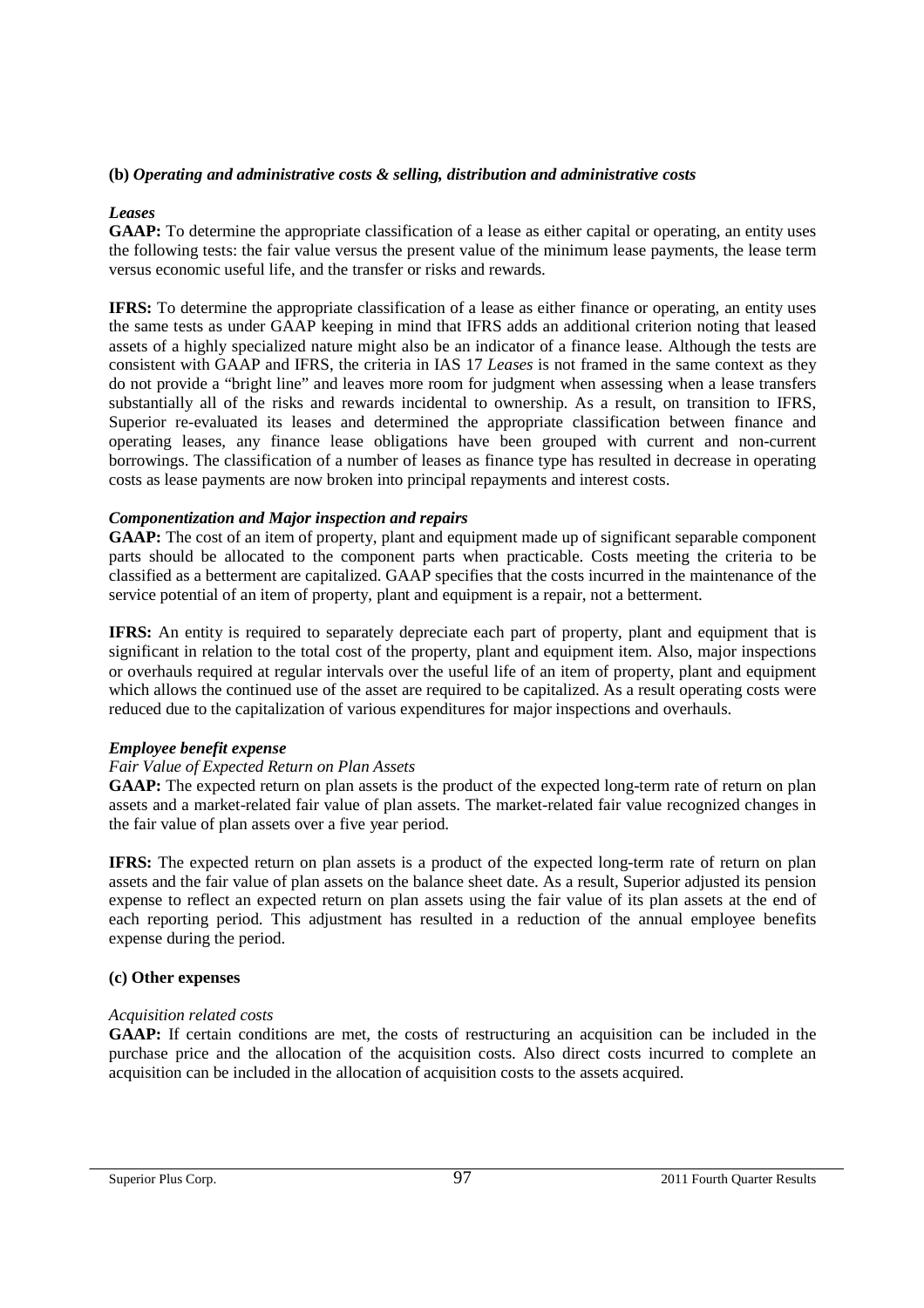**IFRS:** Under IFRS all direct acquisition costs incurred to complete a business combination are charged to earnings. As such, Superior has increased other expenses due to the recognition in earnings of previously capitalizing acquisition costs under GAAP.

## **(d)** *Depreciation of property, plant and equipment*

**GAAP:** When an entity owns complex assets that are comprised of numerous parts, each of the asset's major components must be separated and depreciated over its particular useful life. A component should be separately tracked if its individual cost is significant in relation to the total cost of the asset. Although this concept was theoretically included in Canadian GAAP, it was only required to be applied when practical solution to to do solution to solution and the solution of the solution of the solution of the solution of the solution of the solution of the solution of the solution of the solution of the solution of the solut

**IFRS:** In contrast to GAAP's treatment of limiting the application of componentization to situations where such application is practical, IFRS requires that an entity will apply componentization to all of its assets.

# *Reversal of impairment of property, plant and equipment*

**GAAP:** Reversal of impairment losses in not permitted.

**IFRS:** Reversal of impairment losses is required for assets other than goodwill if certain criteria are met. As a result, Superior reversed the impairment on Specialty Chemicals Valdosta, Georgia sodium chlorate facility due changes in the North American chlorate market. The reversal of the impairment has increased the amount of depreciation of property, plant and equipment.

## *Capitalized assets related to finance leases*

**GAAP:** To determine the appropriate classification of a lease as either capital or operating, an entity uses the following tests: the fair value versus the present value of the minimum lease payments, the lease term versus economic useful life, and the transfer or risks and rewards.

**IFRS:** To determine the appropriate classification of a lease as either finance or operating, an entity uses the same tests as under GAAP keeping in mind that IFRS adds an additional criterion noting that leased assets of a highly specialized nature might also be an indicator of a finance lease. Although the tests are consistent with GAAP and IFRS, the criteria in IAS 17 *Leases* is not framed in the same context as they do not provide a "bright line" and leaves more room for judgment when assessing when a lease transfers substantially all of the risks and rewards incidental to ownership. As a result, on transition to IFRS, Superior re-evaluated its leases and determined the appropriate classification between finance and operating leases. For those resulting finance leases, certain assets were capitalized and associated liabilities were recorded related to Energy Services and Construction Products Distribution. Depreciation of property, plant and equipment has increased due to the capitalization of various finance type leases as part of the transition to IFRS.

## **(e)** *Finance expense*

GAAP: Consistent with note (d) to the above reconciliation of comprehensive income (loss), the criteria for capitalization of leases are narrower and less judgmental than under IFRS. Consequently, fewer leases were capitalized under GAAP as compared to IFRS, resulting in a smaller interest expense on Superior's leasing obligations.

**IFRS:** Consistent with note (d) to the above reconciliations of financial position, the criteria for capitalization of leases are broader and more judgmental under IFRS than GAAP. Consequently, upon transition to IFRS, Superior has capitalized numerous Energy Services and Construction Products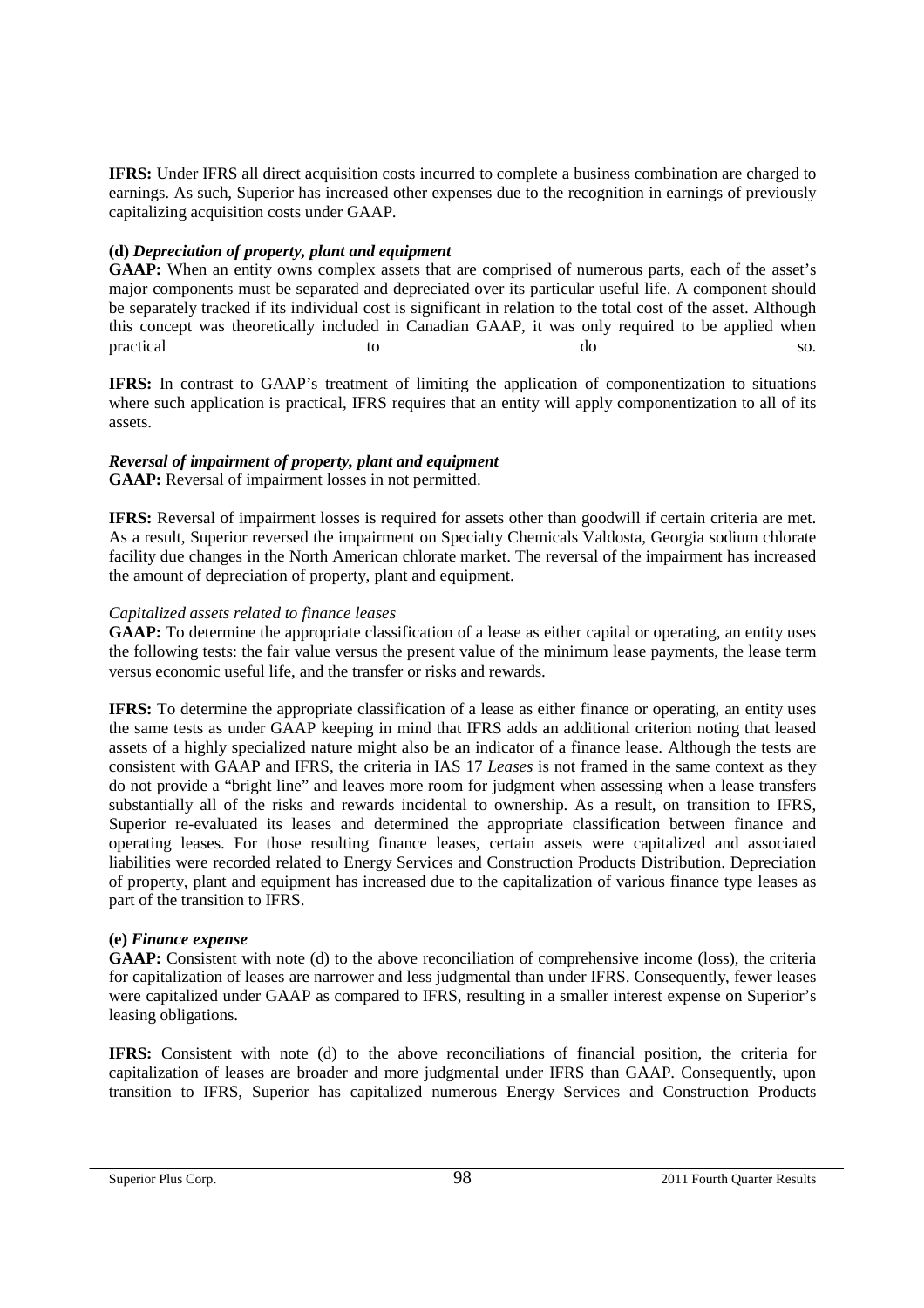Distribution leases under IFRS that were classified as operating leases under GAAP. The increased interest expense is reflective of the interest incurred on these additional leasing obligations.

#### **(f)** *Income tax recovery (expense)*

Superior has adjusted income tax recovery (expense) due to the impact of the various adjustments made to Superior balance sheet as a result of the transition to IFRS. Specifically, the changes to income taxes are primarily related to the impact of reversing any amounts associated with previously recognized deferred credits and adjustments to property, plant and equipment.

## **(g) Unrealized foreign currency gains (losses) on translation of foreign operations**

The change in unrealized foreign currency gains (losses) on translation of foreign operations is due to the revaluation of IFRS related adjustments recognized in Superior's foreign operations.

## **(h)** *Amortization of actuarial defined benefit gains (losses)*

**Canadian GAAP:** Actuarial gains and losses that arise in calculating the present value of the defined benefit obligation and the fair value of plan assets are recognized on a systematic and consistent basis, subject to a minimum required amortization based on a "corridor" approach. The corridor was 10% of the greater of the accrued benefit obligation at the beginning of the year and the fair value of plan assets at the beginning of the year, with the excess being amortized into the income statement over the expected average remaining life of the active employees participating in the plans.

**IFRS:** An entity may adopt any systematic method that results in faster recognition of actuarial gains and losses than the 10% corridor method, provided that the same basis is applied to both gains and losses and is applied consistently from period to period. Superior has elected to recognize the entirety of actuarial gains and losses during the period in which they occur. If an entity adopts a policy of recognizing actuarial gains and losses in the period in which they occur, it may recognize them in other comprehensive income, provided that it does so for all of its defined benefit plans and for all of its actuarial gains and losses. Consistent with this, Superior's actuarial gains and losses are now included in its accumulated other comprehensive income.

## **Correction of historical GAAP related items**

The net impact of correcting the historical GAAP differences was a \$3.0 million increase in amortization of intangible assets and a \$0.2 million decrease in accretion of convertible debentures, for the twelve months ended December 31, 2010. The pro rata net impact on the three months ended December 31, 2010 was consistent with the above noted amounts. See below for further details on the corrected items.

#### **(i) Revenues and cost of products sold**

The increase in revenue and cost of products sold was due to adjusting Specialty Chemical's revenue recognition policy in accordance with GAAP.

#### **(j) Amortization of intangible assets**

The increase in amortization of intangible assets is due to an increase in Specialty Chemicals' amortization of patents due to the correction of a prior period revaluation issue under GAAP.

#### **(k) Accretion of convertible debentures**

The decrease in accretion of the convertible debentures and borrowings is due the impact of adoption of the interest rate method under GAAP.